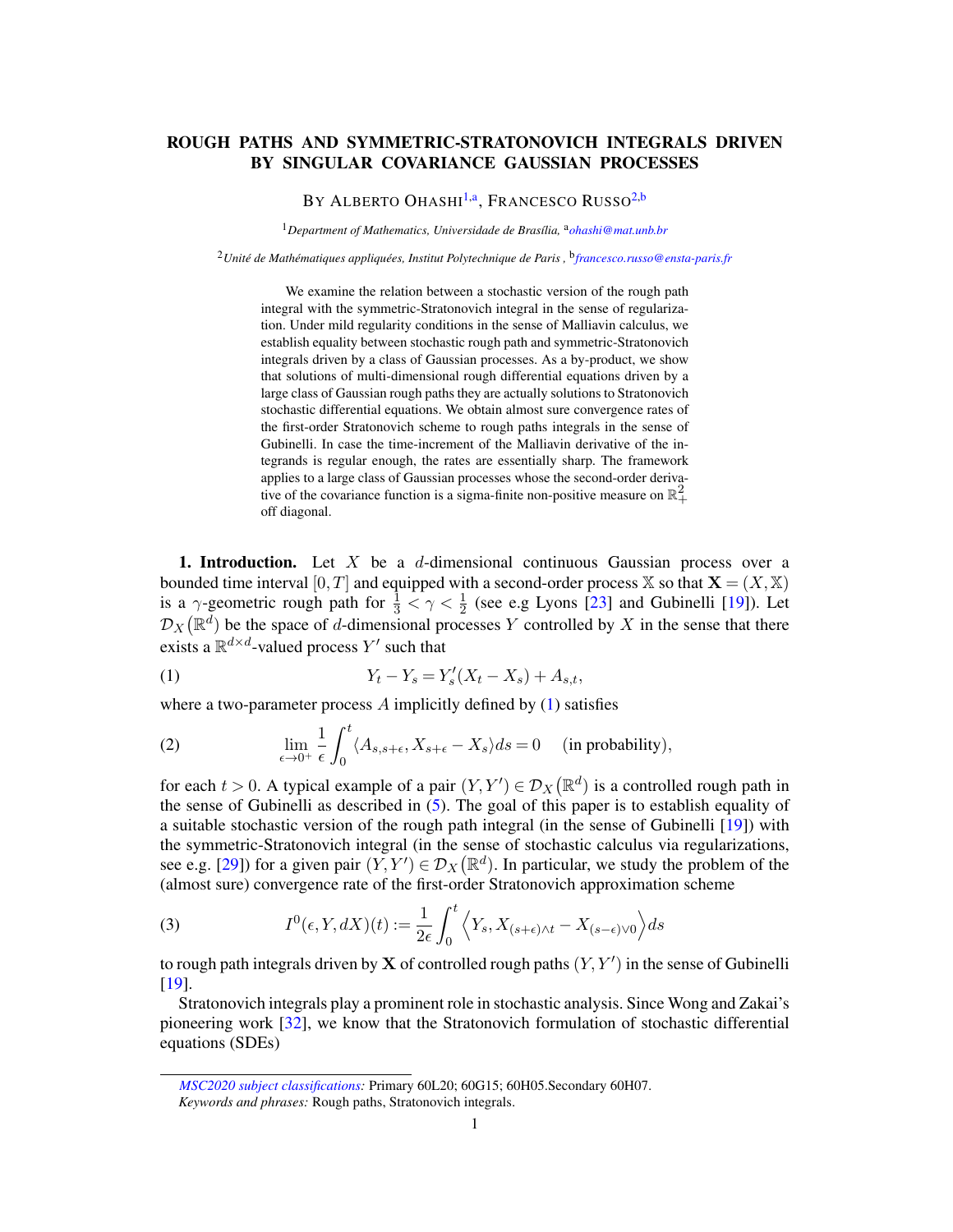<span id="page-1-1"></span>
$$
dY_t = f(Y_t) dX_t
$$

has the important interpretation of being approximated by a sequence of ordinary differential equations driven by smooth approximations  $X<sup>n</sup>$  for a continuous semimartingale driving noise X. Lyons establishes the rough path theory in his seminal work  $[23]$  and uses a Wong-Zakai-type argument to establish well-posedness of SDEs [\(4\)](#page-1-1) driven by rather general noises. Rough path theory provides a robust pathwise solution which is continuous with respect to the driving path  $X$ . Lyons's deep insight was to realize that what really controls the dynamics in [\(4\)](#page-1-1) is not the path of  $X$  but rather a "natural" lift of  $X$  to a random rough path  $X$ . Gubinelli [\[19](#page-52-1)] observes that, in the regime  $\frac{1}{3} < \gamma < \frac{1}{2}$ , a consistent integration theory can be formulated by fixing **X** and considering integrands of the form  $(Y, Y')$  satisfying

<span id="page-1-0"></span>(5) 
$$
Y_t - Y_s = Y'_s(X_t - X_s) + R_{s,t}^Y,
$$

where  $R_{s,t}^Y = O(|t-s|^r)$  a.s for  $r = \gamma + \beta$ , Y' is  $\beta$ -Hölder continuous with  $2\gamma + \beta > 1$ . In his approach, the celebrated Sewing lemma (see e.g [\[12,](#page-52-3) [19\]](#page-52-1)) plays a fundamental role on the construction of the rough path integral  $(Y, Y') \mapsto (\int Y dX, Y)$  which is described by

<span id="page-1-3"></span>(6) 
$$
\int_0^T Y_s d\mathbf{X}_s = \lim_{\|\Pi\| \to 0} \sum_{t_i \in \Pi} \left\{ \langle Y_{t_i}, X_{t_{i+1}} - X_{t_i} \rangle + Y_{t_i}^{\prime} \mathbb{X}_{t_i, t_{i+1}} \right\},
$$

almost surely, as the mesh of partitions  $\|\Pi\| \to 0$ . The role of the underlying probability measure is totally restricted to the construction of the rough path  $X$  and the Sewing lemma is applied pathwisely.

Another approach in dealing with integrals driven by irregular noises is via regularization ([\[29](#page-52-2)]) which is based on integral-type approximations of the form

<span id="page-1-2"></span>(7) 
$$
\int_0^t Y d^* X_s = \lim_{\epsilon \to 0^+} \frac{1}{\epsilon} \int_0^t \langle Y_s, X(\epsilon, s) \rangle ds, \quad * = +, -, 0,
$$

where  $\frac{1}{\epsilon}X(\epsilon, s)$  encodes a sort of "derivative approximation" of X and convergence [\(7\)](#page-1-2) should be interpreted in probability. This gives rise to three different types of stochastic integrals called backward  $(+)$ , forward  $(-)$  and symmetric-Stratonovich  $(0)$  integrals. In this approach, none higher-order approximation scheme is employed. The connection with semimartingale theory, Young and Skorohod integrals has been studied over the years by many authors (see e.g  $[30]$ ,  $[1]$ ,  $[7]$ ,  $[16]$ ). When the driving noise has very low regularity, it turns out that symmetric-Stratonovich integral is the correct choice (see e.g [\[7\]](#page-52-4), [\[17](#page-52-6)], [\[18](#page-52-7)]). A one-dimensional theory of symmetric-Stratonovich SDEs is constructed by [\[10](#page-52-8)], where the driving noise is a general finite-cubic variation process (in the sense of  $[11]$ ) and a semimartingale.

Coming back to the rough path theory approach, in one hand, in general, one cannot avoid the inclusion of the second-order process  $X$  in [\(6\)](#page-1-3). On the other hand, in the case the driving noise  $X$  is an  $\mathbb F$ -continuous semimartingale, the classical Stratonovich stochastic integral coincides with the stochastic rough path integral [\(9\)](#page-2-0) driven by a Stratonovich second-order process X and  $\mathcal{D}_X(\mathbb{R}^d)$  coincides with the space of F-weak Dirichlet processes. In this direction, we refer to the recent paper [\[15](#page-52-10)] and also Friz and Victoir's book [section 17.2, [\[14\]](#page-52-11)]. We also drive attention to [\[22](#page-52-12)] where the authors produce first-order trapezoidal approximations for  $(6)$  in case X belongs to a rather general class of Gaussian processes and Y' is also con-trollable in the sense of [\[19](#page-52-1)]. In [\[26\]](#page-52-13) one shows that the presence of  $X$  in [\(6\)](#page-1-3) can be neglected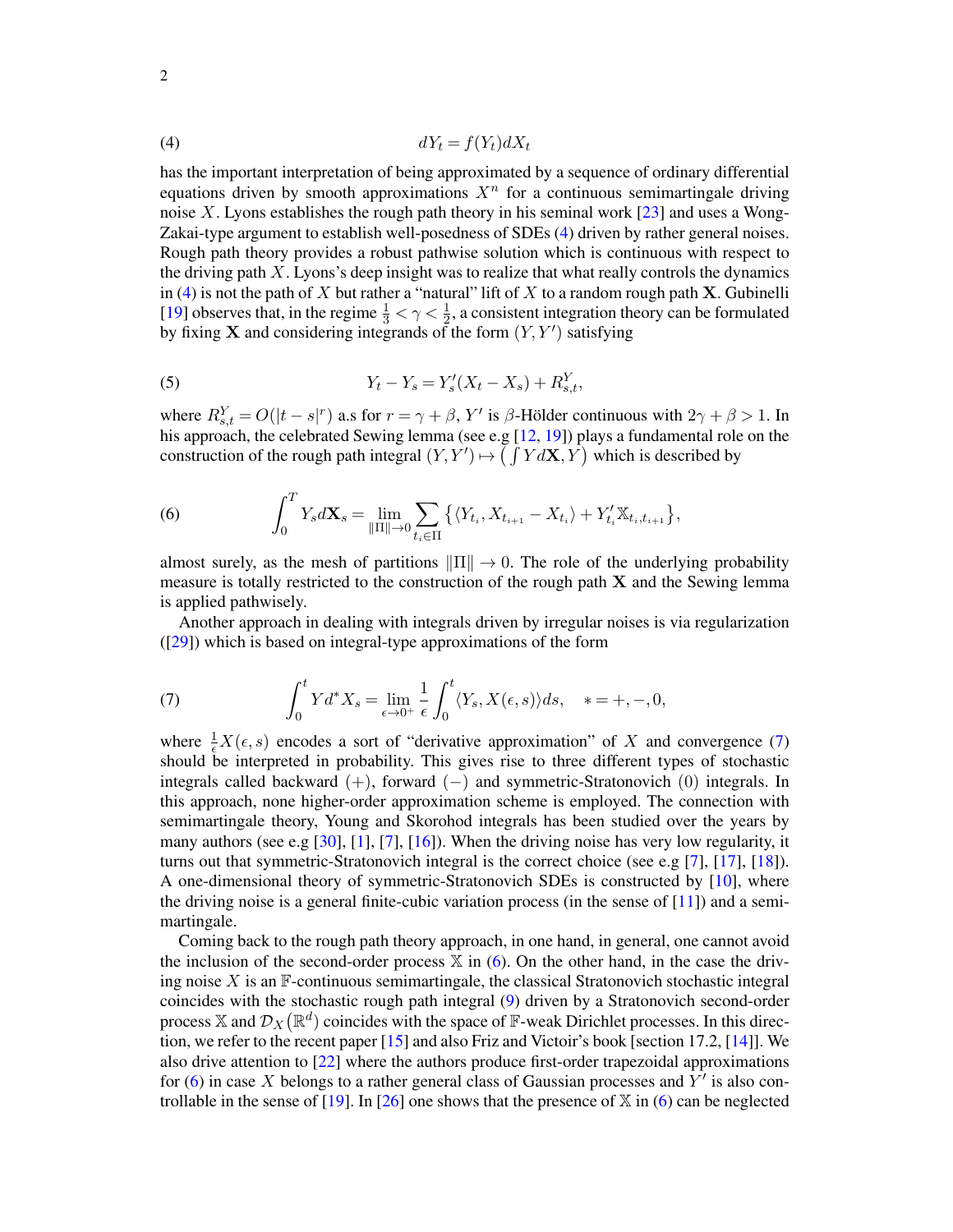in case  $X$  is a "typical price path" with finite quadratic variation, which confirms earlier considerations in [\[9\]](#page-52-14). In the case Y is a gradient system or a solution of a rough differential equation driven by a class of Gaussian geometric rough paths, then it is known that Skorohod correction terms can be derived. In this direction, see e.g  $[20]$  and  $[4, 5]$  $[4, 5]$  $[4, 5]$  $[4, 5]$ , respectively.

The above results suggest that the rough path integral of a pair  $(Y, Y') \in \mathcal{D}_X(\mathbb{R}^d)$ driven by Gaussian geometric rough paths can be recast as a purely first-order symmetric-Stratonovich stochastic integral in the sense of regularization [\[29](#page-52-2)]. The main result of this paper demonstrates that this is almost the case, at least for a large class of Gaussian driving noises and derivatives  $Y'$  satisfying weak regularity conditions in the sense of Malliavin calculus. More precisely, recall that the symmetric-Stratonovich integral, in the sense of regularization ( $[29]$ ), it is defined by

<span id="page-2-2"></span>(8) 
$$
\int_0^t Y_s d^0 X_s := \lim_{\epsilon \downarrow 0} I^0(\epsilon, Y, dX)(t) \quad \text{(in probability)}.
$$

In this article, the rough path integral will be interpreted in the sense of regularization and the convergence topology will be given in probability rather than almost sure:

<span id="page-2-0"></span>(9) 
$$
\int_0^t Y_s d\mathbf{X}_s = \lim_{\epsilon \to 0^+} \frac{1}{\epsilon} \int_0^t \left( \langle Y_s, X_{s+\epsilon} - X_s \rangle + Y'_s \mathbb{X}_{s,s+\epsilon} \right) ds \quad \text{(in probability)},
$$

where the area process  $X$  is given by

<span id="page-2-3"></span>(10) 
$$
X_{s,t} = \int_s^t (X_r - X_s) d^0 X_r,
$$

and by convention we set  $X_u = X_T$ ;  $u > T$ . In this article, we show *equivalence* between the two integrals in the following sense. Let  $\mathbb{D}^{1,p}$  be the Malliavin-Watanabe space associated with the Malliavin derivative  $D$  supported by a probability measure  $\mathbb P$ . The equivalence is stated below in an informal way. The reader is referred to Theorem [5.1](#page-21-0) for the precise statement of Theorem [1.1](#page-2-1) described below.

<span id="page-2-1"></span>THEOREM 1.1. *Let* X *be a* d*-dimensional continuous Gaussian process with covariance kernel* R *whose the Schwartz second-order derivative of* R *is a non-positive sigma-finite measure*  $d\mu = \partial^2 R dx$  which is absolutely continuous w.r.t Lebesgue on  $[0,T]^2$  off diago*nal. Assume*  $(Y, Y') \in \mathcal{D}_X(\mathbb{R}^d)$  *and there exist*  $p, q > 2$  *such that*  $t \mapsto Y'_t$  *is a*  $\mathbb{D}^{1,p}$ -valued *continuous function and*

<span id="page-2-4"></span>
$$
(11) \qquad \int_0^T \int_{v_2}^T \sup_{s \geq v_1} \sup_{\sigma s < v_2} \|\mathbf{D}_{v_1} Y_s' - \mathbf{D}_{v_2} Y_s'\|_{L^q(\mathbb{P})}^q |\partial^2 R(v_1, v_2)|^{\frac{q}{2}} dv_1 dv_2 < \infty.
$$

*Then,* [\(8\)](#page-2-2) exists, if and only if, [\(9\)](#page-2-0) exists. Moreover, when  $(Y, Y') \in \mathcal{D}_X(\mathbb{R}^d)$  is integrable, we *have*

<span id="page-2-5"></span>(12) 
$$
\int_0^t Y_s d\mathbf{X}_s = \int_0^t Y_s d^0 X_s
$$

$$
= \lim_{\epsilon \to 0^+} \frac{1}{\epsilon} \int_0^t \left( \langle Y_s, X_{s+\epsilon} - X_s \rangle + Y'_s \text{Sym}(\mathbb{X}_{s,s+\epsilon}) \right) ds,
$$

*in probability, where Sym* $(\mathbb{X})$  *is the symmetric part of*  $\mathbb{X}$  *given by* [\(10\)](#page-2-3)*.*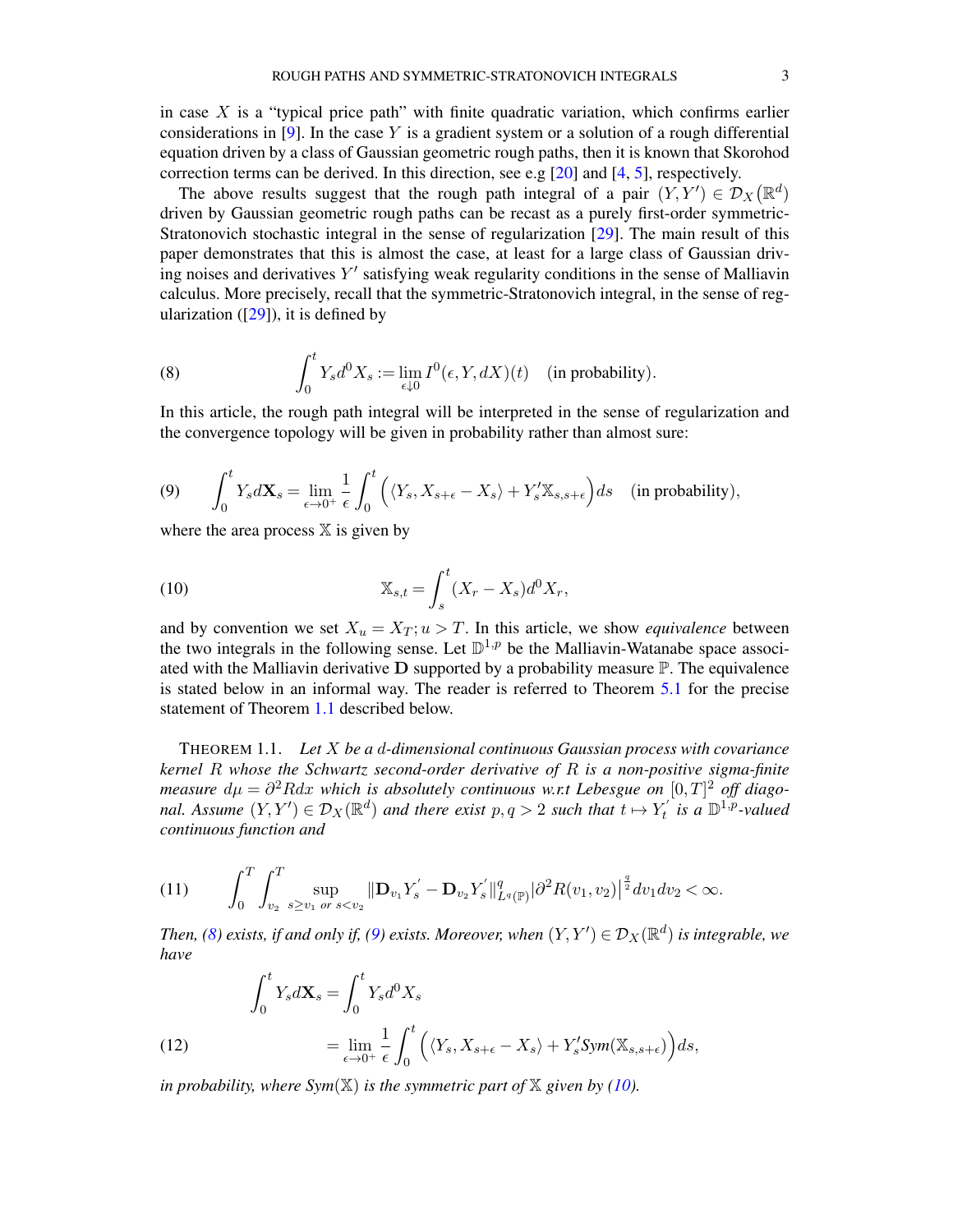Theorem [1.1](#page-2-1) almost immediately implies that solutions of rough differential equations driven by  $X = (X, X)$  (see Example [7\)](#page-22-0) are also solutions to multi-dimensional Stratonovich SDEs of the form

(13) 
$$
Y_t = Y_0 + \int_0^t V(Y_s) d^0 X_s,
$$

for smooth coefficients  $V$ . See Corollary [5.1.](#page-23-0)

The equivalence presented in Theorem [1.1](#page-2-1) yields the investigation of the  $(L^2(\mathbb{P})$  and almost sure) rate of convergence of the first-order Stratonovich approximation scheme  $I^0(\epsilon, Y, dX)(T)$  to a rough path integral. For sake of conciseness, we approach this problem in the case of the fractional Brownian motion driving noise. In the sequel, we summarize two major consequences of Theorem [1.1](#page-2-1) applied to rough path integrals driven by a fractional Brownian motion with parameter  $\frac{1}{3} < H < \frac{1}{2}$ .

<span id="page-3-0"></span>COROLLARY 1.1. Let  $X = (X_1, \ldots, X_d)$  be a d-dimensional fractional Brownian mo*tion with parameter*  $\frac{1}{3} < H < \frac{1}{2}$ *. Let*  $\mathbf{X} = (X, \mathbb{X})$  *be the geometric rough path given by* [\(10\)](#page-2-3)*.* Assume that  $f: \mathbb{R}^d \to \mathbb{R}^d \in C_b^2$  and fix  $\rho > 0$  such that  $0 < \rho < 2H - \frac{1}{2}$  $\frac{1}{2}$ *. Then,* 

<span id="page-3-3"></span>(14) 
$$
\left| \int_0^T f(X_s) d\mathbf{X}_s - I^0(2^{-n}, f(X), dX)(T) \right| \lesssim 2^{-n\rho} \to 0,
$$

*almost surely, as*  $n \rightarrow +\infty$ *.* 

<span id="page-3-1"></span>COROLLARY 1.2. Let  $X = (X_1, \ldots, X_d)$  be a d-dimensional fractional Brownian mo*tion with parameter*  $\frac{1}{3} < H < \frac{1}{2}$ *. Let*  $\mathbf{X} = (X, \mathbb{X})$  *be the geometric rough path given by* [\(10\)](#page-2-3) and  $V\in C_b^3\big(\mathbb{R}^d,\mathcal{L}(\mathbb{\bar{R}}^d,\mathbb{R}^d)\big).$  Let  $Y$  be the solution of the rough differential equation

<span id="page-3-4"></span>
$$
Y_t = Y_0 + \int_0^t V(Y_s) d\mathbf{X}_s; 0 \le t \le T.
$$

Fix  $\frac{1}{3} < \gamma < H$  and  $\rho$  such that  $0 < \rho < \gamma + 2H - 1$ . Then

(15) 
$$
\left| \int_0^T Y_s d\mathbf{X}_s - I^0(2^{-n}, Y, dX)(T) \right| \lesssim 2^{-n\rho} \to 0,
$$

*almost surely, as*  $n \rightarrow +\infty$ *.* 

1.1. *Discussion of results and idea of the proofs.* In the sequel, we fix a Gaussian process X satisfying Assumptions A, B, C, D, E and F with a given exponent  $-\frac{4}{3} < \alpha < -1$  realizing

<span id="page-3-2"></span>(16) 
$$
|\partial^2 R(s,t)| \lesssim |t-s|^\alpha + \phi(s,t),
$$

on  $[0, T]^2 \setminus D$ , where D is the diagonal of  $[0, T]^2$ . The typical example is the bifractional Brownian motion with exponents  $\frac{1}{3}$  <  $HK < \frac{1}{2}$ ,  $H \in (0, 1)$  and  $K \in (0, 1]$ . In this section, we discuss the main results of this paper, namely, Theorems [5.1,](#page-21-0) [6.2](#page-31-0) and their Corollaries [1.1](#page-3-0) and [1.2.](#page-3-1)

Under the regularity condition  $(11)$ , Theorem [5.1](#page-21-0) implies that if one relax almost sure convergence to convergence in probability, the anti-symmetric part  $Anti(X)$  plays no role in the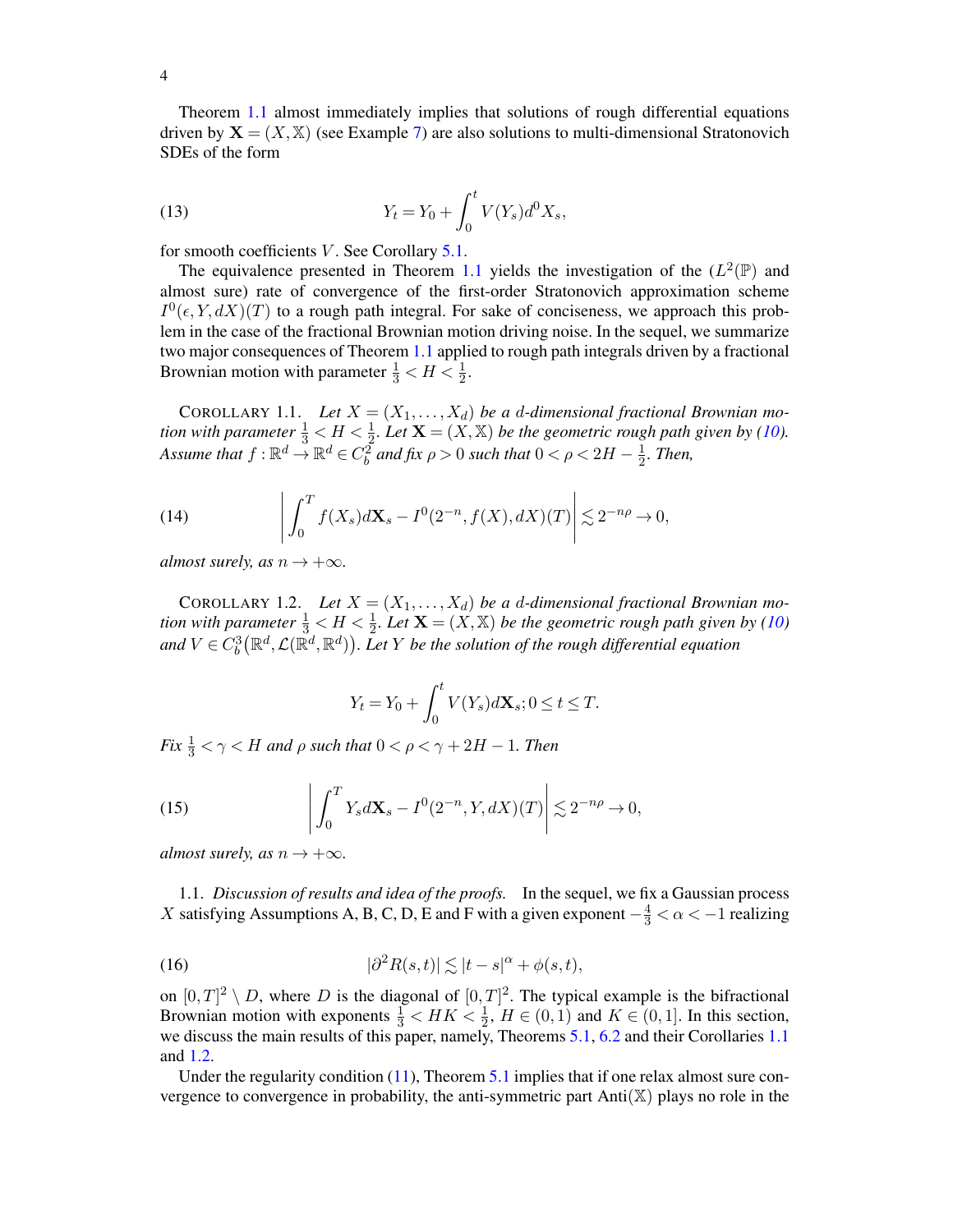convergence of the integral in [\(12\)](#page-2-5). Moreover, one can compute the stochastic rough inte-gral [\(9\)](#page-2-0) through a first-order symmetric-Stratonovich scheme  $I^0(\epsilon, Y, dX)$  without involving the higher-order term X. Let  $X = (X, X)$  be the geometric process defined by [\(10\)](#page-2-3) and let Anti( $\mathbb{X}$ ) be the antisymmetric part of  $\mathbb{X}$ . The main argument in the proof of Theorem [5.1](#page-21-0) is the verification that the convergence

<span id="page-4-0"></span>(17) 
$$
\lim_{\epsilon \to 0^+} \frac{1}{\epsilon} \int_0^t \left\langle Y'_s, \text{Anti}(\mathbb{X}_{s,s+\epsilon}) \right\rangle_{\mathbf{F}} ds = 0 \quad \text{(in probability)}
$$

holds true in typical situations for  $(Y, Y') \in \mathcal{D}_X(\mathbb{R}^d)$ , where  $\langle \cdot, \cdot \rangle_F$  denotes the Frobenius inner product on the space of  $d \times d$ -matrices. The analysis of [\(17\)](#page-4-0) starts with the representation of Anti $(X)$  in terms of the divergence operator. In a second step, we provide delicate estimates on Skorohod integrals involving  $Y'$  and components of Anti $(X)$ . Convergence [\(17\)](#page-4-0) (in the sense of Riemann sum) is analyzed by [\[22](#page-52-12)], where the authors assume a pathwise second-order additional decomposition for  $Y$ , where  $Y'$  follows [\(5\)](#page-1-0) equipped with a second Gubinelli's derivative  $Y''$ . On the one hand, in contrast to [\[22](#page-52-12)], none second-order pathwise expansion of Y is employed in our framework. See Example [8](#page-23-1) and Remark [5.2.](#page-23-2) On the other hand, we assume Malliavin-type regularity on  $Y'$ . We believe  $(11)$  is the natural stochastic regularity condition to insure [\(17\)](#page-4-0) and, indeed, [\(11\)](#page-2-4) it is fulfilled for a large class of examples.

We stress the simplest possible case takes place when  $(Y, Y') \in \mathcal{D}_X(\mathbb{R}^d)$  is a controlled rough path in the Gubinelli's sense and Y' is *symmetric*. This case is examined by [\[13\]](#page-52-18) and one can reduce the relevant information to the *reduced rough path*  $X = (X, Sym(X))$ . In this work, we show that this phenomenon takes place in typical situations much beyond the symmetric case. For instance, when  $Y'$  is deterministic (see e.g Example [8\)](#page-23-1), condition [\(11\)](#page-2-4) requires only continuity of  $t \mapsto Y'_t$ . We stress the equality [\(12\)](#page-2-5) provided by Theorem [5.1](#page-21-0) can fail outside the class of integrands  $(Y, Y') \in \mathcal{D}_X(\mathbb{R}^d)$ . Indeed, in general,  $\lim_{\epsilon \downarrow 0} I^0(\epsilon, Y, dX)(t)$ does not require the structure [\(1\)](#page-0-4) and [\(2\)](#page-0-5) imposed on the set  $\mathcal{D}_X(\mathbb{R}^d)$ . See Lemma [6.3](#page-32-0) for a simple case. We emphasize Theorem [5.1](#page-21-0) can be extended to the less regular case  $-\frac{3}{2} < \alpha \le -\frac{4}{3}$  by working with a corresponding level-3 Stratonovich geometric process. We postpone this analysis to a future work.

In Theorem [6.2,](#page-31-0) we further study the precise limiting behavior  $I^0(\epsilon, Y, dX)(T)$  to a symmetric-Stratonovich integral in a broader regime  $-\frac{3}{2} < \alpha < -1$ . The rate of convergence to a rough path integral is then obtained by Theorem [5.1](#page-21-0) and restricting to the case  $-\frac{4}{3} < \alpha < -1$ . Theorem [6.2](#page-31-0) presents a sufficient condition for the existence of the symmetric-Stratonovich integral under Malliavin regularity conditions and we explore an  $\hat{L}^2(\mathbb{P})$ -rate of convergence. Although other classes of Gaussian process can also be presented in Theorem [6.2,](#page-31-0) for convenience of exposition, we only present the case of the fractional Brownian motion  $\frac{1}{4} < H < \frac{1}{2}$  so that  $\alpha = 2H - 2$  and  $\phi = 0$  in [\(16\)](#page-3-2). This is the content of Theorem [6.2.](#page-31-0) For this purpose, we explore a decomposition of [\(3\)](#page-0-6) in terms of "Skorohod component plus a trace term". This type of approximate decomposition has already appeared in the seminal work of  $[25]$  in the Brownian motion context and also in the fractional Brownian motion context in the works [\[2,](#page-51-1) [1](#page-51-0)]. They both explored undirect density-type arguments of simple processes which do not allow the obtention of convergence rates. Recently, in the particular case of rough differential equations, [\[4](#page-52-16), [5](#page-52-17)] also explore such type of decomposition without convergence rates. The recent work [\[31\]](#page-53-2) mixes the Malliavin derivative trace with Gubinelli's derivative without the obtention of convergence rates.

In the present work, we obtain the rates based on the regularity of the shifted process  $Y_{+r}$ when  $r \to 0$  (see Proposition [4.1](#page-16-0) and Lemma [4.4\)](#page-15-0) and a detailed analysis on  $Tr(DY)_{\epsilon}$  (see [\(64\)](#page-24-0)) in terms of two assumptions. There exist  $\gamma > 0$  and  $\eta > 0$  such that  $2\gamma + 2H - 1 > 0$ and  $\eta + 2H - 1 > 0$  which realize [\(40\)](#page-14-0) and [\(76\)](#page-26-0), respectively. Corollaries [1.1](#page-3-0) and [1.2](#page-3-1) are consequences of Theorems [6.2](#page-31-0) and [5.1.](#page-21-0) The  $L^2(\mathbb{P})$ -convergence rate is given by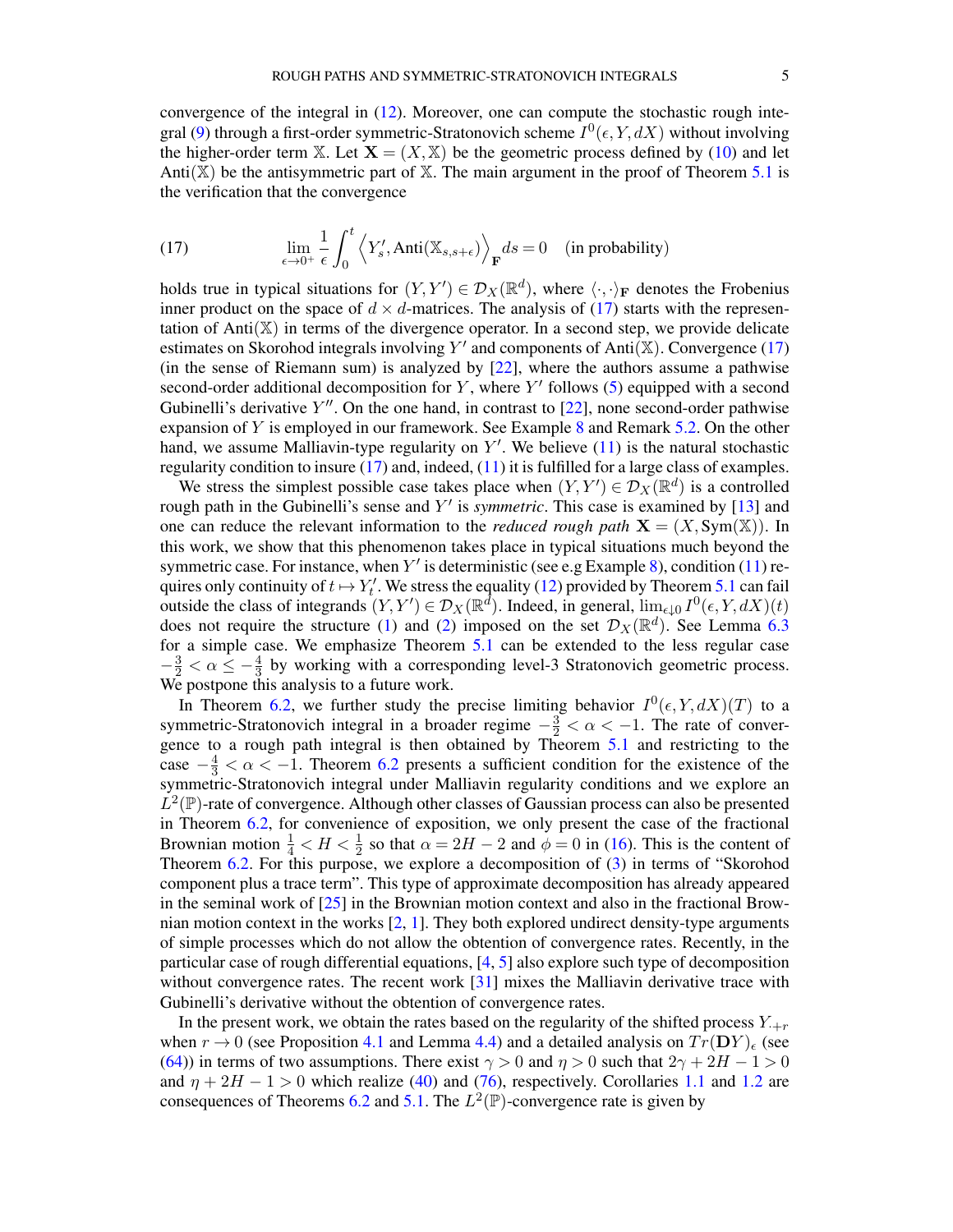<span id="page-5-0"></span>(18) 
$$
\mathbb{E}\left|\int_0^T Y_s d\mathbf{X}_s - I^0(\epsilon, Y, dX)(T)\right|^2 \lesssim \epsilon^{2\gamma + 2H - 1} + \epsilon^{2(\eta + 2H - 1)},
$$

for every  $\epsilon > 0$  sufficiently small. At this point, it is important to discuss the sharpness of the convergence rates. Typically, in non-trivial situations, we expect  $0 < \gamma \leq H$ . If the time increment of the Malliavin derivative is regular enough in the sense that  $\eta \ge \gamma + \frac{1}{2} - H$  in [\(76\)](#page-26-0), then the leading term in the right-hand side of [\(18\)](#page-5-0) is  $\epsilon^{2\gamma+2H-1}$  and the rate becomes  $\epsilon^{(4H-1)-}$  as long as  $\gamma \uparrow H$ . We observe in case  $\gamma = H$  and  $\eta \geq \frac{1}{2}$  $\frac{1}{2}$ , we get the exact rate  $\epsilon^{4H-1}$ . In these cases, the rate is essentially sharp considering that the Lévy area diverges when  $H =$ 1  $\frac{1}{4}$ , see e.g [\[8](#page-52-20)]. This can also be viewed in Corollary [1.1.](#page-3-0) Unfortunately, in case  $\gamma + \frac{1}{2} - H > \eta$ , the leading term in the right-hand side of [\(18\)](#page-5-0) is  $\epsilon^{2(\eta+2H-1)}$  and then the  $L^2(\mathbb{P})$ -rate becomes  $\epsilon^{(6H-2)-}$  as long as  $\eta \uparrow H$ . In this case, it is not sharp. This happens in the case of the rough differential equation as described in Corollary [1.2.](#page-3-1) This phenomenon appears due to high singularity found in the Radon-Nikodym derivative  $\partial^2 R(r_1, r_2) = H(2H - 1)|r_1 - r_2|^{2H - 2}$ on  $[0, T]^2 \setminus D$  which, in our strategy, it requires the existence of

$$
\int_{0 \le r_1 < r_2 \le T} tr[D_{r_1}Y_{r_2} - D_{r_2}Y_{r_2}] |r_1 - r_2|^{2H - 2} dr_1 dr_2.
$$

In order to improve the rate  $\epsilon^{(6H-2)-}$  in the case  $\eta \uparrow H$  and  $\gamma + \frac{1}{2} - H > \eta$ , one needs to work with a distinct decomposition of  $I^0(\epsilon, Y, dX)(T)$  not involving the trace of the Malliavin derivative of Y.

The paper is organized as follows. In Section [2,](#page-5-1) we fix some notation and we define some basic objects. Section [3](#page-7-0) presents the basic elements of the Gaussian space of the driving noise. Section [4](#page-12-0) presents some important tools from Malliavin calculus. Section [5](#page-21-1) presents Theorem [5.1](#page-21-0) and some examples. Section [6](#page-24-1) presents the proof of Theorem [6.2,](#page-31-0) Corollaries [1.1](#page-3-0) and [1.2.](#page-3-1) The proof of Theorem [5.1](#page-21-0) is given in the Appendix [A.](#page-35-0)

<span id="page-5-1"></span>2. Preliminaries. At first, we introduce some notation. In the sequel, finite-dimensional spaces will be equipped with a norm  $|\cdot|$  and T is a finite terminal time. The notation  $\mathcal{C}^{\alpha}$  is reserved for  $\alpha$ -Hölder continuous paths defined on [0, T] for  $\alpha \in (0,1]$ , with values in some finite-dimensional space. For  $f \in \mathcal{C}^{\alpha}$ , the usual seminorm is given by

$$
||f||_{\alpha} := \sup_{s,t \in [0,T]} \frac{|f_{s,t}|}{|t-s|^{\alpha}},
$$

where, when convenient, we use the notation  $f_{s,t} := f_t - f_s$ . The sup-norm on the space of continuous functions will be denoted by  $\|\cdot\|_{\infty}$ . For a two-parameter function g, we write  $g \in \mathcal{C}_2^{\beta}$  if

$$
\|g\|_{\mathcal{C}_2^{\beta}} := \sup_{s,t \in [0,T]} \frac{|g_{s,t}|}{|t-s|^{\beta}} < \infty,
$$

for  $\beta > 0$ . We further write  $a \lesssim b$  for two positive quantities to express an estimate of the form  $a \leq Cb$ . By convention, any continuous function f defined on [0, T] will be extended (when necessary) to the real line  $\mathbb R$  as

$$
f(t) := \begin{cases} f(0); \text{ if } t \le 0\\ f(T); \text{ if } t \ge T. \end{cases}
$$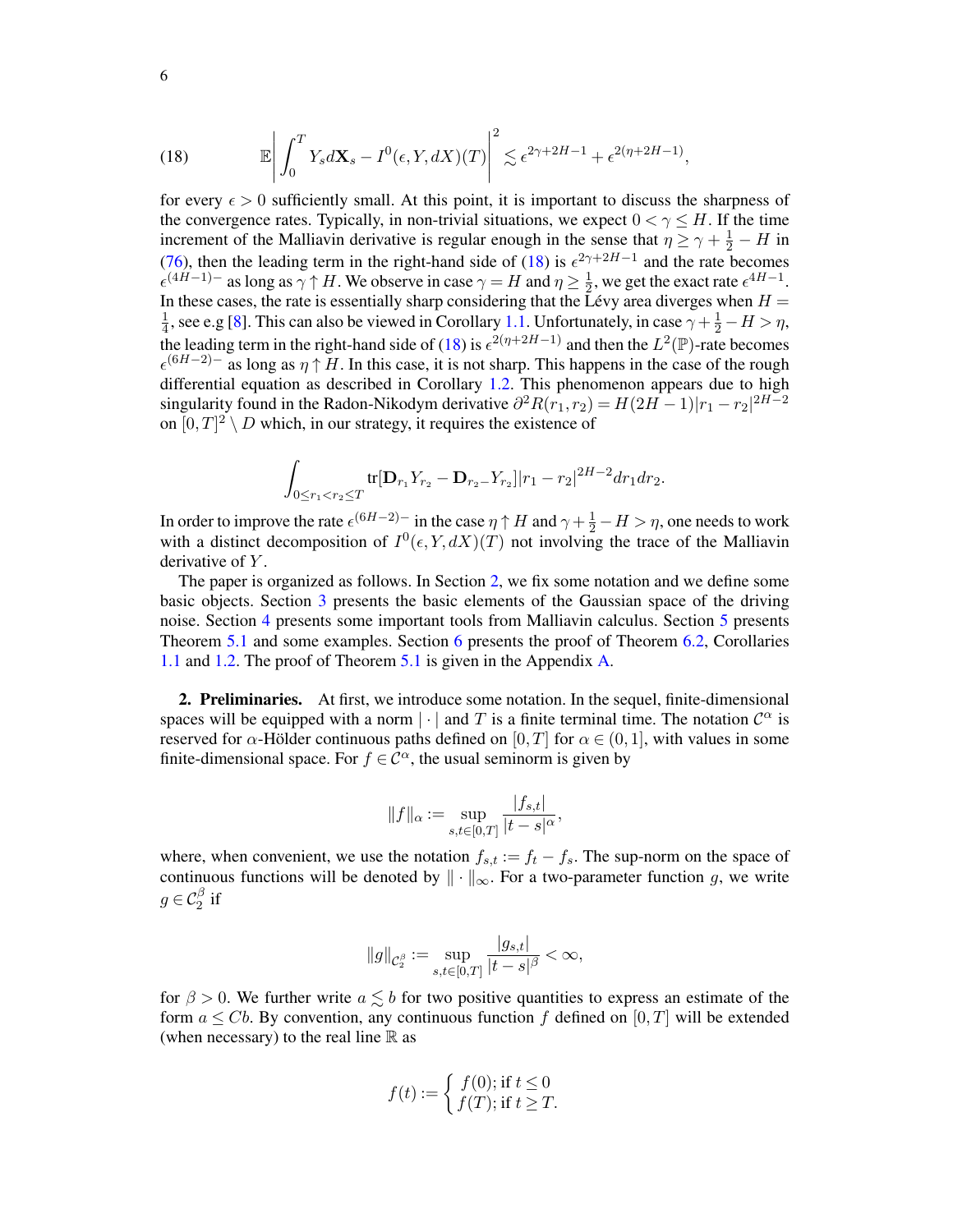Throughout this article, we are given a reference continuous  $\mathbb{R}^d$ -valued stochastic process X equipped with a second-order  $\mathbb{R}^{d \times d}$ -valued stochastic process X which satisfies the Chen's relation

,

(19) 
$$
\mathbb{X}_{s,t} - \mathbb{X}_{s,u} - \mathbb{X}_{u,t} = (X_{s,u}^i X_{u,t}^j)_{1 \le i,j \le d}
$$

for every  $(s, u, t) \in [0, T]^3$ . We then write  $\mathbf{X} = (X, \mathbb{X})$ . Let us consider

$$
\mathbb{X}_{s,t} = \frac{1}{2} \left( \mathbb{X}_{s,t}^{i,j} + \mathbb{X}_{s,t}^{j,i} \right) + \frac{1}{2} \left( \mathbb{X}_{s,t}^{i,j} - \mathbb{X}_{s,t}^{j,i} \right); 1 \le i, j \le d,
$$

$$
=: Sym(\mathbb{X}_{s,t}) + Anti(\mathbb{X}_{s,t}).
$$

Throughout this paper, all stochastic processes are defined on a given probability space  $(\Omega, \mathcal{F}, \mathbb{P}).$ 

DEFINITION 2.1. We say that a pair  $X = (X, X)$  is a **geometric process** if

(20) 
$$
\text{Sym}(\mathbb{X}_{s,t}) = \frac{1}{2} [(X_t - X_s) \otimes (X_t - X_s)]
$$

$$
:= \frac{1}{2} (X_t^i - X_s^i) (X_t^j - X_s^j) ; 1 \le i, j \le d, \ s, t \in [0, T].
$$

DEFINITION 2.2. Given a reference process X, we say that an  $\mathcal{L}(\mathbb{R}^d, \mathbb{R}^n)$ -valued stochastic process Y is **stochastically controlled** by X if there exists an  $\mathcal{L}(\mathbb{R}^d, \mathcal{L}(\mathbb{R}^d, \mathbb{R}^n))$ valued stochastic process Y' so that the remainder term  $R<sup>Y</sup>$  given implicitly by the relation

<span id="page-6-0"></span>(21) 
$$
Y_t - Y_s = Y'_s X_{s,t} + R_{s,t}^Y,
$$

is orthogonal to  $X$ , i.e.,

<span id="page-6-1"></span>(22) 
$$
\lim_{\epsilon \to 0^+} \frac{1}{\epsilon} \int_0^t R^Y_{s,s+\epsilon} X_{s,s+\epsilon} ds = \mathbf{0},
$$

in probability for each  $t \in [0, T]$ .

This defines the set  $\mathcal{D}_X(\mathcal{L}(\mathbb{R}^d,\mathbb{R}^n))$  of all stochastically controlled processes  $(Y,Y')$  sat-isfying [\(21\)](#page-6-0) and [\(22\)](#page-6-1). When  $n = 1$ , we write  $\mathcal{D}_X(\mathbb{R}^d) := \mathcal{D}_X(\mathcal{L}(\mathbb{R}^d, \mathbb{R}))$ .

REMARK 2.1. *Clearly, the concept of stochastically controlled processes does not depend on a Gaussian structure for the driving noise. In fact, if*  $\mathbb F$  *is a filtration and* X *is a continuous* F*-local martingale, then the class of stochastically controlled processes coincides with the class of continuous*  $\mathbb{F}\text{-}$ *weak Dirichlet processes, see Prop 3.7 in [\[15](#page-52-10)].* 

Next, we illustrate the fundamental role played by the notion of cubic (resp. strong cubic) variation introduced by [\[11](#page-52-9)], see Section 2.1.

EXAMPLE 1. Let  $X$  be a  $d$ -dimensional continuous process whose coordinates are finite strong cubic variation processes and at least one component has a zero cubic variation. The typical example is fractional Brownian motion with parameter  $\frac{1}{3} \leq H < 1$ . Let  $f : \mathbb{R}^d \to$  $\mathbb{R}^d \in C^2$ . Then,  $f(X) \in \mathcal{D}_X(\mathbb{R}^d)$ . For details, see Example 3.6 in [\[15](#page-52-10)].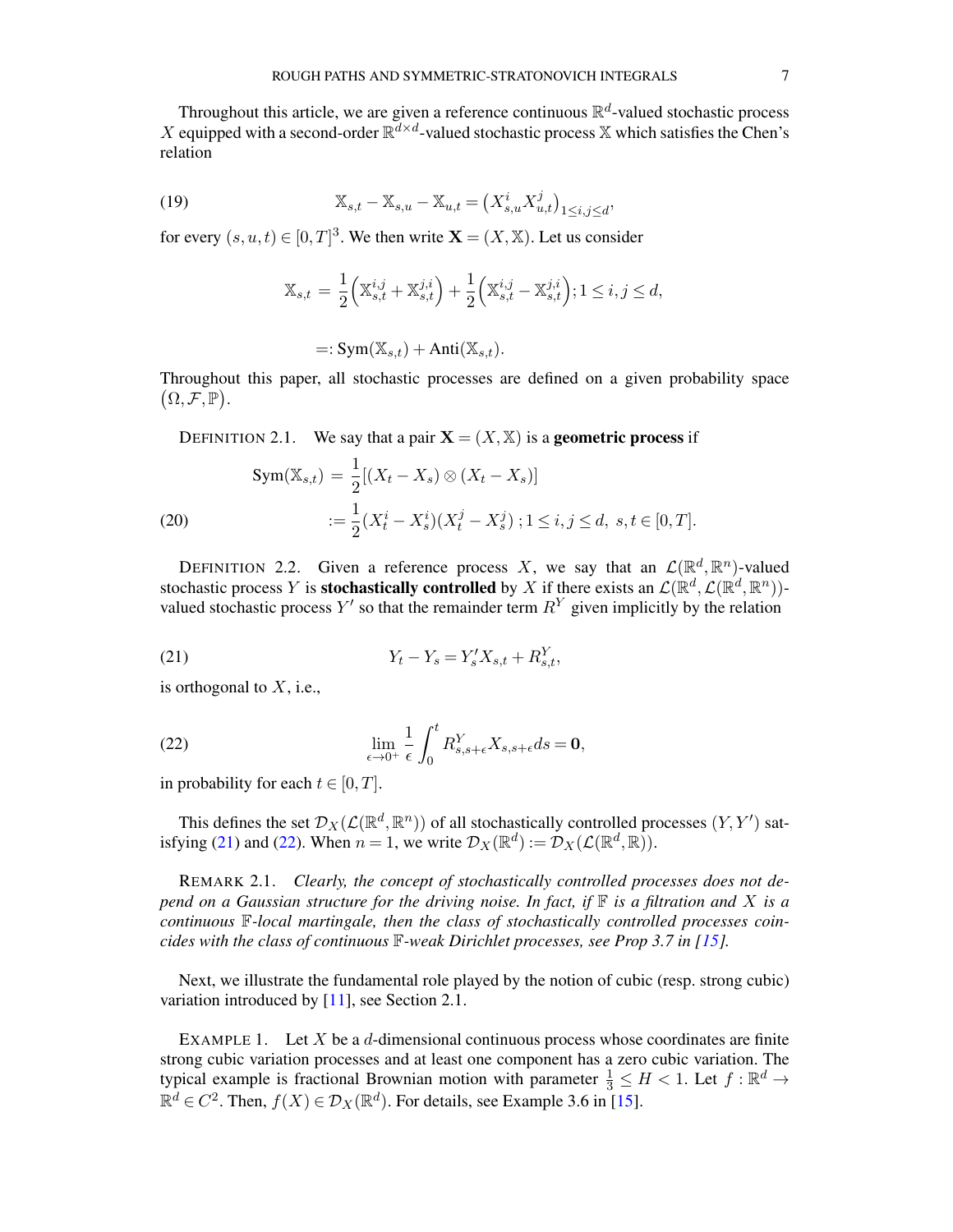Inspired by Gubinelli [\[19\]](#page-52-1), let us now give the definition of the integral in the sense of regularization.

DEFINITION 2.3. For a given  $\mathbb{R}^d$ -valued reference process  $\mathbf{X} = (X, \mathbb{X})$ , we say that  $(Y, Y') \in \mathcal{D}_X(\mathbb{R}^d)$  is rough stochastically integrable if

(23) 
$$
\int_0^t Y_s d\mathbf{X}_s := \lim_{\epsilon \to 0^+} \frac{1}{\epsilon} \int_0^t \left( Y_s X_{s,s+\epsilon} + Y'_s \mathbb{X}_{s,s+\epsilon} \right) ds
$$

exists in probability for each  $t \in [0, T]$ .

We observe Y' can be viewed as an  $\mathcal{L}(\mathbb{R}^{d \times d}, \mathbb{R})$ -valued process via the canonical injection  $\mathcal{L}(\mathbb{R}^d, \mathcal{L}(\mathbb{R}^d, \mathbb{R})) \hookrightarrow \mathcal{L}(\mathbb{R}^{d \times d}, \mathbb{R})$ . Moreover, we make an abuse of notation: we omit the dependence of the integral on  $Y'$  which in general affects the limit but it is usually clear from the context.

The next result is a simple consequence of the Sewing Lemma in the context of geometric rough paths (see e.g [\[19,](#page-52-1) [13](#page-52-18), [23,](#page-52-0) [14](#page-52-11)]).

<span id="page-7-1"></span>LEMMA 2.4. *Let*  $\mathbf{X} = (X, \mathbb{X})$  *be a random*  $\gamma$ -geometric rough path in the sense of [\[19](#page-52-1)], where  $X \in \mathcal{C}^\gamma$  and  $X \in \mathcal{C}_2^{2\gamma}$  a.s with  $\frac{1}{3} < \gamma < \frac{1}{2}$ . Let  $(Y, Y')$  be a controlled rough path *in sense of [\[19](#page-52-1)], i.e., Y is an*  $\mathbb{R}^d$ -valued process with  $\gamma$ -Hölder continuous paths, Y' is an  $\mathcal{L}(\mathbb{R}^d,\mathcal{L}(\mathbb{R}^d,\mathbb{R}))$ -valued process with  $\gamma$ -Hölder continuous paths so that the remainder term  $R^{Y}$  given implicitly by relation

(24) 
$$
Y_t - Y_s = Y'_s X_{s,t} + R_{s,t}^Y
$$

satisfies  $R^Y \in \mathcal{C}_2^{2\gamma}$  a.s. Then,  $(Y, Y') \in \mathcal{D}_X(\mathbb{R}^d)$  and the limit

$$
\lim_{\epsilon \to 0^+} \frac{1}{\epsilon} \int_0^{\cdot} \left( Y_s(X_{s+\epsilon} - X_s) + Y'_s \mathbb{X}_{s, s+\epsilon} \right) ds
$$

*exists almost surely and uniformly on* [0, T]*. Moreover, it coincides with the rough path integral as described in [\[19](#page-52-1)].*

For a proof of Lemma [2.4,](#page-7-1) see Proposition 6.1 in [\[15](#page-52-10)].

<span id="page-7-0"></span>3. The structure of the Gaussian space. In this section, we describe the class of the Gaussian driving noises that we will consider in this article. In the sequel,  $W$  is a (zero mean) real-valued Gaussian continuous process such that  $W_0 = 0$  a.s. Let us denote

$$
R(s_1, s_2) := \mathbb{E}[W_{s_1} W_{s_2}]; (s_1, s_2) \in \mathbb{R}^2_+.
$$

A priori, R is only continuous on  $\mathbb{R}^2_+$  and hence  $\partial^2 R := \frac{\partial^2 R}{\partial s_1 \partial s_2}$  $\frac{\partial^2 R}{\partial s_1 \partial s_2}$  will be interpreted in the sense of distributions. We denote

$$
D:=\{(s_1,s_2)\in\mathbb{R}^2_+;s_1=s_2\}
$$

and to shorten notation, sometimes the elements of  $\mathbb{R}^2_+ \setminus D$  will be denoted by  $\mathbf{v} = (v_1, v_2)$ . A priori,  $\partial_u R(u, v), \partial_v R(u, v)$  and  $\partial^2 R(u, v)$  are Schwartz distributions. We explore regularity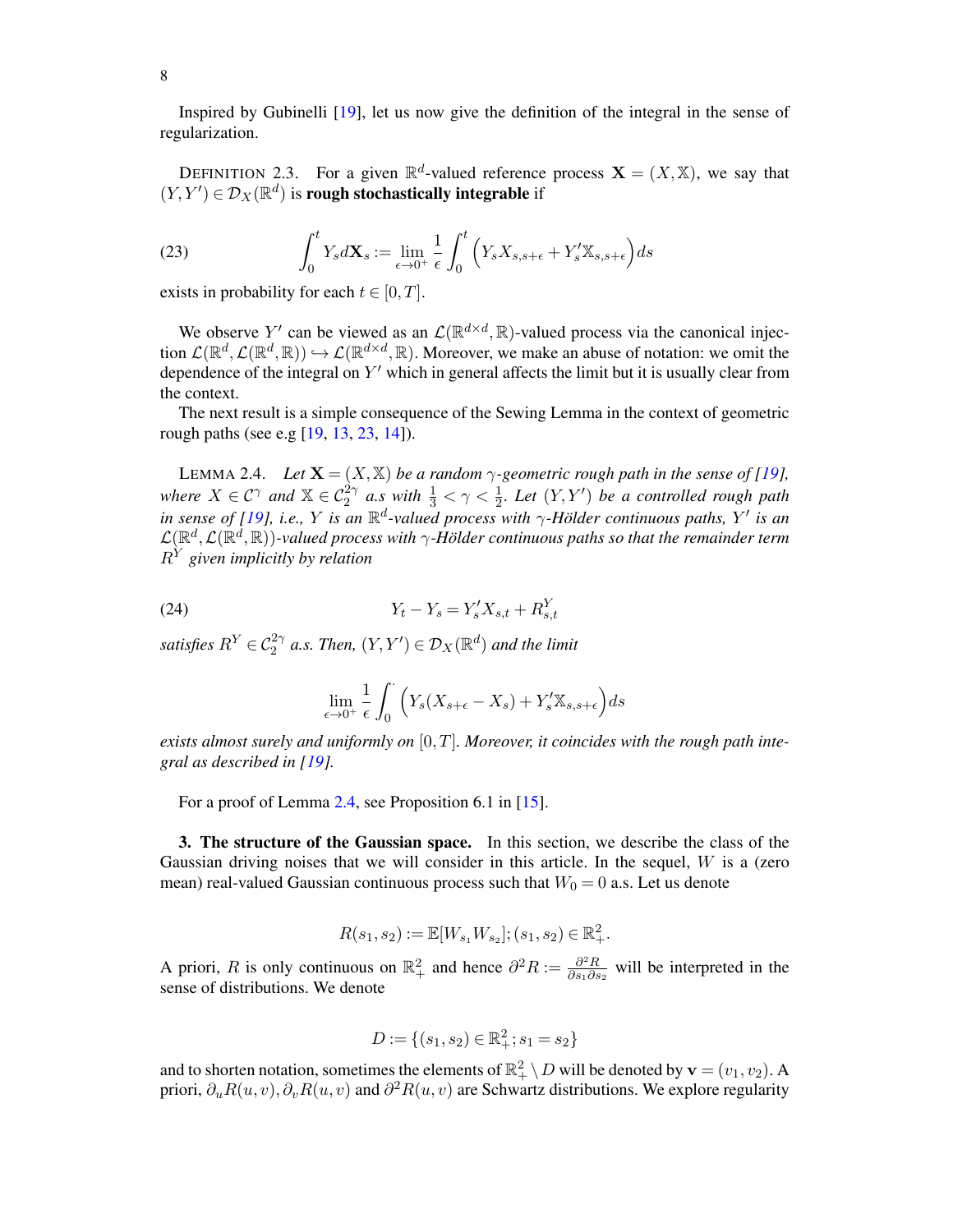of R outside the diagonal D. Throughout the paper, the following assumptions will be in force.

**Assumption A** For every  $s \in [0, T]$ ,  $R(dx; s)$  is a non-negative finite measure absolutely continuous w.r.t Lebesgue.

Assumption B We suppose the product of the distribution  $\partial^2 R$  with the smooth function  $(s_1 - s_2)$ 

$$
\partial^2 R(s_1, s_2)(s_1 - s_2)
$$

is a regular distribution on  $\mathbb{R}^2_+$  which is a real Radon measure that we denote by  $\bar{\mu}$ .

#### Assumption C

(i)  $\partial^2 R$  is a sigma-finite non-positive measure and absolutely continuous w.r.t Lebesgue on  $\mathbb{R}^2_+ \setminus D$ . With a slight abuse of notation, we denote it by  $d\mu = \partial^2 R dx$  on  $\mathbb{R}^2_+ \setminus D$ . We assume that the Radon-Nikodym derivative satisfies

<span id="page-8-0"></span>(25) 
$$
|\partial^2 R(s_1, s_2)| \lesssim (|s_1 - s_2|^{\alpha} + \phi(s_1, s_2)),
$$

for  $(s_1, s_2) \in [0, T]^2 \setminus D$ , where  $-\frac{3}{2} < \alpha < -1$  and there exists  $L > 1$  such that  $\phi : [0, T]^2 \setminus D$  $D \to \mathbb{R}$  is a symmetric p-integrable function over  $[0,T]^2 \setminus D$  for every  $p \in (1, L)$ . Of course, the Radon-Nikodym derivative  $\partial^2 R$  has support on  $[0,T]^2 \setminus D$ .

(ii) Var $(W_t - W_s) \lesssim |t - s|^{\alpha + 2}$ , where  $-\frac{3}{2} < \alpha < -1$  is the exponent given in Assumption  $C(i)$ .

Of course, C(ii) and the Gaussian property imply that W has  $\gamma$ -Hölder continuous paths for any  $\frac{1}{4} < \gamma < \frac{\alpha}{2} + 1$ . Under Assumption B, one can check the total variation measure  $|\mu|$ is absolutely continuous w.r.t the total variation measure  $|\bar{\mu}|$  with Radon-Nikodym derivative given by  $\frac{1}{|y-x|}$ .

**Assumption D** Let  $\phi$  and  $\alpha$  be respectively the symmetric function and the exponent which appear in Assumption C. There exists a non-increasing integrable function  $\varphi : [0, T] \to \mathbb{R}_+$ such that

1. 
$$
\int_{a}^{b} |\phi(r_1, r_2)| dr_1 \lesssim |b - a|^{\frac{\alpha+2}{2}} \varphi(r_2)
$$
  
\n2. 
$$
\int_{c}^{d} \varphi(y) dy \lesssim |d - c|^{\frac{\alpha+2}{2}} \varphi(r_2)
$$
  
\n3. 
$$
s^{\frac{\alpha+2}{2}} \varphi(s) \in L^1[0, T], \text{ for every } a, b, c, d \text{ in } [0, T].
$$
  
\n4.

$$
|R(v_1, T) - R(v_2, T)| \lesssim |v_1 - v_2|^{\alpha + 2}
$$

for every  $v_1, v_2 \in [0, T]^2 \setminus D$ .

EXAMPLE 2. Let W be a fractional Brownian motion with exponent  $0 < H < \frac{1}{2}$ . Then,

$$
R(s_1, s_2) = \frac{1}{2} \left( \tilde{s}_1^{2H} + \tilde{s}_2^{2H} - |\tilde{s}_2 - \tilde{s}_1|^{2H} \right); (s_1, s_2) \in \mathbb{R}_+^2,
$$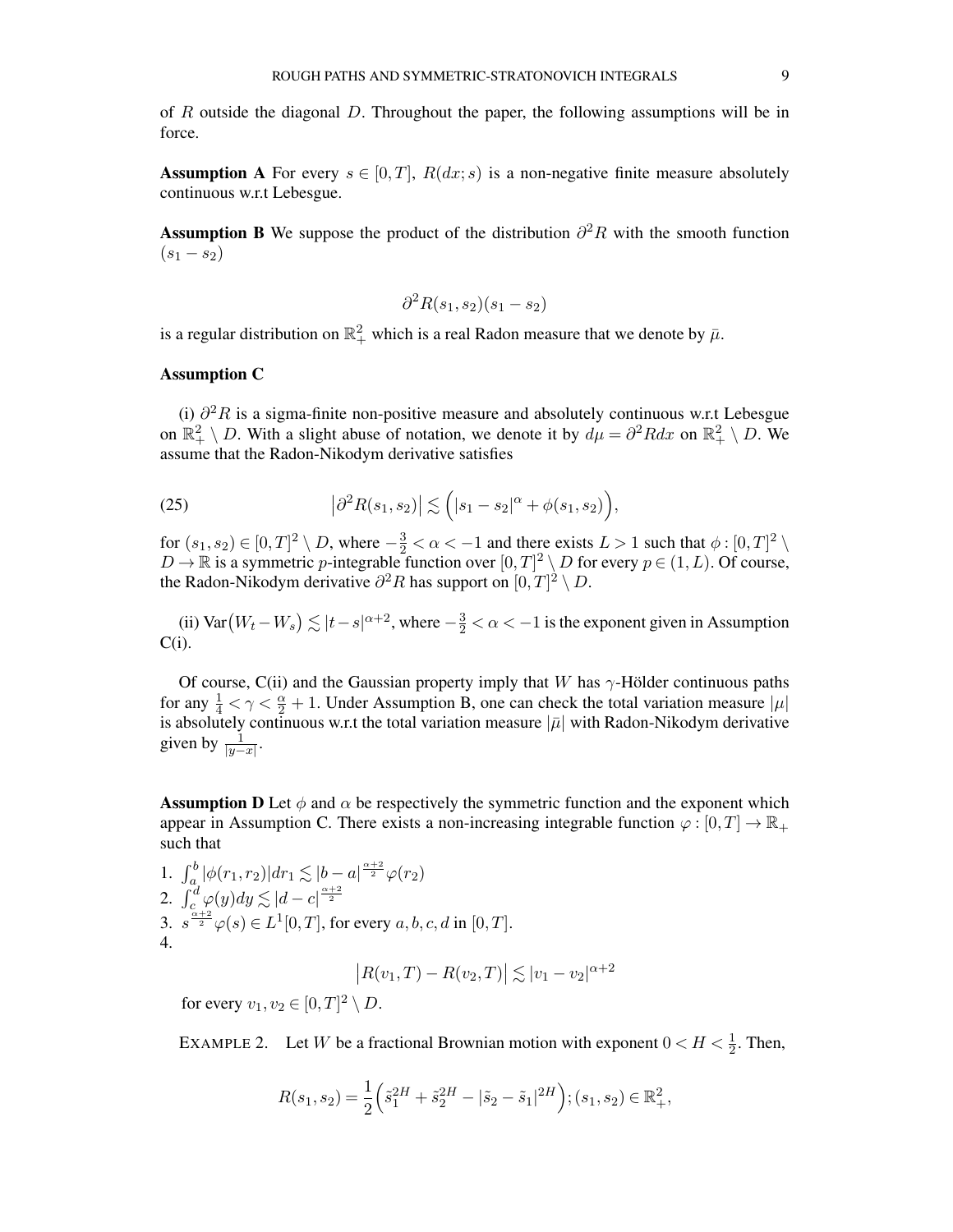where  $\tilde{s}_i = s_i \wedge T$  for  $i = 1, 2$ . Assumptions A, B and C are fulfilled. Indeed,  $s_1 \mapsto R(s_1; s)$ is absolutely continuous for each  $s \in \overline{\mathbb{R}}_+$ , where

$$
\partial_{s_1} R(s_1, T) = \begin{cases} H[s_1^{2H-1} + (T - s_1)^{2H-1}] \text{ if } s_1 < T\\ 0 \text{ if } s_1 > T. \end{cases}
$$

Moreover,

$$
\bar{\mu}(ds_1ds_2) = H(2H-1)|s_1 - s_2|^{2H-1} \text{sgn}(s_1 - s_2) \mathbb{1}_{[0,T]^2 \setminus D}(s_1, s_2) ds_1 ds_2
$$

and

$$
\partial^2 R(s_1, s_2) = H(2H - 1)|s_1 - s_2|^{2H - 2} \mathbb{1}_{[0,T]^2 \setminus D}(s_1, s_2),
$$

for  $(s_1, s_2) \in \mathbb{R}^2_+ \setminus D$ . Assumption D is fulfilled for  $\frac{1}{4} < H < \frac{1}{2}$  and  $\phi = 0$ .

EXAMPLE 3. Let  $W = B^{H,K}$  be a bifractional Brownian motion with parameters  $H \in$  $(0, 1), K \in (0, 1)$ . It is known (see e.g [\[28](#page-52-21)])

$$
R(s_1, s_2) = 2^{-K} \left[ (\tilde{s}_1^{2H} + \tilde{s}_2^{2H})^K - |\tilde{s}_1 - \tilde{s}_2|^{2HK} \right],
$$

where  $\tilde{s}_i = s_i \wedge T$ . One can easily check

$$
\partial_{s_1} R(s_1, s_2) = 2HK2^{-K} \left[ (s_1^{2H} + s_2^{2H})^{K-1} s_1^{2H-1} - |s_1 - s_2|^{2HK-1} \text{sign}(s_1 - s_2) \right]
$$

for  $s_1, s_2 \in (0, T)$ . Then,

 $\partial^2 R(s_1,s_2) = 2^{-K} \left[ (4H^2K(K-1))(s_1^{2H} + s_2^{2H})^{K-2} (s_1s_2)^{2H-1} + 2HK(2HK-1)|s_1 - s_2|^{2HK-2} \right],$ for  $(s_1, s_2) \in [0, T]^2 \setminus D$ ,

$$
\partial_{s_1} R(s_1,\infty) = \begin{cases} 2HK 2^{-K} \Big[ (s_1^{2H} + T^{2H})^{K-1} s_1^{2H-1} + (T-s_1)^{2HK-1} \Big]; \text{if } s_1 \in (0,T) \\ 0; \text{if } s_1 > T, \end{cases}
$$

and

$$
\bar{\mu}(ds_1ds_2) = \mathbb{1}_{[0,T]^2}(s_1,s_2)2^{-K} \left[ 4H^2K(K-1)(s_1^{2H} + s_2^{2H})^{K-2}(s_1s_2)^{2H-1}(s_1-s_2)^2 + 2HK(2HK-1)|s_1-s_2|^{2HK} \right] ds_1ds_2.
$$

Since  $2^{K-2}(s_1 s_2)^{H(K-2)} \ge (s_1^{2H} + s_2^{2H})^{K-2}$ , then, we notice the existence of a positive constant  $C(H, K, T)$  such that

(26) 
$$
\partial_{s_1} R(s_1, \infty) \le C(H, K, T) \left\{ s_1^{2H-1} + (T - s_1)^{2HK-1} \right\}
$$

for every  $s_1 > 0$ ,

(27) 
$$
\left|\partial^2 R(s_1,s_2)\right| \leq C(H,K,T) \left\{ (s_1s_2)^{HK-1} + |s_1-s_2|^{2HK-2} \right\},\,
$$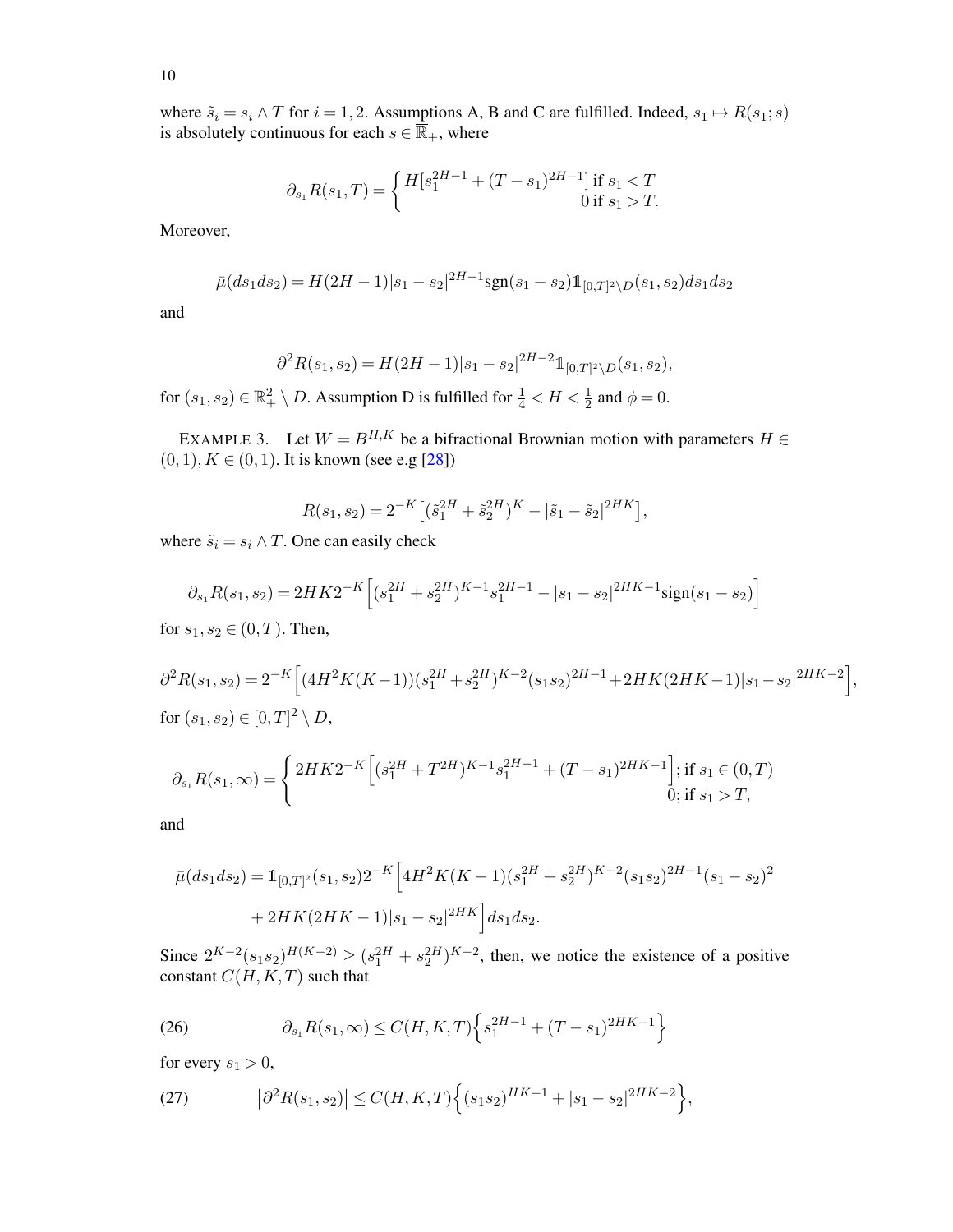for every  $(s_1, s_2) \in [0,T]^2 \setminus D$ . The function,  $\phi(s_1, s_2) = (s_1 s_2)^{HK-1}$  is *p*-integrable over  $[0, T]^2 \setminus D$  for every  $1 < p < \frac{1}{1-HK}$ . Therefore, Assumptions A, B, C and D are fulfilled for  $\frac{1}{4}$  <  $HK < \frac{1}{2}$ . We observe bifractional Brownian motion does not have stationary increments for  $K < 1$ , it is HK-self similar with  $\gamma$ -Hölder continuous paths for  $\gamma < HK$ . See e.g [\[28\]](#page-52-21) for details.

3.1. *Reproducing kernel Hilbert space and related properties.* In this section, we set the basic elements of the reproducing kernel Hilbert space associated with R.

Throughout this section,  $X = (X^1, \dots, X^d)$  is a d-dimensional centered process with iid components satisfying Assumptions A, B, C and D. In the sequel, let  $C_0^1(\mathbb{R}_+, \mathbb{R}^d)$  be the space of  $\mathbb{R}^d$ -valued  $C^1$ -functions with compact support in  $\mathbb{R}_+$  and  $\langle \cdot, \cdot \rangle$  is the standard inner product on  $\mathbb{R}^d$ . We also denote  $e_j$ ;  $j = 1, \ldots, d$  as the canonical basis of  $\mathbb{R}^d$  and  $\mathbf{1} = \sum_{\ell=1}^d e_\ell$ . Let  $I: C_0^1(\mathbb{R}_+, \mathbb{R}^d) \to L^2(\mathbb{P})$  be the linear mapping defined by

$$
I(f):=\int_0^\infty f_s dX_s:=\langle f(+\infty),X_\infty\rangle-\int_0^{+\infty}\langle X_s,df(s)\rangle.
$$

Let  $\tilde{L}_R(\mathbb{R}^d)$  be the linear space of all Borel functions  $f : \mathbb{R}_+ \to \mathbb{R}^d$  such that

i  $\int_0^\infty |f|^2(s)|R|(ds,\infty) < \infty$ , ii  $\int_{\mathbb{R}^2_+ \setminus D} |f(s_1) - f(s_2)|^2 |\mu|(ds_1 ds_2) < \infty$ ,

where  $\mu = \partial^2 R dx$  is a sigma-finite non-positive measure with support on  $[0, T]^2 \setminus D$ . For  $f \in \tilde{L}_R(\mathbb{R}^d)$ , we define

<span id="page-10-0"></span>(28) 
$$
||f||_{L_R(\mathbb{R}^d)}^2 := \int_0^\infty |f(s)|^2 R(ds,\infty) - \frac{1}{2} \int_{\mathbb{R}^2_+ \setminus D} |f(s_1) - f(s_2)|^2 \mu(ds_1 ds_2).
$$

It is possible to show  $\tilde{L}_R(\mathbb{R}^d)$  is a Hilbert space w.r.t the inner-product associated with [\(28\)](#page-10-0) and

(29) 
$$
\mathbb{E}|I(f)|^2 = ||f||^2_{L_R(\mathbb{R}^d)},
$$

for every  $f \in C_0^1(\mathbb{R}_+,\mathbb{R}^d)$ . Let  $L_R(\mathbb{R}^d)$  be the closure of  $C_0^1(\mathbb{R}_+,\mathbb{R}^d)$  w.r.t  $\|\cdot\|_{L_R(\mathbb{R}^d)}$  as a subset of  $\tilde{L}_R(\mathbb{R}^d)$ . If  $d = 1$ , we will write  $L_R = L_R(\mathbb{R})$ . Then,  $I: C_0^1(\mathbb{R}_+, \mathbb{R}^d) \to L^2(\mathbb{P})$  can be uniquely extended to a linear isometry

<span id="page-10-1"></span>(30) 
$$
I: L_R(\mathbb{R}^d) \to L^2(\mathbb{P}).
$$

One can check  $L_R(\mathbb{R}^d)$  is a separable Hilbert space, bounded variation functions with compact support belong to  $L_R(\mathbb{R}^d)$  and

<span id="page-10-2"></span>(31) 
$$
\int_0^\infty \varphi dX = -\int_0^\infty \langle X, d\varphi \rangle,
$$

for every bounded variation function  $\varphi$  with compact support. This implies that

(32) 
$$
R(s,t) = \langle \mathbb{1}_{[0,t]}, \mathbb{1}_{[0,s]} \rangle_{L_R}; s, t \in [0,T].
$$

See Propositions 6.18, 6.14, 6.22, 6.32 and 6.33 in [\[21](#page-52-22)] for the proof of these results. For obvious reasons, we call  $I$  as the Paley - Wiener integral associated with  $X$ . We denote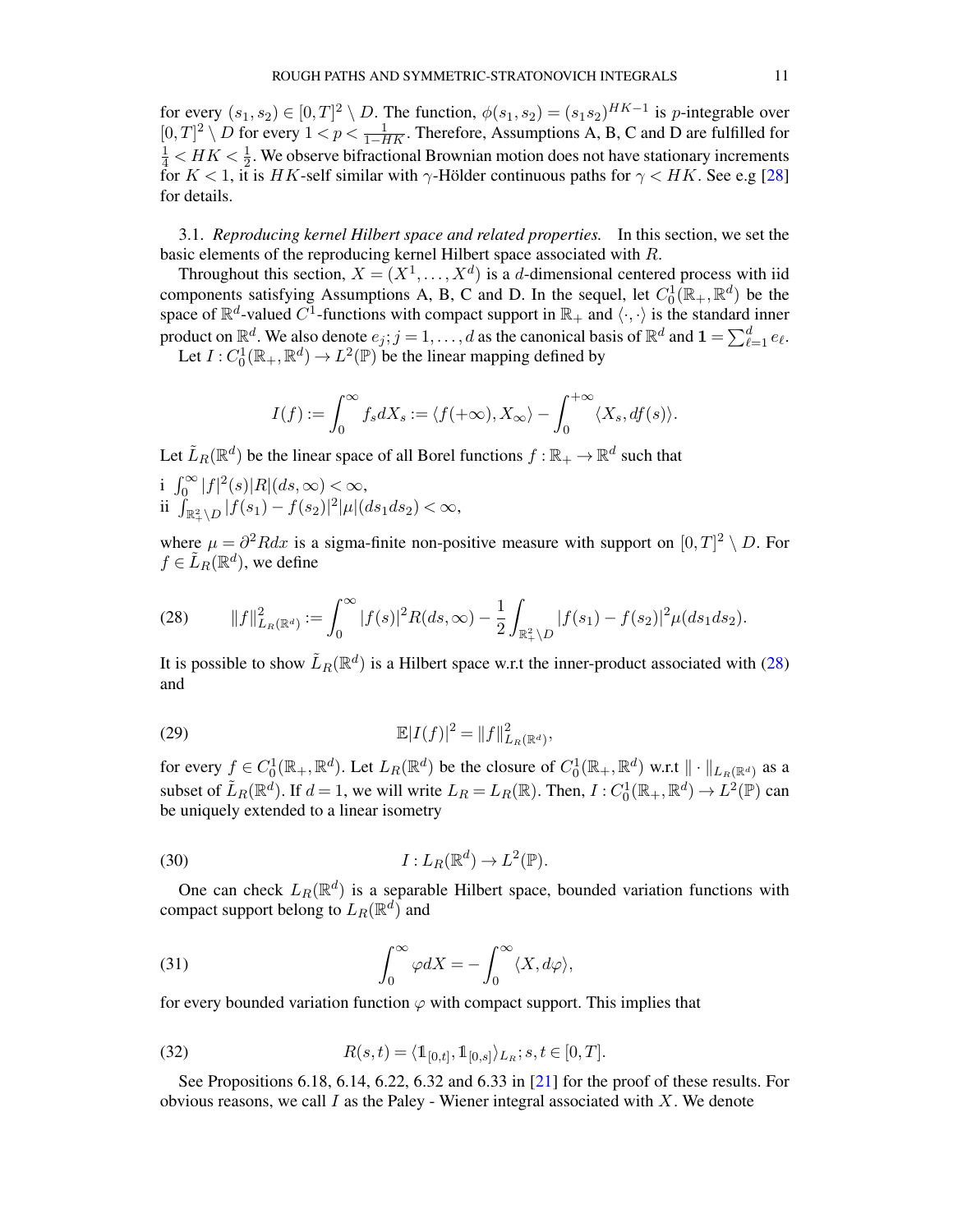$$
I(f):=\int_0^\infty f dX; f\in L_R(\mathbb{R}^d).
$$

There is a connection between the Paley-Wiener integral introduced above and integrals via regularization [\[29](#page-52-2)].

DEFINITION 3.1. Let Y be an  $\mathbb{R}^d$ -valued process with locally integrable paths. Let

$$
I^{0}(\epsilon, Y, dX)(t) := \frac{1}{2\epsilon} \int_{0}^{t} \langle Y_{s}, X_{s+\epsilon} - X_{s-\epsilon} \rangle ds; 0 \le t \le T.
$$

We set

$$
\int_0^t Y d^0 X := \lim_{\epsilon \downarrow 0} I^0(\epsilon, Y, dX)(t) \quad (\mathbb{P}-\text{probability}); \ 0 \le t \le T.
$$

The random variable  $\int_0^t Y d^0X$  is called the **symmetric-Stratonovich integral** of Y w.r.t X when exists.

REMARK 3.1. *We observe the symmetric-Stratonovich integral (if it exists) is the limit in probability of*

(33) 
$$
\int_0^t Y d^0 X = \lim_{\epsilon \downarrow 0} \frac{1}{2\epsilon} \int_0^t \langle Y_{u+\epsilon} + Y_u, X_{u+\epsilon} - X_u \rangle du; \ 0 \le t \le T.
$$

*See Remark 3.2 in [\[11\]](#page-52-9).*

<span id="page-11-0"></span>LEMMA 3.2. Let  $f : \mathbb{R}_+ \to \mathbb{R}^d$  be a cadlag and bounded function and suppose the exis*tence of*  $V_f : \mathbb{R}_+ \to \mathbb{R}_+$  *such that*  $V_f(0) = 0$ *,* 

<span id="page-11-1"></span>(34) 
$$
|f(s_1) - f(s_2)| \le V_f(s_1 - s_2); s_1, s_2 \ge 0,
$$

*and*

<span id="page-11-2"></span>(35) 
$$
\int_{\mathbb{R}^2_+} V_f^2(s_1-s_2)|\mu|(ds_1ds_2) < \infty.
$$

*Then,*

(36) 
$$
\int_0^\infty f_s d^0 X_s = \int_0^\infty f_s dX_s.
$$

*In particular,*  $\int_0^\infty f d^0 X$  *exists.* 

For a proof of Lemma [3.2](#page-11-0) when  $d = 1$ , see Prop. 6.34 in [\[21](#page-52-22)]. The same arguments apply to the multidimensional case.

EXAMPLE 4. If  $f : [0, T] \to \mathbb{R}^d$  is  $\theta$ -Hölder continuous where  $\theta$  satisfies  $2\theta + \alpha + 1 > 0$ , where  $\alpha$  is the exponent in Assumption C, then  $\int_0^{\cdot} f d^0 X$  exists.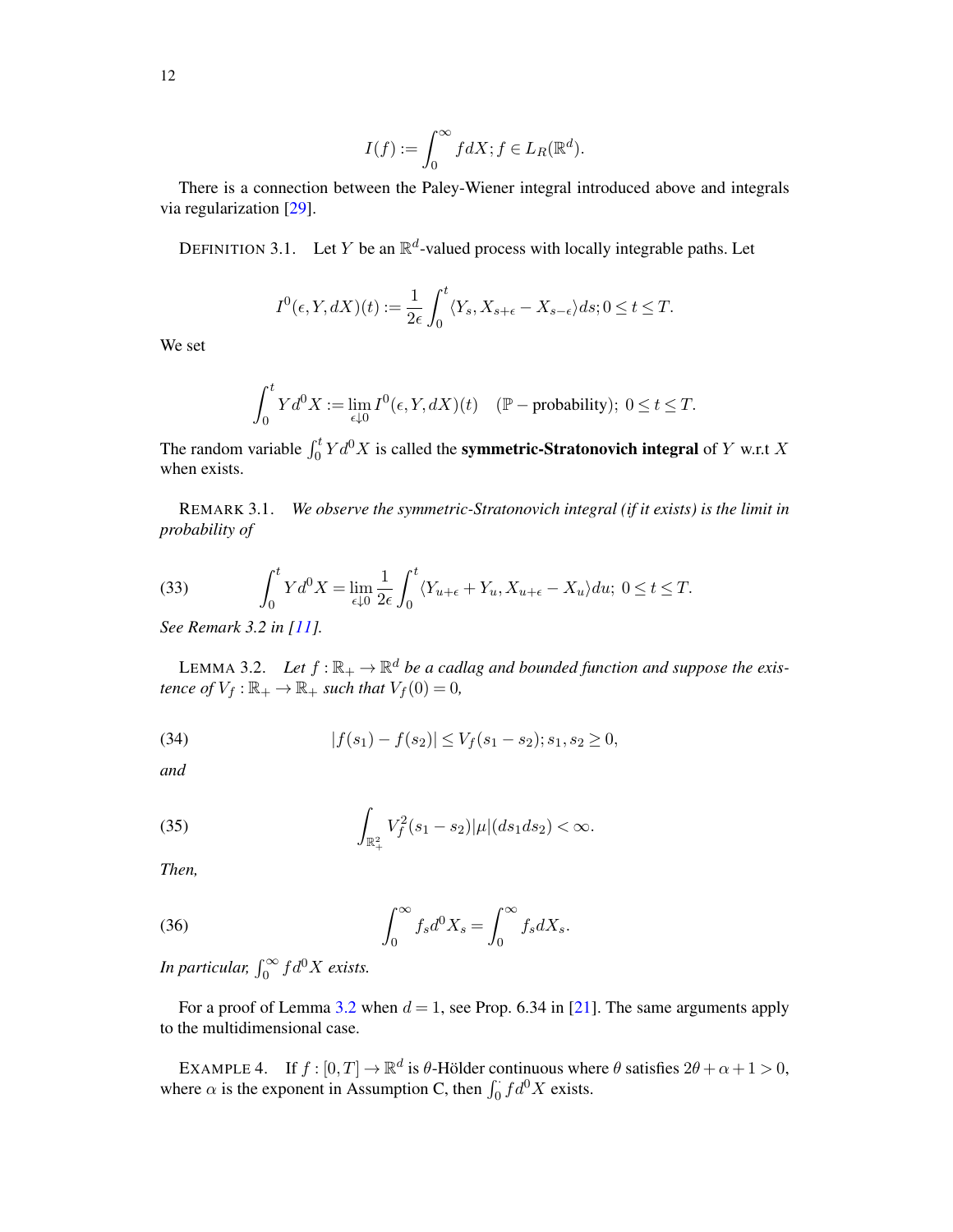3.2. *Doubled Paley-Wiener integrals.* In this section, we introduce the doubled Paley-Wiener associated with X. For this purpose, we select the pair  $(X^1, X^2)$  from X and we make use the Hilbert tensor product  $L_{2,R} := L_R \otimes L_R$  of  $L_R$  equipped with the norm

<span id="page-12-3"></span>(37) 
$$
||h||_{L_{2,R}}^2 := \int_0^\infty ||h(\cdot,r)||_{L_R}^2 R(dr,\infty) - \frac{1}{2} \int_{\mathbb{R}_+^2 \setminus D} ||h(\cdot,r_1) - h(\cdot,r_2)||_{L_R}^2 \mu(dr_1 dr_2)
$$

for  $h:\mathbb{R}^2_+\to\mathbb{R}\in L_{2,R}$ .

For an elementary tensor of the form  $g = g^1 \otimes g^2$  for  $g^1, g^2 \in L_R$ , we define

$$
I_2(g) := \int_0^\infty g^1 dX^1 \int_0^\infty g^2 dX^2.
$$

A routine computation allows us to state that  $I_2$  can be extended to a linear isometry between  $L_{2,R}$  and  $L^2(\bar{\mathbb{P}})$  and we denote

$$
I_2(g):=\int_{\mathbb{R}_+^2}g(s_1,s_2)dX^1_{s_1}dX^2_{s_2},
$$

for  $g \in L_{2,R}$ . The operator  $I_2$  will be called the doubled Paley-Wiener integral of  $g \in L_{2,R}$ w.r.t  $(X^1, X^2)$ .

<span id="page-12-1"></span>LEMMA 3.3. *Under Assumptions A, B, C, we have:*

1.  $X^1 \in L^2(\Omega, L_R)$ 2. If  $h(s_1, s_2) = 1\!\mathbb{1}_{[0, s_1 \wedge T]}(s_2)$ , then

$$
\int_{\mathbb{R}^2_+} h(s_1,s_2) dX^1_{s_1} dX^2_{s_2} = \int_0^\infty X^2_s dX^1_s.
$$

For a proof of Lemma [3.3](#page-12-1) when  $d = 1$ , see Prop. 6.48, Corollary 6.49 in [\[21\]](#page-52-22) and notice that Assumption C implies condition  $(6.35)$  in [\[21](#page-52-22)], namely

$$
\int_{\mathbb{R}^2_+} \text{Var}(X^1_{t_1+r} - X^1_{t_2+r}) |\mu|(dt_1 dt_2) < \infty.
$$

The same arguments apply to the multidimensional case.

<span id="page-12-0"></span>4. Malliavin calculus tools. With the Paley-Wiener integral [\(30\)](#page-10-1) at hand, it is natural to construct a Malliavin calculus based on  $L_R(\mathbb{R}^d)$ . Let  $\mathcal{S}_{\mathbb{R}^d}$  be the set of cylindrical random variables of the form

<span id="page-12-2"></span>(38) 
$$
F = f\left(\int_0^\infty \phi_1 dX, \dots, \int_0^\infty \phi_m dX\right),
$$

where  $f \in C_b^{\infty}(\mathbb{R}^m)$  (f is a smooth real-valued function on  $\mathbb{R}^m$  where f and all its partial derivatives are bounded),  $\phi_1, \dots, \phi_m \in C_0^1(\mathbb{R}_+, \mathbb{R}^d)$  and  $m \ge 1$ . One can prove that  $\mathcal{S}_{\mathbb{R}^d}$  is a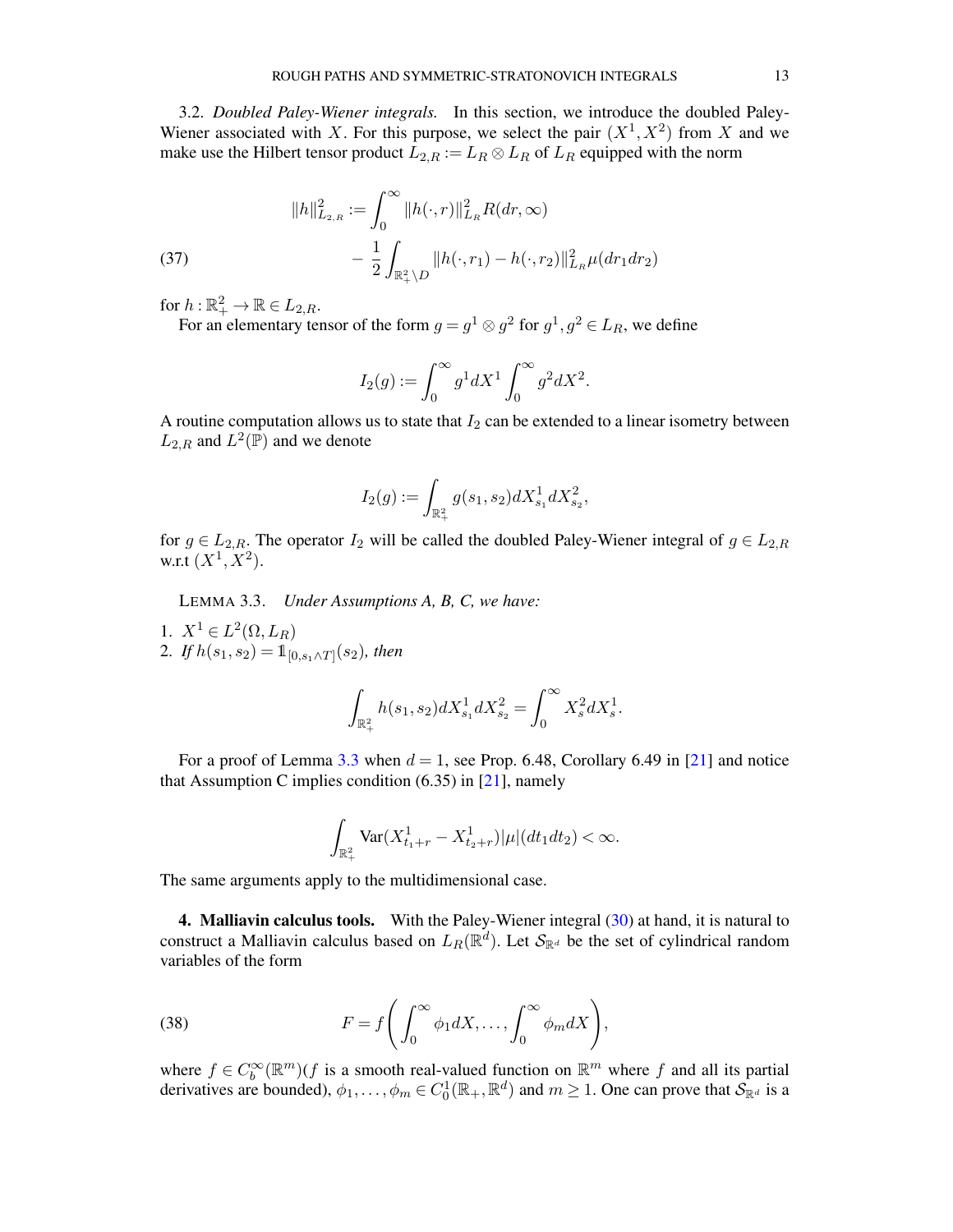dense subset of  $L^2(\mathbb{P})$  (see the proof of Th 7.4 in [\[21\]](#page-52-22)). For a cylinder random variable of the form [\(38\)](#page-12-2), we then define

$$
\mathbf{D}_t F = \sum_{j=1}^m \partial_i f\left(\int_0^\infty \phi_a dX, \dots, \int_0^\infty \phi_n dX\right) \phi_i(t); t \ge 0.
$$

One can check that  $\mathbf{D}: \mathcal{S}_{\mathbb{R}^d} \to L^2(\mathbb{P})$  is a densely defined and closable operator satisfying the classical properties of the Gross-Sobolev-Malliavin derivative on the Gaussian space  $((\Omega, \mathcal{F}, \mathbb{P}); L_R(\mathbb{R}^d))$ . For details, we refer the reader to Section 8 in [\[21\]](#page-52-22).

The Malliavin-Watanabe spaces associated with  $L_{\mathbb{R}}(\mathbb{R}^d)$  are given by  $\mathbb{D}^{1,p}$  for  $p > 1$ equipped with the norms

$$
||F||_{1,p} := \left[ \mathbb{E} |F|^p + \mathbb{E} ||\mathbf{D} F||_{L_R(\mathbb{R}^d)}^p \right]^{\frac{1}{p}}.
$$

Let  $\mathcal{S}_{L_R(\mathbb{R}^d)}$  be the set of smooth d-dimensional stochastic processes of the form

$$
F = \sum_{j=1}^n F_j v_j, v_j \in L_R(\mathbb{R}^d), F_j \in \mathcal{S}_{\mathbb{R}^d}.
$$

It is a standard procedure in Malliavin calculus to consider D as a closable operator from  $\mathcal{S}_{L_R(\mathbb{R}^d)} \subset L^p(\Omega; L_R(\mathbb{R}^d))$  into  $L^p(\Omega; L_{2,R}(\mathbb{R}^{d \times d}))$ , where  $L_{2,R}(\mathbb{R}^{d \times d}) := L_R(\mathbb{R}^d) \otimes$  $L_R(\mathbb{R}^d)$  is the Hilbert tensor product of  $L_R(\mathbb{R}^d)$  equipped with the natural norm associated with [\(37\)](#page-12-3). Let  $\mathbb{D}^{1,p}(L_R(\mathbb{R}^d))$  be the completion of  $\widetilde{\mathcal{S}}_{L_R(\mathbb{R}^d)}$  w.r.t

$$
||F||_{1,p,L_R(\mathbb{R}^d)} := \left[\mathbb{E}||F||^p_{L_R(\mathbb{R}^d)} + \mathbb{E}||DF||^p_{L_{2,R}(\mathbb{R}^{d\times d})}\right]^{\frac{1}{p}},
$$

for  $p \geq 1$ .

Next, we present some key elementary properties.

<span id="page-13-1"></span>LEMMA 4.1. *Under Assumptions A, B, C and D, we have*  $X \in D^{1,2}(L_R(\mathbb{R}^d))$  and  ${\rm\textbf{D}}_{t_2} X_{t_1}^i = \mathbb{1}_{[0, T \wedge t_1]}(t_2)$  for each  $i = 1, \ldots, d$ .

<span id="page-13-0"></span>LEMMA 4.2. Let  $\rho$  be a finite Borel measure on  $\mathbb{R}_+,a$  :  $\mathbb{R}_+^2\to\mathbb{R}$  be a Borel function and Y *be a* R d *-valued stochastic process. We suppose the following.*

1.  $a(s, \cdot) \in L_R$  *for a.a s w.r.t*  $\rho$ *.* 2.  $\int_0^\infty ||a(s, \cdot)||^2_{L_R} \rho(ds) < \infty$ 3.  $t \mapsto Y_t \in \mathbb{D}^{1,2}(\mathbb{R}^d)$  *is continuous and bounded on supp*  $\rho$ .

*Then, the process*

$$
Z_t = \int_0^\infty a(s, t) Y_s \rho(ds)
$$

belongs to  $\mathbb{D}^{1,2}(L_R(\mathbb{R}^d))$  and

$$
\mathbf{D}_{\tau }Z_{t}=\int_{0}^{\infty }a(t,s)\mathbf{D}_{\tau }Y_{s}\rho (ds),\ \tau \geq 0.
$$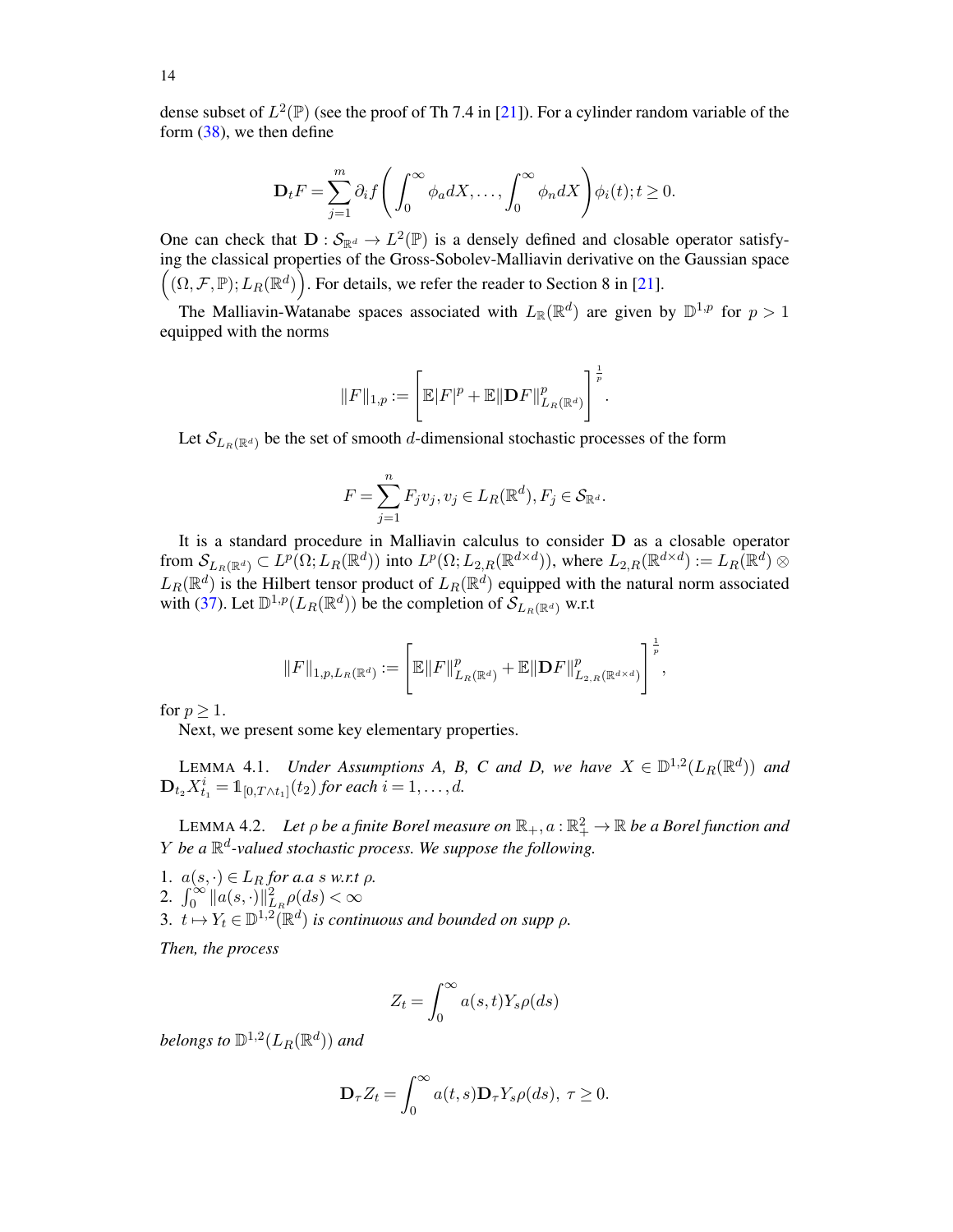For proofs of these results when  $d = 1$ , see Prop. 9.7 and 9.14 in [\[21\]](#page-52-22). The same arguments apply to the multidimensional case.

The Gross-Sobolev-Malliavin derivative operator  $(D, D<sup>1,2</sup>)$  admits an adjoint which is a densely defined closable linear operator  $(\delta,$  dom  $\delta)$ , where  $\mathbb{D}^{1,2}(L_R(\mathbb{R}^d)) \subset$  dom  $\delta \subset$  $L^2(\Omega, L_R(\mathbb{R}^d)).$ 

DEFINITION 4.3. If  $u1_{[0,t]} \in \text{dom } \delta$  for every  $t \ge 0$ , then we define

$$
\int_0^t u_s \delta X_s := \delta(u 1\!\!1_{[0,t]}); t \geq 0.
$$

Of course, if  $u \in L_R(\mathbb{R}^d)$ , then  $\int_0^t u_s \delta X_s = I(u1\mathbb{1}_{[0,t]})$  for every  $t \ge 0$ .

For a given  $Y \in \mathbb{D}^{1,2}(L_R(\mathbb{R}^d))$ , we denote

$$
\bar{Y}_u^{\epsilon} := \frac{1}{2\epsilon} \int_{\epsilon}^{T-\epsilon} Y_s \mathbb{1}_{[u-\epsilon, u+\epsilon]}(s) ds,
$$

for  $0 \le u \le T$  and  $2\epsilon < T$ . We observe if  $Y \in \mathbb{D}^{1,2}(L_R(\mathbb{R}^d))$  and  $t \mapsto Y_t \in \mathbb{D}^{1,2}(\mathbb{R}^d)$  is continuous, then one can check (see the proof of Proposition [4.1\)](#page-16-0) that  $\bar{Y}^{\epsilon} \in \mathbb{D}^{1,2}(L_R(\mathbb{R}^d))$ . Fubini's theorem and the multiplication rule of random variables with Skorohod integrals allow us to write

$$
\frac{1}{2\epsilon} \int_{\epsilon}^{T-\epsilon} \langle Y_s, X_{s+\epsilon} - X_{s-\epsilon} \rangle ds = \int_{0}^{T} \bar{Y}_s^{\epsilon} \delta X_s \n+ \frac{1}{2\epsilon} \int_{\epsilon}^{T-\epsilon} \sum_{i=1}^{d} \langle \mathbf{D} Y_s^i, e_i \mathbb{1}_{[s-\epsilon, s+\epsilon]} \rangle_{L_R(\mathbb{R}^d)} ds.
$$

If, in addition, there exists  $q > 2$  such that  $\sup_{0 \le t \le T} \mathbb{E}|Y_t|^q < \infty$ , then Assumption C(ii), Jensen and Hölder's inequality yield

<span id="page-14-1"></span>(39) 
$$
\frac{1}{2\epsilon} \int_0^T \langle Y_s, X_{s+\epsilon} - X_{s-\epsilon} \rangle ds = \int_0^T \bar{Y}_u^{\epsilon} \delta X_u + \frac{1}{2\epsilon} \int_{\epsilon}^{T-\epsilon} \sum_{i=1}^d \langle \mathbf{D} Y_s^i, e_i \mathbb{1}_{[s-\epsilon, s+\epsilon]} \rangle_{L_R(\mathbb{R}^d)} ds + O_{L^2(\mathbb{P})}(\epsilon^{\alpha+2}).
$$

Next, we obtain the convergence rate of  $\int_0^T (\bar{Y}_u^{\epsilon} - Y_u) \delta X_u$ . For this purpose, we will impose the following assumption: In the sequel,  $\alpha \in (-\frac{3}{2})$  $(\frac{3}{2},-1)$  is the exponent of Assumption C.

<span id="page-14-0"></span>**Assumption SK:** There exists  $\gamma \in (0, 1]$  such that

(40) 
$$
||Y_t - Y_s||_{\mathbb{D}^{1,2}(\mathbb{R}^d)}^2 \lesssim |t - s|^{2\gamma},
$$

where  $2\gamma + \alpha + 1 > 0$ .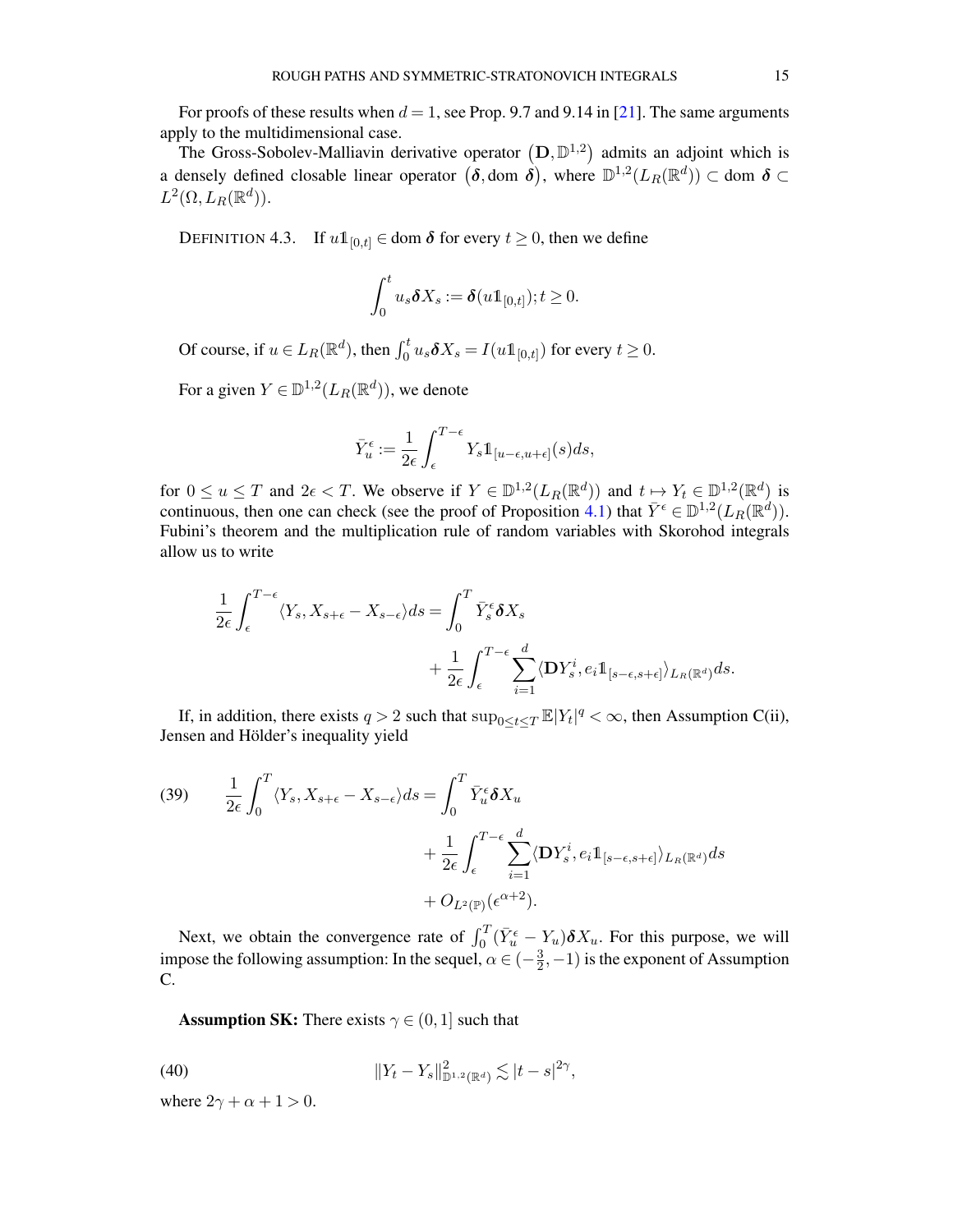<span id="page-15-0"></span>LEMMA 4.4. *Let*  $X = (X_1, \ldots, X_d)$  *be a d-dimensional Gaussian process satisfying Assumptions A, B and C. Let*  $\alpha \in (-\frac{3}{2})$  $(\frac{3}{2},-1)$  *be the exponent of Assumption C. Assume*  $Y \in$  $\mathbb{D}^{1,2}(L_R(\mathbb{R}^d))$  *satisfies Assumption SK with*  $2\gamma+\alpha+1>0$ *. Then, Y satisfies* 

$$
||Y_{\cdot+r} - Y||_{\mathbb{D}^{1,2}(L_R(\mathbb{R}^d))}^2 \lesssim |r|^{2\gamma + \alpha + 1},
$$

*for every*  $|r| \in (0,1)$ *.* 

PROOF. Fix  $-\frac{3}{2} < \alpha < -1$ . Recall that  $\partial R(\cdot, T)$  is a finite non-negative measure whose support is  $[0, T]$  and  $|\mu|$  is a sigma-finite positive measure whose support is  $[0, T]^2 \setminus D$ . We observe we can write  $\mathbb{D}^{1,2}(L_R(\mathbb{R}^d))$  as the tensor product  $\mathbb{D}^{1,2}(L_R(\mathbb{R}^d)) = \mathbb{D}^{1,2}(\mathbb{R}^d) \otimes$  $L_R(\mathbb{R}^d)$ . Therefore, for a given  $-1 < r < 1$ , we may write

$$
||Y_{\cdot+r} - Y_{\cdot}||_{\mathbb{D}^{1,2}(L_R(\mathbb{R}^d))}^2 = \int_0^{\infty} ||Y_{t+r} - Y_t||_{\mathbb{D}^{1,2}(\mathbb{R}^d)}^2 \partial R(t,T) dt + \frac{1}{2} \int_{\mathbb{R}_+^2 \setminus D} ||(Y_{t+r} - Y_t) - (Y_{s+r} - Y_s)||_{\mathbb{D}^{1,2}(\mathbb{R}^d)}^2 |\partial^2 R(s,t)| ds dt \n\lesssim r^{2\gamma} + \frac{1}{2} \int_{\mathbb{R}_+^2 \setminus D} ||(Y_{t+r} - Y_t) - (Y_{s+r} - Y_s)||_{\mathbb{D}^{1,2}(\mathbb{R}^d)}^2 |\partial^2 R(s,t)| ds dt,
$$

where  $|\mu|(dv_1dv_2) = |\partial^2 R(v_1, v_2)| dv_1dv_2$  and  $R(dt, T) = R(dt, \infty) = \partial R(t, T)dt$ . At first, one can easily check Assumption SK yields

<span id="page-15-1"></span>(41) 
$$
||Y_{t+r} - Y_t - Y_{s+r} + Y_s||_{\mathbb{D}^{1,2}(\mathbb{R}^d)}^2 \lesssim \min\left\{|t-s|^{2\gamma}, |r|^{2\gamma}\right\},\,
$$

for  $0 \le s < t \le T$  and  $|r| \in (0, 1)$ . Having said that, the idea is to split the region

$$
\{(s,t)\in\mathbb{R}^2_+;0\leq s
$$

By symmetry and using Assumption SK and [\(41\)](#page-15-1), we shall write

<span id="page-15-2"></span>(42)  
\n
$$
\int_{\mathbb{R}^2_+ \backslash D} ||(Y_{t+r} - Y_t) - (Y_{s+r} - Y_s)||_{\mathbb{D}^{1,2}(\mathbb{R}^d)}^2 |\partial^2 R(s,t)| ds dt
$$
\n
$$
\lesssim \int_{0 \le s < t < s+|r|} |t-s|^{2\gamma} |\partial^2 R(s,t)| ds dt
$$
\n
$$
+ |r|^{2\gamma} \int_{0 \le s < s+|r| \le t} |\partial^2 R(s,t)| ds dt.
$$

By assumption C,

<span id="page-15-3"></span>
$$
|\partial^2 R(s,t)| \lesssim |t-s|^{\alpha} + \phi(s,t); \ (s,t) \in [0,T]^2 \setminus D,
$$

where  $\phi$  is integrable over  $[0, T]^2 \setminus D$ . Fir this reason, without any loss of generality, we may assume  $\phi = 0$ . A direct computation yields

(43) 
$$
\int_{0 \le s < t < s+|r|} |t-s|^{2\gamma} |\partial^2 R(s,t)| ds dt \lesssim |r|^{2\gamma+\alpha+1},
$$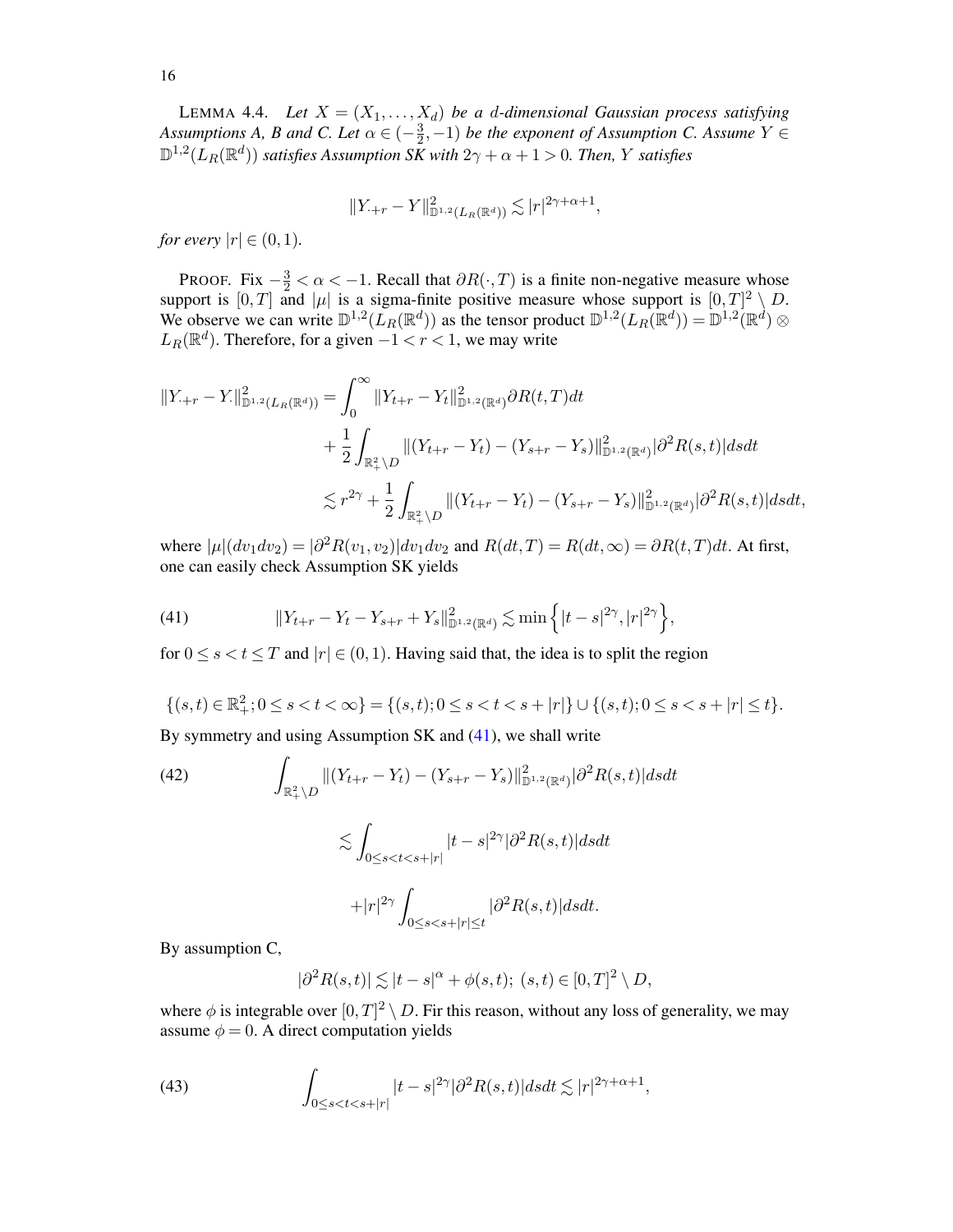for every  $|r| \in (0,1)$ . We also have,

<span id="page-16-1"></span>(44) 
$$
\int_{0 \leq s < s+|r| \leq t} |\partial^2 R(s,t)| ds dt \lesssim \int_0^{T-|r|} \int_{s+|r|}^T (t-s)^\alpha dt ds \lesssim |r|^{\alpha+1},
$$

for every  $|r| \in (0, 1)$ . Summing up, [\(42\)](#page-15-2), [\(43\)](#page-15-3) and [\(44\)](#page-16-1), we have

$$
||Y_{\cdot+r} - Y||_{\mathbb{D}^{1,2}(L_R(\mathbb{R}^d))}^2 \lesssim |r|^{2\gamma + \alpha + 1}
$$

,

for every  $|r| \in (0, 1)$  and we conclude the proof.

<span id="page-16-0"></span>PROPOSITION 4.1. *Let* X *be a Gaussian process satisfying Assumption A, B, C and D* with  $-\frac{3}{2} < \alpha < -1$ . Assume  $Y \in \mathbb{D}^{1,2}\big(L_R(\mathbb{R}^d)\big)$  satisfies Assumptions SK with  $2\gamma + \alpha + 1 >$ 0 and  $\gamma \leq \frac{\alpha}{2} + 1$ . Then,

$$
\mathbb{E}\bigg|\int_0^T\big(\bar{Y}_s^{\epsilon}-Y_s\big)\boldsymbol{\delta} X_u\bigg|^2\lesssim \epsilon^{2\gamma+\alpha+1},
$$

*for every*  $\epsilon < \frac{T}{4} \wedge 1$ .

PROOF. Assumption SK implies  $t \mapsto Y_t \in \mathbb{D}^{1,2}(\mathbb{R}^d)$  is continuous and hence Lemma [4.2](#page-13-0) allows us to state  $\bar{Y}^{\epsilon} \in \mathbb{D}^{1,2}(L_R(\mathbb{R}^d))$ . We may assume  $\epsilon < \frac{T}{4} \wedge 1$ , where  $\epsilon \downarrow 0$ . Let us denote

$$
A_1(\epsilon) := [2\epsilon, T - 2\epsilon], A_2(\epsilon) := [0, 2\epsilon) \text{ and } A_3(\epsilon) := (T - 2\epsilon, T].
$$

By the continuity of  $\delta$  w.r.t  $\mathbb{D}^{1,2}(L_R(\mathbb{R}^d))$ -topology, we have

$$
\mathbb{E}\left|\int_{0}^{T} (\bar{Y}_{s}^{\epsilon} - Y_{s}) \delta X_{u}\right|^{2} \lesssim \|\bar{Y}^{\epsilon} - Y\|_{\mathbb{D}^{1,2}(L_{R}(\mathbb{R}^{d}))}^{2}
$$
  

$$
= \mathbb{E}\|\bar{Y}^{\epsilon} - Y\|_{L_{R}(\mathbb{R}^{d})}^{2} + \mathbb{E}\|\mathbf{D}(\bar{Y}^{\epsilon} - Y)\|_{L_{2,R}(\mathbb{R}^{d \times d})}^{2},
$$

for every  $\epsilon < \frac{T}{4} \wedge 1$ . In order to shorten notation, let us denote

$$
f_t^{\epsilon} = \frac{1}{2\epsilon} \int_{-\epsilon}^{\epsilon} \left[ Y_{t+r} - Y_t \right] dr; 0 \le t \le T.
$$

We observe  $f_t^{\epsilon} = \overline{Y}_t^{\epsilon} - Y_t$  for  $t \in A_1(\epsilon)$  and by applying Lemma [4.2,](#page-13-0) we have  $f^{\epsilon} \in$  $\mathbb{D}^{1,2}(L_R(\mathbb{R}^d))$  for every  $\epsilon < \frac{T}{4} \wedge 1$ . We observe

<span id="page-16-2"></span>(45) 
$$
\bar{Y}_t^{\epsilon} = \frac{1}{2\epsilon} \int_{\epsilon}^{t+\epsilon} Y_r dr; \ t \in A_2(\epsilon) \quad \text{and} \quad \bar{Y}_t^{\epsilon} = \frac{1}{2\epsilon} \int_{t-\epsilon}^{T-\epsilon} Y_r dr; \ t \in A_3(\epsilon).
$$

Clearly,

$$
\int_{A_1^2(\epsilon)\backslash D} \mathbb{E} |(\bar{Y}_t^{\epsilon} - Y_t) - (\bar{Y}_s^{\epsilon} - Y_s)|^2 |\partial^2 R(s, t)| ds dt
$$
  

$$
\leq \int_{[0,T]^2\backslash D} \mathbb{E} |f_t^{\epsilon} - f_s^{\epsilon}|^2 |\partial^2 R(s,t)| ds dt \lesssim \mathbb{E} ||f^{\epsilon}||_{L_R(\mathbb{R}^d)}^2.
$$

 $\Box$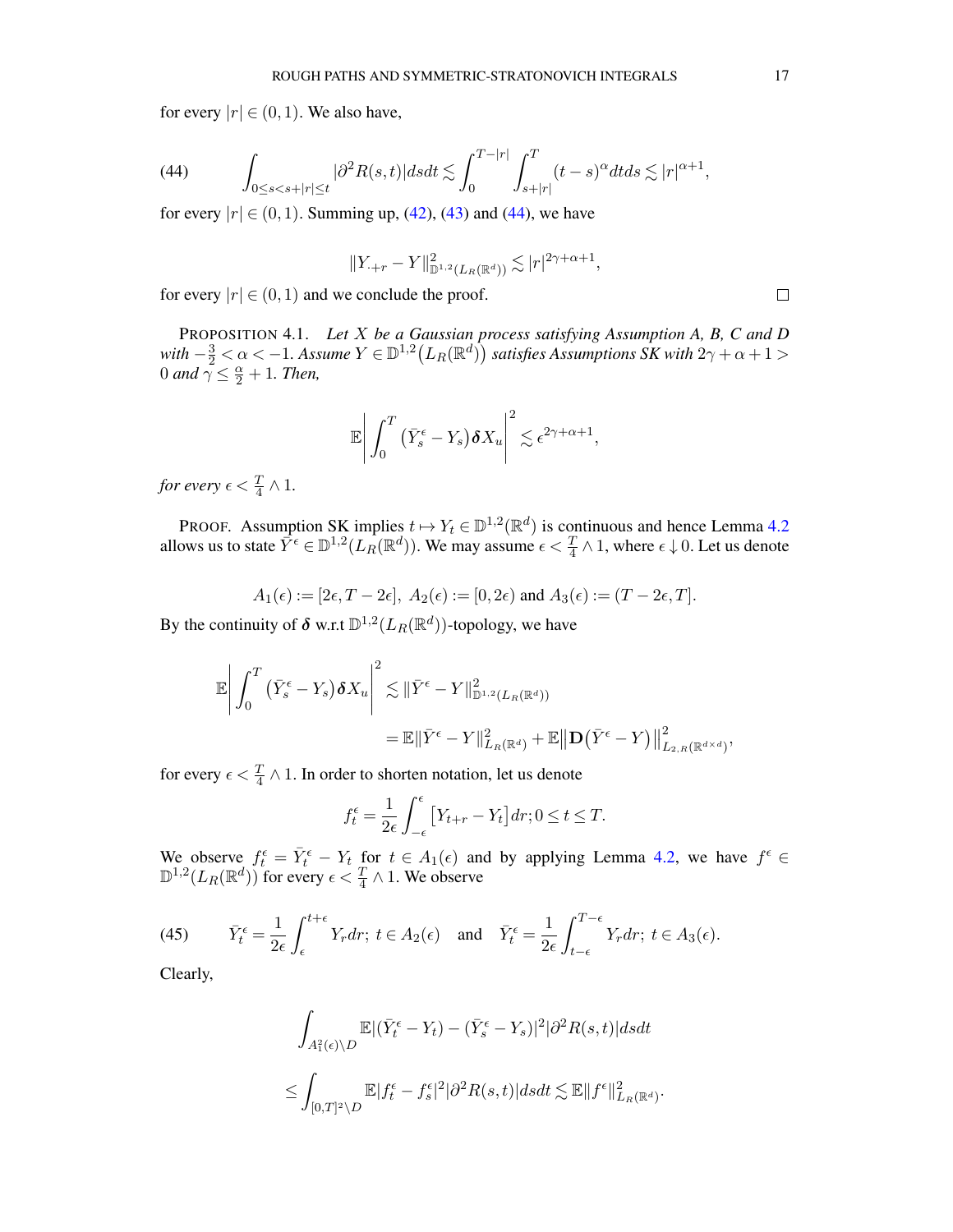By using Jensen's inequality on the Bochner integral (see e.g [\[27](#page-52-23)]) and Lemma [4.4,](#page-15-0) we get

$$
\mathbb{E}||f^{\epsilon}||_{L_R(\mathbb{R}^d)}^2 = \mathbb{E}\left\|\frac{1}{2\epsilon}\int_{-\epsilon}^{\epsilon} [Y_{\cdot+r} - Y_{\cdot}]dr\right\|_{L_R(\mathbb{R}^d)}^2
$$
  

$$
\leq \frac{1}{2\epsilon} \mathbb{E}\int_{-\epsilon}^{\epsilon} ||Y_{\cdot+r} - Y_{\cdot}||_{L_R(\mathbb{R}^d)}^2 dr \lesssim \epsilon^{2\gamma+\alpha+1}.
$$

This shows

(46) 
$$
\int_{A_1^2(\epsilon)\backslash D} \mathbb{E}|(\bar{Y}_t^{\epsilon} - Y_t) - (\bar{Y}_s^{\epsilon} - Y_s)|^2 |\partial^2 R(s,t)| ds dt \lesssim \epsilon^{2\gamma + \alpha + 1},
$$

for every  $\epsilon < \frac{T}{4} \wedge 1$ . Next, we observe

<span id="page-17-0"></span>
$$
\sup_{\epsilon < \frac{T}{4} \wedge 1} \sup_{(s,t) \in A_1^c(\epsilon) \times A_1(\epsilon) \setminus D} \mathbb{E} |(\bar{Y}_t^{\epsilon} - Y_t) - (\bar{Y}_s^{\epsilon} - Y_s)|^2 \lesssim \sup_{0 \leq r \leq T} \mathbb{E} |Y_r|^2 < \infty,
$$

where

$$
\int_0^{2\epsilon} \int_{2\epsilon}^{T-2\epsilon} (t-s)^\alpha dt ds + \int_{T-2\epsilon}^T \int_{2\epsilon}^{T-2\epsilon} (s-t)^\alpha dt ds \lesssim \epsilon^{\alpha+2}.
$$

Therefore,

<span id="page-17-1"></span>(47) 
$$
\int_{A_1(\epsilon)\times A_1^c(\epsilon)\backslash D} \mathbb{E} |(\bar{Y}_t^{\epsilon} - Y_t) - (\bar{Y}_s^{\epsilon} - Y_s)|^2 |\partial^2 R(s,t)| ds dt \lesssim \epsilon^{\alpha+2},
$$

for every  $\epsilon < \frac{T}{4} \wedge 1$ . By applying Jensen's inequality, using [\(45\)](#page-16-2) and Assumption SK, we get

$$
\mathbb{E}\left|\left(\bar{Y}_t^{\epsilon} - Y_t\right) - \left(\bar{Y}_s^{\epsilon} - Y_s\right)\right|^2 \le (t-s)\mathbb{E}\int_{s+\epsilon}^{t+\epsilon} \left|Y_r \frac{1}{2\epsilon} - \frac{\left(Y_t - Y_s\right)}{t-s}\right|^2 dr
$$
  

$$
\lesssim \frac{(t-s)^2}{4\epsilon^2} \sup_{0 \le r \le T} \mathbb{E}|Y_r|^2 + (t-s)^{2\gamma}; 0 \le s < t < 2\epsilon.
$$

Therefore,

$$
\int_{A_2^2(\epsilon)\backslash D} \mathbb{E} |(\bar{Y}_t^{\epsilon} - Y_t) - (\bar{Y}_s^{\epsilon} - Y_s)|^2 |\partial^2 R(s, t)| ds dt \lesssim \frac{1}{\epsilon^2} \int_0^{2\epsilon} \int_0^t (t - s)^{\alpha + 2} ds dt + \int_0^{2\epsilon} \int_0^t (t - s)^{2\gamma + \alpha} ds dt \lesssim \epsilon^{\alpha + 2},
$$

for every  $\epsilon < \frac{T}{4} \wedge 1$ . Similarly, by applying Jensen's inequality, using [\(45\)](#page-16-2) and Assumption SK, we get

$$
\mathbb{E}\left|\left(\bar{Y}_t^{\epsilon} - Y_t\right) - \left(\bar{Y}_s^{\epsilon} - Y_s\right)\right|^2 \le (t-s)\mathbb{E}\int_{s-\epsilon}^{t-\epsilon} \left|Y_r\frac{1}{2\epsilon} + \frac{\left(Y_t - Y_s\right)}{t-s}\right|^2 dr
$$
  

$$
\lesssim \frac{(t-s)^2}{4\epsilon^2} \sup_{0 \le r \le T} \mathbb{E}|Y_r|^2 + (t-s)^{2\gamma}; T - 2\epsilon < s < t \le T.
$$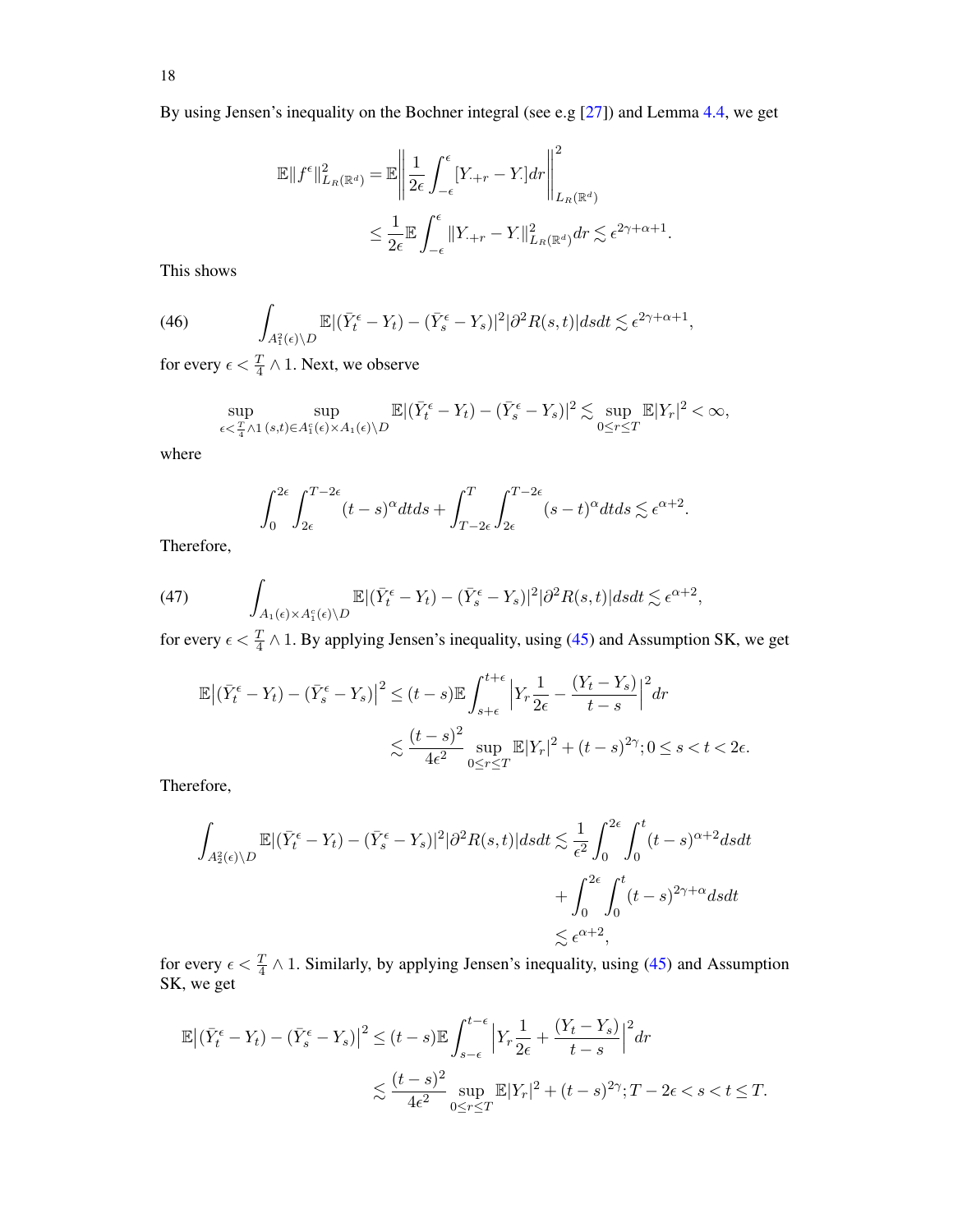Therefore,

<span id="page-18-0"></span>
$$
\int_{A_3^2(\epsilon)\backslash D} \mathbb{E} |(\bar{Y}_t^{\epsilon} - Y_t) - (\bar{Y}_s^{\epsilon} - Y_s)|^2 |\partial^2 R(s, t)| ds dt \lesssim \frac{1}{\epsilon^2} \int_{T-2\epsilon}^T \int_{T-2\epsilon}^t (t-s)^{\alpha+2} ds dt + \int_{T-2\epsilon}^T \int_{T-2\epsilon}^t (t-s)^{2\gamma+\alpha} ds dt \lesssim \epsilon^{\alpha+2},
$$
\n(48)

for every  $\epsilon < \frac{T}{4} \wedge 1$ . By using [\(45\)](#page-16-2), one can easily check

$$
\sup_{t \in A_2(\epsilon) \cup A_3(\epsilon)} \mathbb{E}|\bar{Y}_t^{\epsilon}|^2 \leq \sup_{0 \leq r \leq T} \mathbb{E}|Y_r|^2 < \infty.
$$

Therefore, by using Assumption D and Jensen's inequality on the Bochner integral, we have

<span id="page-18-1"></span>
$$
\mathbb{E} \int_0^T |\bar{Y}_t^{\epsilon} - Y_t|^2 \partial R(t, T) dt = \sum_{i=1}^3 \mathbb{E} \int_{A_i(\epsilon)} |\bar{Y}_t^{\epsilon} - Y_t|^2 \partial R(t, T) dt
$$
  
\$\lesssim \mathbb{E} ||f^{\epsilon}||^2\_{L\_R(\mathbb{R}^d)} + \epsilon^{\alpha+2}\$  
\$\lesssim \frac{1}{2\epsilon} \int\_{-\epsilon}^{\epsilon} ||Y\_{\cdot+r} - Y\_r||^2\_{\mathbb{D}^{1,2}(L\_R(\mathbb{R}^d))} dr + \epsilon^{\alpha+2}\$  
(49)  
\$\lesssim \epsilon^{2\gamma + \alpha + 1},

for every  $\epsilon < \frac{T}{4} \wedge 1$ . Summing up [\(46\)](#page-17-0), [\(47\)](#page-17-1), [\(48\)](#page-18-0) and [\(49\)](#page-18-1), we get

$$
\mathbb{E}\|\bar{Y}^{\epsilon}-Y\|_{L_R(\mathbb{R}^d)}^2\lesssim \epsilon^{2\gamma+\alpha+2},
$$

for every  $\epsilon < \frac{T}{4} \wedge 1$ . Next, we investigate

$$
\mathbb{E} \left\| \mathbf{D} (\bar{Y}^{\epsilon} - Y) \right\|_{L_{2,R}(\mathbb{R}^{d \times d})}^{2} = \mathbb{E} \int_{0}^{T} \left\| \mathbf{D} (\bar{Y}_{t}^{\epsilon} - Y_{t}) \right\|_{L_{R}(\mathbb{R}^{d})}^{2} \partial R(t, T) dt + \frac{1}{2} \mathbb{E} \int_{[0,T]^{2} \backslash D} \left\| \mathbf{D} (\bar{Y}_{t}^{\epsilon} - Y_{t}) - \mathbf{D} (\bar{Y}_{s}^{\epsilon} - Y_{s}) \right\|_{L_{R}(\mathbb{R}^{d})}^{2} |\partial^{2} R(s,t)| ds dt.
$$

The analysis is similar to the first part so we omit some details. Indeed, by using [\(45\)](#page-16-2) jointly with Jensen's inequality on the Bochner integral and Lemma [4.4,](#page-15-0) we get

$$
\mathbb{E} \int_{A_1^2(\epsilon)\backslash D} \left\| \mathbf{D} (\bar{Y}_t^{\epsilon} - Y_t) - \mathbf{D} (\bar{Y}_s^{\epsilon} - Y_s) \right\|_{L_R(\mathbb{R}^d)}^2 |\partial^2 R(s, t)| ds dt
$$
  
\n
$$
\leq \|f^{\epsilon}\|_{\mathbb{D}^{1,2}(L_R(\mathbb{R}^d))}^2 = \left\| \frac{1}{2\epsilon} \int_{-\epsilon}^{\epsilon} [Y_{\cdot+r} - Y_{\cdot}] dr \right\|_{\mathbb{D}^{1,2}(L_R(\mathbb{R}^d))}^2
$$
  
\n
$$
\leq \frac{1}{2\epsilon} \int_{-\epsilon}^{\epsilon} \|Y_{\cdot+r} - Y_{\cdot}\|_{\mathbb{D}^{1,2}(L_R(\mathbb{R}^d))}^2 dr \lesssim \epsilon^{2\gamma + \alpha + 1},
$$

<span id="page-18-2"></span>for every  $\epsilon < \frac{T}{4} \wedge 1$ . Moreover,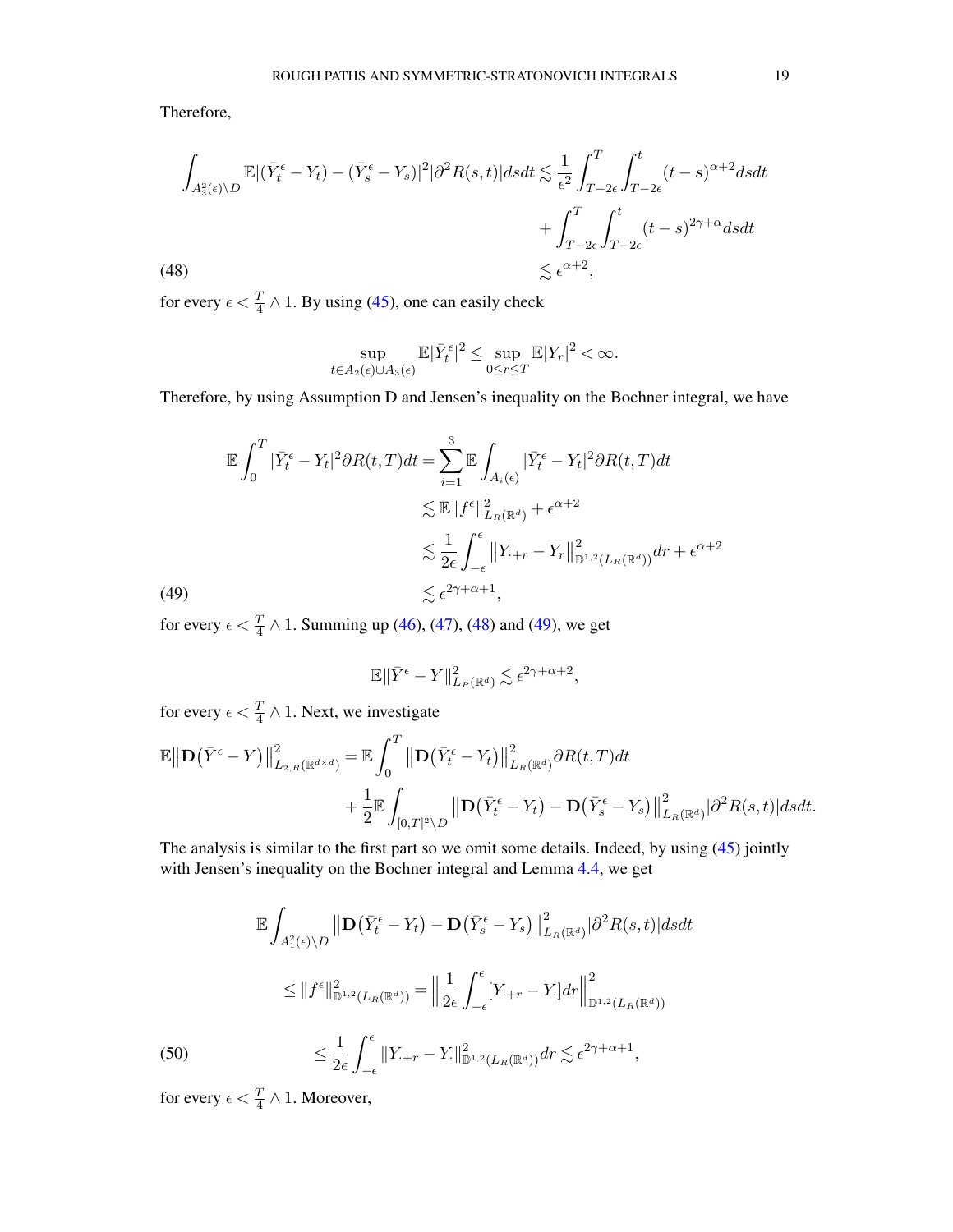<span id="page-19-0"></span>
$$
(51) \qquad \sup_{\epsilon \leq \frac{T}{4} \wedge 1}{\sup_{0 \leq t \leq T} {\mathbb{E} \Vert \mathbf{D}\bar{Y}_t^{\epsilon} \Vert_{L_R(\mathbb{R}^d)}^2} + \sup_{0 \leq t \leq T} {\mathbb{E} \Vert \mathbf{D}Y_t \Vert_{L_R(\mathbb{R}^d)}^2} \lesssim T^{2\gamma} + \Vert Y_0 \Vert_{\mathbb{D}^{1,2}(\mathbb{R}^d)}^2,
$$

<span id="page-19-1"></span>(52) 
$$
\mathbb{E}\big\|\mathbf{D}\big(\bar{Y}_t^{\epsilon}-Y_t\big)-\mathbf{D}\big(\bar{Y}_s^{\epsilon}-Y_s\big)\big\|_{L_R(\mathbb{R}^d)}^2\lesssim \frac{(t-s)^2}{\epsilon^2}+(t-s)^{2\gamma},
$$

for  $0 \le s < t < 2\epsilon$  or  $T - 2\epsilon < s < t \le T$ . The estimates [\(50\)](#page-18-2), [\(51\)](#page-19-0), [\(52\)](#page-19-1) and Assumption SK yield

$$
\mathbb{E}\big\|\mathbf{D}\big(\bar{Y}^{\epsilon}-Y\big)\big\|_{L_{2,R}\left(\mathbb{R}^{d\times d}\right)}^2 \lesssim \epsilon^{2\gamma+\alpha+1},
$$

for every  $\epsilon < \frac{T}{4} \wedge 1$ . This concludes the proof.

In the sequel, we define

$$
\text{Tr}\left(\mathbf{D}Y\right):=\lim_{\epsilon\downarrow 0}\frac{1}{2\epsilon}\int_\epsilon^{T-\epsilon}\sum_{i=1}^d\langle \mathbf{D}Y_s^i, e_i1\!\!1_{[s-\epsilon,s+\epsilon]}\rangle_{L_R(\mathbb{R}^d)}ds
$$

when exists in  $L^2(\mathbb{P})$ . The following relation is a simple consequence of [\(39\)](#page-14-1) and Proposition [4.1.](#page-16-0)

LEMMA 4.5. Let Y be an  $\mathbb{R}^d$ -valued process which satisfies: There exists  $q > 2$  such that  $\sup_{0\leq t\leq T}\mathbb{E}|Y_t|^q<\infty$ , Assumption SK and Tr  $(\mathbf{D}Y)$  exists. Then, the symmetric integral  $\int_0^t Y d^0 X \overline{e}$ *xists and it is equal to* 

(53) 
$$
\int_0^T Y_s d^0 X_s = \int_0^T Y_s \delta X_s + (Tr\mathbf{D}Y).
$$

<span id="page-19-3"></span>PROPOSITION 4.2. *Assume* X *is a* d*-dimensional Gaussian process (with iid compo*nents), where Assumptions A, B, C and D are fulfilled. Then, the  $\mathbb{R}^{\bar{d} \times d}$ -valued two-parameter *process*

<span id="page-19-2"></span>
$$
\mathbb{X}_{s,t}^{ij} = \begin{cases} \int_s^t (X_r^i - X_s^i) d^0 X_r^j; \, if \, i \neq j \\ \frac{1}{2} (X_t^i - X_s^j)^2; \, if \, i = j. \end{cases}
$$

*is geometric, it satisfies the Chen's relation and we have the representation*

(54) 
$$
\mathbb{X}_{s,t}^{ij} = \begin{cases} \delta\big(X_{s}^{i}, 1_{[s,t]}e_j\big); \text{if } i \neq j\\ \frac{1}{2}(X_t^{i} - X_s^{j})^2; \text{if } i = j. \end{cases}
$$

PROOF. Let us fix  $s < t$  and let  $X^1, \ldots, X^d$  independent copies of a Gaussian process satisfying Assumptions A, B, C and D. We may assume that  $X_r^i = X_t^i$  if  $r > t$  for  $1 \le i \le d$ . In order to define X outside the diagonal, one has to be careful. Let us take  $g_{st}(s_i, s_j) =$  $\mathbb{1}_{[s \wedge s_i, s_i \wedge t]}(s_j) = \mathbb{1}_{[0, s_i \wedge t]}(s_j) - \mathbb{1}_{[0, s_i \wedge s]}(s_j)$ . By [\(31\)](#page-10-2), we have

$$
\int_0^{\infty} 1\!\!1_{[a,b]} dX^j = -\int_0^{\infty} X^j d1\!\!1_{[a,b]} = X_b^j - X_a^j,
$$

20

 $\Box$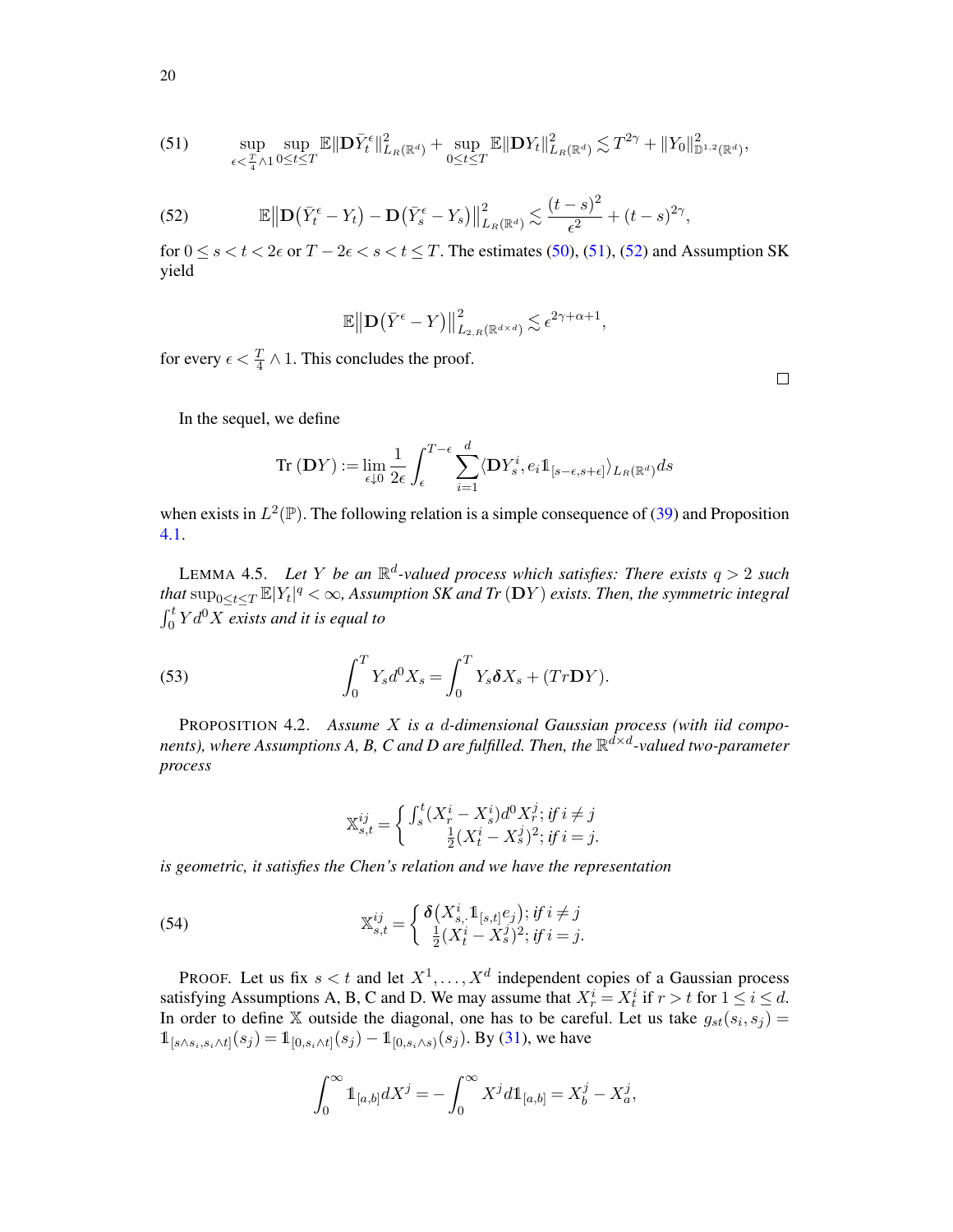for every  $a < b$ . By Assumption C, we may apply Lemma [3.3](#page-12-1) to get

$$
I_2^{ij}(g) = \int_0^t \Big( \int_0^t g_{st}(s_i, s_j) dX_{s_j}^j \Big) dX_{s_i}^i = \int_0^t \big( X_{s_i \wedge t}^j - X_{s_i \wedge s}^j \big) dX_{s_i}^i
$$
  
= 
$$
\int_s^t \big( X_{s_i}^j - X_s^j \big) dX_{s_i}^i
$$

for every  $i \neq j$ . Since  $X^j$  is independent of  $X^i$  for  $i \neq j$  and the sample paths of X satisfies [\(34\)](#page-11-1) and [\(35\)](#page-11-2), we can apply Lemma [3.2](#page-11-0) to state that

$$
\int_{s}^{t} (X_{s_i}^{j} - X_s^{j}) dX_{s_i}^{i} = \int_{s}^{t} (X_{s_i}^{j} - X_s^{j}) d^{0} X_{s_i}^{i} \ a.s.
$$

We then set

$$
\mathbb{X}_{s,t}^{ij} = \int_s^t \left( X_r^j - X_s^j \right) d^0 X_r^i \, a.s
$$

for  $i \neq j$ . The Chen's relation is obvious because Stratonovich integrals (in the sense of [\[29](#page-52-2)]) are constructed by regularization via limits of Riemann's integrals. A simple integration by parts arguments yields  $X$  is geometric. Finally, for  $i \neq j$ , we set

$$
f^{ij,\epsilon}_{\cdot} = \frac{1}{2\epsilon} \int_{(\cdot-\epsilon)\vee 0}^{(\cdot+\epsilon)\wedge T} (X_r^i - X_s^i) \mathbb{1}_{[s,t]}(r) dr e_j.
$$

By Lemmas [4.1](#page-13-1) and [4.2,](#page-13-0)  $f^{ij,\epsilon} \in \mathbb{D}^{1,2}(L_R(\mathbb{R}^d))$ . Independence of  $(X^i, X^j)$  yields

$$
\left\langle \mathbf{D} \left( X_r^i - X_s^i \right) 1\!\!1_{[s,t]}(r), 1\!\!1_{[(r-\epsilon)\vee 0, (r+\epsilon)\wedge T]}(\cdot) e_j \right\rangle_{L_R(\mathbb{R}^d)} = 0 \ a.s,
$$

for  $r \in [0, T]$ . Therefore, multiplication rule of Skorohod integral and Fubini's theorem yield

$$
\frac{1}{2\epsilon} \int_0^{+\infty} (X_r^i - X_s^i) \mathbb{1}_{[s,t]}(r) \left( X_{(r+\epsilon)\wedge T}^j - X_{(r-\epsilon)\vee 0}^j \right) dr = \delta(f^{ij,\epsilon}).
$$

Assumption A, B, C, D and and Lemma [4.1](#page-13-1) yield  $Y = (X_i^i - X_s^i) 1\!\!1_{[s,t]}(\cdot) \in \mathbb{D}^{1,2}(L_R(\mathbb{R}^d))$ and  $||Y_{\cdot+r} - Y||^2_{\mathbb{D}^{1,2}(L_R(\mathbb{R}^d))} \to 0$  as  $r \to 0$ . Therefore, by applying Th 13.5 in [\[21\]](#page-52-22), we get [\(54\)](#page-19-2) for  $i \neq j$ .

 $\Box$ 

In order to integrate a controlled rough path in the sense of [\[19\]](#page-52-1), one has to check  $\mathbb{X} \in C_2^{2\gamma}$ a.s. Next, we give two examples in this direction. In the sequel, if  $g$  is an  $E$ -valued twoparameter continuous function,  $\alpha > 0$  and  $p \ge 1$ , we write

$$
U_{\alpha,p}(g) := \left[ \int_0^T \int_0^T \frac{|g_{s,t}|^p}{|t-s|^{\alpha p+2}} ds dt \right]^{\frac{1}{p}}.
$$

In order to estimate  $\mathbb{E}[U^p_{2\gamma,p}(\mathbb{X})]<\infty$  for  $p>1$ , one may use the fundamental inequality of the Skorohod operator (for  $i \neq j$ )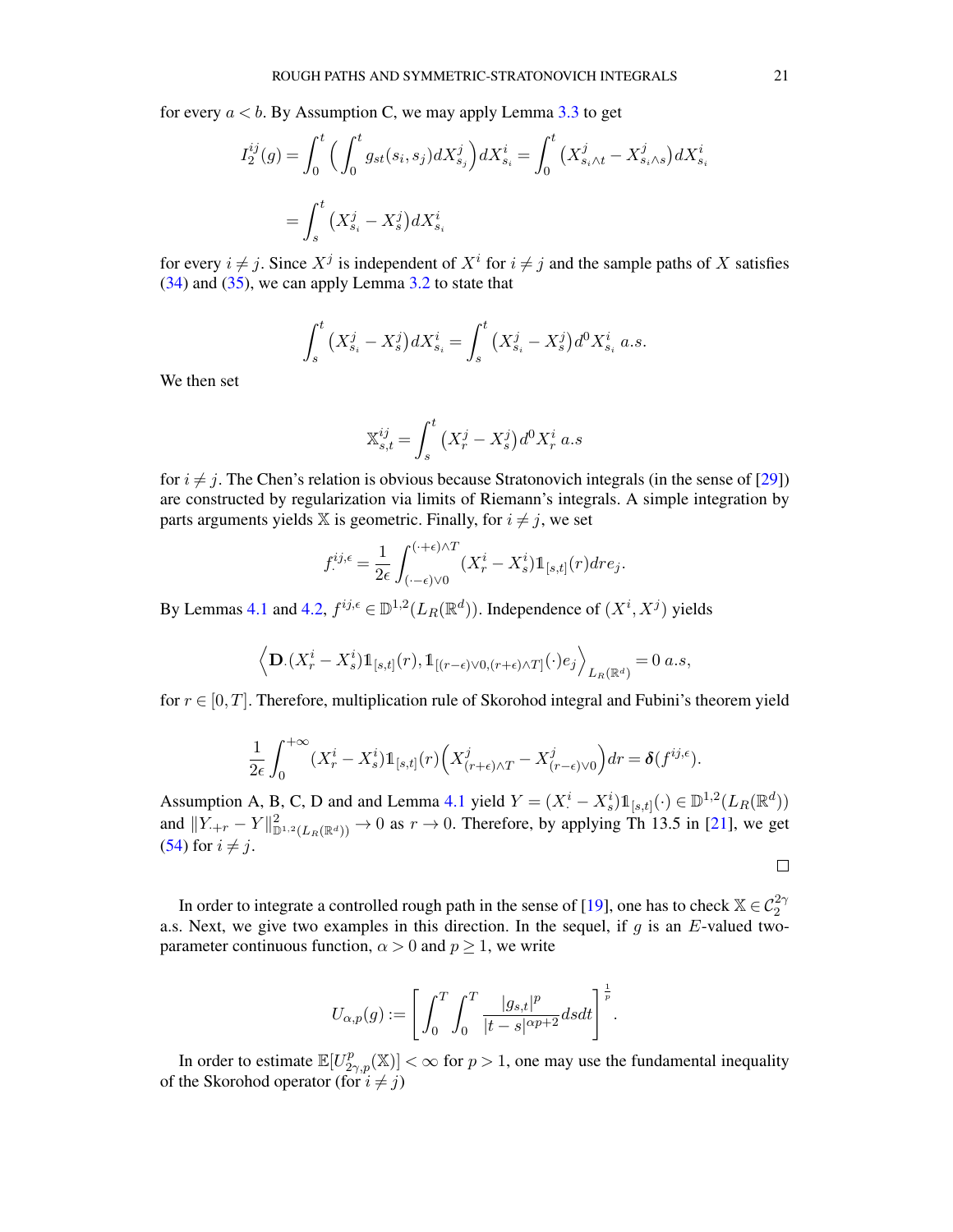<span id="page-21-2"></span>
$$
\|\mathbb{X}_{s,t}^{ij}\|_{L^{p}(\Omega)} = \|\boldsymbol{\delta}\big(X_{s,\cdot}^{i}\mathbb{1}_{[s,t]}e_{j}\big)\|_{L^{p}(\Omega)}
$$
  
\$\leq\$ 
$$
\|\mathbb{E}\big(X_{s,\cdot}^{i}\mathbb{1}_{[s,t]}e_{j}\big)\|_{L_{R}(\mathbb{R}^{d})} + \|\mathbf{D}\big(X_{s,\cdot}^{i}\mathbb{1}_{[s,t]}e_{j}\big)\|_{L^{p}(\Omega;L_{2,R}(\mathbb{R}^{d\times d}))}
$$
  
(55) = 
$$
\|\mathbf{D}\big(X_{s,\cdot}^{i}\mathbb{1}_{[s,t]}e_{j}\big)\|_{L^{p}(\Omega;L_{2,R}(\mathbb{R}^{d\times d}))}.
$$

See e.g Prop 1.5.8 in [\[24](#page-52-24)] and [\(115\)](#page-39-0). Based on [\(55\)](#page-21-2), one can easily get the following example.

EXAMPLE 5. If X is a d-dimensional fractional Brownian motion with exponent  $\frac{1}{4}$  <  $H < \frac{1}{2}$ , then X given by [\(54\)](#page-19-2) satisfies

$$
\mathbb{E}[U^p_{2\gamma,p}(\mathbb{X})]\lesssim \int_{[0,T]^2}\frac{|t-s|^{2pH}}{|t-s|^{2\gamma p+2}}dsdt<\infty,
$$

whenever  $0 < \gamma < H$  and  $p > \frac{1}{2H-2\gamma}$ . By [[\[19](#page-52-1)]; Th 3.1], this implies  $\mathbb{X} \in C_2^{2\gamma}$  a.s for every  $\gamma$  < H. If X is a bifractional Brownian motion with parameter  $\frac{1}{4}$  < HK <  $\frac{1}{2}$ , then X given by [\(54\)](#page-19-2) satisfies

$$
\mathbb{E}[U^p_{2\gamma,p}(\mathbb{X})]\lesssim \int_{[0,T]^2}\frac{|t-s|^{2pKH}}{|t-s|^{2\gamma p+2}}dsdt<\infty,
$$

whenever  $0 < \gamma < HK$  and  $p > \frac{1}{2HK-2\gamma}$ . This implies  $\mathbb{X} \in C_2^{2\gamma}$  a.s for every  $\gamma < HK$ .

<span id="page-21-1"></span>5. Equivalence of stochastic rough path and symmetric-Stratonovich integral. We are now in position to state the following result. The proof of Theorem [5.1](#page-21-0) is presented in Appendix A.

<span id="page-21-0"></span>THEOREM 5.1. *Let* X *be a Gaussian process satisfying assumptions A, B, C and D with*  $-\frac{4}{3} < \alpha < -1$ *. Let*  $\mathbf{X} = (X, \mathbb{X})$  *be the geometric process given by* [\(54\)](#page-19-2)*. Assume that*  $(Y, Y') \in \mathcal{D}_X(\mathbb{R}^d)$ , where Y' satisfies the properties below.

1.  $s \mapsto D_v Y_s'$  is continuous a.s on  $(0,T) \setminus \{v\}$  for Lebesgue a.a v.

2. There exist  $p, q > 2$  such that  $t \mapsto Y_t'$  is a  $\mathbb{D}^{1,p}$ -valued continuous function and

<span id="page-21-3"></span>
$$
(56) \qquad \int_0^T \int_{v_2}^T \sup_{s \geq v_1 \text{ or } s < v_2} \|\mathbf{D}_{v_1} Y_s' - \mathbf{D}_{v_2} Y_s' \|^q_{L^q(\mathbb{P})} |\partial^2 R(v_1, v_2)|^{\frac{q}{2}} dv_1 dv_2 < \infty.
$$

3. *There exists*  $p > 2$  *such that* 

<span id="page-21-4"></span>(57) 
$$
\sup_{0\leq t\leq T}\mathbb{E}|Y'_t|^p+\sup_{0\leq t,r\leq T}\mathbb{E}|\mathbf{D}_tY'_r|^p<\infty.
$$

*Then,*  $(Y, Y') \in \mathcal{D}_X(\mathbb{R}^d)$  *is rough (stochastically) integrable if, and only if, Y is symmetric-Stratonovich integrable and, in this case, both integrals coincide*

(58) 
$$
\int_0^t Y_s d\mathbf{X}_s = \int_0^t Y_s d^0 X_s; 0 \le t \le T.
$$

REMARK 5.1. *Under assumptions (1), (2) and (3) for a pair*  $(Y, Y') \in \mathcal{D}_X(\mathbb{R}^d)$  in The*orem [5.1,](#page-21-0) the symmetric-Stratonovich integral behaves like a stochastic rough path integral driven by a reduced geometric process*  $X = (X, Sym(X))$ *. See* [\(105\)](#page-35-1) for details.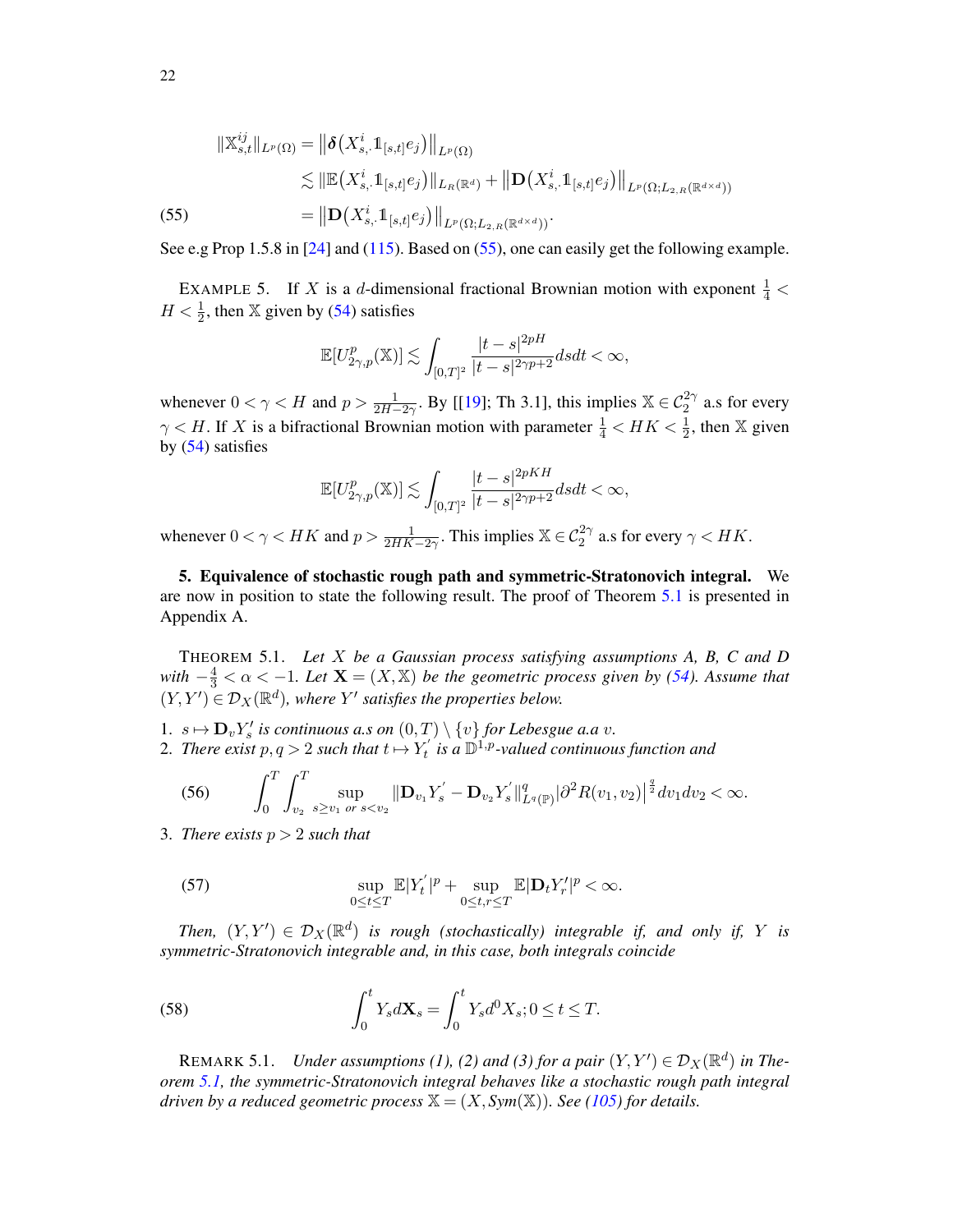<span id="page-22-1"></span>EXAMPLE 6. If  $f: \mathbb{R}^d \to \mathbb{R}^d \in C_b^2$  and X is a Gaussian process satisfying assumptions A, B, C and D with  $-\frac{4}{3} < \alpha < -1$ . Then,  $(f(X), \nabla f(X)) \in \mathcal{D}_X(\mathbb{R}^d)$  satisfies the assumptions in Theorem [5.1.](#page-21-0)

<span id="page-22-0"></span>EXAMPLE 7. Assume that  $V \in C_b^3(\mathbb{R}^d, \mathcal{L}(\mathbb{R}^d, \mathbb{R}^d))$ ,  $\xi \in \mathbb{R}^d$  and let X be a Gaussian process satisfying Assumptions A, B, C and D with  $-\frac{4}{3} < \alpha < -1$ . In addition, we assume the second order process [\(54\)](#page-19-2) satisfies  $\mathbb{X} \in C_2^{2\gamma}$  a.s ( $\frac{1}{3} < \gamma < \frac{\alpha}{2} + 1$ ) and R has finite twodimensional  $\rho$ -variation for  $1 \le \rho < \frac{3}{2}$  (see e.g Def. 5.50 in [\[14](#page-52-11)]). Let Y be the solution of the rough differential equation

(59) 
$$
Y_t = \xi + \int_0^t V(Y_s) d\mathbf{X}_s; 0 \le t \le T.
$$

Then,  $Y$  satisfies the assumptions in Theorem  $5.1$ .

PROOF. Let  $V = (V^1, \dots, V^d)$  where  $V^i : \mathbb{R}^d \to \mathbb{R}^d$  are  $C_b^3(\mathbb{R}^d; \mathbb{R}^d)$  vector fields. It is known that  $Y'_t = V(Y_t)$  (see e.g Prop 8.3 in [\[13\]](#page-52-18)) and hence chain rule yields  $DV(Y_t) =$  $(DV^1(Y_t),...,DV^d(Y_t)) = (\nabla V^1(Y_t) \circ DY_t,...,\nabla V^d(Y_t) \circ DY_t).$  It is well-known (see e.g [\[3\]](#page-51-2)) that  $D_s Y_t = J_t \circ J_s^{-1} \circ V(Y_s) 1\!\!1_{[0,t]}(s)$ , where  $J_t$  denotes the Jacobian of the solution  $Y_t$  where  $Y_0 = \xi$ . Here,  $J_s^{-1}$  is the inverse of the matrix-valued Jacobian  $J_s$ . We fix  $\frac{1}{3} < \gamma <$  $\frac{\alpha}{2} + 1$ . Then,

$$
\sup_{s \ge v_1 \vee v_2 \text{ or } s < v_1 \wedge v_2} |\mathbf{D}_{v_1} Y_s' - \mathbf{D}_{v_2} Y_s'| \le \max_{1 \le i \le d} \|\nabla V^i(Y)\|_{\infty} \|J\|_{\infty} \|J^{-1}\|_{\gamma} \|V(Y)\|_{\infty} |v_1 - v_2|^{\gamma} + \max_{1 \le i \le d} \|\nabla V^i(Y)\|_{\infty} \|J\|_{\infty} \|J^{-1}\|_{\infty} \|V(Y)\|_{\gamma} |v_1 - v_2|^{\gamma}
$$

for  $\frac{1}{3} < \gamma < \frac{1}{2}$ . By using [\[6\]](#page-52-25), we know that

$$
(\|J\|_{p-var}, \|J^{-1}\|_{p-var}) \in \bigcap_{q \ge 1} L^q(\mathbb{P})
$$

for 2 < p < 3. Here,  $\|\cdot\|_{p-var}$  denotes the p-variation norm. If R has finite two-dimensional  $\rho$ -variation, it is actually possible to prove (see e.g Remark 7.3 in [\[3\]](#page-51-2))

(60) 
$$
\left\{ \|J\|_{\infty}, \|J^{-1}\|_{\infty}, \|J\|_{\frac{1}{p}}, \|J^{-1}\|_{\frac{1}{p}} \right\} \subset \bigcap_{q \geq 1} L^q(\mathbb{P}).
$$

Under Assumption C, assumptions [\(56\)](#page-21-3) and [\(57\)](#page-21-4) hold true. Indeed, since  $-\frac{4}{3} < \alpha < -1$  and  $\frac{1}{3} < \gamma < \frac{1}{2}$ , then  $\frac{-1}{\gamma + \frac{\alpha}{2}} > 3$  so that  $p\gamma + \alpha \frac{p}{2} + 1 > 0$  as long as  $2 < p < \frac{-1}{\gamma + \frac{\alpha}{2}}$ .  $\Box$ 

Theorem [5.1](#page-21-0) and Example [6](#page-22-1) implies the following existence result for stochastic differential equations driven by Gaussian processes satisfying Assumptions A, B, C and D with  $-\frac{4}{3} < \alpha < -1$ . In short, solutions Y of rough differential equations driven by  $X = (X, X)$ with  $\mathbb{X} \in C_2^{2\gamma}$  a.s for  $\frac{1}{3} < \gamma < \frac{\alpha}{2} + 1$  are actually solutions of Stratonovich differential equations. The proof of Corollary  $\frac{5.1}{1}$  $\frac{5.1}{1}$  $\frac{5.1}{1}$  follows by routine arguments based on chain rule and ap-plication of Theorem [5.1](#page-21-0) to  $V(Y)$ , so we omit details.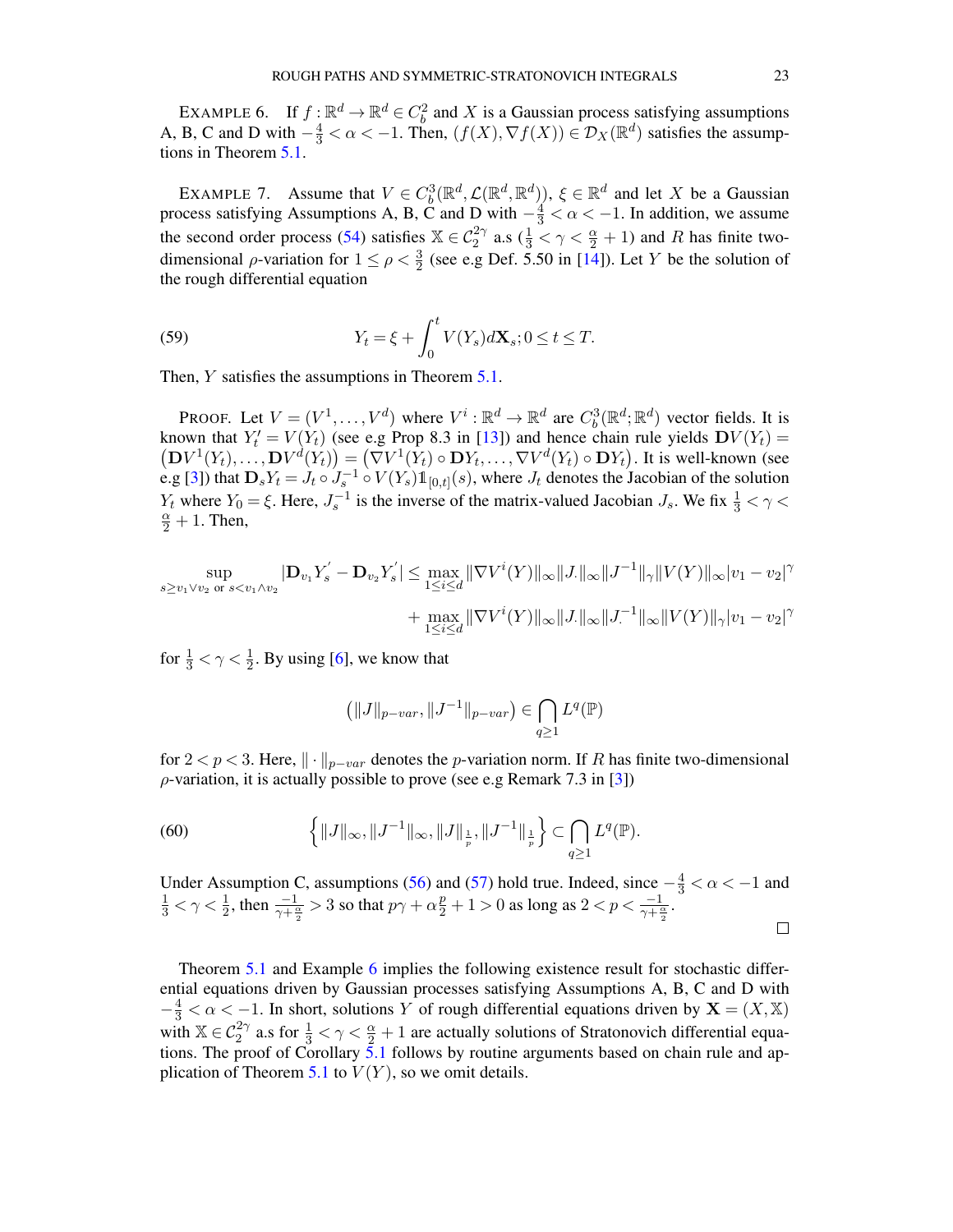<span id="page-23-0"></span>COROLLARY 5.1. *Assume the same hypotheses of Example [7.](#page-22-0) Let* Y *be the solution of the rough differential equation in the sense of [\[19\]](#page-52-1)*

$$
Y_t = \xi + \int_0^t V(Y_s) d\mathbf{X}_s; 0 \le t \le T.
$$

*Then,* Y *is a solution to the Stratonovich differential equation interpreted in the sense of [\[29](#page-52-2)]*

(61) 
$$
Y_t = \xi + \int_0^t V(Y_s) d^0 X_s; 0 \le t \le T.
$$

Next, it is instructive to compare our analysis with the recent work [\[22\]](#page-52-12).

<span id="page-23-2"></span>REMARK 5.2. *In [\[22\]](#page-52-12), if one restricts the analysis to a*  $\gamma$ -Hölder geometric rough path  $\mathbf{X} = (X, \mathbb{X})$  for  $\frac{1}{3} < \gamma < \frac{1}{2}$  and a first-order controlled process  $(Y, Y')$  with remainder  $\hat{R}^Y \in$  $\mathcal{C}_2^{2\gamma}$ 2 *in the sense of [\[19](#page-52-1)], then the authors decompose*

<span id="page-23-3"></span>
$$
\frac{1}{2}\langle Y_{t_k} + Y_{t_{k+1}}, X_{t_k, t_{k+1}} \rangle = \langle Y_{t_k}, X_{t_k, t_{k+1}} \rangle + Y_{t_k}' \mathbb{X}_{t_k, t_{k+1}} \n- \langle Y_{t_k}', \text{Anti } (\mathbb{X}_{t_k, t_{k+1}}) \rangle + \frac{1}{2} \langle R_{t_k, t_{k+1}}^Y, X_{t_k, t_{k+1}} \rangle.
$$

*The key point in [\[22\]](#page-52-12) is the convergence*

(62) 
$$
\sum_{t_k \in \Pi} \langle Y'_{t_k}, \text{Anti } (\mathbb{X}_{t_k,t_{k+1}}) \rangle \to 0,
$$

*in probability as the mesh of partitions*  $|\Pi| \to 0$ *. In [\[22](#page-52-12)], in order to show* [\(62\)](#page-23-3)*, the authors make a fundamental use of Lemma 3.9 in [\[22\]](#page-52-12) which, in the context of the case*  $\frac{1}{3} < \gamma < \frac{1}{2}$ , *requires a higher-order expansion*

(63) 
$$
Y'_{s,t} = Y''_s X_{s,t} + r_{s,t}, \quad Y_{s,t} = Y'_s X_{s,t} + R_{s,t}^Y,
$$

*where*  $Y, Y', Y'' \in C^{\gamma}$  *and*  $R^Y, r \in C_2^{2\gamma}$ *.* 

<span id="page-23-1"></span>EXAMPLE 8. We give an example of a pair  $(Y, Y') \in \mathcal{D}_X(\mathbb{R}^d)$ , where Y' is not a controlled rough path in the sense of  $[19]$ . Let X be a d-dimensional fractional Brownian motion with parameter  $\frac{1}{3} < H < \frac{1}{2}$ . Let  $f : [0, T] \to \mathbb{R}^{d \times d}$  be an arbitrary deterministic  $\beta$ -Hölder continuous function such that  $\beta + 2H - 1 > 0$ . By Lemma [3.2,](#page-11-0)  $Y_t = \int_0^t f_s d^0 X_s$  is a welldefined Gaussian process. One can check

$$
R_{s,t} = Y_t - Y_s - f_s(X_t - X_s)
$$

satisfies

$$
\mathbb{E}\left|\frac{1}{\epsilon}\int_0^t \left\langle R_{s,s+\epsilon}, X_{s+\epsilon} - X_s \right\rangle ds \right| \lesssim \epsilon^{\beta+2H-1} \to 0,
$$

as  $\epsilon \to 0^+$  and  $(Y, f) \in \mathcal{D}_X(\mathbb{R}^d)$  fulfills the assumptions of Theorem [5.1.](#page-21-0) In particular, if  $1 - 2H < \beta \leq \frac{1}{3} < \gamma < H$  and f is at best  $\beta$ -Hölder continuous, then it is not possible the existence of a path  $g \in \mathcal{C}^{\theta}$  such that  $R_{s,t} = O(|t - s|^{\theta + \gamma})$  and

$$
f_t - f_s = g_s(X_t - X_s) + R_{s,t}; s < t \le T.
$$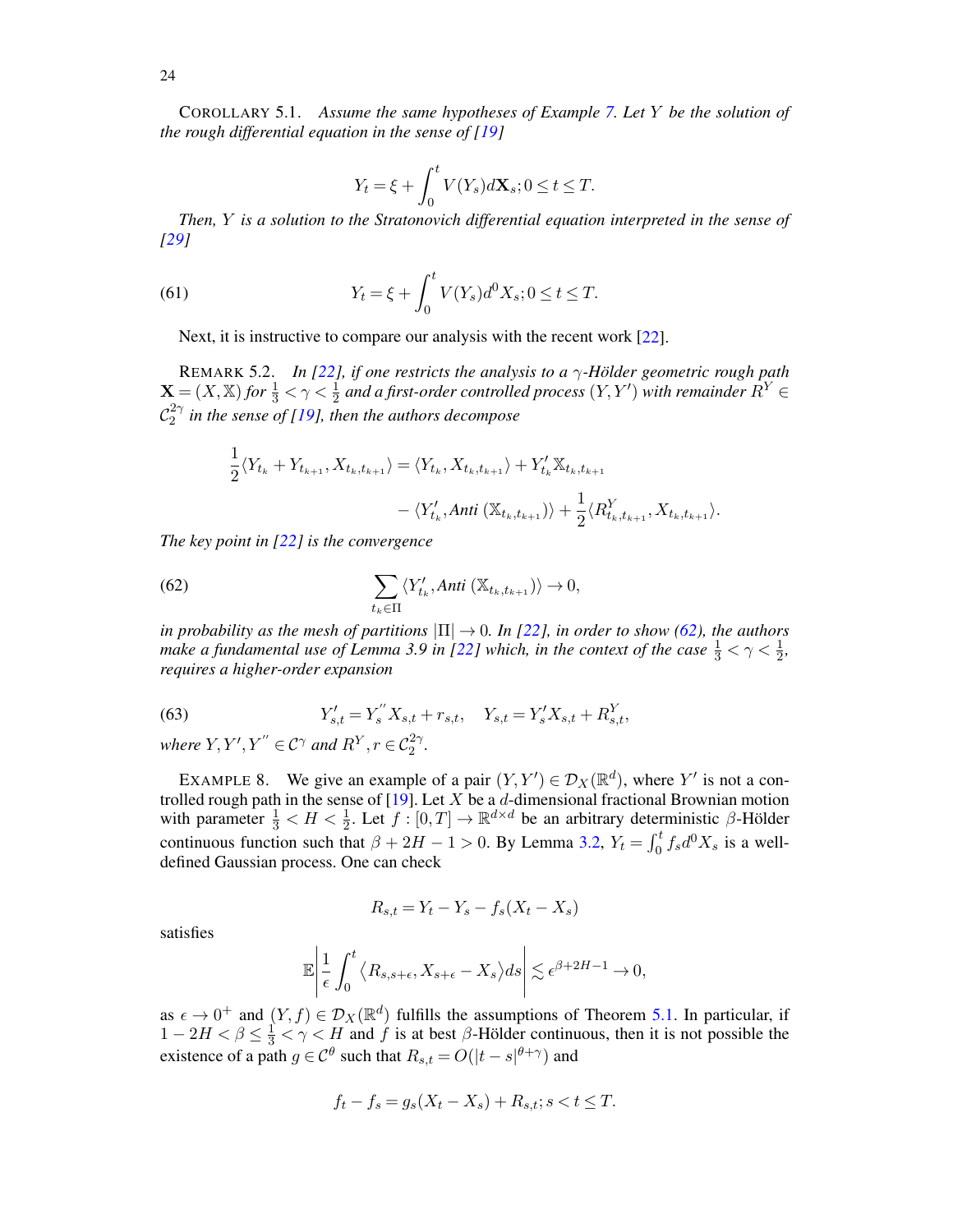<span id="page-24-1"></span>6. The trace component. In this section, although it is possible to present a complete analysis on  $Tr(DY)$  under the general assumption C, in order to keep presentation simple, we restrict the analysis to the concrete case of the fractional Brownian motion  $\frac{1}{4} < H < \frac{1}{2}$ . In this section, we study

<span id="page-24-0"></span>

(64) 
$$
\operatorname{Tr}(\mathbf{D}Y)_{\epsilon} := \frac{1}{2\epsilon} \int_{\epsilon}^{T-\epsilon} \sum_{i=1}^{d} \langle \mathbf{D}Y_s^i, e_i \mathbb{1}_{[s-\epsilon,s+\epsilon]} \rangle_{L_R(\mathbb{R}^d)} ds.
$$

For simplicity, we assume that  $Y$  is adapted. Therefore, we can decompose

$$
\operatorname{Tr}(\mathbf{D}Y)_{\epsilon} = \frac{1}{2\epsilon} \int_{\epsilon}^{T-\epsilon} \operatorname{tr}[\mathbf{D}_{s-}Y_{s}] \langle \mathbb{1}_{[0,s]}, \mathbb{1}_{[s-\epsilon,s+\epsilon]}\rangle_{L_{R}} ds
$$
  
+ 
$$
\frac{1}{2\epsilon} \int_{\epsilon}^{T-\epsilon} \langle \operatorname{tr}[(\mathbf{D}Y_{s}-\mathbf{D}_{s-}Y_{s})]\mathbb{1}_{[0,s]}, \mathbb{1}_{[s-\epsilon,s+\epsilon]}\rangle_{L_{R}} ds
$$
  
(65) =: 
$$
\operatorname{Tr}_{1}(\mathbf{D}Y)_{\epsilon} + \operatorname{Tr}_{2}(\mathbf{D}Y)_{\epsilon}.
$$

<span id="page-24-5"></span>LEMMA 6.1. Assume that X be a d-dimensional fractional Brownian motion  $\frac{1}{4} < H <$ 1  $\frac{1}{2}$ . Assume that

<span id="page-24-2"></span>(66) 
$$
\sup_{0\leq s\leq T}\mathbb{E}|tr[\mathbf{D}_{s-}Y_s]|^2<\infty.
$$

*Then, there exists a constant* C *which depends on [\(66\)](#page-24-2) and* T *such that*

<span id="page-24-4"></span>(67) 
$$
\mathbb{E}\Big|Tr_1(\mathbf{D}Y)_{\epsilon}-\int_0^T tr[\mathbf{D}_{s-}Y_s]dv_s\Big|^2\leq C\epsilon^{\frac{6H-1}{2}}
$$

*for every*  $\epsilon > 0$  *such that*  $\epsilon^{0.75} + 2\epsilon < T$ *, where*  $v(s) = s^{2H}$ ;  $s \ge 0$ *.* 

PROOF. Let us denote  $v(s) = s^{2H}$ ;  $s \ge 0$ . We observe it satisfies the following properties:  $s \mapsto v(s)$  is a  $C^3(0,T)$  non-decreasing map and  $s \mapsto |v^{(3)}(s)|$  is non-increasing. In addition, there exists  $\beta \in (0,1)$  such that  $|\mathbf{v}^{(3)}(\epsilon^{\beta})|\epsilon^2 \to 0$  and  $\epsilon^{\beta(2H+1)-1} \to 0$  as  $\epsilon \to 0^+$ . Indeed,  $\mathbf{v}^{(3)}(s) = c_H s^{2H-3}$  for a positive constant  $c_H$  and notice

<span id="page-24-3"></span>
$$
\frac{1}{1+2HK}<\frac{2}{3-2HK}
$$

for  $H > \frac{1}{6}$ . Therefore, we can take any  $\beta$  realizing

(68) 
$$
0 < \frac{1}{1+2H} < \beta < \frac{2}{3-2H} < 1,
$$

and for any such choice, we have  $\epsilon^{\beta(2H-3)+2} \to 0$ ,  $\epsilon^{\beta(2H+1)-1} \to 0$ , as  $\epsilon \to 0^+$ . Having said that, we can write

$$
\frac{1}{2\epsilon} \int_{\epsilon}^{T-\epsilon} \left\langle \text{tr}[\mathbf{D}_{s-}Y_s] \mathbb{1}_{[0,s]}, \mathbb{1}_{[s-\epsilon,s+\epsilon]} \right\rangle_{L_R} ds = \int_{\epsilon}^{T-\epsilon} \text{tr}[\mathbf{D}_{s-}Y_s] dF_{\epsilon}(s),
$$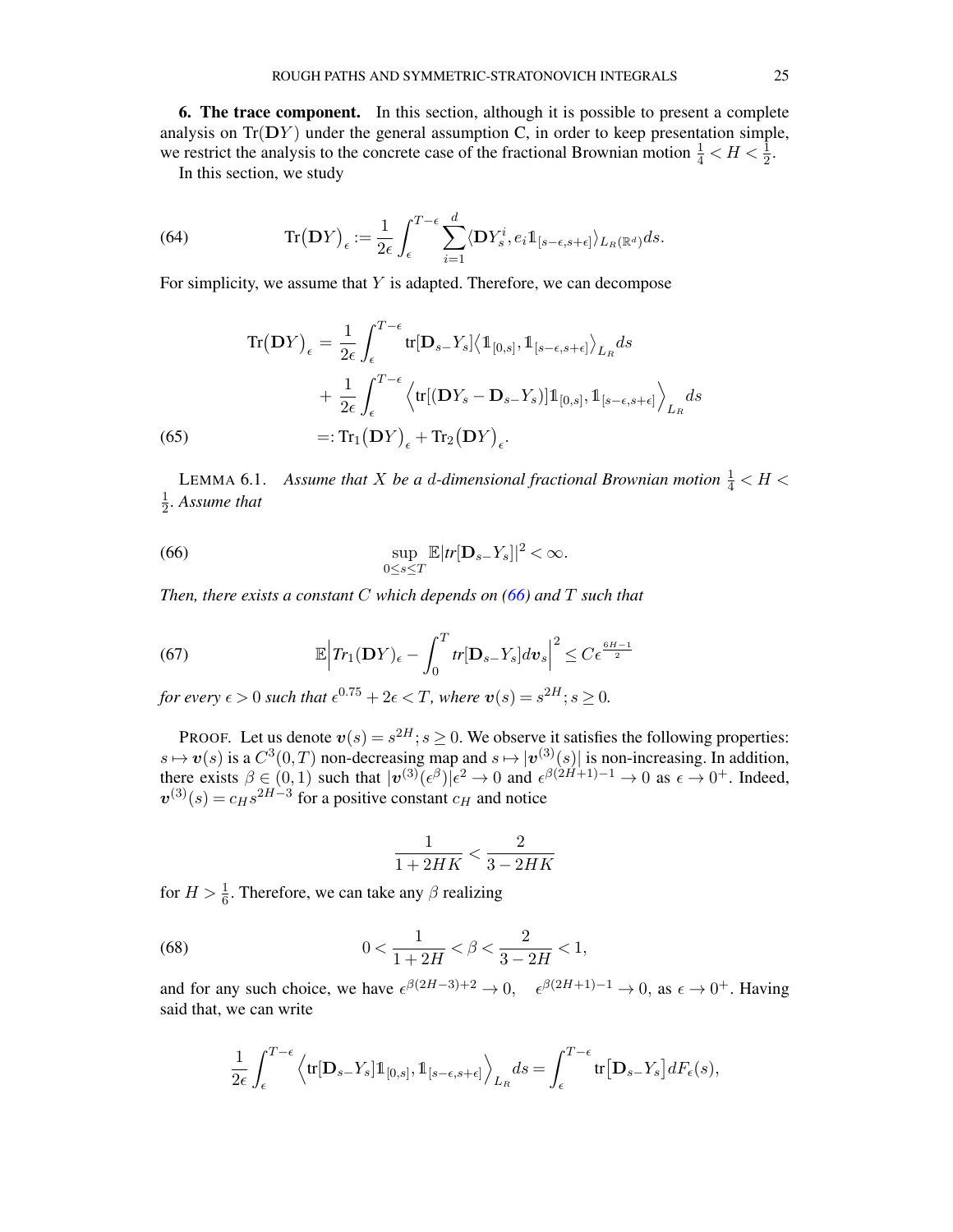26

where

$$
F_{\epsilon}(x) = \frac{1}{2\epsilon} \int_0^x \langle \mathbb{1}_{[0,r]}, \mathbb{1}_{[r-\epsilon,r+\epsilon]}\rangle_{L_R} dr
$$
  
= 
$$
\frac{1}{2} \int_0^x \left[ \frac{\mathbf{v}(r+\epsilon) - \mathbf{v}(r-\epsilon)}{2\epsilon} \right] dr; x \ge 0.
$$

We denote

<span id="page-25-0"></span>
$$
V_{\epsilon}(s) = \frac{\boldsymbol{v}(s+\epsilon) - \boldsymbol{v}(s-\epsilon)}{2\epsilon} - \boldsymbol{v}^{(1)}(s); \epsilon < s < T - \epsilon.
$$

Taylor formula and mean value theorem yield

(69) 
$$
V_{\epsilon}(s) = \frac{\epsilon^2}{6} \mathbf{v}^{(3)}(a(s,\epsilon)),
$$

where  $a(s, \epsilon) \in (s - \epsilon, s + \epsilon)$  and  $\epsilon < s < T - \epsilon$ . Fix  $0 < \beta < 1$  according to [\(68\)](#page-24-3). We split

$$
\int_{\epsilon}^{T-\epsilon} \text{tr}[\mathbf{D}_{s-}Y_s] \left[ F_{\epsilon}^{(1)}(s) - \frac{1}{2} \boldsymbol{v}^{(1)}(s) \right] ds = \frac{1}{2} \int_{\epsilon^{\beta} + \epsilon}^{T-\epsilon} \text{tr}[\mathbf{D}_{s-}Y_s] V_{\epsilon}(s) ds + \frac{1}{2} \int_{\epsilon}^{\epsilon^{\beta} + \epsilon} \text{tr}[\mathbf{D}_{s-}Y_s] V_{\epsilon}(s) ds,
$$

where we may assume  $\epsilon^{\beta} + 2\epsilon < T$ . By [\(69\)](#page-25-0), we observe

<span id="page-25-1"></span>(70) 
$$
\left|V_{\epsilon}(s)\right| = \frac{\epsilon^{2}}{6}|\boldsymbol{v}^{(3)}(a(s,\epsilon))| \lesssim \epsilon^{2}|\boldsymbol{v}^{(3)}(\epsilon^{\beta})|,
$$

for every  $s \in (\epsilon^{\beta} + \epsilon, T - \epsilon)$ . By applying Jensen's inequality, [\(66\)](#page-24-2) and [\(70\)](#page-25-1), there exists a constant  $C$  which depends on  $T$  such that

<span id="page-25-2"></span>(71) 
$$
\mathbb{E}\left|\frac{1}{2}\int_{\epsilon^{\beta}+\epsilon}^{T-\epsilon}tr[\mathbf{D}_{s-}Y_{s}]V_{\epsilon}(s)ds\right|^{2} \leq C\left(\epsilon^{2}|\boldsymbol{v}^{(3)}(\epsilon^{\beta})|\right)^{2} \to 0,
$$

as  $\epsilon \rightarrow 0^+$ . Fubini's theorem and [\(66\)](#page-24-2) yield

$$
\mathbb{E}\left|\int_{\epsilon}^{\epsilon^{\beta}+\epsilon} \text{tr}[\mathbf{D}_{s-}Y_{s}]V_{\epsilon}(s)ds\right|^{2}
$$

$$
= \mathbb{E}\int_{\epsilon}^{\epsilon^{\beta}+\epsilon} \int_{\epsilon}^{\epsilon^{\beta}+\epsilon} \text{tr}[\mathbf{D}_{s-}Y_{s}]\text{tr}[\mathbf{D}_{t-}Y_{t}]V_{\epsilon}(s)V_{\epsilon}(t)dsdt
$$

$$
\leq C \int_{\epsilon}^{\epsilon^{\beta}+\epsilon} \int_{\epsilon}^{\epsilon^{\beta}+\epsilon} |V_{\epsilon}(s)||V_{\epsilon}(t)|dsdt
$$

$$
\leq C \epsilon^{2[\beta(2H+1)-1]},
$$

<span id="page-25-3"></span>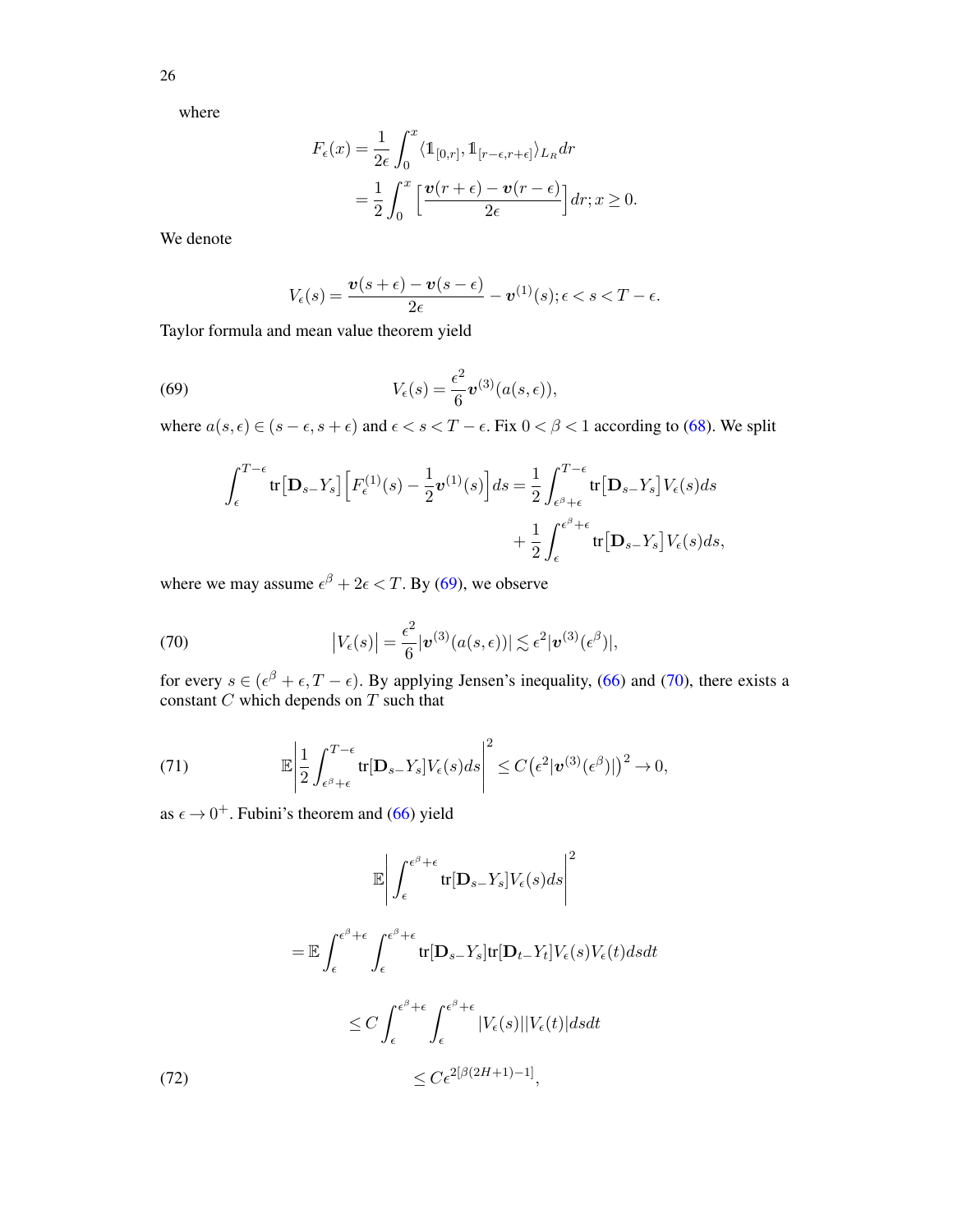for every  $\epsilon > 0$  sufficiently small. By [\(66\)](#page-24-2), we have

<span id="page-26-1"></span>(73) 
$$
\mathbb{E}\Big|\int_{T-\epsilon}^T \text{tr}\big[\mathbf{D}_{s-}Y_s\big]dv_s\Big|^2 + \mathbb{E}\Big|\int_0^{\epsilon} \text{tr}\big[\mathbf{D}_{s-}Y_s\big]dv_s\Big|^2 \lesssim \epsilon^{4H},
$$

for every  $\epsilon$  sufficiently small. Summing up the estimates [\(71\)](#page-25-2), [\(72\)](#page-25-3) and [\(73\)](#page-26-1), we obtain

<span id="page-26-2"></span>(74) 
$$
\mathbb{E}\Big|\mathrm{Tr}_{1}(\mathbf{D}Y)_{\epsilon}-\int_{0}^{T}\mathrm{tr}[\mathbf{D}_{s-}Y_{s}]d\mathbf{v}_{s}\Big|^{2}\leq C\Big\{(\epsilon^{2}\mathbf{v}^{(3)}(\epsilon^{\beta}))^{2}+\epsilon^{2[\beta(2H+1)-1]}\Big\},
$$

for every  $\epsilon > 0$  such that  $\epsilon^{\beta} + 2\epsilon < T$ . Now, we will optimize the righ-hand side of [\(74\)](#page-26-2). Let us consider the following bound for the right-hand side of [\(74\)](#page-26-2):

$$
\epsilon^{2(2\beta H + 2 - 3\beta)} + \epsilon^{2(2\beta H + \beta - 1)} \le 2 \max \left\{ \epsilon^{2(2\beta H + 2 - 3\beta)}, \epsilon^{2(2\beta H + \beta - 1)} \right\},\,
$$

where  $\beta \in (\frac{1}{1+2H}, \frac{2}{3-2H})$ . Next, we aim to compute

(75) 
$$
\arg\min_{\beta\in\left(\frac{1}{1+2H},\frac{2}{3-2H}\right)}\max\left\{\epsilon^{\left(2\beta H+2-3\beta\right)},\epsilon^{\left(2\beta H+\beta-1\right)}\right\}.
$$

We observe

<span id="page-26-3"></span>
$$
\frac{1}{2} < \frac{1}{1+2H} < \frac{2}{3} < 0.80 < \frac{2}{3-2H} < 1,
$$

and

$$
2\beta H + 2 - 3\beta \ge 2\beta H + \beta - 1,
$$

whenever  $\frac{1}{1+2H} < \beta \le 0.75 < \frac{2}{3-2H}$  and

$$
2\beta H + 2 - 3\beta < 2\beta H + \beta - 1,
$$

whenever  $0.75 < \beta < \frac{2}{3-2H}$ . Moreover,

$$
2\beta H - 3\beta + 2 = 2\beta H + \beta - 1 \Longleftrightarrow \beta = 0.75.
$$

The fact that  $\beta \mapsto 2\beta H - 3\beta + 2$  is strictly decreasing and the constant C which appears in [\(67\)](#page-24-4) does not depend on  $\beta$  allow us to choose  $\beta^* = 0.75$  and this is the optimal choice realizing [\(75\)](#page-26-3). Therefore,

$$
\epsilon^{2(2\beta H + 2 - 3\beta)} + \epsilon^{2(2\beta H + \beta - 1)} \leq 2\epsilon^{2(2 \times 0.75H + 0.75 - 1)} = 2\epsilon^{\frac{6H - 1}{2}}.
$$

This concludes the proof.

Next, we devote our attention to the component  $\text{Tr}_{2}(\mathbf{D}Y)_{\epsilon}$ .

<span id="page-26-4"></span>PROPOSITION 6.1. Let  $\alpha = 2H - 2$  with  $\frac{1}{4} < H < \frac{1}{2}$ . Assume there exists  $\eta > 0$  such *that*  $\eta + \alpha + 1 > 0$  *and* 

<span id="page-26-0"></span>(76) 
$$
\mathbb{E}\big|tr[\mathbf{D}_{r_1}Y_s - \mathbf{D}_{r_2}Y_s]\big|^2 \lesssim |r_2 - r_1|^{2\eta},
$$

 $\Box$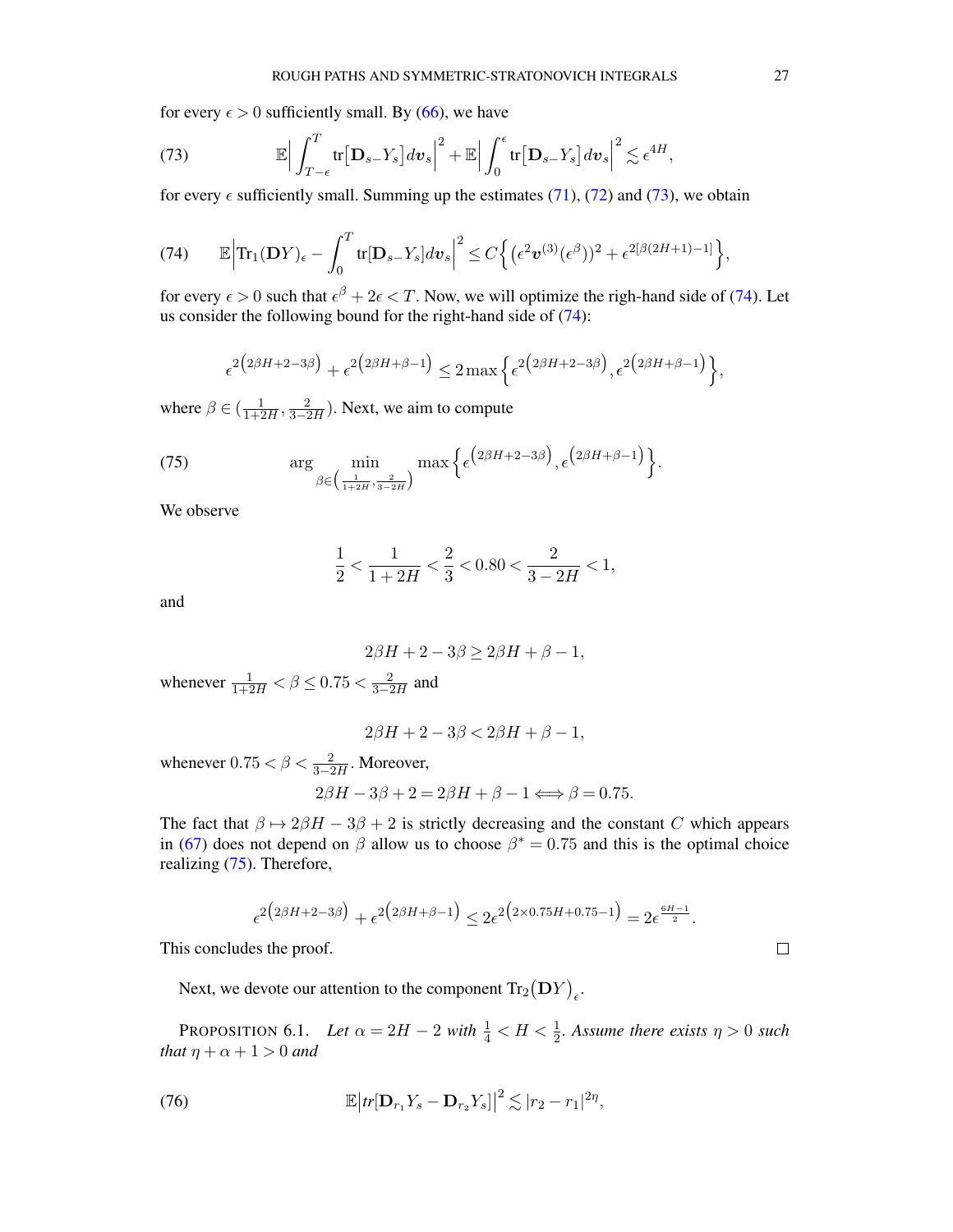*for every*  $0 < r_1 < r_2 \le s \le T$ . Assume that tr[D.Y<sub>s</sub>] has continuous paths on [0, s] *for every*  $s \leq T$ *. Then,* 

$$
\mathbb{E}\Big|Tr_2(\mathbf{D}Y)_\epsilon - \int_{0 \le r_1 < r_2 \le T} tr[\mathbf{D}_{r_1}Y_{r_2} - \mathbf{D}_{r_2}Y_{r_2}]\partial^2 R(r_1, r_2)dr_1dr_2\Big|^2 \lesssim \epsilon^{2(\eta + \alpha + 1)} \to 0,
$$
  
as  $\epsilon \to 0^+$ .

PROOF. Since both  $\partial^2 R$  and  $h_\epsilon$  are symmetric functions and  $\partial^2 R \leq 0$ , then we shall write

$$
\operatorname{Tr}_{2}(\mathbf{D}Y)_{\epsilon} = \frac{1}{2\epsilon} \int_{\epsilon}^{T-\epsilon} \int_{0}^{\infty} \operatorname{tr}[\mathbf{D}_{r}Y_{s} - \mathbf{D}_{s-}Y_{s}] \mathbb{1}_{[0,s]}(r) \mathbb{1}_{[s-\epsilon,s+\epsilon]}(r) \partial_{r} R(r,T) dr ds
$$
\n
$$
(77) \qquad -\frac{1}{2\epsilon} \int_{\epsilon}^{T-\epsilon} \int_{\Delta_{1}} h_{\epsilon}(r_{1},r_{2};s) \partial^{2} R(r_{1},r_{2}) dr_{1} dr_{2} ds =: I_{1,\epsilon} + I_{2,\epsilon},
$$

where  $\Delta_1 = \{(a, b) \in \mathbb{R}_+^2 \setminus D; a < b\}$  and

<span id="page-27-0"></span>
$$
h_{\epsilon}(r_1, r_2; s) := \left\{ \text{tr}[\mathbf{D}_{r_1} Y_s - \mathbf{D}_{s-} Y_s] \mathbb{1}_{[0,s]}(r_1) - \text{tr}[\mathbf{D}_{r_2} Y_s - \mathbf{D}_{s-} Y_s] \mathbb{1}_{[0,s]}(r_2) \right\}
$$

$$
\times \left\{ \mathbb{1}_{[s-\epsilon, s+\epsilon]}(r_1) - \mathbb{1}_{[s-\epsilon, s+\epsilon]}(r_2) \right\}.
$$

We can write

$$
I_{1,\epsilon} = \frac{1}{2\epsilon} \int_{\epsilon}^{T-\epsilon} \int_{s-\epsilon}^{s} \text{tr}[\mathbf{D}_r Y_s - \mathbf{D}_{s-} Y_s] \partial_r R(r,T) dr ds.
$$

Jensen's inequality and [\(76\)](#page-26-0) yield

<span id="page-27-1"></span>
$$
\mathbb{E}\left|\frac{1}{2\epsilon}\int_{\epsilon}^{T-\epsilon}\int_{s-\epsilon}^{s}\text{tr}[\mathbf{D}_{r}Y_{s}-\mathbf{D}_{s-}Y_{s}]\partial_{r}R(r,T)drds\right|^{2}
$$

$$
\lesssim \int_{\epsilon}^{T-\epsilon}\frac{1}{\epsilon}\int_{s-\epsilon}^{s}(s-r)^{2\eta}|\partial R(r,T)|^{2}drds
$$

$$
\lesssim \epsilon^{2(\eta+\alpha+1)}\to 0,
$$

 $(78)$ as  $\epsilon \to 0^+$ .

Now, we deal with the second term in [\(77\)](#page-27-0). In case  $\epsilon \leq s$ , we observe

(79) 
$$
h_{\epsilon}(r_1, r_2; s) = \begin{cases} -\text{tr}[\mathbf{D}_{r_1} Y_s - \mathbf{D}_{r_2} Y_s]; \text{ if } 0 < r_1 < s - \epsilon, s - \epsilon \leq r_2 \leq s \\ -\text{tr}[\mathbf{D}_{r_1} Y_s - \mathbf{D}_{s-} Y_s]; \text{ if } 0 < r_1 < s - \epsilon, s < r_2 \leq s + \epsilon \\ \text{tr}[\mathbf{D}_{r_1} Y_s - \mathbf{D}_{s-} Y_s]; \text{ if } 0 < s + \epsilon < r_2, s - \epsilon \leq r_1 \leq s. \end{cases}
$$

As a result, we can write  $I_{2,\epsilon}$  as

$$
\frac{-1}{2\epsilon} \int_{\epsilon}^{T-\epsilon} \int_{\Delta_1} h_{\epsilon}(r_1, r_2; s) \partial^2 R(r_1, r_2) dr_1 dr_2 ds
$$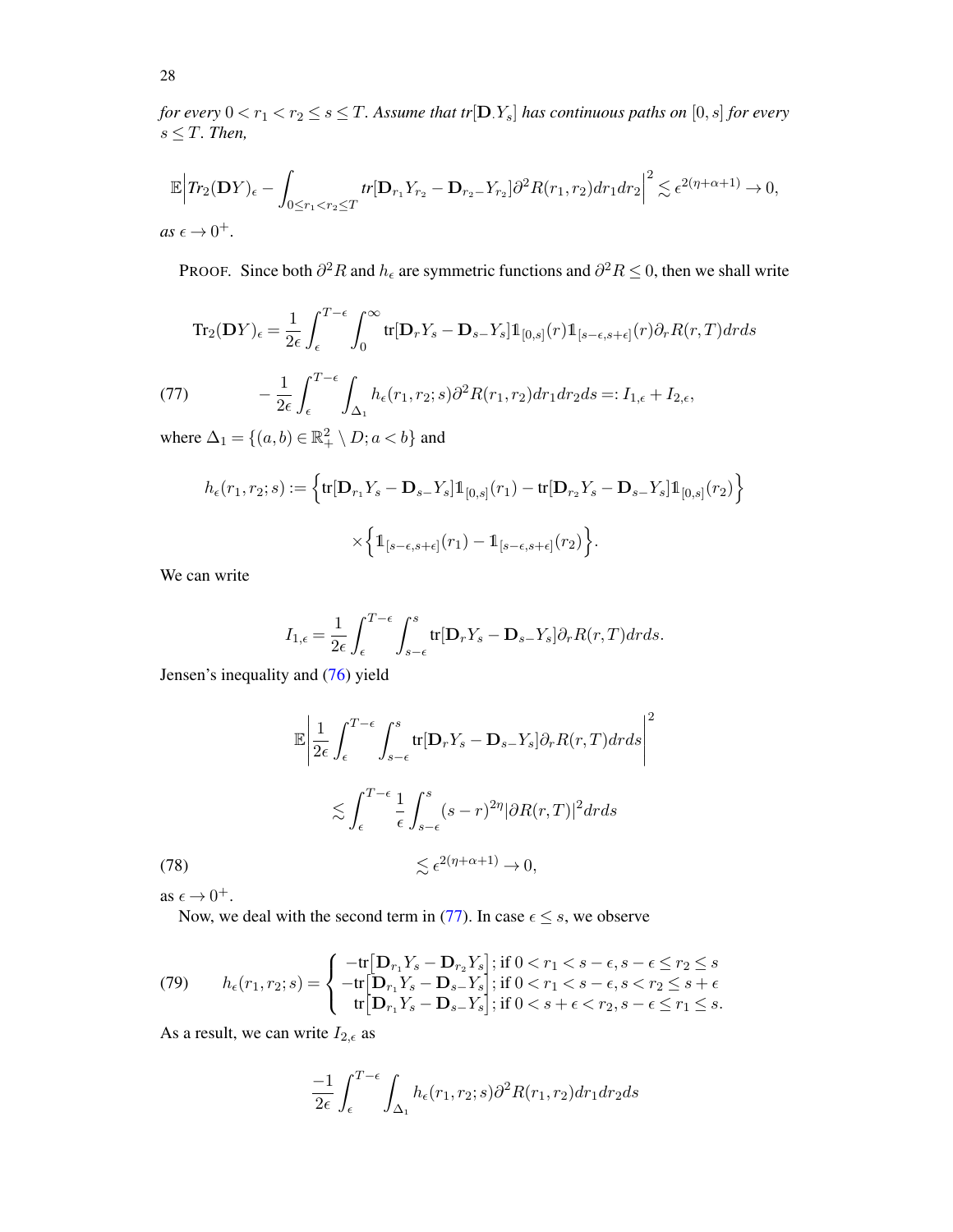$$
= \frac{1}{2\epsilon} \int_{\epsilon}^{T-\epsilon} \int_{0}^{s-\epsilon} \int_{s}^{s+\epsilon} \text{tr}[\mathbf{D}_{r_{1}}Y_{s} - \mathbf{D}_{s-}Y_{s}] \partial^{2} R(r_{1},r_{2}) dr_{2} dr_{1} ds
$$
  
+ 
$$
\frac{1}{2\epsilon} \int_{\epsilon}^{T-\epsilon} \int_{0}^{s-\epsilon} \int_{s-\epsilon}^{s} \text{tr}[\mathbf{D}_{r_{1}}Y_{s} - \mathbf{D}_{r_{2}}Y_{s}] \partial^{2} R(r_{1},r_{2}) dr_{2} dr_{1} ds
$$
  
- 
$$
\frac{1}{2\epsilon} \int_{\epsilon}^{T-\epsilon} \int_{s+\epsilon}^{\infty} \int_{s-\epsilon}^{s} \text{tr}[\mathbf{D}_{r_{1}}Y_{s} - \mathbf{D}_{s-}Y_{s}] \partial^{2} R(r_{1},r_{2}) dr_{1} dr_{2} ds
$$
  
=: 
$$
I_{2,\epsilon,1} + I_{2,\epsilon,2} + I_{2,\epsilon,3}.
$$

At first, we estimate  $I_{2,\epsilon,3}$ . By using [\(76\)](#page-26-0), Fubini's theorem and Cauchy-Schwarz's inequality, we have

$$
\mathbb{E}|I_{2,\epsilon,3}|^2 \lesssim \left(\frac{1}{\epsilon} \int_{\epsilon}^T \int_{s+\epsilon}^T \int_{s-\epsilon}^s (s-r_1)^{\eta} (r_2-r_1)^{\alpha} dr_1 dr_2 ds\right)^2.
$$

A direct computation shows that

$$
\frac{1}{\epsilon} \int_{\epsilon}^{T} \int_{s+\epsilon}^{T} \int_{s-\epsilon}^{s} (s-r_1)^{\eta} (r_2-r_1)^{\alpha} dr_1 dr_2 ds \lesssim \epsilon^{\eta+\alpha+1}.
$$

Therefore,

(80) 
$$
\mathbb{E}|I_{2,\epsilon,3}|^2 \lesssim \epsilon^{2(\eta+\alpha+1)}.
$$

We now investigate

<span id="page-28-0"></span>
$$
I_{2,\epsilon,1} - \frac{1}{2} \int_0^T \int_0^s \text{tr}[\mathbf{D}_{r_1} Y_s - \mathbf{D}_{s-} Y_s] \partial^2 R(r_1, s) dr_1 ds
$$
  
+  $I_{2,\epsilon,2} - \frac{1}{2} \int_0^T \int_0^s \text{tr}[\mathbf{D}_{r_1} Y_s - \mathbf{D}_{s-} Y_s] \partial^2 R(r_1, s) dr_1 ds.$ 

It is convenient to split it as

$$
\frac{1}{2} \int_0^T \int_0^s \text{tr}[\mathbf{D}_{r_1} Y_s - \mathbf{D}_{s-} Y_s] \partial^2 R(r_1, s) dr_1 ds =
$$
\n
$$
= \frac{1}{2} \int_0^{\epsilon} \int_0^s \text{tr}[\mathbf{D}_{r_1} Y_s - \mathbf{D}_{s-} Y_s] \partial^2 R(r_1, s) dr_1 ds
$$
\n
$$
+ \frac{1}{2} \int_{\epsilon}^{T-\epsilon} \int_0^{s-\epsilon} \text{tr}[\mathbf{D}_{r_1} Y_s - \mathbf{D}_{s-} Y_s] \partial^2 R(r_1, s) dr_1 ds
$$
\n
$$
+ \frac{1}{2} \int_{\epsilon}^{T-\epsilon} \int_{s-\epsilon}^s \text{tr}[\mathbf{D}_{r_1} Y_s - \mathbf{D}_{s-} Y_s] \partial^2 R(r_1, s) dr_1 ds
$$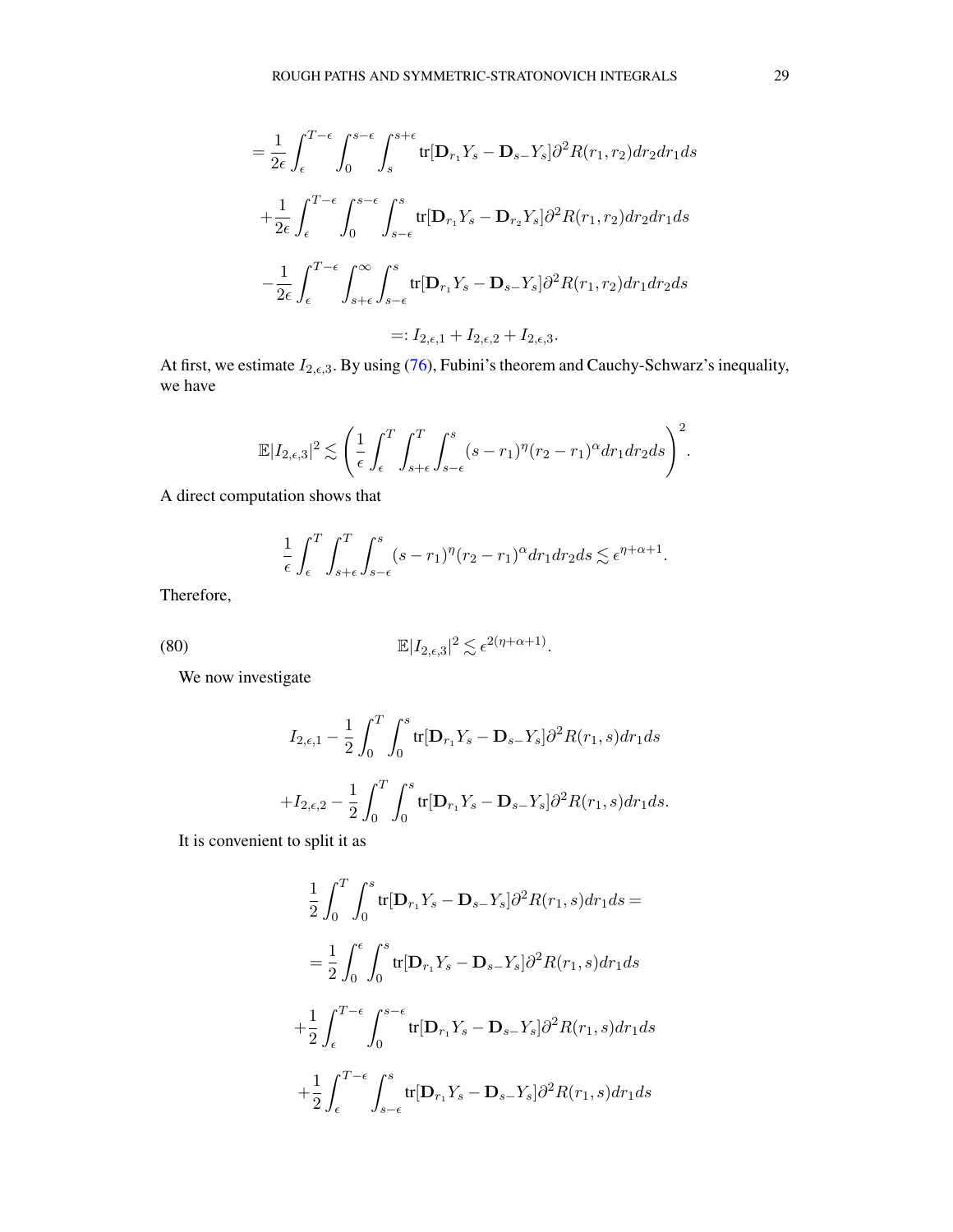$$
+\frac{1}{2}\int_{T-\epsilon}^{T}\int_{0}^{s}\text{tr}[\mathbf{D}_{r_{1}}Y_{s}-\mathbf{D}_{s-}Y_{s}]\partial^{2}R(r_{1},s)dr_{1}ds
$$

$$
=:J_{1,\epsilon}+J_{2,\epsilon}+J_{3,\epsilon}+J_{4,\epsilon}.
$$

At first, we observe Fubini's theorem, assumption [\(76\)](#page-26-0) and Cauchy-Schwartz's inequality yield

<span id="page-29-0"></span>(81)  

$$
\mathbb{E}|J_{3,\epsilon}|^2 \lesssim \left(\int_{\epsilon}^{T-\epsilon} \int_{s-\epsilon}^s (s-r_1)^{\eta} |\partial^2 R(r_1,s)| dr_1 ds\right)^2
$$

$$
\lesssim \left(\int_{\epsilon}^T \int_{s-\epsilon}^s (s-r_1)^{\eta+\alpha} dr_1 ds\right)^2 \lesssim \epsilon^{2(\eta+\alpha+1)},
$$

as  $\epsilon \rightarrow 0^+$ . Similarly,

<span id="page-29-1"></span>(82) 
$$
\mathbb{E}|J_{1,\epsilon}|^2 \leq \left(\int_0^{\epsilon} \int_0^s (s-r_1)^{\eta} |\partial^2 R(r_1,s)| dr_1 ds\right)^2 \leq \epsilon^{2(\alpha+\eta+2)}
$$

and

(83)  
\n
$$
\mathbb{E}|J_{4,\epsilon}|^2 \le \left(\int_{T-\epsilon}^T \int_0^s (s-r_1)^{\eta} |\partial^2 R(r_1,s)| dr_1 ds\right)^2
$$
\n
$$
\lesssim \epsilon^{2(\alpha+\eta+2)}.
$$

Now, we observe we can write

<span id="page-29-2"></span>
$$
I_{2,\epsilon,1} - J_{2,\epsilon} = \frac{1}{2} \int_{\epsilon}^{T-\epsilon} \int_0^{s-\epsilon} \text{tr}[\mathbf{D}_{r_1}Y_s - \mathbf{D}_{s-}Y_s]g_{\epsilon}(r_1,s)dr_1ds
$$

where we denote  $g_{\epsilon}(r_1, s) := \frac{1}{\epsilon} \int_s^{s+\epsilon} \partial^2 R(r_1, r_2) dr_2 - \partial^2 R(r_1, s)$  for  $0 \le r_1 < s - \epsilon$ . By Fubini's theorem and using assumption [\(76\)](#page-26-0) jointly with Cauchy-Schwartz's inequality, we have

$$
\mathbb{E}|I_{2,\epsilon,1} - J_{2,\epsilon}|^2 = \mathbb{E}\int_{Q_{\epsilon}\times Q_{\epsilon}} \text{tr}[\mathbf{D}_{r_1}Y_s - \mathbf{D}_{s-}Y_s] \text{tr}[\mathbf{D}_{v_1}Y_z - \mathbf{D}_{z-}Y_z]g_{\epsilon}(r_1,s)
$$
  
 
$$
\times g_{\epsilon}(v_1,z)dr_1dsdv_1dz
$$
  
 
$$
\lesssim \left(\int_{Q_{\epsilon}} (s-r_1)^{\eta} |g_{\epsilon}(r_1,s)|dr_1ds\right)^2,
$$

where  $Q_{\epsilon} = \{(x, y); 0 \le x < y - \epsilon, \epsilon < y < T - \epsilon\}$ . By using the fact that  $s \mapsto \frac{\partial^3 R}{\partial s^2 \partial r}(r_1, s)$  is continuous on  $(r_1, T)$ , we can make use of Taylor expansion to estimate  $g_\epsilon$ . We observe for each  $r_1 < s < s + \epsilon$ , there exists  $\bar{s}_{\epsilon}$  with  $r_1 < s < \bar{s}_{\epsilon} < s + \epsilon$  realizing

$$
g_{\epsilon}(r_1, s) = \frac{1}{2} \frac{\partial^3 R}{\partial s^2 \partial r_1}(r_1, \bar{s}_{\epsilon}) \epsilon; \quad r_1 < s < \bar{s}_{\epsilon} < s + \epsilon < T.
$$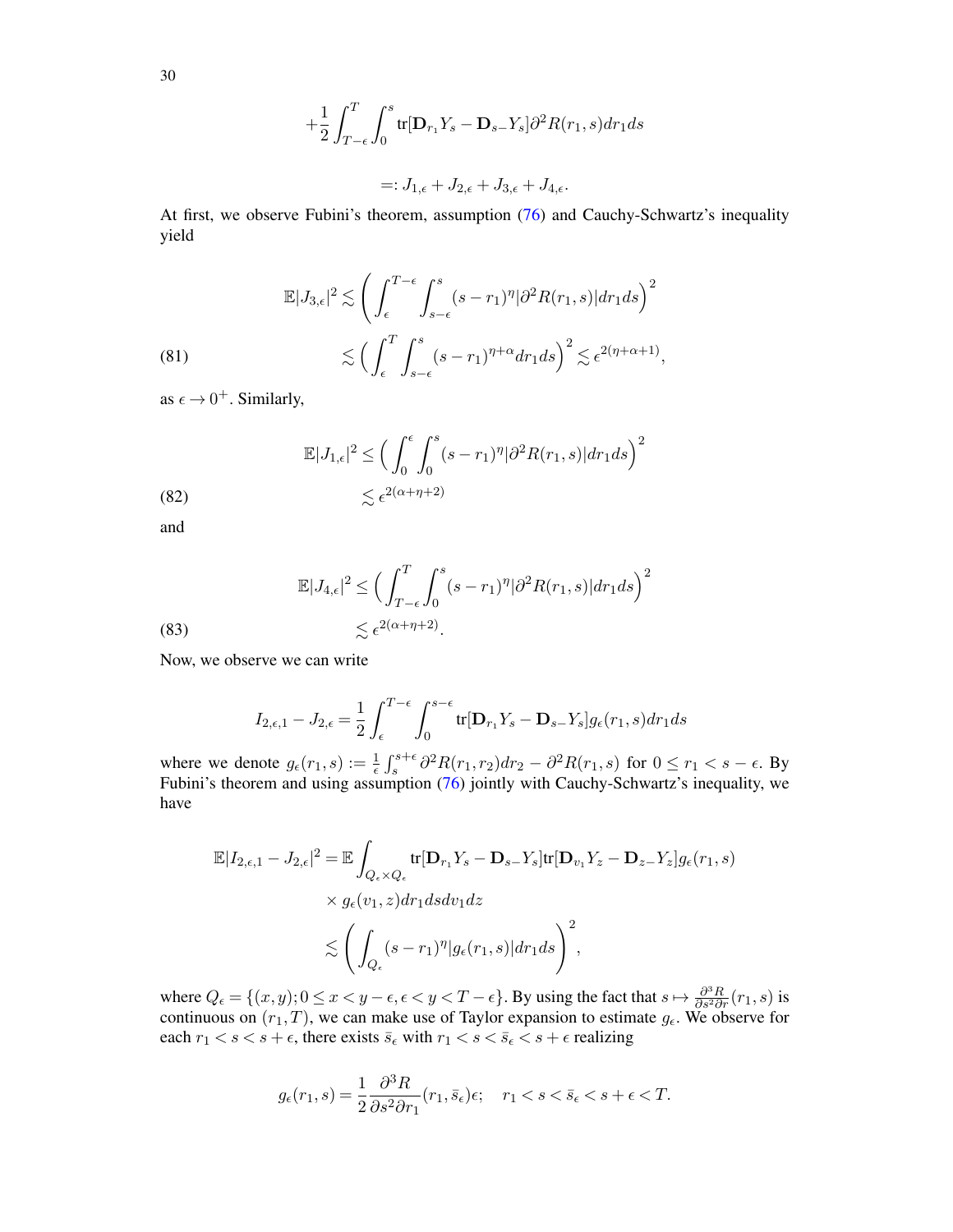The function  $(-r_1)^{\alpha-1}$  is decreasing and hence

$$
|g_\epsilon(r_1,s)|\leq \frac{1}{2}\Big|\frac{\partial^3 R}{\partial s^2 \partial r_1}(r_1,\bar{s}_\epsilon)\Big|\epsilon\lesssim (s-r_1)^{\alpha-1}\epsilon,
$$

for every  $(r_1, s) \in Q_{\epsilon}$ . Therefore,

<span id="page-30-0"></span>(84) 
$$
\mathbb{E}|I_{2,\epsilon,1}-J_{2,\epsilon}|^2 \lesssim \left(\epsilon \int_{Q_{\epsilon}} (s-r_1)^{\eta+\alpha-1} dr_1 ds\right)^2 \lesssim \epsilon^{2(\eta+\alpha+1)},
$$

for every  $\epsilon > 0$  sufficiently small. In view of [\(78\)](#page-27-1), [\(80\)](#page-28-0), [\(81\)](#page-29-0), [\(82\)](#page-29-1), [\(83\)](#page-29-2) and [\(84\)](#page-30-0), it remains to estimate  $I_{2,\epsilon,2} - J_{2,\epsilon}$ . For this purpose, we write

$$
I_{2,\epsilon,2} = \frac{1}{2\epsilon} \int_{\epsilon}^{T-\epsilon} \int_{0}^{s-\epsilon} \int_{s-\epsilon}^{s} \text{tr}[\mathbf{D}_{r_1}Y_s - \mathbf{D}_{r_2}Y_s] \{\partial^2 R(r_1, r_2) - \partial^2 R(r_1, s)\} dr_2 dr_1 ds
$$

$$
+ \frac{1}{2\epsilon} \int_{\epsilon}^{T-\epsilon} \int_{0}^{s-\epsilon} \int_{s-\epsilon}^{s} \text{tr}[\mathbf{D}_{r_1}Y_s - \mathbf{D}_{r_2}Y_s] \partial^2 R(r_1, s) dr_2 dr_1 ds.
$$

Mean value theorem yields

$$
\partial^2 R(r_1, s) - \partial^2 R(r_1, r_2) = \frac{\partial^3 R}{\partial s^2 \partial r_1}(r_1, \overline{r})(s - r_2),
$$

on  $r_1 < s - \epsilon < r_2 < \bar{r} < s$ . Therefore,

<span id="page-30-1"></span>(85) 
$$
|\partial^2 R(r_1,s) - \partial^2 R(r_1,r_2)| \leq \left|\frac{\partial^3 R}{\partial s^2 \partial r_1}(r_1,\bar{r})\right| \epsilon \lesssim \epsilon (r_2 - r_1)^{\alpha - 1},
$$

on  $r_1 < s - \epsilon < r_2 < \bar{r} < s$ . Denote  $\Delta(r_1, r_2, s) = \partial^2 R(r_1, s) - \partial^2 R(r_1, r_2)$ . Therefore, assumption  $(76)$  and  $(85)$  allow us to apply Fubini's theorem and we get

$$
\mathbb{E}\left|\frac{1}{2\epsilon}\int_{\epsilon}^{T-\epsilon}\int_{0}^{s-\epsilon}\int_{s-\epsilon}^{s}\text{tr}[\mathbf{D}_{r_{1}}Y_{s}-\mathbf{D}_{r_{2}}Y_{s}]\Delta(r_{1},r_{2},s)dr_{2}dr_{1}ds\right|^{2}
$$

$$
\lesssim \left(\int_{\epsilon}^{T-\epsilon}\int_{0}^{s-\epsilon}\int_{s-\epsilon}^{s}(r_{2}-r_{1})^{\eta+\alpha-1}dr_{2}dr_{1}ds\right)^{2}
$$
  
(86) 
$$
\lesssim \epsilon^{2(\eta+\alpha+1)},
$$

<span id="page-30-3"></span>as  $\epsilon \to 0^+$ . Next, we observe

(87) 
$$
\frac{1}{2\epsilon} \int_{\epsilon}^{T-\epsilon} \int_{0}^{s-\epsilon} \int_{s-\epsilon}^{s} \text{tr}[\mathbf{D}_{r_{1}}Y_{s} - \mathbf{D}_{r_{2}}Y_{s}] \partial^{2} R(r_{1}, s) dr_{2} dr_{1} ds - J_{2,\epsilon}
$$

$$
= \frac{1}{2} \int_{\epsilon}^{T-\epsilon} \int_{0}^{s-\epsilon} \left\{ \text{tr}[\mathbf{D}_{s-}Y_{s}] - \frac{1}{\epsilon} \int_{s-\epsilon}^{s} \text{tr}[\mathbf{D}_{r_{2}}Y_{s}] dr_{2} \right\} \partial^{2} R(r_{1}, s) dr_{1} ds.
$$

<span id="page-30-2"></span>By mean value theorem, we can write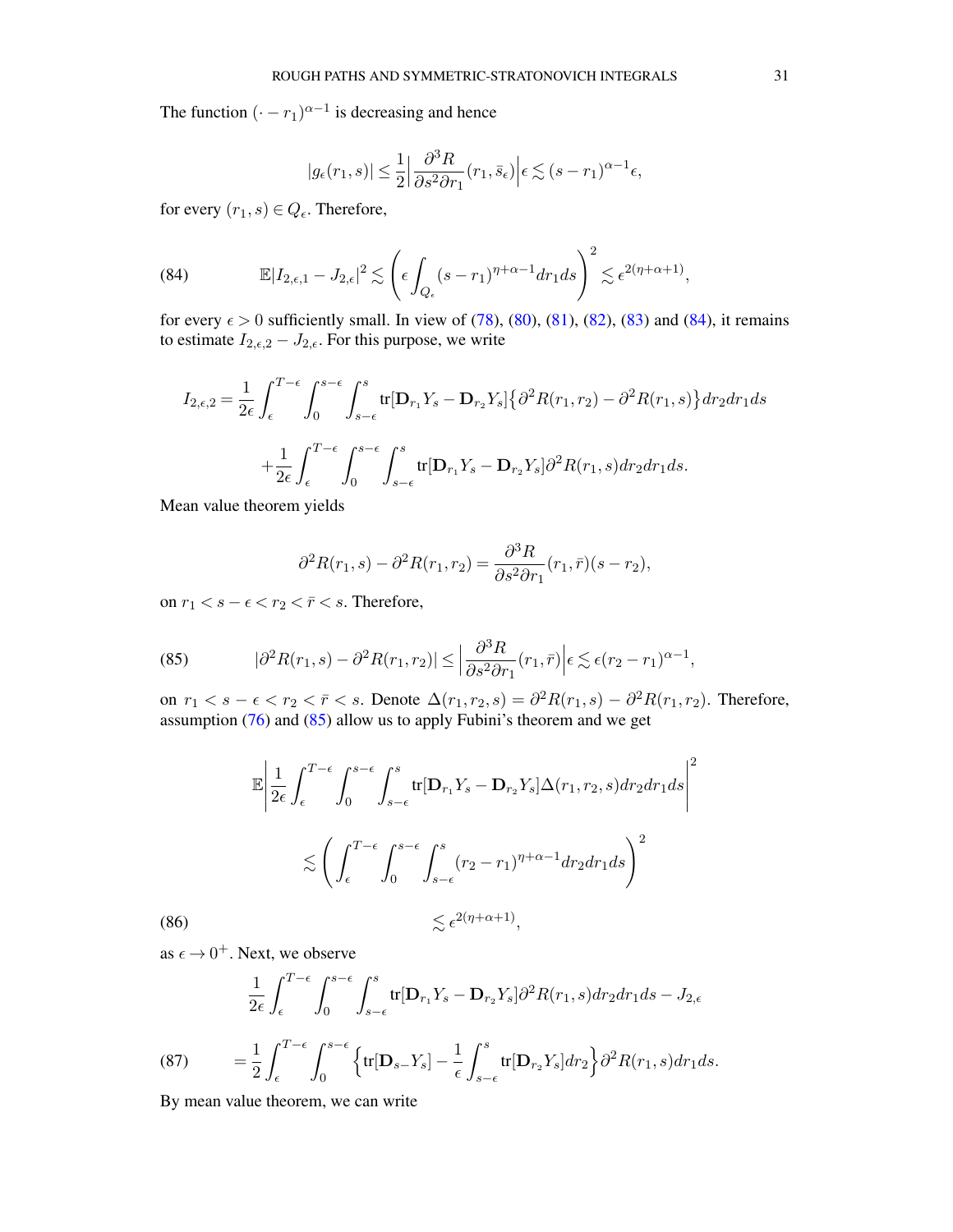<span id="page-31-1"></span>(88) 
$$
\text{tr}[\mathbf{D}_{s-}Y_s] - \frac{1}{\epsilon} \int_{s-\epsilon}^s \text{tr}[\mathbf{D}_{r_2}Y_s] dr_2 = \text{tr}[\mathbf{D}_{s-}Y_s] - \text{tr}[\mathbf{D}_{s'_\epsilon}Y_s],
$$

on  $r_1 < s - \epsilon < s'_\epsilon < s$ . By [\(87\)](#page-30-2), [\(88\)](#page-31-1) and again by using Fubini's theorem and assumption [\(76\)](#page-26-0), we arrive at

(89) 
$$
\mathbb{E}\left|\frac{1}{2\epsilon}\int_{\epsilon}^{T-\epsilon}\int_{0}^{s-\epsilon}\int_{s-\epsilon}^{s}\text{tr}[\mathbf{D}_{r_{1}}Y_{s}-\mathbf{D}_{r_{2}}Y_{s}]\partial^{2}R(r_{1},s)dr_{2}dr_{1}ds - J_{2,\epsilon}\right|^{2}
$$

$$
\lesssim \left(\epsilon^{\eta}\int_{\epsilon}^{T-\epsilon}\int_{0}^{s-\epsilon}(s-r_{1})^{\alpha}dr_{1}ds\right)^{2} \lesssim \epsilon^{2(\eta+\alpha+1)},
$$

<span id="page-31-2"></span>as  $\epsilon \to 0^+$ . The estimates [\(86\)](#page-30-3) and [\(89\)](#page-31-2) show

<span id="page-31-3"></span>(90) 
$$
\mathbb{E}|I_{2,\epsilon,2}-J_{2,\epsilon}|^2 \lesssim \epsilon^{2(\alpha+\eta+1)} \to 0,
$$

as  $\epsilon \to 0^+$ . The estimates [\(78\)](#page-27-1), [\(80\)](#page-28-0), [\(81\)](#page-29-0), [\(82\)](#page-29-1), [\(83\)](#page-29-2), [\(84\)](#page-30-0), [\(90\)](#page-31-3) allow us to conclude the proof.  $\Box$ 

We are now able to present the main abstract result concerning the symmetric-Stratonovich integral. It is a consequence of Propositions [4.1](#page-16-0) and [6.1,](#page-26-4) Lemma [6.1](#page-24-5) and decomposition [\(39\)](#page-14-1). The final connection with the rough path integral is established by Theorem [5.1.](#page-21-0)

<span id="page-31-0"></span>THEOREM 6.2. Let X be a d-dimensional fractional Brownian motion with  $\frac{1}{4} < H <$ 1  $\frac{1}{2}$ . Assume  $Y \in \mathbb{D}^{1,2}(L_R(\mathbb{R}^d))$  is adapted w.r.t X and it satisfies the following regularity *conditions.*

- *There exists*  $q > 2$  *such that*  $\sup_{0 \le t \le T} \mathbb{E}|Y_t|^q < \infty$ *.*
- *tr*[D*,Y<sub>s</sub>*] *has continuous paths on*<sup>[0,]</sup>*s*] *for every*  $s \leq T$ *.*
- *There exists*  $\eta > 0$  *such that*  $\eta + 2H 1 > 0$  *and* [\(76\)](#page-26-0) *is fulfilled.*
- Assumption SK is fulfilled for  $0 < \gamma < H$  such that  $2\gamma + 2H 1 > 0$ .

*Then,* Y *is symmetric-Stratonovich integrable w.r.t* X *and we have the representation*

(91) 
$$
\int_0^T Y_s d^0 X_s = \int_0^T Y_s \delta X_s + H \int_0^T tr[\mathbf{D}_{s-} Y_s] s^{2H-1} ds + \int_{0 \le r_1 < r_2 \le T} tr[\mathbf{D}_{r_1} Y_{r_2} - \mathbf{D}_{r_2-} Y_{r_2}] \partial^2 R(r_1, r_2) dr_1 dr_2.
$$

*In addition, there exists a constant* C *which depends on [\(40\)](#page-14-0) and [\(76\)](#page-26-0) such that*

<span id="page-31-4"></span>(92) 
$$
\mathbb{E}\left|\int_0^T Y_s d^0 X_s - I^0(\epsilon, Y, dX)(T)\right|^2 \leq C\left\{\epsilon^{2\gamma + 2H - 1} + \epsilon^{2(\eta + 2H - 1)}\right\},
$$

*for every*  $\epsilon > 0$  sufficiently small. Moreover, in case  $\frac{1}{3} < H < \frac{1}{2}$  and  $(Y, Y') \in \mathcal{D}_X(\mathbb{R}^d)$  sat-*isfies (1), (2) and (3) in Theorem [5.1,](#page-21-0) then*  $(Y, Y') \in \mathcal{D}_X(\mathbb{R}^d)$  *it is rough stochastically integrable and the estimate [\(92\)](#page-31-4) holds for the stochastic rough integral as well.*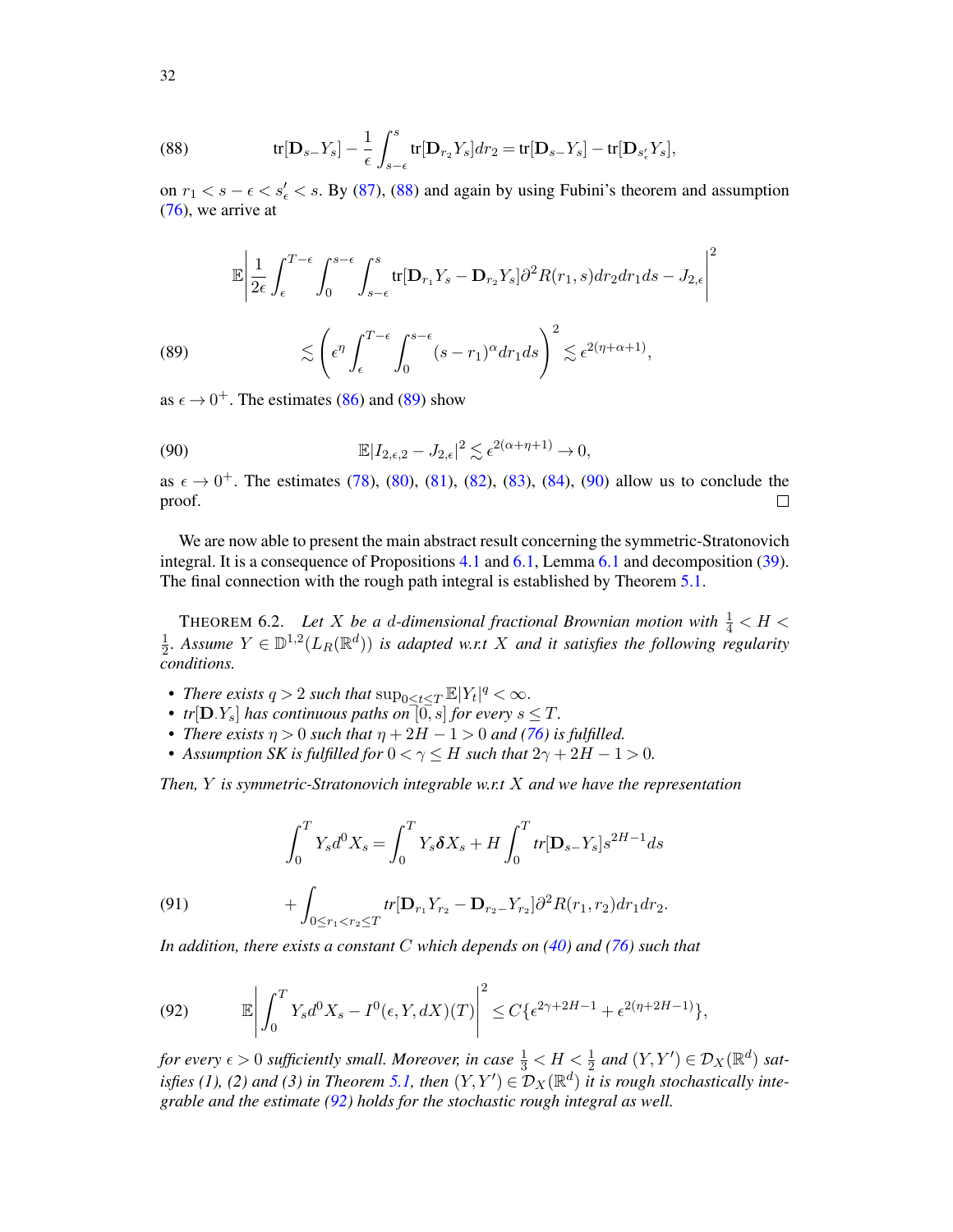REMARK 6.1. *(Let* γ *and* η *be the exponents in Assumption SK and [\(76\)](#page-26-0), respectively. As far as the exponent*  $\gamma$  *in Assumption SK is concerned, typically, we expect*  $\gamma \leq H$ *. In case*  $\gamma = H$  and  $\eta \geq \frac{1}{2}$  $\frac{1}{2}$ , the rate becomes  $\epsilon^{4H-1}$ . In case  $\eta \uparrow \frac{1}{2}$  $\frac{1}{2}$  and either  $\gamma \uparrow H$  or  $\gamma = H$ , then the rate becomes  $\epsilon^{(4H-1)-}$ . In case  $\eta \uparrow H$  and either  $\gamma \uparrow H$  or  $\gamma = H$ , then the rate becomes  $\epsilon^{(6H-2)-}.$ 

REMARK 6.2. *The fact that the Gaussian process in Proposition [6.1](#page-26-4) and Theorem [6.2](#page-31-0) is* the fractional Brownian motion with  $\frac{1}{4} < H < \frac{1}{2}$  can be extended to a more general class of *Gaussian process (such as bifractional Brownian motion) satisfying*

 $(93)$  $\vert^2 R(s,t) \vert \lesssim \vert t-s \vert^{\alpha} + \phi(s,t),$ 

where  $-\frac{3}{2} < \alpha < -1$  and  $s \mapsto \frac{\partial^3 R}{\partial s^2 \partial r}(r,s)$  *is continuous on*  $(r,T)$  *such that* 

<span id="page-32-1"></span>
$$
\left|\frac{\partial^3 R}{\partial s^2 \partial r}(r,s)\right| \lesssim |s-r|^{\alpha-1} + z(r,s),
$$

for  $0 < r < s \leq T$ , where  $\phi, z : [0, T]^2 \setminus D \to \mathbb{R}_+$  satisfy some regularity conditions compat*ible with*  $\alpha$  *and*  $\eta$  *given in* [\(93\)](#page-32-1) *and* [\(76\)](#page-26-0)*, respectively.* 

We now present two classes of significant examples which illustrate Theorem [6.2](#page-31-0) and its relation with Theorem [5.1.](#page-21-0)

### 6.1. *The case*  $Y = f(X)$ .

<span id="page-32-0"></span>LEMMA 6.3. *Fix*  $\frac{1}{4} < H < \frac{1}{2}$  and let  $f : \mathbb{R}^d \to \mathbb{R}^d$  be a continuously differentiable func*tion such that* f and  $\nabla f$  are  $\theta$ -Hölder continuous functions with  $\frac{1}{2H} - 1 < \theta \leq 1$ . Then,  $f(X) \in \mathbb{D}^{1,2}(L_R(\mathbb{R}^d))$  and Assumption SK is fulfilled as

(94) 
$$
||f(X_t) - f(X_s)||_{\mathbb{D}^{1,2}(\mathbb{R}^d)}^2 \lesssim |t-s|^{2H\theta},
$$

for  $s,t\geq 0.$  Therefore,  $f(X)$  it is symmetric-Stratonovich integrable. Moreover, if  $\frac{1}{3} < H < \frac{1}{2}$ and  $\frac{1}{2H} - 1 < \theta \leq \frac{1}{H} - 2$ , then  $\nabla f(X)$  is  $\theta \gamma$ -Hölder continuous for every  $\gamma < H$  and

<span id="page-32-2"></span>(95) 
$$
f(X_t) - f(X_s) - \nabla f(X_s)(X_t - X_s) = O(|t - s|^{(\theta + 1)\gamma}),
$$

*where*  $(\theta + 1)\gamma + \gamma < 1$  *for every*  $\gamma < H$ *. In particular, the classical Sewing lemma fails.* 

PROOF. The proof follows from routine arguments as summarized here. Choose an orthonormal basis  $\{e_n; n \geq 1\}$  of  $L_R(\mathbb{R}^d)$  of continuous functions (see Prop 6.2 in [\[21](#page-52-22)]). The conditions imposed on  $(f, \nabla f)$  yields  $f(X) \in L_R(\mathbb{R}^d)$  a.s and we can define

$$
F_n := \sum_{\ell=1}^n \langle f(X), e_{\ell} \rangle_{L_R(\mathbb{R}^d)} e_{\ell}; n \ge 1,
$$

in such way that  $F_n \to f(X)$  in  $L^2(\Omega, L_R(\mathbb{R}^d))$  as  $n \to +\infty$ . By Prop 8.12-8.14 in [\[21\]](#page-52-22), the subexponential behavior of  $\nabla f$  and the assumption  $f \in C^1$  imply  $f(X_s) \in \mathbb{D}^{1,2}$  and  $\mathbf{D}f(X_s) = \nabla f(X_s) \mathbb{1}_{[0,s]}$  for every  $s \in [0,T]$ . Moreover, by using Lemma 9.13 in [\[21](#page-52-22)], one can easily check  $\langle f(X), e_n \rangle_{L_R(\mathbb{R}^d)} \in \mathbb{D}^{1,2}$  and hence  $F_n \in \mathbb{D}^{1,2}(L_R(\mathbb{R}^d))$  for every  $n \ge 1$ . By using the  $\theta$ -Hölder regularity of  $\nabla f$ , we can check

$$
\sup_{n\geq 1}\mathbb{E}||\mathbf{D} F_n||^2_{L_{2,R}(\mathbb{R}^{d\times d})}<\infty.
$$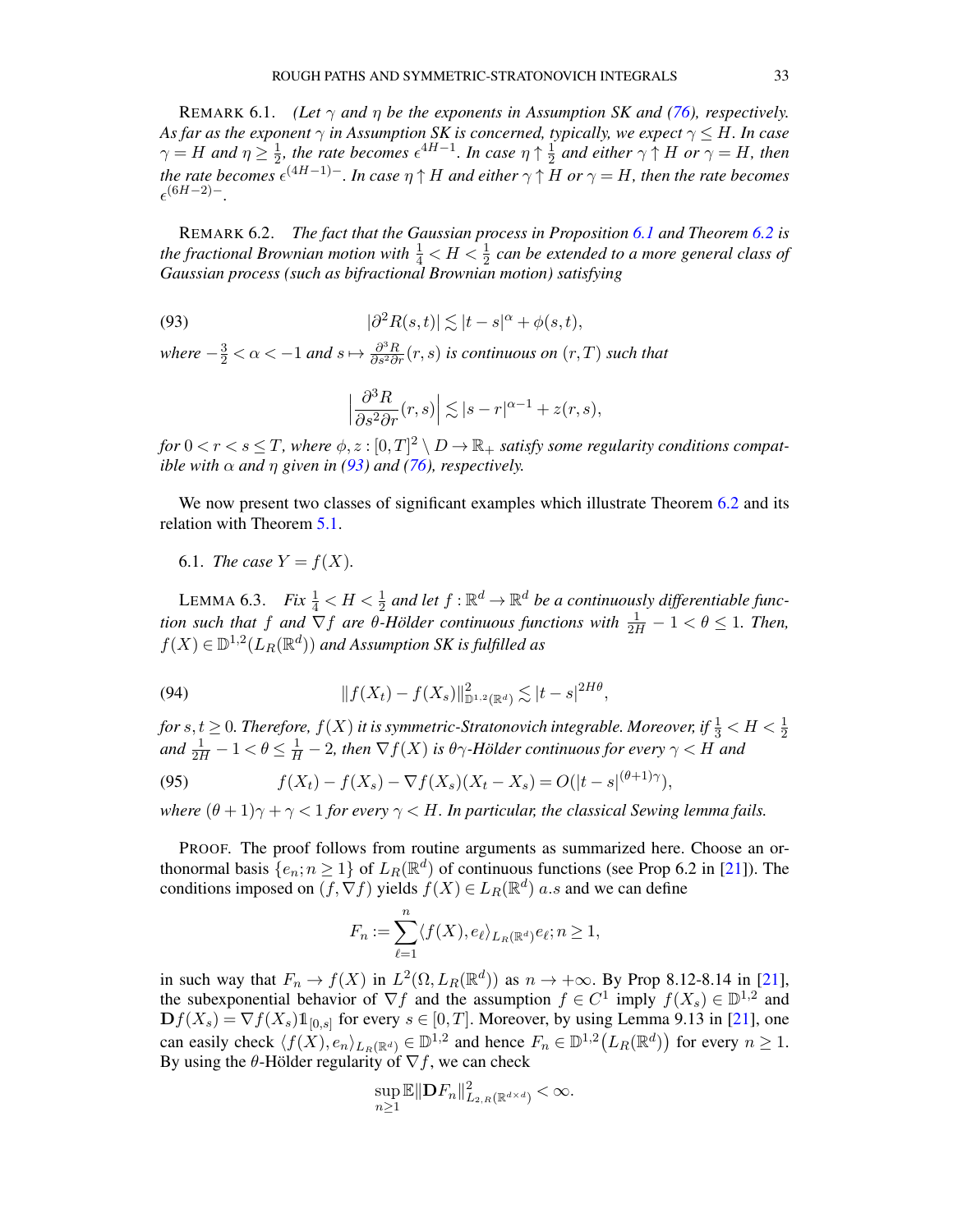This shows that  $f(X) \in \mathbb{D}^{1,2}(L_R(\mathbb{R}^d))$ . Clearly,

$$
\mathbb{E}|f(X_t) - f(X_s)|^2 \lesssim ||f||_{\theta}^2 |t-s|^{2\theta H},
$$

for every  $0 \leq s, t < \infty$ , and

$$
|\nabla f(X_a)| \le ||\nabla f||_{\theta} |X_a|^{\theta} + |\nabla f(0)|; \ a \ge 0.
$$

Then, there exists a constant  $C$  which depends on  $T$  and  $H$  such that

$$
\sup_{s\geq 0} \mathbb{E} |\nabla f(X_s)|^2 \leq C \max\{||\nabla f||^2_{\theta}, |\nabla f(0)|^2\} < \infty.
$$

By definition,

$$
||f(X_t) - f(X_s)||_{\mathbb{D}^{1,2}(\mathbb{R}^d)}^2 = \mathbb{E}|f(X_t) - f(X_s)|^2
$$
  
+  $\mathbb{E}||\nabla f(X_t)\mathbb{1}_{[0,t]} - \nabla f(X_s)\mathbb{1}_{[0,s]}||_{L_R(\mathbb{R}^{d \times d})}^2$ 

and triangle inequality yields

$$
\mathbb{E} \|\nabla f(X_t) \mathbb{1}_{[0,t]} - \nabla f(X_s) \mathbb{1}_{[0,s]} \|_{L_R(\mathbb{R}^{d \times d})}^2 \lesssim \mathbb{E} |\nabla f(X_t) - \nabla f(X_s)|^2 \| \mathbb{1}_{[0,t]} \|_{L_R}^2 + \mathbb{E} |\nabla f(X_s)|^2 \| \mathbb{1}_{[0,t]} - \mathbb{1}_{[0,s]} \|_{L_R}^2
$$
  

$$
\leq T^{2H} \|\nabla f\|_{\theta}^2 |t-s|^{2\theta H} + C|t-s|^{2H}.
$$

Therefore,

<span id="page-33-0"></span>
$$
||f(X_t) - f(X_s)||_{\mathbb{D}^{1,2}(\mathbb{R}^d)}^2 \le C\{|t-s|^{2\theta H} + |t-s|^{2H}\},\
$$

for every  $0 \le s, t < \infty$ . Then,  $f(X)$  satisfies the assumptions of Theorem [6.2](#page-31-0) with  $\eta = 1$ . Now, it is known that (see e.g Exercise 13.2 in [\[13](#page-52-18)])

(96) 
$$
f(y) = f(x) + \nabla f(x)(y - x) + O(|y - x|^{\theta + 1}); y, x \in \mathbb{R}^d.
$$

Fix an arbitrary  $\gamma < H$ . Expansion [\(96\)](#page-33-0) immediately implies that  $\nabla f(X)$  is  $\theta \gamma$ -Hölder continuous and [\(95\)](#page-32-2) holds. This concludes the proof.

 $\Box$ 

We now present the proof of Corollary [1.1.](#page-3-0)

Proof of Corollary [1.1.](#page-3-0) Since

$$
\mathbf{D}_{r_1}f(X_s) - \mathbf{D}_{r_2}f(X_s) = 0,
$$

for every  $0 \le r_1 < r_2 \le s \le T$ , we can take any  $\eta = 1$  in [\(76\)](#page-26-0). A direct application of Lemma [6.3,](#page-32-0) Theorems [5.1](#page-21-0) and [6.2](#page-31-0) and Example [6](#page-22-1) yields

$$
(97)
$$

<span id="page-33-1"></span>
$$
\mathbb{E}\left|\int_{0}^{T}f(X_{s})d\mathbf{X}_{s}-I^{0}(2^{-n},f(X),dX)(T)\right|^{2} \lesssim \max\{\|\nabla f\|_{\theta}^{2},\|f\|_{\theta}^{2},|\nabla f(0)|^{2}\}2^{-n(4H-1)}
$$

for every  $n \geq 1$  sufficiently large. By applying a routine Borel-Cantelli argument and Chebyshev's inequality,  $(14)$  is a consequence of  $(97)$ .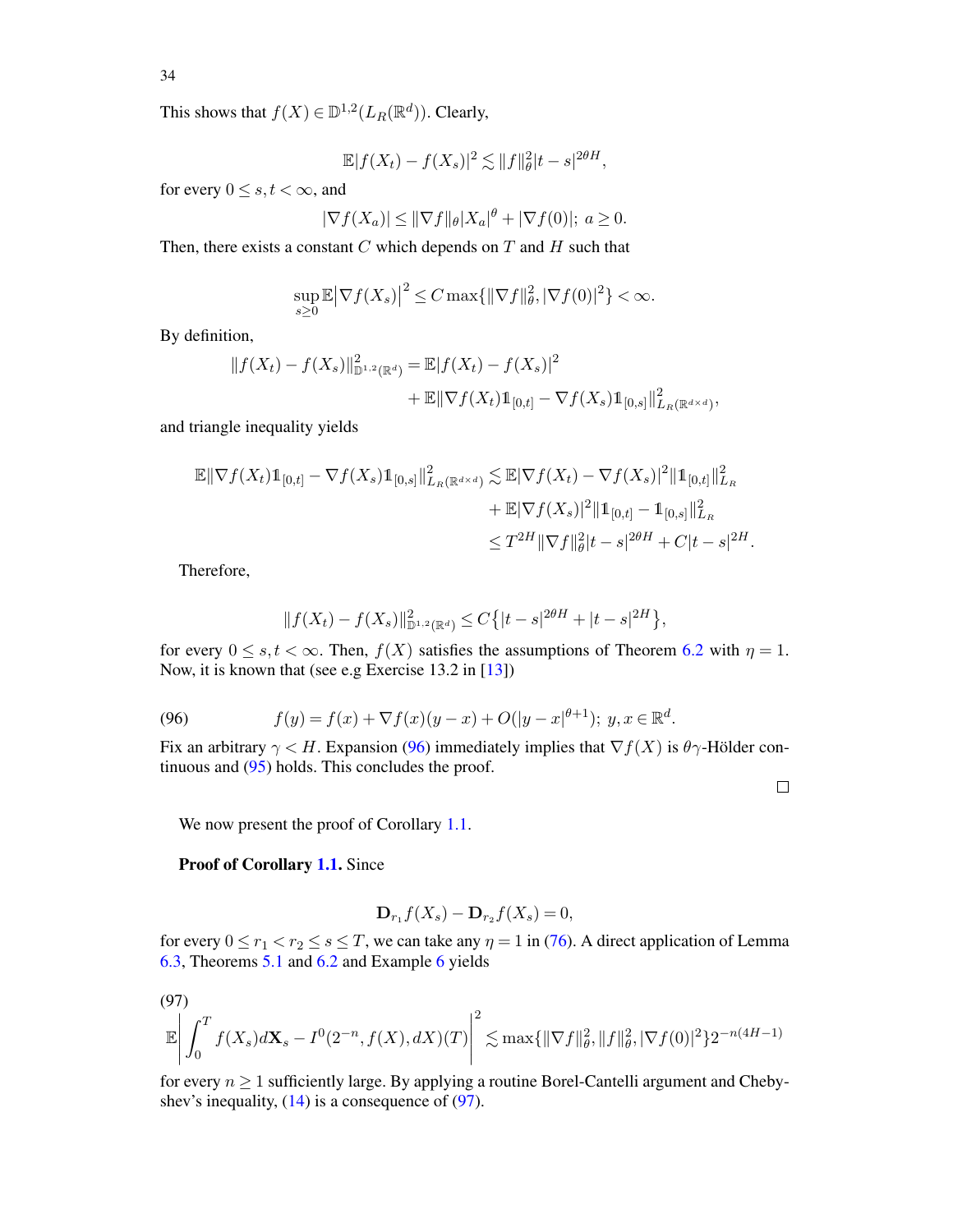6.2. *The case of rough differential equations.* In this section, we investigate the following class of rough differential equations:

(98) 
$$
dU_{t+0}^{\mathbf{X}}(y_0) = dV(U_{t+0}^{\mathbf{X}}(y_0))d\mathbf{X}_t
$$

where  $U_{0}^{\mathbf{X}}$  $\mathcal{L}_{0\leftarrow0}(y_0) = y_0, V \in C_b^3(\mathbb{R}^d, \mathcal{L}(\mathbb{R}^d, \mathbb{R}^d)), y_0 \in \mathbb{R}^d$  and **X** is a  $\gamma$ -Hölder geometric rough path lift for the fractional Brownian motion with parameter  $\frac{1}{3} < H < \frac{1}{2}$  and  $\gamma < H$ . It is well-known that  $y_0 \mapsto U_{t+}^{\mathbf{X}}$  $\mathbf{X}_{t\leftarrow0}(y_0)$  is differentiable with derivative  $\tilde{J}_{t\leftarrow0}^{\mathbf{X}}$  $\vec{X}_{t \leftarrow 0}(y_0) \in \mathbb{R}^{d \times d}$ ,  $J_{t \leftarrow 0}^{\mathbf{X}}$  $\mathbf{X}_{t\leftarrow 0}(y_0)$ is invertible a.s as a linear map with inverse denoted by  $J_{0 \leftarrow t}^{-1,\mathbf{X}}$  $\sum_{0 \leftarrow t}^{-1,\mathbf{A}}(y_0).$ 

Throughout this section, we fix once and for all a deterministic initial condition  $y_0 \in \mathbb{R}^d$ and a random  $\gamma$ -Hölder geometric rough path lift for X. We will denote

<span id="page-34-4"></span><span id="page-34-0"></span>
$$
Y_t = U_{t \leftarrow 0}^{\mathbf{X}}(y_0), J_t = J_{t \leftarrow 0}^{\mathbf{X}}(y_0), J_t^{-1} = J_{t \leftarrow 0}^{-1, \mathbf{X}}(y_0).
$$

We recall the following fundamental result due to [\[6\]](#page-52-25) and [\[3\]](#page-51-2):

(99) 
$$
||J||_{\frac{1}{\gamma}-var}, ||J^{-1}||_{\frac{1}{\gamma}-var} \in \cap_{q\geq 1} L^q(\mathbb{P})
$$

and

(100) 
$$
||Y||_{\gamma}, ||J||_{\gamma}, ||J^{-1}||_{\gamma} \in \cap_{q \ge 1} L^q(\mathbb{P}),
$$

whenever  $2 < \frac{1}{H} < \frac{1}{\gamma} < 4$ , where  $\|\cdot\|_{\frac{1}{\gamma}-var}$  denotes the  $\frac{1}{\gamma}$ -variation semi-norm. See also Remark 2.7 in [\[3](#page-51-2)]. Of course,  $(100)$  implies

(101) 
$$
||Y||_{\infty}, ||J||_{\infty}, ||J^{-1}||_{\infty} \in \cap_{q \ge 1} L^q(\mathbb{P}).
$$

In this section, the Hölder-type estimates [\(100\)](#page-34-0) and [\(101\)](#page-34-1) play a key role in our analysis.

At first, it is convenient to work with the norms

<span id="page-34-1"></span>
$$
||f||_{\infty,\kappa} := ||f||_{\infty} + ||f||_{\kappa},
$$

for a function  $f : [0, T] \to E$  taking values on a finite-dimensional space E and  $0 < \kappa \leq 1$ .

We need some technical lemmas which we describe as follows. They are straightforward consequences of the regularity of the vector field  $V$ , [\(100\)](#page-34-0) and [\(101\)](#page-34-1), so we omit the details.

<span id="page-34-2"></span>LEMMA 6.4. *For a given*  $\frac{1}{3} < \gamma < H < \frac{1}{2}$ , there exists a constant C which depends on  $T$ , H and  $\gamma$  *such that* 

$$
\left\|J^{-1} \circ V(Y) \mathbb{1}_{[0,M]}\right\|_{L_R(\mathbb{R}^d)}^2 \leq C \max \left\{\|J^{-1}\|_{\infty,\gamma} \|\nabla V\|_{\infty}^2 \|Y\|_{\gamma}^2; \|V(Y)\|_{\infty} \|J^{-1}\|_{\infty,\gamma}^2\right\} a.s,
$$

*for every*  $M > 0$ *.* 

<span id="page-34-3"></span>LEMMA 6.5. *For a given*  $\frac{1}{3} < \gamma < H < \frac{1}{2}$ , there exists a constant C which depends on  $T$ , H and  $\gamma$  *such that* 

$$
\left\| J^{-1} \circ V(Y) 1\!\!1_{(N,M]} \right\|^2_{L_R(\mathbb{R}^d)} \leq C \max \left\{ \| J^{-1} \|^2_{\infty,\gamma} \| V(Y) \|^2_{\infty}; \|\nabla V \|^2_{\infty} \| Y \|^2_{\gamma}; \| V(Y) \|^2_{\infty} \right\}
$$

$$
\times \left\{ |T \wedge M - T \wedge N|^{2H} + |T \wedge M - T \wedge N|^{2\gamma + 2H} \right\} a.s,
$$

*for every*  $N < M < \infty$ *.*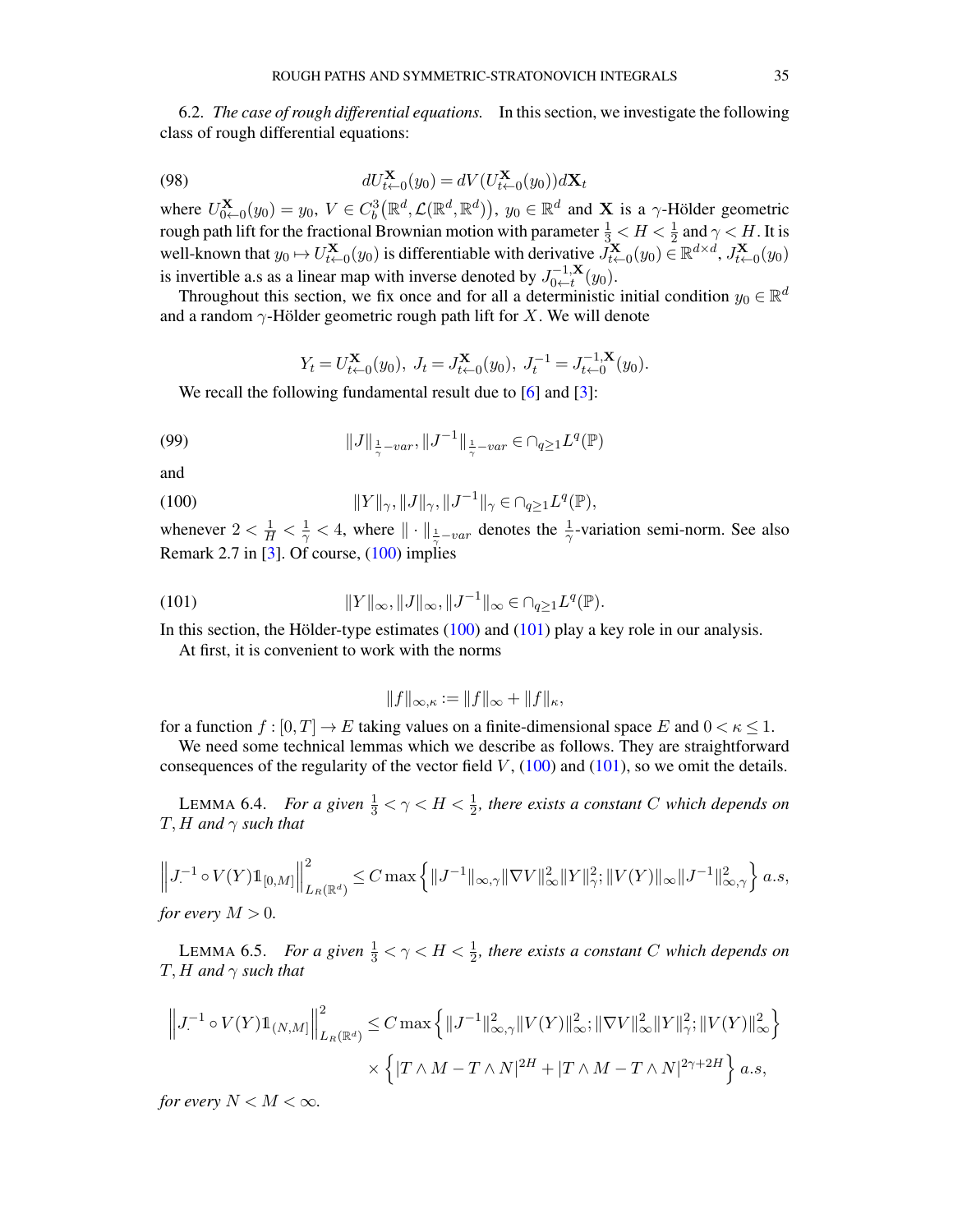Lemmas [6.4](#page-34-2) and [6.5](#page-34-3) yield the following result.

<span id="page-35-2"></span>LEMMA 6.6. *For a given*  $\frac{1}{3} < \gamma < H < \frac{1}{2}$ , there exists a constant C which depends on  $\frac{2}{\pi}$  *the moments of*  $||J||_{\infty,\gamma}$ ,  $||J^{-1}||_{\infty,\gamma}$ ,  $||Y||_{\infty,\gamma}$ ,  $||\nabla V||_{\infty}$ , *H and T such that* 

(102) 
$$
||Y_t - Y_s||_{\mathbb{D}^{1,2}(\mathbb{R}^d)}^2 \leq C|t-s|^{2\gamma},
$$

*for every*  $s, t \geq 0$ *.* 

We are now in position to present the proof of Corollary [1.2.](#page-3-1)

**Proof of Corollary [1.2.](#page-3-1)** At first, we observe the solution of the rough differential equation [\(98\)](#page-34-4) belongs to  $\mathbb{D}^{1,2}(L_R(\mathbb{R}^d))$ . Indeed, the proof follows the same lines of Lemma [6.3](#page-32-0) and the well-known facts  $Y_t \in \mathbb{D}^{1,2}(\mathbb{R}^d)$  for every  $t \geq 0$ ,  $\mathbf{D}_s Y_t = J_t \circ J_s^{-1} \circ V(Y_s) \mathbb{1}_{[0,t]}(s)$ , [\(100\)](#page-34-0) and [\(101\)](#page-34-1). Therefore, we omit the details. Moreover, [\(100\)](#page-34-0) and [\(101\)](#page-34-1) imply

$$
\mathbb{E}|\mathbf{D}_{r_1}Y_s-\mathbf{D}_{r_2}Y_s|^2\lesssim |r_1-r_2|^{2\eta},
$$

on  $0 \le r_1 < r_2 \le s \le T$ , for any  $\eta$  such that  $\frac{1}{3} < \eta < H < \frac{1}{2}$ . By applying Example [7,](#page-22-0) Lemma [6.6,](#page-35-2) Theorems  $\overline{5.1}$  $\overline{5.1}$  $\overline{5.1}$  and [6.2,](#page-31-0) we get

<span id="page-35-3"></span>(103) 
$$
\mathbb{E}\left|\int_{0}^{T} Y_{s} dX_{s} - I^{0}(2^{-n}, Y_{s} dX)(T)\right|^{2} \lesssim 2^{-n(2(\eta + 2H - 1))}
$$

for every  $n \geq 1$  sufficiently large. By applying a routine Borel-Cantelli argument and Chebyshev's inequality,  $(15)$  is a consequence of  $(103)$ .

<span id="page-35-0"></span>The remainder of this paper is devoted to the proof of Theorem [5.1.](#page-21-0)

#### <span id="page-35-4"></span>APPENDIX A: PROOF OF THEOREM [5.1](#page-21-0)

In this section, we present the proof of Theorem [5.1.](#page-21-0) Before we present it, it is convenient to summarize the main idea. Under the assumptions of Theorem [5.1,](#page-21-0) it is enough to prove that

(104) 
$$
\lim_{\epsilon \to 0^+} \frac{1}{\epsilon} \int_0^t \left\langle Y'_s, \text{Anti}(\mathbb{X}_{s,s+\epsilon}) \right\rangle_{\mathbf{F}} ds = 0
$$

in probability, where  $\langle \cdot, \cdot \rangle_F$  denotes the Frobenius inner product on the space of  $d \times d$ matrices. Indeed, if  $(Y, Y') \in \mathcal{D}_X(\mathbb{R}^d)$ , then we can take advantage of decomposition [\(21\)](#page-6-0) and the geometric property of  $X$  to write

<span id="page-35-1"></span>
$$
\frac{1}{\epsilon} \left\langle \frac{Y_s + Y_{s+\epsilon}}{2}, X_{s,s+\epsilon} \right\rangle = \frac{1}{\epsilon} \left\langle Y_s, X_{s,s+\epsilon} \right\rangle \n+ \frac{1}{2\epsilon} \left\langle Y'_s X_{s,s+\epsilon}, X_{s,s+\epsilon} \right\rangle + \frac{1}{2\epsilon} \left\langle R_{s,s+\epsilon}^Y, X_{s,s+\epsilon} \right\rangle \n= \frac{1}{\epsilon} \left\langle Y_s, X_{s,s+\epsilon} \right\rangle + \frac{1}{2\epsilon} \left\langle Y'_s, X_{s,s+\epsilon} \otimes X_{s,s+\epsilon} \right\rangle_{\mathbf{F}} + o_{\mathbb{P}}(1) \n= \frac{1}{\epsilon} \left\langle Y_s, X_{s,s+\epsilon} \right\rangle + \frac{1}{\epsilon} \left\langle Y'_s, \text{Sym}(\mathbb{X}_{s,s+\epsilon}) \right\rangle_{\mathbf{F}} + o_{\mathbb{P}}(1) \n= \frac{1}{\epsilon} \left\langle Y_s, X_{s,s+\epsilon} \right\rangle + \frac{1}{\epsilon} \left\langle Y'_s, \mathbb{X}_{s,s+\epsilon} \right\rangle_{\mathbf{F}} - \frac{1}{\epsilon} \left\langle Y'_s, \text{Anti}(\mathbb{X}_{s,s+\epsilon}) \right\rangle_{\mathbf{F}} + o_{\mathbb{P}}(1)
$$

where  $\langle \cdot, \cdot \rangle$  above denotes the standard inner product on  $\mathbb{R}^d$ .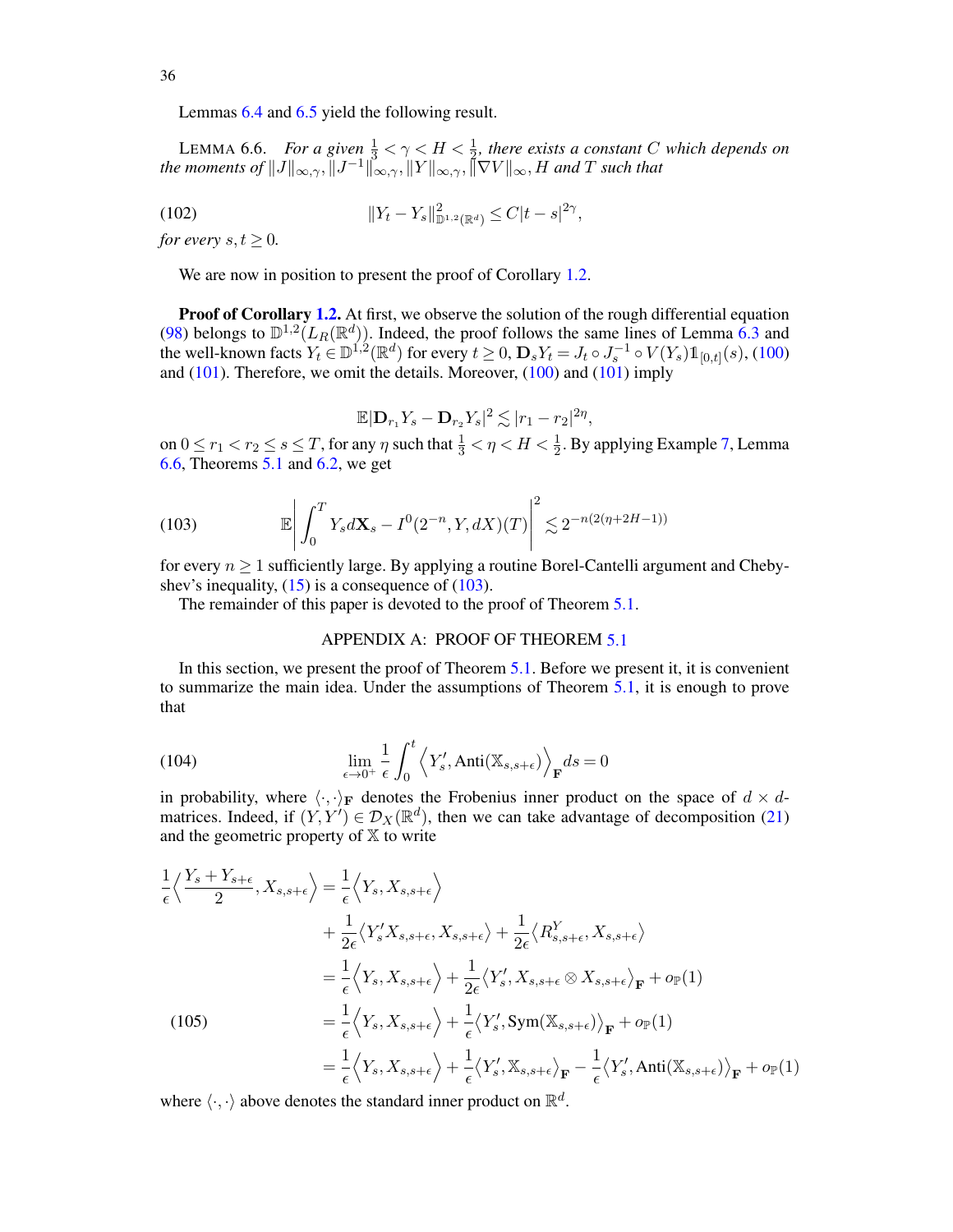A.1. Preliminary estimates. In this section, we provide some preliminary estimates to-wards the obtention of [\(104\)](#page-35-4). In the sequel, we fix  $(Y, Y') \in \mathcal{D}_X(\mathbb{R}^d)$  where

$$
Y'_t = \left(Y'_t, j^{i}\right); \ 1 \le i, j \le d,
$$

is a  $d \times d$ -matrix. For a given  $\epsilon > 0$ , the  $(i, j)$ -th element of the  $d \times d$ -matrix  $(Y^{'}_{s})^{\top}$ Anti $(\mathbb{X}_{s, s+\epsilon})$ is given by

$$
\frac{1}{2} \sum_{\ell=1}^{d} Y_s^{',i\ell} \Bigg\{ \int_s^{s+\epsilon} (X_r^j - X_s^j) d^0 X_r^{\ell} - \int_s^{s+\epsilon} (X_r^{\ell} - X_s^{\ell}) d^0 X_r^j \Bigg\}.
$$

Proposition [4.2](#page-19-3) yields

$$
\int_{s}^{s+\epsilon} (X_r^j - X_s^j) d^0 X_r^{\ell} - \int_{s}^{s+\epsilon} (X_r^{\ell} - X_s^{\ell}) d^0 X_r^j =
$$

$$
\delta \left( (X^j - X_s^j) \mathbb{1}_{[s,s+\epsilon]} e_\ell - (X^{\ell} - X_s^{\ell}) \mathbb{1}_{[s,s+\epsilon]} e_j \right)
$$

and by Proposition 10.2 in  $[21]$ , we can write

$$
Y_{s}^{',i\ell} \delta \Big( (X^{j} - X_{s}^{j}) \mathbb{1}_{[s,s+\epsilon]} e_{\ell} - (X^{\ell} - X_{s}^{\ell}) \mathbb{1}_{[s,s+\epsilon]} e_{j} \Big) =
$$
  

$$
\delta \Big( Y_{s}^{',i\ell} (X^{j} - X_{s}^{j}) \mathbb{1}_{[s,s+\epsilon]} e_{\ell} - Y_{s}^{',i\ell} (X^{\ell} - X_{s}^{\ell}) \mathbb{1}_{[s,s+\epsilon]} e_{j} \Big)
$$
  

$$
+ \Big\langle \mathbf{D}. Y_{s}^{',i\ell}, \Big[ (X^{j} - X_{s}^{j}) e_{\ell} - (X^{\ell} - X_{s}^{\ell}) e_{j} \Big] \mathbb{1}_{[s,s+\epsilon]} (\cdot) \Big\rangle_{L_{R}(\mathbb{R}^{d})} a.s.
$$

We will analyze

$$
\epsilon^{-1}\int_0^t \left\langle Y'_s, \text{Anti}(\mathbb{X}_{s,s+\epsilon})\right\rangle_{\mathbf{F}} ds = \epsilon^{-1}\sum_{i=1}^d \int_0^t \left( (Y'_s)^\top \text{Anti}(\mathbb{X}_{s,s+\epsilon}) \right)_{ii} ds.
$$

By applying the Fubini's Theorem 10.3 in [\[21\]](#page-52-22), we arrive at the following representation for the  $(i, j)$ -th element of the matrix  $\epsilon^{-1} \int_0^t (\overline{Y}_s^{\prime})^{\dagger}$  Anti $(\mathbb{X}_{s, s+\epsilon}) ds$ :

<span id="page-36-0"></span>
$$
\sum_{\ell=1}^{d} \frac{1}{\epsilon} \int_{0}^{t} Y_{s}^{',i\ell} (\text{Anti}(\mathbb{X}_{s,s+\epsilon}))_{\ell j} ds = \frac{1}{2\epsilon} \sum_{\ell=1}^{d} \int_{0}^{t} \left( \int_{r-\epsilon}^{r} Y_{s}^{',i\ell} \{ X_{s,r}^{j} e_{\ell} - X_{s,r}^{\ell} e_{j} \} ds \right) \delta X_{r}
$$
\n(106)

$$
+\frac{1}{2\epsilon}\sum_{\ell=1}^d\int_0^t\left\langle \mathbf{D}.Y_s^{',i\ell},[X^j_{s, \cdot}e_\ell-X^\ell_{s, \cdot}e_j]\mathbb{1}_{[s,s+\epsilon]}(\cdot)\right\rangle_{L_R(\mathbb{R}^d)}ds,
$$

for every  $t \in [0, T]$ ,  $\epsilon > 0$  and  $i, j \in \{1, ..., d\}$ .

In the sequel, we are going to fix  $i, \ell, j \in \{1, ..., d\}$  and  $t \in [0, T]$  and prove that the second part in the right-hand side of  $\epsilon^{-1} \int_0^t Y_s^{j,i\ell} (\text{Anti}(\mathbb{X}_{s,s+\epsilon}))^{\ell j} ds$  in [\(106\)](#page-36-0) vanishes in  $L^1(\mathbb{P})$  as  $\epsilon \downarrow 0$ . In the sequel, we recall

$$
|\mu|(dv_1dv_2) = |\partial^2 R(v_1, v_2)| dv_1dv_2.
$$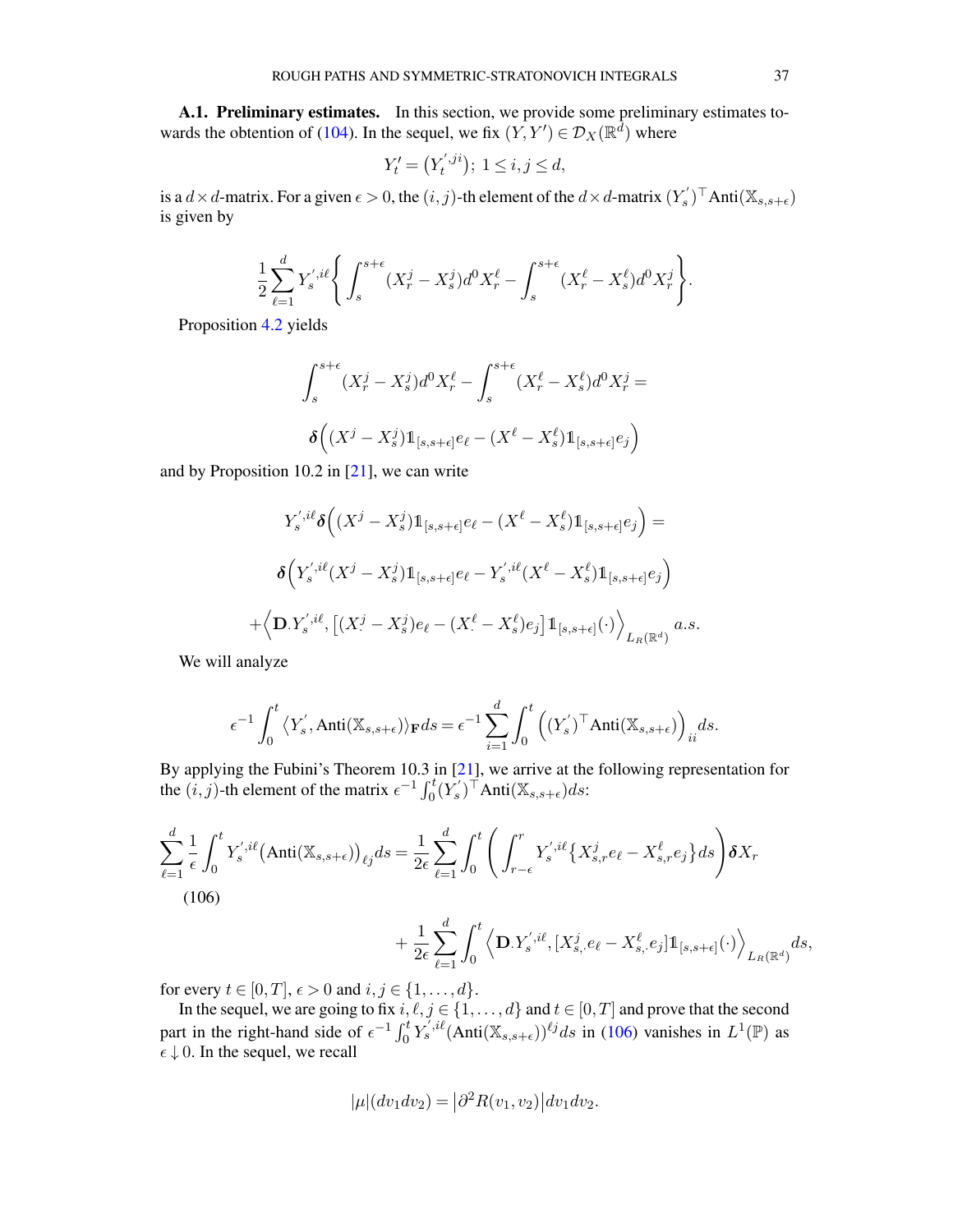To keep notation, variables in  $\mathbb{R}^2_+ \setminus D$  are denoted by  $\mathbf{r} = (r_1, r_2)$ .

Let us write  $\mathbf{D}_r Y_s^{',i\ell} = (\mathbf{D}_r^1 Y_s^{',i\ell}, \dots, \mathbf{D}_r^d Y_s^{',i\ell})$  in  $L_R(\mathbb{R}^d)$ . Then, we have

$$
\left\langle \mathbf{D}.Y_{s}^{',i\ell}, \left[ (X_{\cdot}^{j} - X_{s}^{j})e_{\ell} - (X_{\cdot}^{\ell} - X_{s}^{\ell})e_{j} \right] \mathbb{1}_{[s,s+\epsilon]}(\cdot) \right\rangle_{L_{R}(\mathbb{R}^{d})}
$$
\n
$$
= \int_{s}^{s+\epsilon} \mathbf{D}_{r}^{\ell} Y_{s}^{',i\ell} X_{s,r}^{j} \partial_{r} R(r,T) dr
$$
\n
$$
- \int_{s}^{s+\epsilon} \mathbf{D}_{r}^{j} Y_{s}^{',i\ell} X_{s,r}^{\ell} \partial_{r} R(r,T) dr
$$
\n
$$
+ \frac{1}{2} \int_{[0,T]^{2} \backslash D} \left( \mathbf{D}_{r_{1}}^{\ell} Y_{s}^{',i\ell} - \mathbf{D}_{r_{2}}^{\ell} Y_{s}^{',i\ell} \right) \left( X_{s,r_{1}}^{j} \mathbb{1}_{[s,s+\epsilon]}(r_{1}) - X_{s,r_{2}}^{j} \mathbb{1}_{[s,s+\epsilon]}(r_{2}) \right) |\mu|(dr_{1} dr_{2})
$$
\n
$$
- \frac{1}{2} \int_{[0,T]^{2} \backslash D} \left( \mathbf{D}_{r_{1}}^{j} Y_{s}^{',i\ell} - \mathbf{D}_{r_{2}}^{j} Y_{s}^{',i\ell} \right) \left( X_{s,r_{1}}^{\ell} \mathbb{1}_{[s,s+\epsilon]}(r_{1}) - X_{s,r_{2}}^{\ell} \mathbb{1}_{[s,s+\epsilon]}(r_{2}) \right) |\mu|(dr_{1} dr_{2})
$$
\n
$$
=: I_{s}^{1} + I_{s}^{2} + I_{s}^{3} + I_{s}^{4} \quad a.s.
$$

The components  $I^1$  and  $I^2$  can be estimated as follows. In order to keep notation simple, we set  $\beta = \frac{\alpha}{2} + 1 \in \left(\frac{1}{3}\right)$  $\frac{1}{3}, \frac{1}{2}$  $\frac{1}{2}$ ). By using [\(57\)](#page-21-4), Assumption D(4) and Hölder's inequality, we get

$$
\mathbb{E}\left|\frac{1}{\epsilon}\int_0^t I_s^1 ds\right| \lesssim \epsilon^\beta \int_0^t \left(\frac{1}{\epsilon}\int_s^{s+\epsilon} \partial R(r,T) dr\right) ds \to 0
$$

as  $\epsilon \to 0^+$ . The term  $I^2$  is similar. By symmetry, the analysis of the term  $I^3$  is similar to  $I^4$ . Again, by using  $(57)$ , Assumptions D, C and Hölder's inequality, we get

$$
\mathbb{E}\left|\frac{1}{\epsilon}\int_{0}^{t}I_{s}^{3}ds\right|\lesssim\frac{1}{\epsilon}\int_{0}^{t}\int_{\{s\n
$$
+\frac{1}{\epsilon}\int_{0}^{t}\int_{\{r_{2}\leq s\n
$$
+\frac{1}{\epsilon}\int_{0}^{t}\int_{\{s
$$
$$
$$

for  $\epsilon > 0$ . By invoking Assumption D, we observe

<span id="page-37-0"></span>
$$
(107)\qquad \qquad \epsilon^{-1}\int_{\{s < r_2 < r_1 < s + \epsilon\}} (r_1 - r_2)^\beta \phi(r_1, r_2) dr_1 dr_2 \lesssim \epsilon^{\alpha + 1 + \beta},
$$

for every  $s \in [0, t]$ . Moreover,

<span id="page-37-1"></span>
$$
\epsilon^{-1} \int_{\{s < r_2 < s + \epsilon \le r_1\}} (r_2 - s)^\beta \phi(r_1, r_2) dr_1 dr_2 = \epsilon^{-1} \int_s^{s + \epsilon} \int_{s + \epsilon}^T (r_2 - s)^\beta \phi(r_1, r_2) dr_1 dr_2
$$
\n
$$
\lesssim \epsilon^{-1} \left[ T^{\frac{\alpha + 2}{2}} - (s + \epsilon)^{\frac{\alpha + 2}{2}} \right] \varphi(s) \int_s^{s + \epsilon} (r_2 - s)^\beta dr_2
$$
\n
$$
= \epsilon^\beta \left[ T^{\frac{\alpha + 2}{2}} - (s + \epsilon)^{\frac{\alpha + 2}{2}} \right] \varphi(s)
$$
\n
$$
\lesssim \epsilon^\beta T^{\frac{\alpha + 2}{2}} \varphi(s),
$$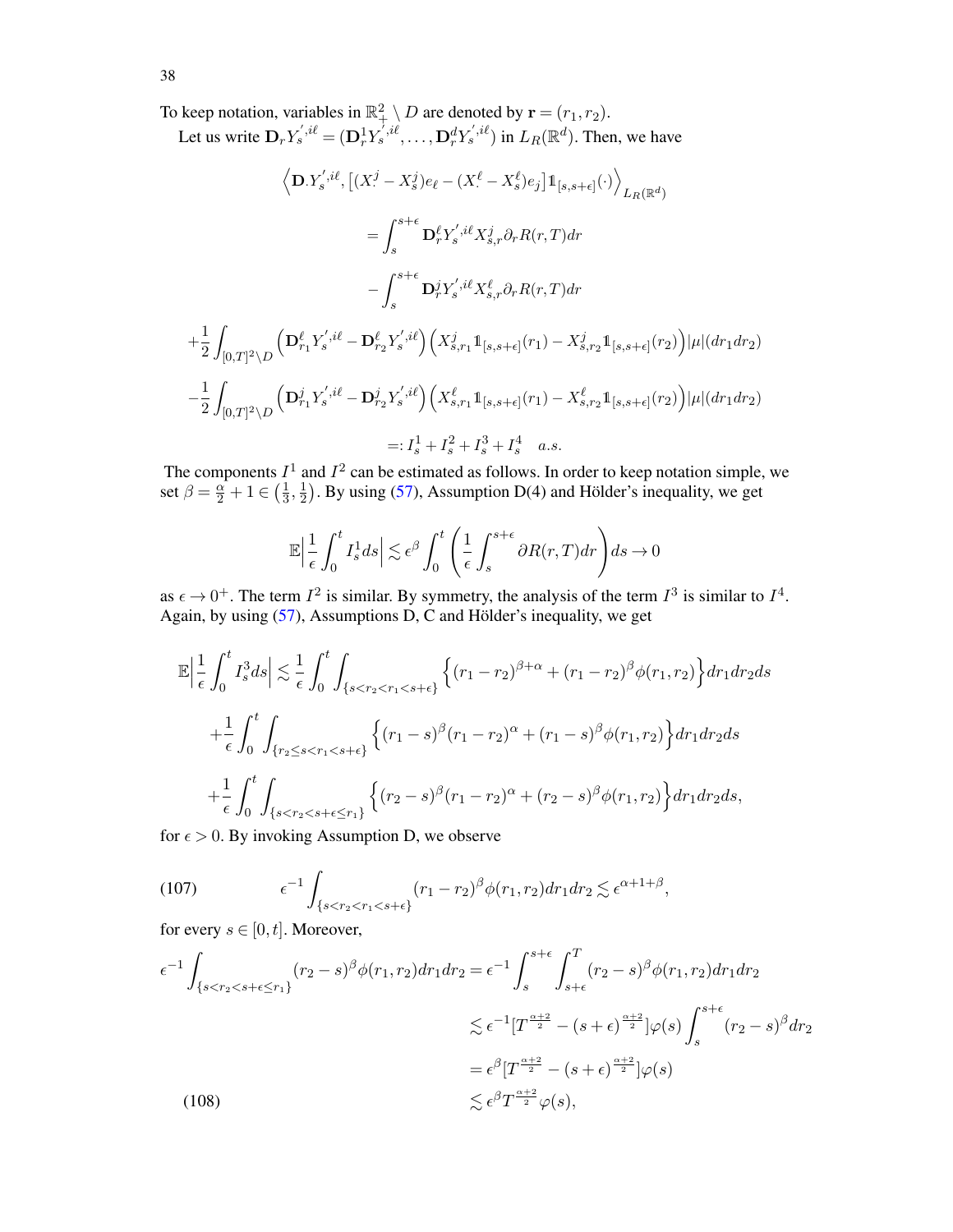and

<span id="page-38-2"></span>
$$
\epsilon^{-1} \int_{\{r_2 \le s < r_1 < s + \epsilon\}} (r_1 - s)^\beta \phi(r_1, r_2) dr_1 dr_2 = \epsilon^{-1} \int_s^{s + \epsilon} \int_0^s (r_1 - s)^\beta \phi(r_1, r_2) dr_2 dr_1
$$
\n
$$
\lesssim \epsilon^{-1} \int_s^{s + \epsilon} (r_1 - s)^\beta s^{\frac{\alpha + 2}{2}} \varphi(r_1) dr_1
$$
\n
$$
\lesssim s^{\frac{\alpha + 2}{2}} \varphi(s) \epsilon^{-1} \int_s^{s + \epsilon} (r_1 - s)^\beta dr_1
$$
\n
$$
= s^{\frac{\alpha + 2}{2}} \varphi(s) \epsilon^\beta,
$$

for each  $s \in [0, t]$ . Moreover,

(110) 
$$
\int_{\{s < r_2 < r_1 < s + \epsilon\}} (r_1 - r_2)^{\alpha + \beta} dr_1 dr_2 \lesssim \epsilon^{\alpha + 2 + \beta},
$$
\n
$$
\int_{\{s < r_2 < s + \epsilon \le r_1\}} (r_1 - r_2)^{\alpha} dr_1 dr_2 \lesssim \epsilon^{\alpha + 2},
$$

<span id="page-38-0"></span>and

<span id="page-38-1"></span>
$$
\int_{\{r_2 \le s < r_1 < s + \epsilon\}} (r_1 - r_2)^{\alpha} d\mathbf{r} = \frac{1}{(1 - (\alpha + 2))(\alpha + 2)} \{s^{\alpha + 2} + \epsilon^{\alpha + 2} - (s + \epsilon)^{\alpha + 2}\}
$$
\n
$$
\lesssim \epsilon^{\alpha + 2},
$$
\n(111)

for every  $s \in [0, t]$ . Then, [\(110\)](#page-38-0), [\(111\)](#page-38-1), [\(107\)](#page-37-0), [\(108\)](#page-37-1) and [\(109\)](#page-38-2) allow us to conclude there exists a constant  $C$  such that

$$
\mathbb{E}\frac{1}{\epsilon}\bigg|\int_0^t I_s^3 ds\bigg|\leq C\epsilon^{\beta+\alpha+1}\to 0
$$

as  $\epsilon \downarrow 0$ , because  $\alpha + 1 + \beta > 0$ . This shows that the second part of [\(106\)](#page-36-0) vanishes.

A.2. Estimating the Skorohod integral in [\(106\)](#page-36-0). Let us now devote our attention to the first component in the right-hand side of [\(106\)](#page-36-0), namely the Skorohod integral. In the sequel, we are going to fix  $i, \ell, j \in \{1, ..., d\}$  and  $t \in [0, T]$  and prove that the first part in the right-hand side of [\(106\)](#page-36-0) vanishes in  $L^1(\mathbb{P})$  as  $\epsilon \downarrow 0$ .

In the sequel, to keep notation simple, we set

$$
u_{r-\epsilon,r}^{i\ell,j} := \int_{r-\epsilon}^r Y_s^{',i\ell}(X_r^j - X_s^j)ds = \int_0^\infty (X_r^j - X_s^j) \mathbb{1}_{(r-\epsilon,r)}(s)Y_s^{',i\ell}ds.
$$

The following technical result is an almost immediate consequence of Assumptions (1) and (2) in Theorem [5.1.](#page-21-0) Indeed, it is an application of Lemma [4.2.](#page-13-0) We left the details of the proof to the reader.

<span id="page-38-3"></span>LEMMA A.1. *Assume that assumptions (2) and (3) in Theorem [5.1](#page-21-0) hold. Then, for every*  $i, \ell, j \in \{1, \ldots, d\}$  and  $\epsilon > 0$ ,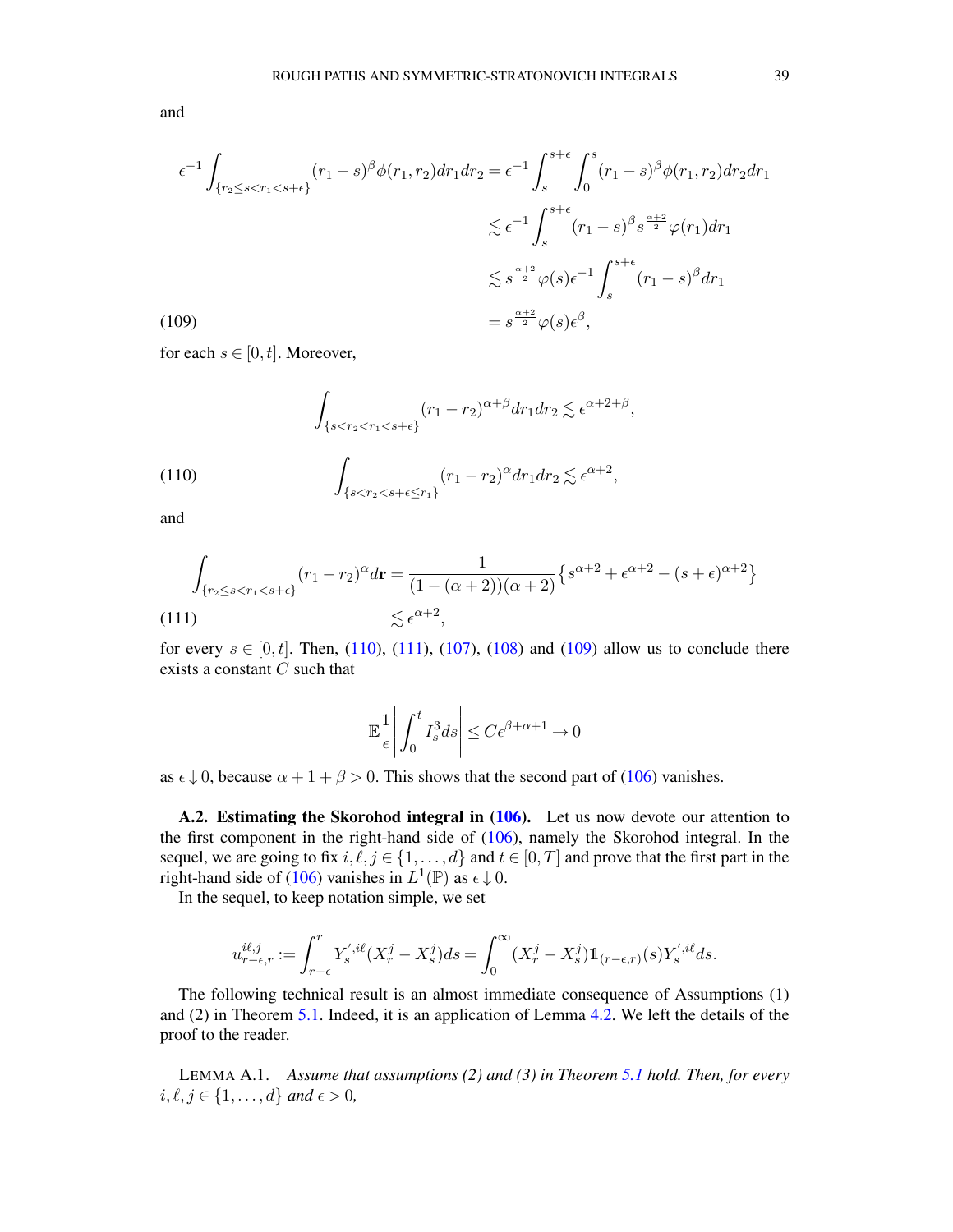(112) 
$$
\left(u_{\cdot-\epsilon,\cdot}^{i\ell,j}e_{\ell}-u_{\cdot-\epsilon,\cdot}^{i\ell,\ell}e_j\right)\in\mathbb{D}^{1,2}(L_R(\mathbb{R}^d)).
$$

In particular, the (only) non-null  $\ell$ -th column of  $\mathbf{D}_v u_{r-\epsilon,r}^{i\ell,j}$  equals to

(113) 
$$
\int_{r-\epsilon}^{r} \left\{ (X_r^{j} - X_s^{j}) \mathbf{D}_v Y_s^{',i\ell} + Y_s^{',i\ell} \mathbb{1}_{[s,r]}(v) e_j \right\} ds
$$

and the (only) non-null  $j$ -th column of  $\mathbf{D}_v u_{r-\epsilon,r}^{i\ell,\ell} e_j$  equals to

(114) 
$$
\int_{r-\epsilon}^r \left\{ (X_r^{\ell} - X_s^{\ell}) \mathbf{D}_v Y_s^{',i\ell} + Y_s^{',i\ell} \mathbb{1}_{[s,r]}(v) e_{\ell} \right\} ds
$$

*a.s for every*  $v, r \in [0, T]$  *and*  $\epsilon > 0$ *.* 

The Skorohod operator (dom  $\boldsymbol{\delta}, \boldsymbol{\delta}$ ) is defined on dom  $\boldsymbol{\delta} \subset L^2(\Omega;L_R(\mathbb{R}^d))$ , where

$$
\frac{1}{\epsilon} \int_0^t \left( \int_{r-\epsilon}^r Y_s^{',i\ell} \left\{ X_{s,r}^j e_\ell - X_{s,r}^\ell e_j \right\} ds \right) \delta X_r = \delta \left( \frac{1}{\epsilon} \left( u_{\cdot-\epsilon,\cdot}^{i\ell,\ell} e_\ell - u_{\cdot-\epsilon,\cdot}^{i\ell,\ell} e_j \right) \mathbb{1}_{[0,t]} \right).
$$

<span id="page-39-0"></span>By recalling that

(115) 
$$
||F - \mathbb{E}[F]||_{L^2(\Omega, L_R(\mathbb{R}^d))} \lesssim ||\mathbf{D}F||_{L^2(\Omega; L_{2,R}(\mathbb{R}^{d \times d}))}
$$

for every  $F \in \mathbb{D}^{1,2}(L_R(\mathbb{R}^d))$ , we may apply Proposition 1.5.8 in [\[24\]](#page-52-24) (see also Prop 12.5 in [\[21](#page-52-22)]) and Lemma [A.1](#page-38-3) to infer the existence of an universal constant  $c_2$  such that

$$
\left\| \boldsymbol{\delta} \Big( \frac{1}{\epsilon} \big( u_{\cdot-\epsilon,\cdot}^{i\ell,j} e_{\ell} - u_{\cdot-\epsilon,\cdot}^{i\ell,\ell} e_j \big) \mathbb{1}_{[0,t]} \Big) \right\|_{L^2(\mathbb{P})} \leq c_2 \left( \left\| \mathbb{E} \Big[ \frac{1}{\epsilon} \big( u_{\cdot-\epsilon,\cdot}^{i\ell,j} e_{\ell} - u_{\cdot-\epsilon,\cdot}^{i\ell,\ell} e_j \big) \mathbb{1}_{[0,t]} \Big] \right\|_{L_R(\mathbb{R}^d)}
$$
  
(116)  $+ \left\| \mathbf{D} \Big[ \frac{1}{\epsilon} \big( u_{\cdot-\epsilon,\cdot}^{i\ell,j} \mathbb{1}_{[0,t]} e_{\ell} - u_{\cdot-\epsilon,\cdot}^{i\ell,\ell} \mathbb{1}_{[0,t]} e_j \big) \Big] \right\|_{L^2(\Omega;L_{2,R}(\mathbb{R}^{d \times d}))} \right) =: J_1(\epsilon,t) + J_2(\epsilon,t),$ 

<span id="page-39-1"></span>for every  $t \in [0, T]$  and  $\epsilon > 0$ .

**A.3. Analysis of**  $J_1(\epsilon, t)$ **.** In the sequel, we set  $\beta = \frac{\alpha}{2} + 1$ , where  $-\frac{4}{3} < \alpha < -1$ . To shorten notation, we set

$$
U_{s_1}^{i\ell,j,\epsilon} := \mathbb{E}[u_{s_1-\epsilon,s_1}^{i\ell,j}] = \int_{s_1-\epsilon}^{s_1} \mathbb{E}[Y_s^{',i\ell}(X_{s_1}^j - X_s^j)]ds
$$

and

$$
\Delta_{(\mathbf{s};t)} U^{i\ell,j,\epsilon} := U^{i\ell,j,\epsilon}_{s_1} 1\!\!1_{[0,t]}(s_1) - U^{i\ell,j,\epsilon}_{s_2} 1\!\!1_{[0,t]}(s_2)
$$

for  $\mathbf{s} = (s_1, s_2) \in [0, T]^2 \setminus D$ . Then, for  $\ell \neq j$ , we have

$$
\mathbb{E}\Big[\frac{1}{\epsilon}\big(u_{s_1-\epsilon,s_1}^{i\ell,j}e_\ell-u_{s_1-\epsilon,s_1}^{i\ell,\ell}e_j\big)\Big]\mathbb{1}_{[0,t]}(s_1)=\frac{1}{\epsilon}\Big(U_{s_1}^{i\ell,j,\epsilon}e_\ell-U_{s_1}^{i\ell,\ell,\epsilon}e_j\Big)\mathbb{1}_{[0,t]}(s_1)
$$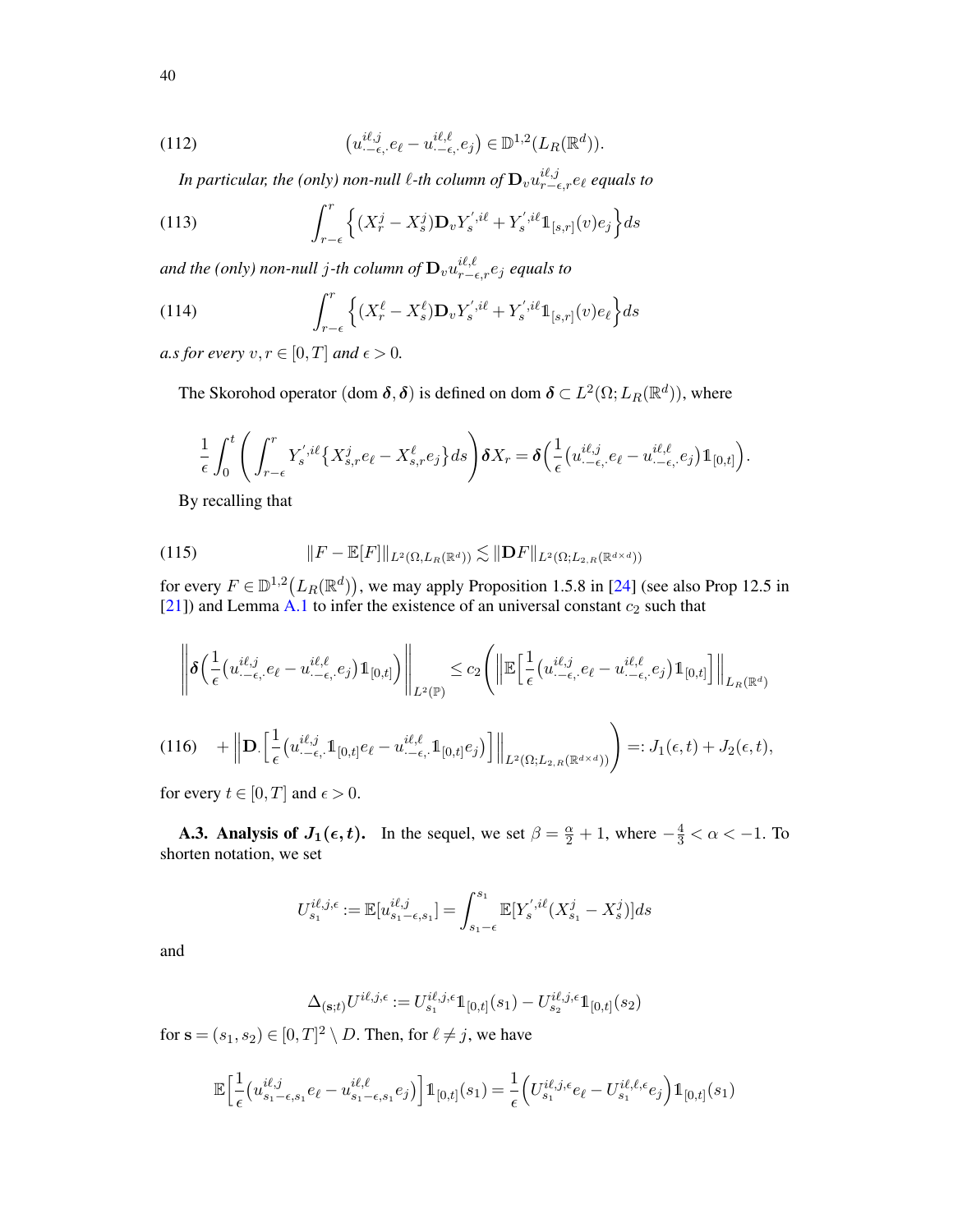and

<span id="page-40-1"></span>
$$
\left\| \mathbb{E} \left[ \frac{1}{\epsilon} \left( u^{i\ell,j} e_{\ell} - u^{i\ell,\ell} e_j \right) \mathbb{1}_{[0,t]} \right] \right\|_{L_R(\mathbb{R}^d)}^2 \lesssim \int_0^t \left| \frac{1}{\epsilon} \int_{r-\epsilon}^r \mathbb{E} [Y_s^{',i\ell}(X_r^j - X_s^j)] ds \right|^2 |\partial_r R(r,T)| dr + \int_0^t \left| \frac{1}{\epsilon} \int_{r-\epsilon}^r \mathbb{E} [Y_s^{',i\ell}(X_r^\ell - X_s^\ell)] ds \right|^2 \left| \partial_r R(r,T) \right| dr + \int_{[0,T]^2 \setminus D} \left| \frac{1}{\epsilon} \Delta_{(s;t)} U^{i\ell,j,\epsilon} \right|^2 |\mu|(ds_1 ds_2) + \int_{[0,T]^2 \setminus D} \left| \frac{1}{\epsilon} \Delta_{(s;t)} U^{i\ell,\ell,\epsilon} \right|^2 |\mu|(ds_1 ds_2).
$$

By Hölder's inequality, assumption  $(57)$  and Assumption C (ii), we have

<span id="page-40-0"></span>
$$
\int_0^t \left| \frac{1}{\epsilon} \int_{r-\epsilon}^r \mathbb{E}[Y_s^{',i\ell}(X_r^j - X_s^j)]ds \right|^2 |\partial R_r(r,T)| dr \le \epsilon^{-2} \int_0^t \left( \int_{r-\epsilon}^r (r-s)^\beta ds \right)^2 |\partial R_r(r,T)| dr
$$
\n(118)\n
$$
\lesssim \epsilon^{-2} \epsilon^{2(\beta+1)} \int_0^T |\partial R_r(r,T)| dr.
$$

By symmetry, the estimate [\(118\)](#page-40-0) also holds for the second term in the right-hand side of [\(117\)](#page-40-1). Now, we split

$$
\int_{[0,T]^2\backslash D} \left| \frac{1}{\epsilon} \Delta_{(\mathbf{s};t)} U^{i\ell,j,\epsilon} \right|^2 |\mu|(ds_1 ds_2) = 2 \int_{0 < s_1 < t < s_2 \le T} \left| \frac{1}{\epsilon} \Delta_{(\mathbf{s};t)} U^{i\ell,j,\epsilon} \right|^2 |\mu|(ds_1 ds_2)
$$
\n
$$
+ \int_{[0,t]^2\backslash D} \left| \frac{1}{\epsilon} \Delta_{(\mathbf{s};t)} U^{i\ell,j,\epsilon} \right|^2 |\mu|(ds_1 ds_2).
$$

In the sequel, we will take advantage of assumption  $(25)$ . In case,  $s_1 < t < s_2$ , mean value theorem, assumption [\(57\)](#page-21-4), Hölder's inequality and Assumption C (ii) yield

<span id="page-40-2"></span>
$$
\left|\frac{1}{\epsilon}\Delta_{(\mathbf{s};t)}U^{i\ell,j,\epsilon}\right|^2 = \left|\frac{1}{\epsilon}\int_{s_1-\epsilon}^{s_1} \mathbb{E}[Y_s^{',i\ell}(X_{s_1}^j - X_s^j)]ds\right|^2 = \left|\mathbb{E}[Y_{r_1}^{',i\ell}(X_{s_1}^j - X_{r_1}^j)]\right|^2
$$
  

$$
\lesssim (s_1 - r_1)^{2\beta} \leq \epsilon^{2\beta},
$$

for some  $r_1$  satisfying  $s_1 - \epsilon < r_1 < s_1 < t < s_2$ . Then,

$$
2\int_{0  

$$
\lesssim \epsilon^{2\beta}\int_t^T\int_0^t(s_2-s_1)^\alpha ds_1ds_2
$$
$$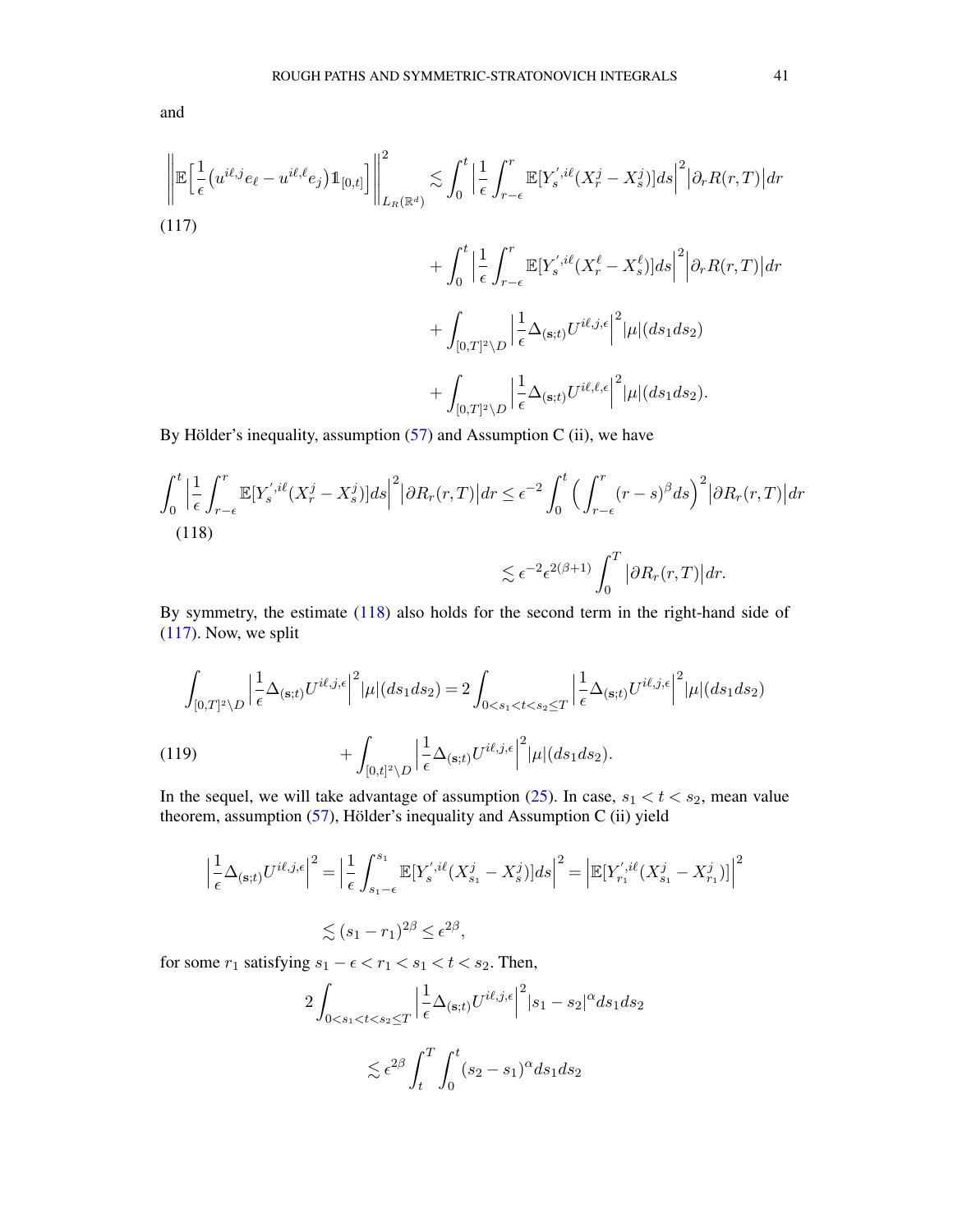<span id="page-41-4"></span>(120) 
$$
\lesssim \epsilon^{2\beta} \int_{t}^{T} \{ (s_2 - t)^{\alpha + 1} - s_2^{\alpha + 1} \} ds_2 \to 0,
$$

as  $\epsilon \downarrow 0$ . In addition,

$$
\int_{0 < s_1 < t < s_2 \le T} \left| \frac{1}{\epsilon} \Delta_{(\mathbf{s};t)} U^{i\ell,j,\epsilon} \right|^2 \phi(s_1,s_2) ds_1 ds_2 \lesssim \epsilon^{2\beta} \int_{0 < s_1 < t < s_2 \le T} \phi(s_1,s_2) ds_1 ds_2 \to 0,
$$

as  $\epsilon \downarrow 0$ .

42

The case  $s_1 < t$  and  $s_2 < t$  is trickier. At first, we observe  $a \mapsto \mathbb{E}[Y_a^{',i\ell}(X_b^j - X_a^j)]$  is continuous for every b. Hence,

(121) 
$$
\lim_{\epsilon \downarrow 0} \left| \frac{1}{\epsilon} \Delta_{(\mathbf{s};t)} U^{i\ell,j,\epsilon} \right|^2 = 0,
$$

for each  $\mathbf{s} = (s_1, s_2) \in [0, t]^2 \setminus D$ . If  $s_2 < s_1 < t$ , then we shall write

<span id="page-41-0"></span>
$$
\frac{1}{\epsilon} \int_{s_1-\epsilon}^{s_1} \mathbb{E}[Y_s^{',i\ell}(X_{s_1}^j - X_s^j)]ds = \frac{1}{\epsilon} \int_{s_2-\epsilon}^{s_2} \mathbb{E}[Y_s^{',i\ell}(X_{s_1}^j - X_s^j)]ds \n+ \frac{1}{\epsilon} \int_{s_2}^{s_1} \mathbb{E}[Y_s^{',i\ell}(X_{s_1}^j - X_s^j)]ds - \frac{1}{\epsilon} \int_{s_2-\epsilon}^{s_1-\epsilon} \mathbb{E}[Y_s^{',i\ell}(X_{s_1}^j - X_s^j)]ds,
$$

and we arrive at

<span id="page-41-1"></span>
$$
\left| \frac{1}{\epsilon} \Delta_{(s;t)} U^{i\ell,j,\epsilon} \right|^2 = \left| \frac{1}{\epsilon} \int_{s_1-\epsilon}^{s_1} \mathbb{E}[Y_s^{',i\ell}(X_{s_1}^j - X_s^j)] ds - \frac{1}{\epsilon} \int_{s_2-\epsilon}^{s_2} \mathbb{E}[Y_s^{',i\ell}(X_{s_2}^j - X_s^j)] ds \right|^2
$$
\n(122)\n
$$
= \left| \frac{1}{\epsilon} \int_{s_2-\epsilon}^{s_2} \mathbb{E}[Y_s^{',i\ell}(X_{s_1}^j - X_{s_2}^j)] ds + \frac{1}{\epsilon} \int_{s_2}^{s_1} \mathbb{E}[Y_s^{',i\ell}(X_{s_1}^j - X_s^j)] ds - \frac{1}{\epsilon} \int_{s_2-\epsilon}^{s_1-\epsilon} \mathbb{E}[Y_s^{',i\ell}(X_{s_1}^j - X_s^j)] ds \right|^2.
$$

Mean value theorem, assumption [\(57\)](#page-21-4), Hölder's inequality and Assumption C (ii) yield

<span id="page-41-2"></span>(123) 
$$
\Big| \frac{1}{\epsilon} \int_{s_2-\epsilon}^{s_2} \mathbb{E}[Y_s^{',i\ell}(X_{s_1}^j - X_{s_2}^j)] ds \Big|^2 \lesssim (s_1 - s_2)^{2\beta},
$$

for every  $s_2 < s_1 < t$ . In addition, the same argument yields

<span id="page-41-3"></span>
$$
\left| \frac{1}{\epsilon} \int_{s_2}^{s_1} \mathbb{E}[Y_s^{',i\ell}(X_{s_1}^j - X_s^j)]ds \right|^2 \lesssim \left( \int_{s_2}^{s_1} (s_1 - s)^\beta ds \epsilon^{-1} \right)^2
$$
\n(124)\n
$$
\lesssim (s_1 - s_2)^{2\beta},
$$

whenever  $(s_1 - s_2) < \epsilon$  and  $s_2 < s_1 < t$ . Similarly,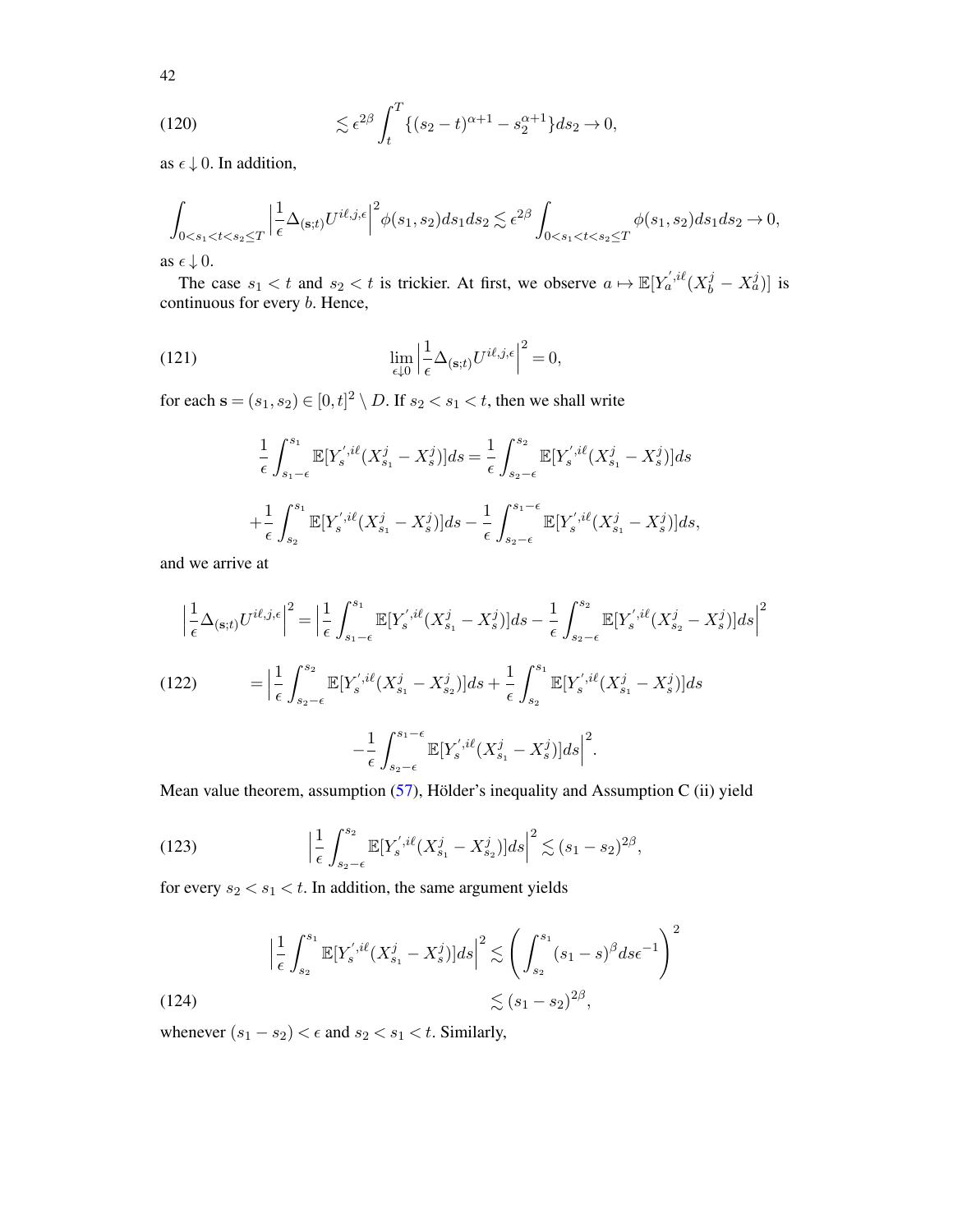<span id="page-42-0"></span>
$$
\left| \frac{1}{\epsilon} \int_{s_2 - \epsilon}^{s_1 - \epsilon} \mathbb{E}[Y_s^{', i\ell}(X_{s_1}^j - X_s^j)]ds \right|^2 \lesssim \epsilon^{-2} \left( \int_{s_2 - \epsilon}^{s_1 - \epsilon} (s_1 - s)^\beta ds \right)^2
$$
  

$$
\lesssim \epsilon^{-2} (s_1 - s_2 + \epsilon)^{2(\beta + 1)}
$$

(125)  $\lesssim (s_1 - s_2 + \epsilon)^{2\beta},$ whenever  $(s_1 - s_2) < \epsilon$  and  $s_2 < s_1 < t$ .

We observe  $|s_1 - s_2|^{2\beta}$  is integrable w.r.t the positive measures  $|s_1 - s_2|^{\alpha} ds_1 ds_2 +$  $\phi(s_1, s_2)ds_1ds_2$  (recall  $2\beta + \alpha + 1 > 0$ ). Then, [\(121\)](#page-41-0), the estimates [\(122\)](#page-41-1), [\(123\)](#page-41-2), [\(124\)](#page-41-3), [\(125\)](#page-42-0) and assumption [\(25\)](#page-8-0) allow us to apply bounded convergence theorem to get

(126) 
$$
\int_{\{\mathbf{s}; s_2 < s_1 < t, (s_1 - s_2) < \epsilon\}} \left| \frac{1}{\epsilon} \Delta_{(\mathbf{s}; t)} U^{i\ell, j, \epsilon} \right|^2 |\mu| (ds_1 ds_2) \to 0,
$$

as  $\epsilon \downarrow 0$ . Now, Mean Value theorem yields

<span id="page-42-4"></span><span id="page-42-2"></span>
$$
\Big| \frac{1}{\epsilon} \Delta_{(\mathbf{s}; t)} U^{i\ell, j, \epsilon} \Big|^2 \mathbb{1}_{\{\mathbf{s}; s_2 < s_1 < t, (s_1 - s_2) \geq \epsilon\}}
$$

<span id="page-42-1"></span>
$$
(127) \qquad = \left| \mathbb{E}[Y_{\bar{s}_1(\epsilon)}^{',i\ell}(X_{s_1}^j - X_{\bar{s}_1(\epsilon)}^j)] - \mathbb{E}[Y_{\bar{s}_2(\epsilon)}^{'',i\ell}(X_{s_2}^j - X_{\bar{s}_2(\epsilon)}^j)] \right|^2 1\!\!1_{\{\mathbf{s}; s_2 < s_1 < t, (s_1 - s_2) \geq \epsilon\}}
$$

for some  $(\bar{s}_1(\epsilon), \bar{s}_2(\epsilon))$  satisfying  $s_1 - \epsilon < \bar{s}_1(\epsilon) < s_1$  and  $s_2 - \epsilon < \bar{s}_2(\epsilon) < s_2$ . Jensen's inequality,  $(57)$  and Assumption C (ii) yield

$$
|\mathbb{E}[Y_{\bar{s}_1(\epsilon)}^{',i\ell}(X_{s_1}^j - X_{\bar{s}_1(\epsilon)}^j)]|^2 \mathbb{1}_{\{\mathbf{s}; s_2 < s_1 < t, (s_1 - s_2) \ge \epsilon\}}
$$
  

$$
\lesssim (s_1 - \bar{s}_1(\epsilon))^{2\beta} \mathbb{1}_{\{\mathbf{s}; s_2 < s_1 < t, (s_1 - s_2) \ge \epsilon\}}
$$
  

$$
\lesssim (s_1 - s_2)^{2\beta}
$$

and

$$
|\mathbb{E}[Y_{\bar{s}_2(\epsilon)}^{',i\ell}(X_{s_2}^j - X_{\bar{s}_2(\epsilon)}^j)]|^2 \mathbb{1}_{\{\mathbf{s}; s_2 < s_1 < t, (s_1 - s_2) \ge \epsilon\}}\n\n\lesssim (s_1 - \bar{s}_2(\epsilon))^{2\beta} \mathbb{1}_{\{\mathbf{s}; s_2 < s_1 < t, (s_1 - s_2) \ge \epsilon\}}\n\n(129)\n\n\lesssim (s_1 - s_2 + \epsilon)^{2\beta} \mathbb{1}_{\{\mathbf{s}; (s_1 - s_2) \ge \epsilon\}}\n\n\lesssim (s_1 - s_2)^{2\beta}.
$$

<span id="page-42-3"></span>Summing up  $(121)$ ,  $(127)$ ,  $(128)$ ,  $(129)$  and invoking bounded convergence theorem and  $(25)$ , we conclude

<span id="page-42-5"></span>(130) 
$$
\int_{\{\mathbf{s}; s_2 < s_1 < t, (s_1 - s_2) \geq \epsilon\}} \left| \frac{1}{\epsilon} \Delta_{(\mathbf{s}; t)} U^{i\ell, j, \epsilon} \right|^2 |\mu| (ds_1 ds_2) \to 0,
$$

as  $\epsilon \downarrow 0$ .

Summing up [\(117\)](#page-40-1), [\(118\)](#page-40-0), [\(119\)](#page-40-2), [\(120\)](#page-41-4), [\(126](#page-42-4) and [\(130\)](#page-42-5) and using symmetry of the terms in [\(117\)](#page-40-1), we conclude  $\lim_{\epsilon \downarrow 0} J_1(\epsilon, t) = 0$  in [\(116\)](#page-39-1) for each  $t \in [0, T]$ .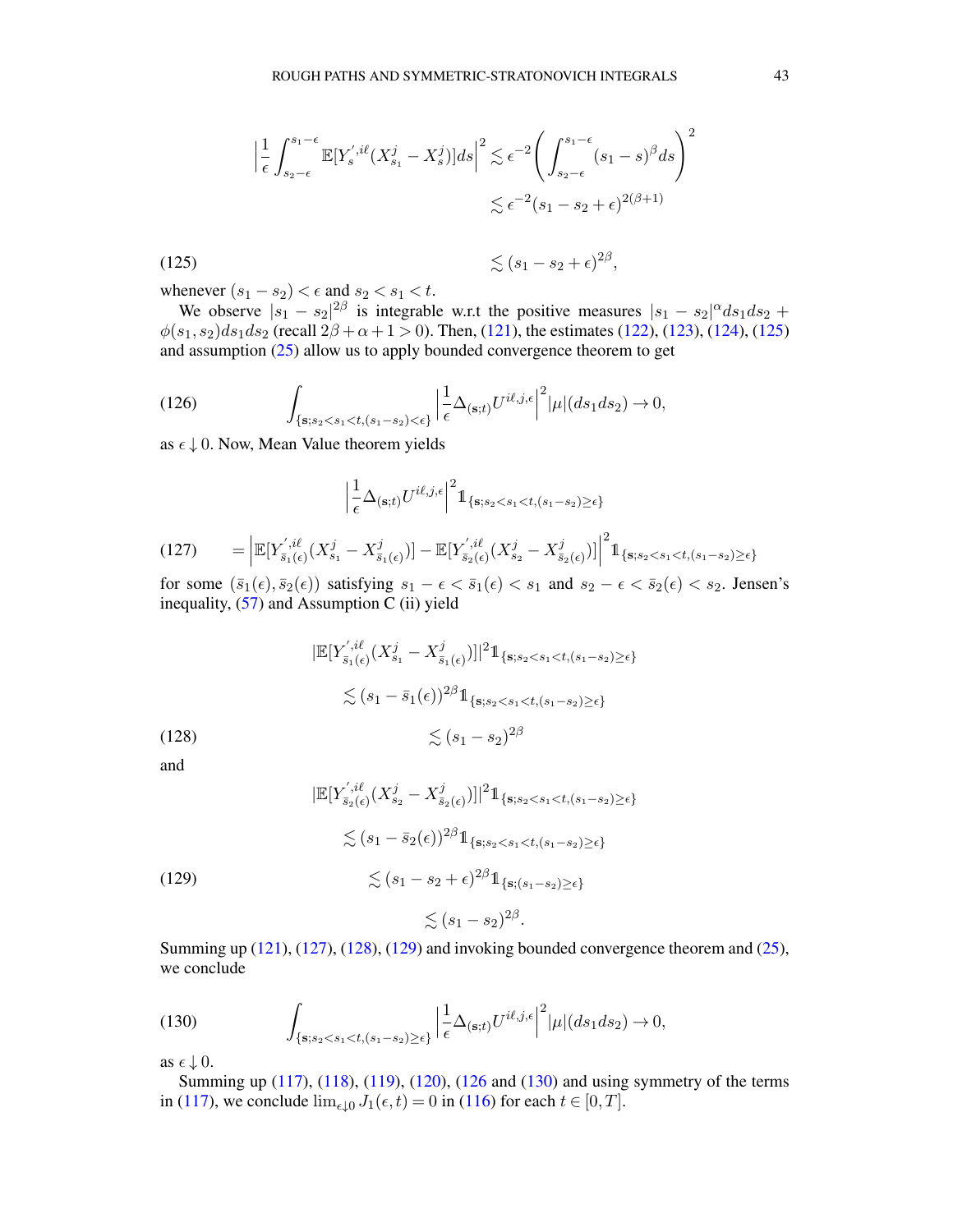A.4. Analysis of  $J_2(\epsilon, t)$ . In order to finish the proof of the theorem, we now need to estimate  $J_2(\epsilon, t)$ . With a slight abuse of notation, when no confusion is possible, we write  $|\cdot| = ||\cdot||_{\mathbb{R}^{d \times d}}$ . Let us fix  $r \neq v, i, \ell, j \in \{1, ..., d\}$  with  $\ell \neq j$ .

<span id="page-43-2"></span><span id="page-43-1"></span>LEMMA A.2. *If* Y ′ *satisfies the assumptions of Theorem [5.1,](#page-21-0) then*

(131) 
$$
\lim_{\epsilon \to 0^+} \frac{1}{\epsilon} \int_{r-\epsilon}^r \left\{ X_{s,r}^j \mathbf{D}_v Y_s^{',i\ell} + Y_s^{',i\ell} \mathbb{1}_{[s,r]}(v) e_j \right\} ds = 0
$$

*almost surely, for Lebesgue almost all*  $(r, v) \in [0, T]^2 \setminus D$ .

**PROOF.** If  $r < v$ , then  $\mathbb{1}_{[s,r]}(v) = 0$  whenever  $r - \epsilon < s < r$ . Then, for Lebesgue almost all  $(r, v)$  with  $r < v$ , we have

<span id="page-43-0"></span>
$$
(132) \qquad \left| \frac{1}{\epsilon} \int_{r-\epsilon}^{r} \left\{ X_{s,r}^{j} \mathbf{D}_{v} Y_{s}^{',i\ell} + Y_{s}^{',i\ell} \mathbb{1}_{[s,r]}(v) e_{j} \right\} ds \right| = \left| \frac{1}{\epsilon} \int_{r-\epsilon}^{r} X_{s,r}^{j} \mathbf{D}_{v} Y_{s}^{',i\ell} ds \right| \to 0
$$

almost surely as  $\epsilon \downarrow 0$ . In case  $v < r$ , we observe  $v < r - \epsilon < r$  for every  $\epsilon$  sufficiently small and  $\mathbb{1}_{[s,r]}(v) = 0$  whenever  $v < r - \epsilon < s < r$ . Then, for each  $(r, v)$  with  $v < r$ , one can take  $\epsilon = \epsilon(r, v)$  sufficiently small such that the estimate [\(132\)](#page-43-0) holds true as well. Then, we do have the almost sure convergence [\(131\)](#page-43-1) pointwise in  $[0, T]^2 \setminus D$ .  $\Box$ 

Next, we provide the analysis of  $J_2(\epsilon, t)$ . In this section, we will analyze

$$
J_2(\epsilon, t) = \mathbb{E} \|h_{\epsilon}\|_{L_{2,R}(\mathbb{R}^{d \times d}))}^2,
$$

where  $h_{\epsilon}$  is given by

$$
h_{\epsilon}(v,r) = \mathbf{D}_{v} \left[ \frac{1}{\epsilon} \left( u_{r-\epsilon,r}^{i\ell,j} \mathbb{1}_{[0,t]}(r) e_{\ell} - u_{r-\epsilon,r}^{i\ell,\ell} \mathbb{1}_{[0,t]}(r) e_{j} \right) \right],
$$

where

$$
||h_{\epsilon}||_{L_{2,R}(\mathbb{R}^{d\times d})}^{2} = \int_{0}^{\infty} \int_{0}^{\infty} |h_{\epsilon}(v,r)|^{2} |\partial_{v}R(v,T)| ds |\partial_{r}R(r,T)| dr + \frac{1}{2} \int_{0}^{\infty} \int_{\mathbb{R}^{2}_{+}\backslash D} |h_{\epsilon}(v_{1},r) - h_{\epsilon}(v_{2},r)|^{2} |\mu|(dv_{1}dv_{2}) |\partial_{r}R(r,T)| dr + \frac{1}{2} \int_{\mathbb{R}^{2}_{+}\backslash D} \int_{0}^{\infty} |h_{\epsilon}(v,r_{1}) - h_{\epsilon}(v,r_{2})|^{2} |\partial_{v}R(v,T)| dv |\mu|(dr_{1}dr_{2}) + \frac{1}{4} \int_{\mathbb{R}^{2}_{+}\backslash D} \int_{\mathbb{R}^{2}_{+}\backslash D} |\Delta \Delta h_{\epsilon}(\mathbf{v},\mathbf{r})|^{2} |\mu|(dv_{1}dv_{2}) |\mu|(dr_{1}dr_{2}) =: L_{1}(\epsilon) + L_{2}(\epsilon) + L_{3}(\epsilon) + L_{4}(\epsilon),
$$

and

$$
\Delta \Delta h_{\epsilon}(\mathbf{v}, \mathbf{r}) = h_{\epsilon}(v_1, r_1) - h_{\epsilon}(v_1, r_2) - h_{\epsilon}(v_2, r_1) + h_{\epsilon}(v_2, r_2)
$$

for  $\mathbf{v} = (v_1, v_2), \mathbf{r} = (r_1, r_2) \in \mathbb{R}_+^2 \setminus D$ .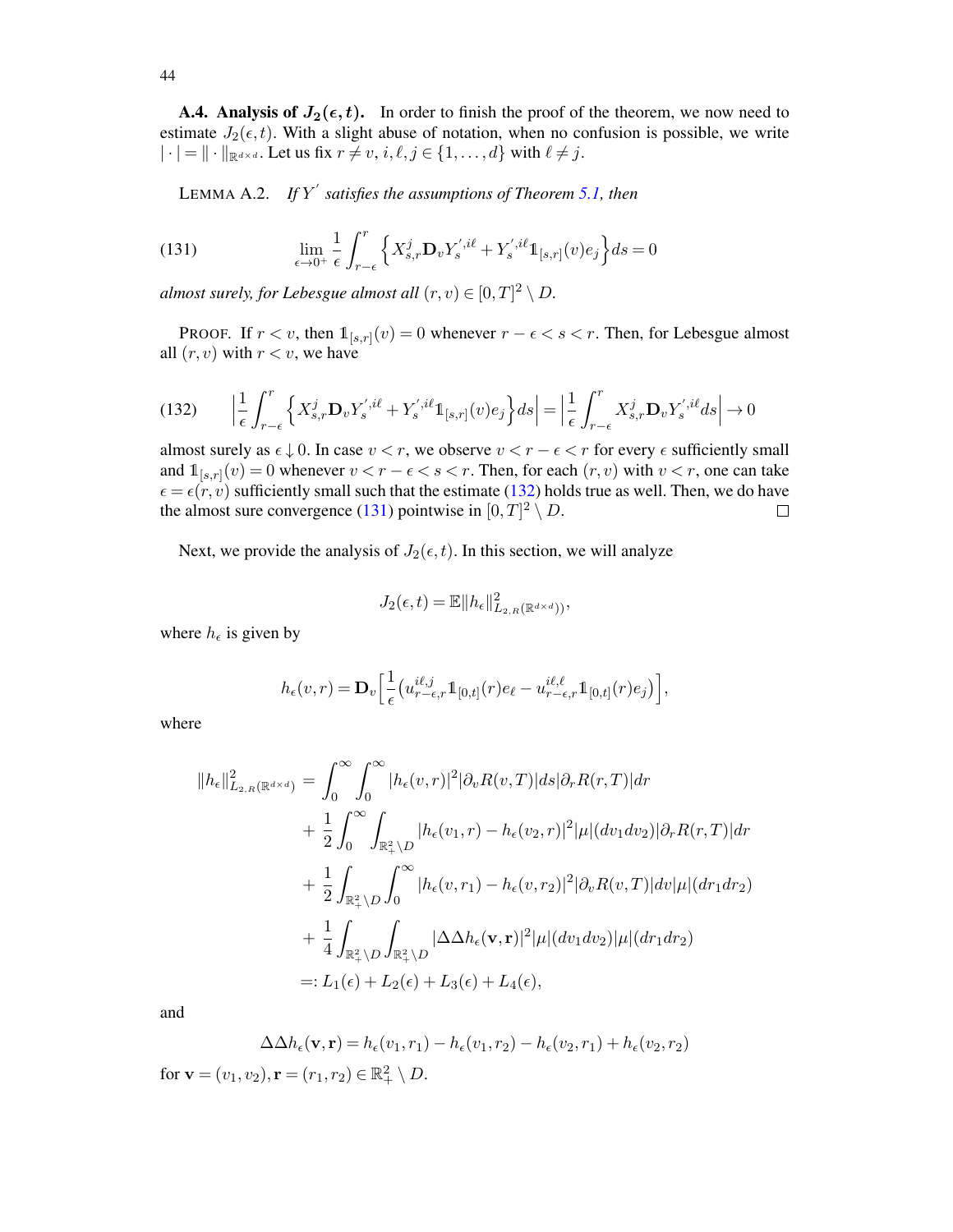**Analysis of**  $L_1(\epsilon)$ . By using Jensen's inequality, Lemma [A.1,](#page-38-3) Gaussian moments and As-sumptions A and [\(57\)](#page-21-4), one can easily check there exists  $p > 1$  such that

$$
\sup_{0<\epsilon<1}\mathbb{E}\int_0^T\int_0^T|h_\epsilon(r,v)|^{2p}|\partial R(r,T)\partial R(v,T)|dv<\infty.
$$

Lemma [A.2](#page-43-2) and Vitali's theorem allow us to conclude  $\mathbb{E}[L_1(\epsilon)] \to 0$  as  $\epsilon \downarrow 0$ .

**Analysis of**  $L_2(\epsilon)$ . Next, we analyze

(133)  
\n
$$
\mathbb{E}\int_0^t\int_{[0,T]^2\setminus D}\left|\mathbf{D}_{v_1}\left[\frac{1}{\epsilon}\left(u_{r-\epsilon,r}^{i\ell,j}e_\ell-u_{r-\epsilon,r}^{i\ell,\ell}e_j\right)\right]-\mathbf{D}_{v_2}\left[\frac{1}{\epsilon}\left(u_{r-\epsilon,r}^{i\ell,j}e_\ell-u_{r-\epsilon,r}^{i\ell,\ell}e_j\right)\right]\right|^2|\mu|(dv_1dv_2)|R(dr,T)|.
$$

For this purpose, by symmetry and Lemma [A.1,](#page-38-3) it is sufficient to bound

<span id="page-44-1"></span>(134) 
$$
\left|\frac{1}{\epsilon}\int_{r-\epsilon}^r X_{s,r}^j \left(\mathbf{D}_{v_1}^m Y_s^{',i\ell} - \mathbf{D}_{v_2}^m Y_s^{',i\ell}\right) ds\right|^2
$$

for  $m \neq j$  and

 $(133)$ 

<span id="page-44-0"></span>
$$
(135) \qquad \Big|\frac{1}{\epsilon}\int_{r-\epsilon}^r\Big\{X^j_{s,r}\Big(\mathbf{D}^j_{v_1}Y^{',i\ell}_{s}-\mathbf{D}^j_{v_2}Y^{',i\ell}_{s}\Big)+Y^{',i\ell}_{s}[\mathbb{1}_{[s,r]}(v_1)-\mathbb{1}_{[s,r]}(v_2)]\Big\}ds\Big|^2.
$$

Clearly, we only need to check  $(135)$  because the term  $(134)$  is totally analogous. In the sequel, to shorten notation, we denote  $A_{\epsilon}(r, v_1, v_2)$  as the square root of [\(135\)](#page-44-0). By using the same argument given in the proof of Lemma [A.2,](#page-43-2) we can safely state that

(136) 
$$
\lim_{\epsilon \to 0^+} A_{\epsilon}(r, v_1, v_2) = 0 \ a.s,
$$

for each  $v_1 \neq v_2$  and  $r \in [0, T]$ . In the sequel, let us write

<span id="page-44-2"></span>
$$
A_{\epsilon}(r, v_1, v_2) = \sum_{i=1}^{6} A_{\epsilon}(r, v_1, v_2) \mathbb{1}_{E_i(\epsilon)}
$$

for  $v_1 < v_2$  (without any loss of generality), where

•  $E_1(\epsilon) = \{(r, v_1, v_2); v_1 < v_2 < r - \epsilon\}$ •  $E_2(\epsilon) = \{(r, v_1, v_2); r < v_1 < v_2\}$ •  $E_3(\epsilon) = \{(r, v_1, v_2); v_1 < r - \epsilon < v_2 < r\}$ •  $E_4(\epsilon) = \{(r, v_1, v_2); r - \epsilon < v_1 < v_2 < r\}$ •  $E_5(\epsilon) = \{(r, v_1, v_2); r - \epsilon < v_1 < r < v_2\}$ •  $E_6(\epsilon) = \{(r, v_1, v_2); v_1 < r - \epsilon < r < v_2\}.$ 

Here, for each positive small  $\epsilon$ ,  $\{E_i(\epsilon); 1 \leq i \leq 6\}$  constitutes a partition of  $[0, T] \times$  $\{(v_1, v_2) \in [0, T]^2 \setminus D; v_1 < v_2\}$ . By using Jensen, Hölder's inequalities and Assumption A, C(ii) and [\(56\)](#page-21-3), there exists  $q > 1$  such that

$$
\mathbb{E}\int_{E_1(\epsilon)}|A_{\epsilon}(r,v_1,v_2)|^2|\mu|(dv_1dv_2)|R(dr,T)|
$$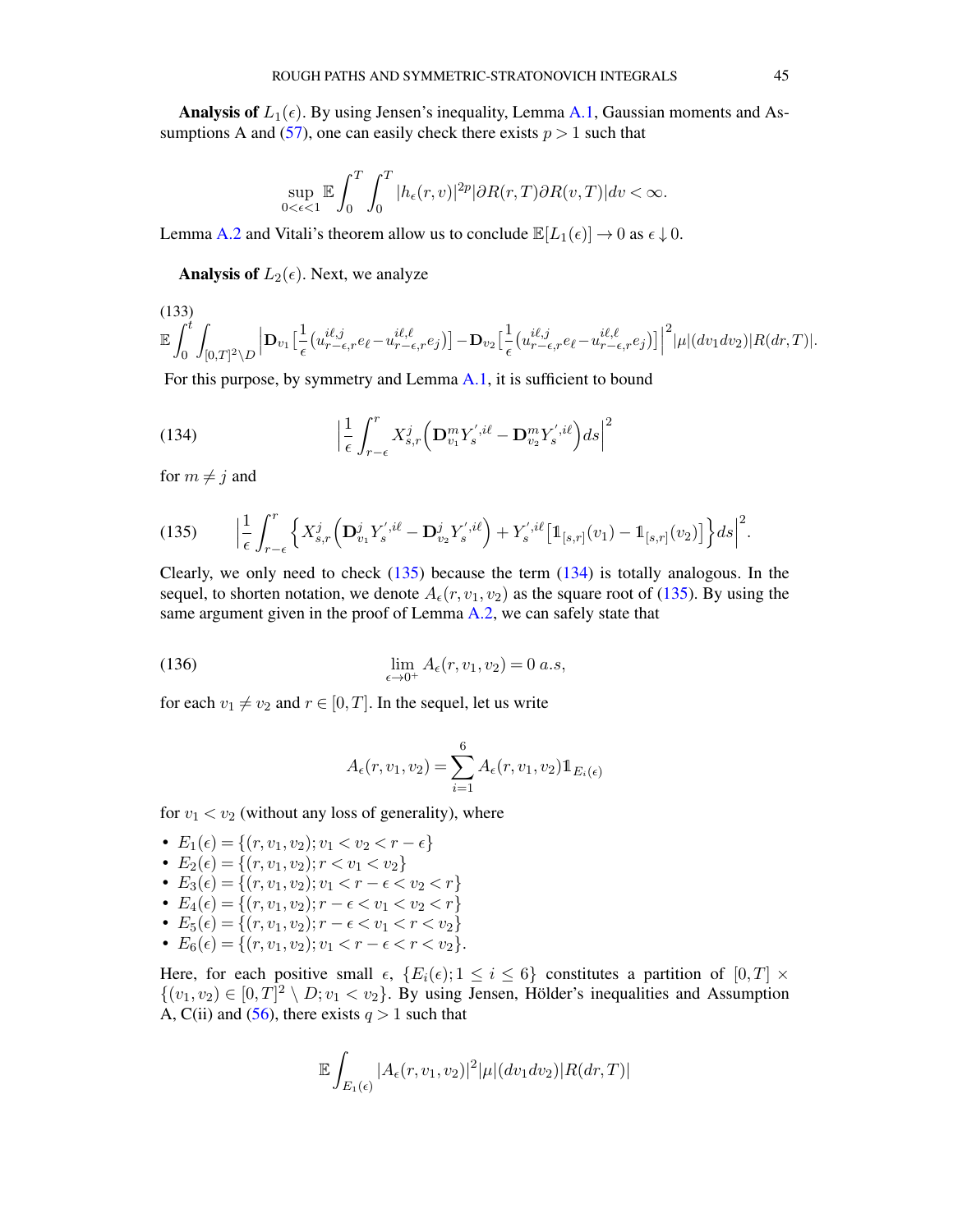$$
\lesssim \epsilon^{\alpha+2} \int_0^T \int_{v_1} \sup_{s \ge v_2} \|\mathbf{D}_{v_1} Y_s^{'} - \mathbf{D}_{v_2} Y_s^{'} \|_{L^{2q}(\mathbb{P})}^2 |\mu|(dv_1 dv_2) \to 0,
$$

as  $\epsilon \downarrow 0$ . Similarly, there exists  $q > 1$  such that

$$
\mathbb{E} \int_{E_2(\epsilon)} |A_{\epsilon}(r, v_1, v_2)|^2 |\mu|(dv_1 dv_2)|R(dr, T)|
$$
  
\$\lesssim \epsilon^{\alpha+2} \int\_0^T \int\_{v\_1} \sup\_{s < v\_1} ||\mathbf{D}\_{v\_1} Y\_s' - \mathbf{D}\_{v\_2} Y\_s' ||\_{L^{2q}(\mathbb{P})}^2 |\mu|(dv\_1 dv\_2) \to 0\$,

as  $\epsilon \downarrow 0$ . Similar analysis can be made for  $E_i(\epsilon)$  for  $3 \le i \le 6$ . Indeed, one can show that for each  $i = 3, 4, 5, 6$ ,

$$
\{|A_{\epsilon}|^2 \mathbb{1}_{E_i(\epsilon)}|\partial^2 R|; 0 < \epsilon < 1\}
$$

is uniformly integrable w.r.t  $\mathbb{P} \times |R(\cdot,T)| \times Leb$ . Vitali's theorem combined with [\(136\)](#page-44-2) yield  $\mathbb{E}[L_2(\epsilon)] \to 0$  as  $\epsilon \downarrow 0$ .

Analysis of  $L_3(\epsilon)$  and  $L_4(\epsilon)$ . In order to shorten notation, we now set

$$
\Xi_{r,v,t}^{i\ell,j,\epsilon} := \mathbf{D}_v \Big[ \frac{1}{\epsilon} \big( u_{r-\epsilon,r}^{i\ell,j} \mathbb{1}_{[0,t]}(r) e_\ell - u_{r-\epsilon,r}^{i\ell,\ell} \mathbb{1}_{[0,t]}(r) e_j \big) \Big],
$$

<span id="page-45-0"></span>
$$
\Delta_{\mathbf{r}}\Xi^{i\ell,j,\epsilon}(\mathbf{r},v,t):=\Xi^{i\ell,j,\epsilon}_{r_1,v,t}-\Xi^{i\ell,j,\epsilon}_{r_2,v,t}=\frac{1}{\epsilon}\mathbf{D}_v\Big[\big(u^{i\ell,j}_{r_1-\epsilon,r_1}\mathbb{1}_{[0,t]}(r_1)-u^{i\ell,j}_{r_2-\epsilon,r_2}\mathbb{1}_{[0,t]}(r_2)\big)e_{\ell}
$$

(137)

<span id="page-45-1"></span>
$$
- \left( u_{r_1-\epsilon,r_1}^{i\ell,\ell} 1\!\!1_{[0,t]}(r_1) - u_{r_2-\epsilon,r_2}^{i\ell,\ell} 1\!\!1_{[0,t]}(r_2) \right) e_j \big) \Big],
$$

(138) 
$$
\Delta_{\mathbf{v}} \Delta_{\mathbf{r}} \Xi^{i\ell,j,\epsilon}(\mathbf{r},\mathbf{v},t) := \Delta_{\mathbf{r}} \Xi^{i\ell,j,\epsilon}(\mathbf{r},v_1,t) - \Delta_{\mathbf{r}} \Xi^{i\ell,j,\epsilon}(\mathbf{r},v_2,t).
$$

Of course, we recall that the above multi-parameter processes take values on the space of  $d \times d$ -matrices. It remains to estimate

$$
\mathbb{E} \int_{[0,T]^2 \backslash D} \left\| \mathbf{D} \left[ \frac{1}{\epsilon} \left( u_{r_1-\epsilon,r_1}^{i\ell,j} \mathbb{1}_{[0,t]}(r_1) e_{\ell} - u_{r_1-\epsilon,r_1}^{i\ell,\ell} \mathbb{1}_{[0,t]}(r_1) e_j \right) \right] \right\|
$$

$$
- \mathbf{D} \left[ \frac{1}{\epsilon} \left( u_{r_2-\epsilon,r_2}^{i\ell,j} \mathbb{1}_{[0,t]}(r_2) e_{\ell} - u_{r_2-\epsilon,r_2}^{i\ell,\ell} \mathbb{1}_{[0,t]}(r_2) e_j \right) \right] \Big\|_{L_R(\mathbb{R}^{d \times d})}^2 |\mu|(dr_1 dr_2)
$$

$$
= \mathbb{E} \int_{[0,T]^2 \backslash D} \int_0^T |\Delta_{\mathbf{r}} \Xi^{i\ell,j,\epsilon}(\mathbf{r}, v, t)|^2 |R(dv, T)| |\mu|(dr_1 dr_2)
$$

$$
+ \frac{1}{2} \mathbb{E} \int_{[0,T]^2 \backslash D} \int_{[0,T]^2 \backslash D} |\Delta_{\mathbf{v}} \Delta_{\mathbf{r}} \Xi^{i\ell,j,\epsilon}(\mathbf{r}, \mathbf{v}, t)|^2 |\mu|(dv_1 dv_2) |\mu|(dr_1 dr_2) = L_3(\epsilon) + L_4(\epsilon).
$$

Analysis of  $L_3(\epsilon)$ . Since  $\ell \neq j$ , by symmetry, Lemma [A.1](#page-38-3) and the definition of [\(137\)](#page-45-0), we only need to check convergence to zero in  $L^2(\mathbb{P} \times |R(\cdot,T)| \times d|\mu|)$  of the  $\ell$ -th column (the only non-null column) of  $\frac{1}{\epsilon} \mathbf{D}_v \left[ \left( u_{r_1-\epsilon,r_1}^{i\ell ,j} - u_{r_2-\epsilon,r_2}^{i\ell ,j} \right) \right.$  $_{r_{2}-\epsilon,r_{2}}^{i\ell,j}\bigr)e_{\ell}\Bigr].$ 

46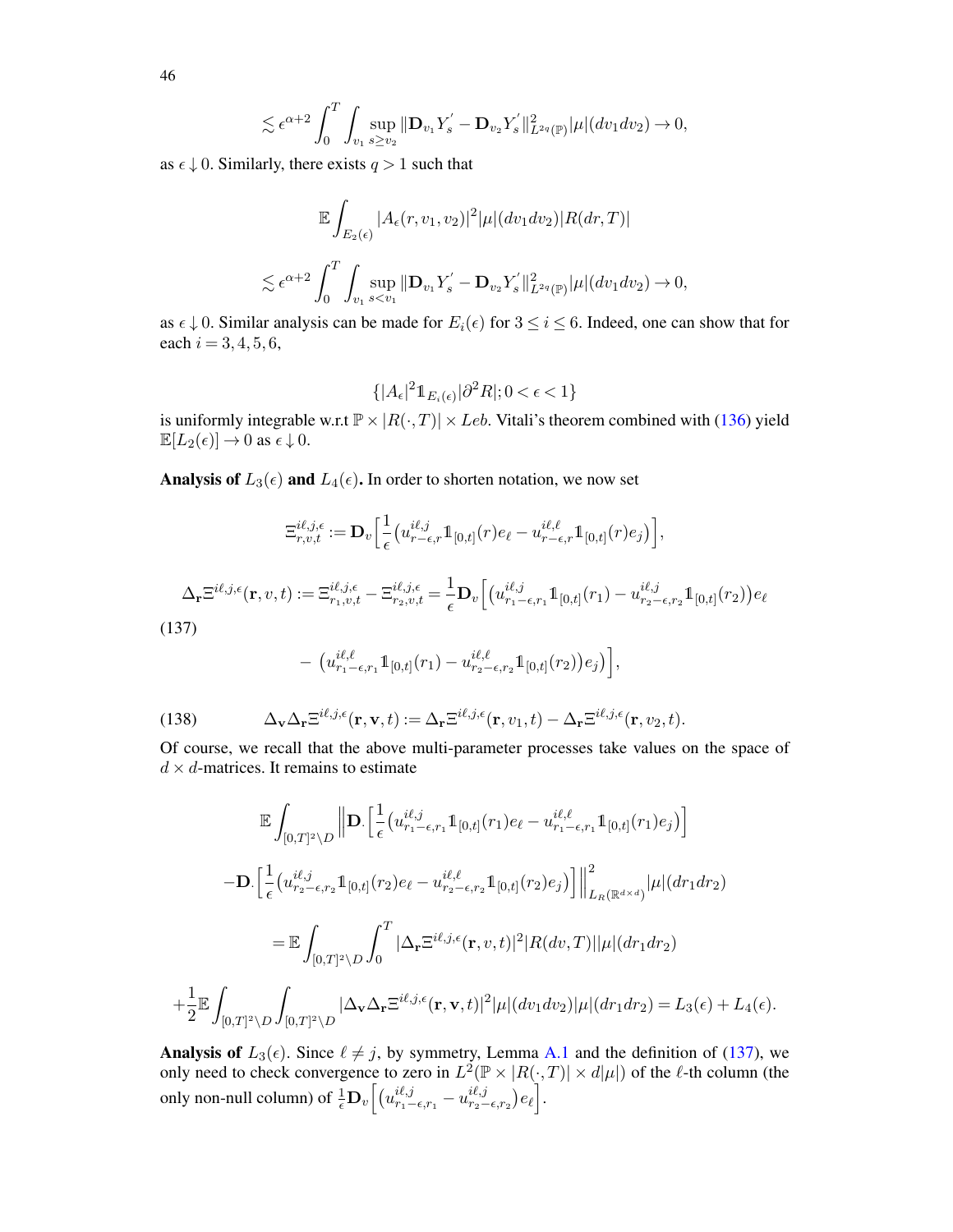<span id="page-46-1"></span>LEMMA A.3. *Assume that* Y ′ *satisfies the assumptions in Theorem [5.1.](#page-21-0) Then, for each*  $\ell \neq j$  and  $t \in (0, T]$ ,

$$
\lim_{\epsilon \to 0^+} \frac{1}{\epsilon} \mathbf{D}_v \Big[ \big( u_{r_1-\epsilon,r_1}^{i\ell,j} \mathbb{1}_{[0,t]}(r_1) - u_{r_2-\epsilon,r_2}^{i\ell,j} \mathbb{1}_{[0,t]}(r_2) \big) e_\ell \Big] = 0 \ a.s
$$

for almost all  $(v, r_1, r_2) \in [0,T] \times [0,T]^2 \setminus D$  w.r.t the product measure  $|R(\cdot, T)| \times d|\mu|.$ 

PROOF. The (only) non-null  $\ell$ -th column of

<span id="page-46-0"></span>
$$
\epsilon^{-1} \mathbf{D}_v u_{r_1-\epsilon,r_1}^{i\ell,j} e_\ell 1\!\!1_{[0,t]}(r_1) - \epsilon^{-1} \mathbf{D}_v u_{r_2-\epsilon,r_2}^{i\ell,j} e_\ell 1\!\!1_{[0,t]}(r_2)
$$

equals to

(139) 
$$
\frac{1}{\epsilon} \int_{r_1-\epsilon}^{r_1} \left\{ X_{s,r_1}^j \mathbf{D}_v Y_s^{',i\ell} + Y_s^{',i\ell} \mathbb{1}_{[s,r_1]}(v) e_j \right\} ds \mathbb{1}_{[0,t]}(r_1) - \frac{1}{\epsilon} \int_{r_2-\epsilon}^{r_2} \left\{ X_{s,r_2}^j \mathbf{D}_v Y_s^{',i\ell} + Y_s^{',i\ell} \mathbb{1}_{[s,r_2]}(v) e_j \right\} ds \mathbb{1}_{[0,t]}(r_2)
$$

a.s for Lebesgue almost all  $v, r_1, r_2 \in [0, T]$  and  $\epsilon > 0$ . Then, the argument is the same as the one applied in the proof of Lemma [A.2.](#page-43-2)  $\Box$ 

We need to investigate convergence to zero of [\(139\)](#page-46-0) in  $L^2(\mathbb{P} \times |R(\cdot,T)| \times d|\mu|)$ . Again, the idea is to explore almost sure convergence stated in Lemma [A.3](#page-46-1) and uniform integrability. By symmetry, we may restrict  $r_2 < r_1 \leq t$ . The case  $r_2 \leq t < r_1 \leq T$  is trivial because no singularity appears in  $\partial^2 R(r_1, r_2)$ . We split  $[0, T] \times \{(r_1, r_2); r_2 < r_1 \le t\}$  into three cases

$$
F_1 = \{(v, r_1, r_2); 0 \le v < r_2 < r_1 \le t\}, \quad F_2 = \{(v, r_1, r_2); 0 \le r_2 < v < r_1 \le t\}
$$

$$
F_3 = \{(v, r_1, r_2); 0 \le r_2 < r_1 \le v \le T\}.
$$

We will check that

$$
\left| \frac{1}{\epsilon} \mathbf{D}_{v} \left[ \left( u_{r_1-\epsilon,r_1}^{i\ell,j} 1\!\!1_{[0,t]}(r_1) - u_{r_2-\epsilon,r_2}^{i\ell,j} 1\!\!1_{[0,t]}(r_2) \right) e_{\ell} \right] \right|^2 |\partial^2 R(r_1,r_2)| 1\!\!1_{F_z}
$$

is uniformly integrable (along the parameter  $\epsilon \in (0,1)$ ) over the measure space  $\mathbb{P} \times$  $|R(\cdot, T)| \times$  Leb, for each  $z = 1, 2, 3$ .

The process [\(139\)](#page-46-0) at the region  $F_2$  can be easily estimated by using [\(25\)](#page-8-0), [\(57\)](#page-21-4), assumption A and the fact that no singularity appears in  $\partial^2 R$ . Indeed, there exists  $p > 1$  such that

$$
\mathbb{E}\int_{F_2}\Bigg|\frac{1}{\epsilon}\int_{r_{m-\epsilon}}^{r_m}\Big\{X_{s,r_m}^j\mathbf{D}_vY_s^{',i\ell}+Y_s^{',i\ell}\mathbb{1}_{[s,r_m]}(v)e_j\Big\}ds\Bigg|^{2p}\big|\partial^2R(r_1,r_2)|^p|\partial R(v,T)|d\mathbf{r}dv
$$
  

$$
\lesssim \int_{r_2
$$

for every  $\epsilon \in (0,1)$  and  $m = 1,2$ . At the region  $F_3$  (we may suppose  $r_1 < v$ ), [\(139\)](#page-46-0) reduces to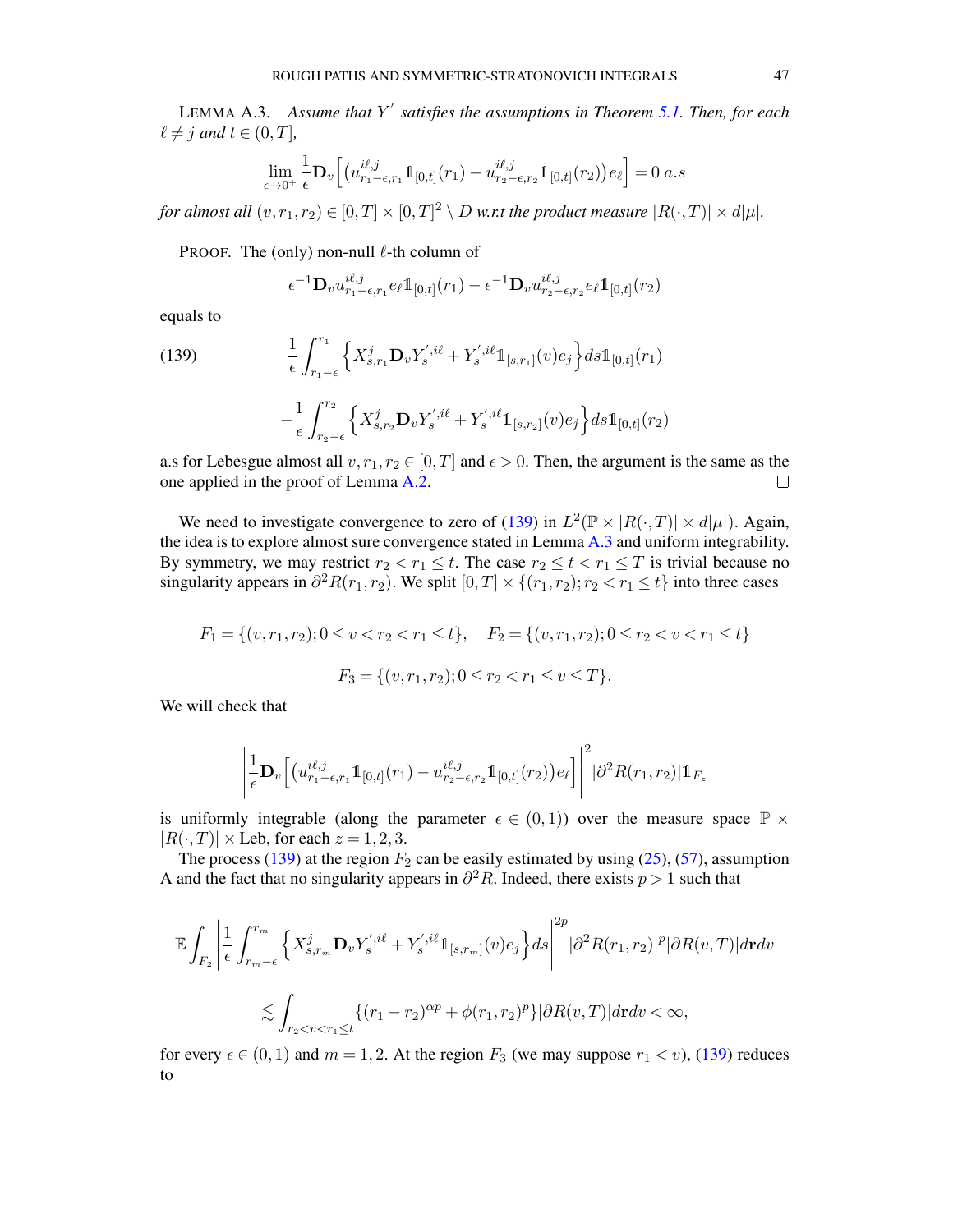<span id="page-47-0"></span>(140) 
$$
\frac{1}{\epsilon} \int_{r_1-\epsilon}^{r_1} X^j_{s,r_1} \mathbf{D}_v Y_s^{',i\ell} ds - \frac{1}{\epsilon} \int_{r_2-\epsilon}^{r_2} X^j_{s,r_2} \mathbf{D}_v Y_s^{',i\ell} ds.
$$

We split  $\{(v, r_1, r_2); 0 \le r_2 < r_1 < v\} = \{(v, r_1, r_2); 0 \le r_2 < r_1 < v, r_1 - r_2 < \epsilon\} \cup$  $\{(v, r_1, r_2); 0 \le r_2 < r_1 < v, r_1 - r_2 \ge \epsilon\} =: K_1 \cup K_2$ . On  $K_1$ , we can write [\(140\)](#page-47-0) as

$$
\frac{1}{\epsilon} \int_{r_1-\epsilon}^{r_2} X_{r_2,r_1}^j \mathbf{D}_v Y_s^{',i\ell} ds + \frac{1}{\epsilon} \int_{r_2}^{r_1} X_{s,r_1}^j \mathbf{D}_v Y_s^{',i\ell} ds - \frac{1}{\epsilon} \int_{r_2-\epsilon}^{r_1-\epsilon} X_{s,r_2}^j \mathbf{D}_v Y_s^{',i\ell} ds
$$

and hence Assumption C yield

$$
\mathbb{E} \int_{K_1} \left| \frac{1}{\epsilon} \int_{r_2-\epsilon}^{r_1-\epsilon} X_{s,r_2}^j \mathbf{D}_v Y_s^{',i\ell} ds \right|^2 |\mu|(dr_1 dr_2)| \partial R(v,T)| dv
$$
  
+
$$
\mathbb{E} \int_{K_1} \left| \frac{1}{\epsilon} \int_{r_2}^{r_1} X_{s,r_1}^j \mathbf{D}_v Y_s^{',i\ell} ds \right|^2 |\mu|(dr_1 dr_2)| \partial R(v,T)| dv
$$
  
+
$$
\mathbb{E} \int_{K_1} \left| \frac{1}{\epsilon} \int_{r_1-\epsilon}^{r_2} X_{r_2,r_1}^j \mathbf{D}_v Y_s^{',i\ell} ds \right|^2 |\mu|(dr_1 dr_2)| \partial R(v,T)| dv
$$
  

$$
\lesssim \int_0^T \int_{r_1-\epsilon}^{r_1} (r_1-r_2)^{2\alpha+2} dr_2 dr_1 \lesssim \epsilon^{2\alpha+3} \to 0,
$$

as  $\epsilon \downarrow 0$ , because  $2\alpha + 3 > 0$ . On  $K_2$ , we estimate [\(140\)](#page-47-0) as follows: We take  $1 < p < \frac{1}{-2\alpha - 2}$ and again by Assumption C, we have

$$
\mathbb{E} \int_{K_2} \left| \frac{1}{\epsilon} \int_{r_1-\epsilon}^{r_1} X_{s,r_1}^j \mathbf{D}_v Y_s^{',i\ell} ds \right|^{2p} |\partial^2 R(r_1,r_2)|^p dr_1 dr_2 |\partial R(v,T)| dv
$$
  

$$
\lesssim \int_0^T \int_{r_2}^T (r_1-r_2)^{p(2\alpha+2)} dr_1 dr_2 < \infty,
$$

for every  $\epsilon \in (0,1)$ .

For the analysis on  $F_1$ , we write  $F_1 = \bigcup_{i=1}^{7} F_{1,i}$ , where

$$
F_{1,1} = \{v < r_2 - \epsilon < r_1 - \epsilon < r_2 < r_1\}, \ F_{1,2} = \{v < r_2 - \epsilon < r_2 < r_1 - \epsilon < r_1\},
$$
\n
$$
F_{1,3} = \{r_2 - \epsilon < v < r_1 - \epsilon < r_2 < r_1\}, \ F_{1,4} = \{r_2 - \epsilon < v < r_2 < r_1 - \epsilon < r_1\},
$$
\n
$$
F_{1,5} = \{r_2 - \epsilon < r_1 - \epsilon < v < r_2 < r_1\}, \ F_{1,6} = \{r_2 - \epsilon < v < r_2 < r_1 - \epsilon < r_1\},
$$
\n
$$
F_{1,7} = \{r_2 - \epsilon < v < r_1 - \epsilon < r_2 < r_1\}.
$$

We observe [\(57\)](#page-21-4), Assumption C, Jensen and Hölder'inequality allow us to choose  $1 < q <$  $\alpha + 3$  $\frac{\alpha+3}{\alpha}$  such that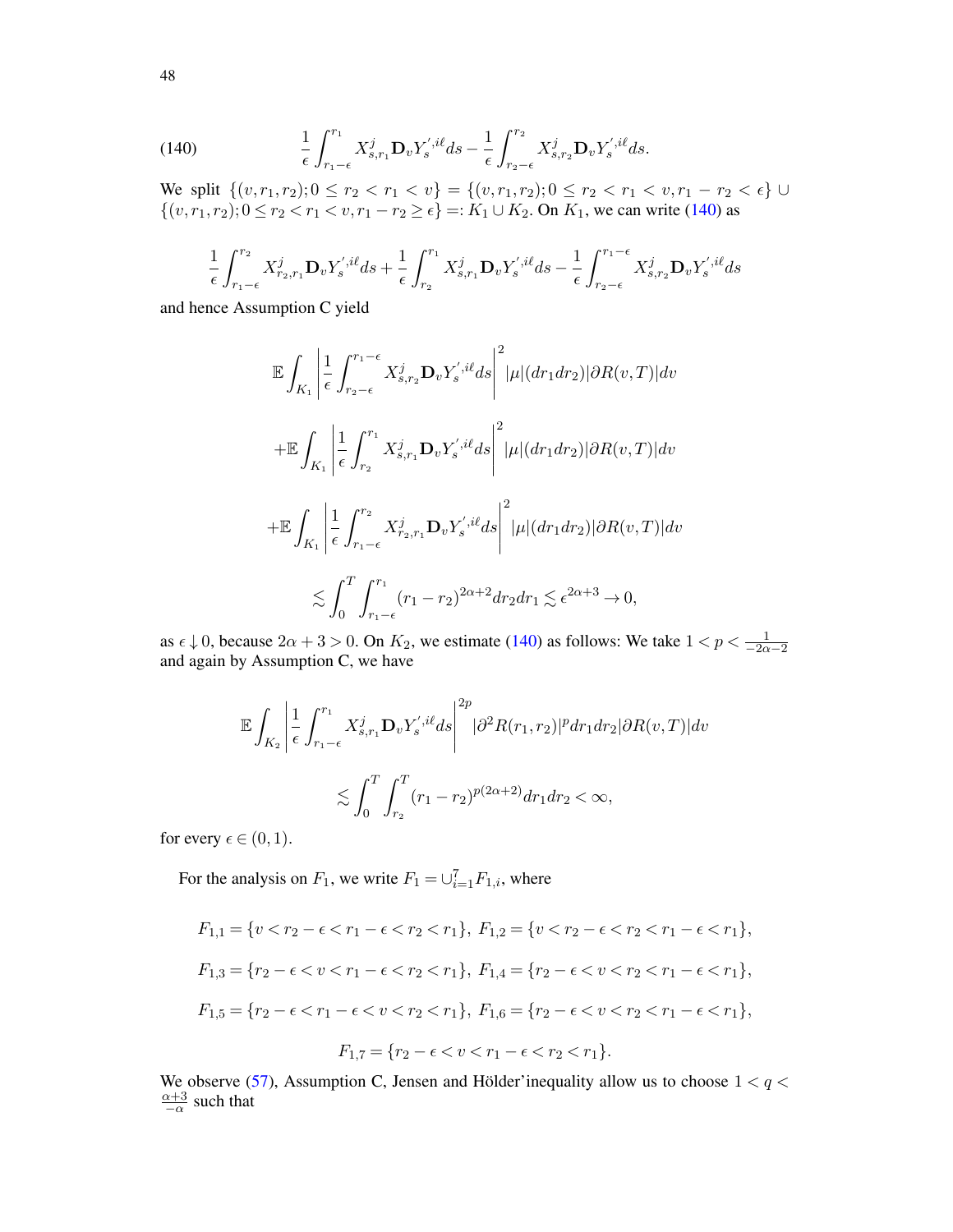$$
\mathbb{E}\int_{F_{1,z}}\Bigg|\frac{1}{\epsilon}\int_{r_m-\epsilon}^{r_m}\Big\{X^j_{s,r_m}\mathbf{D}_vY^{',i\ell}_s+Y^{',i\ell}_s1_{[s,r_m]}(v)e_j\Big\}ds\Bigg|^{2q}|\partial^2R(r_1,r_2)|^q|\partial R(v,T)|d\mathbf{r}dv
$$
  

$$
\lesssim \int_{r_2
$$

for every  $\epsilon \in (0, 1)$ ,  $m = 1, 2$  and  $z = 3, 4, 6, 7$ . Next, we analyze the set  $F_{1,5}$ . In this case, we may write [\(139\)](#page-46-0) equals to

$$
\frac{1}{\epsilon} \int_{r_2-\epsilon}^{r_1-\epsilon} Y_s^{',i\ell} ds e_j + \frac{1}{\epsilon} \int_v^{r_1} X_{s,r_1}^j \mathbf{D}_v Y_s^{',i\ell} ds - \frac{1}{\epsilon} \int_v^{r_2} X_{s,r_2}^j \mathbf{D}_v Y_s^{',i\ell} ds \n+ \frac{1}{\epsilon} \int_{r_1-\epsilon}^v X_{r_2,r_1}^j \mathbf{D}_v Y_s^{',i\ell} ds - \frac{1}{\epsilon} \int_{r_2-\epsilon}^{r_1-\epsilon} X_{s,r_2}^j \mathbf{D}_v Y_s^{',i\ell} ds
$$

on  $F_{1,5}$ . At this point, we use Assumptions C, E, [\(57\)](#page-21-4) and Fubini's theorem to get

$$
\mathbb{E} \int_{F_{1,5}} \left| \frac{1}{\epsilon} \int_{r_2-\epsilon}^{r_1-\epsilon} Y_s^{',i\ell} ds e_j \right|^2 |\partial R(v,T)| dv |\partial R(r_1,r_2)| dr_1 dr_2
$$
  

$$
\lesssim \epsilon^{-2} \int_0^T \int_{r_1-\epsilon}^{r_1} (r_2 - (r_1 - \epsilon))^{\alpha+2} (r_1 - r_2)^{\alpha+2} dr_2 dr_1 \lesssim \epsilon^{2\alpha+3} \to 0
$$

as  $\epsilon \downarrow 0$ . We can write

$$
\frac{1}{\epsilon} \int_{v}^{r_1} X_{s,r_1}^{j} \mathbf{D}_{v} Y_{s}^{',i\ell} ds - \frac{1}{\epsilon} \int_{v}^{r_2} X_{s,r_2}^{j} \mathbf{D}_{v} Y_{s}^{',i\ell} ds = \frac{1}{\epsilon} \int_{v}^{r_2} X_{r_2,r_1}^{j} \mathbf{D}_{v} Y_{s}^{',i\ell} ds + \frac{1}{\epsilon} \int_{r_2}^{r_1} X_{s,r_1}^{j} \mathbf{D}_{v} Y_{s}^{',i\ell} ds
$$

on  $F_{1,5}$ . Repeat the same argument used above to conclude

$$
\lim_{\epsilon \to 0^+} \mathbb{E} \int_{F_{1,5}} \left| \frac{1}{\epsilon} \int_{r_2}^{r_1} X_{s,r_1}^j \mathbf{D}_v Y_s^{',i\ell} ds \right|^2 |\partial R(v,T)| dv |\mu| (dr_1 dr_2) = 0,
$$
\n
$$
\lim_{\epsilon \to 0^+} \mathbb{E} \int_{F_{1,5}} \left| \frac{1}{\epsilon} \int_v^{r_2} X_{r_2,r_1}^j \mathbf{D}_v Y_s^{',i\ell} ds \right|^2 |\partial R(v,T)| dv |\mu| (dr_1 dr_2) = 0,
$$
\n
$$
\lim_{\epsilon \to 0^+} \mathbb{E} \int_{F_{1,5}} \left| \frac{1}{\epsilon} \int_{r_1 - \epsilon}^v X_{r_2,r_1}^j \mathbf{D}_v Y_s^{',i\ell} ds \right|^2 |\partial R(v,T)| dv |\mu| (dr_1 dr_2) = 0,
$$
\n
$$
\lim_{\epsilon \to 0^+} \mathbb{E} \int_{F_{1,5}} \left| \frac{1}{\epsilon} \int_{r_2 - \epsilon}^{r_1 - \epsilon} X_{s,r_2}^j \mathbf{D}_v Y_s^{',i\ell} ds \right|^2 |\partial R(v,T)| dv |\mu| (dr_1 dr_2) = 0.
$$

By using Jensen's inequality, Assumptions A, C and [\(57\)](#page-21-4), we can repeat the same argument given in the analysis of  $(140)$  to conclude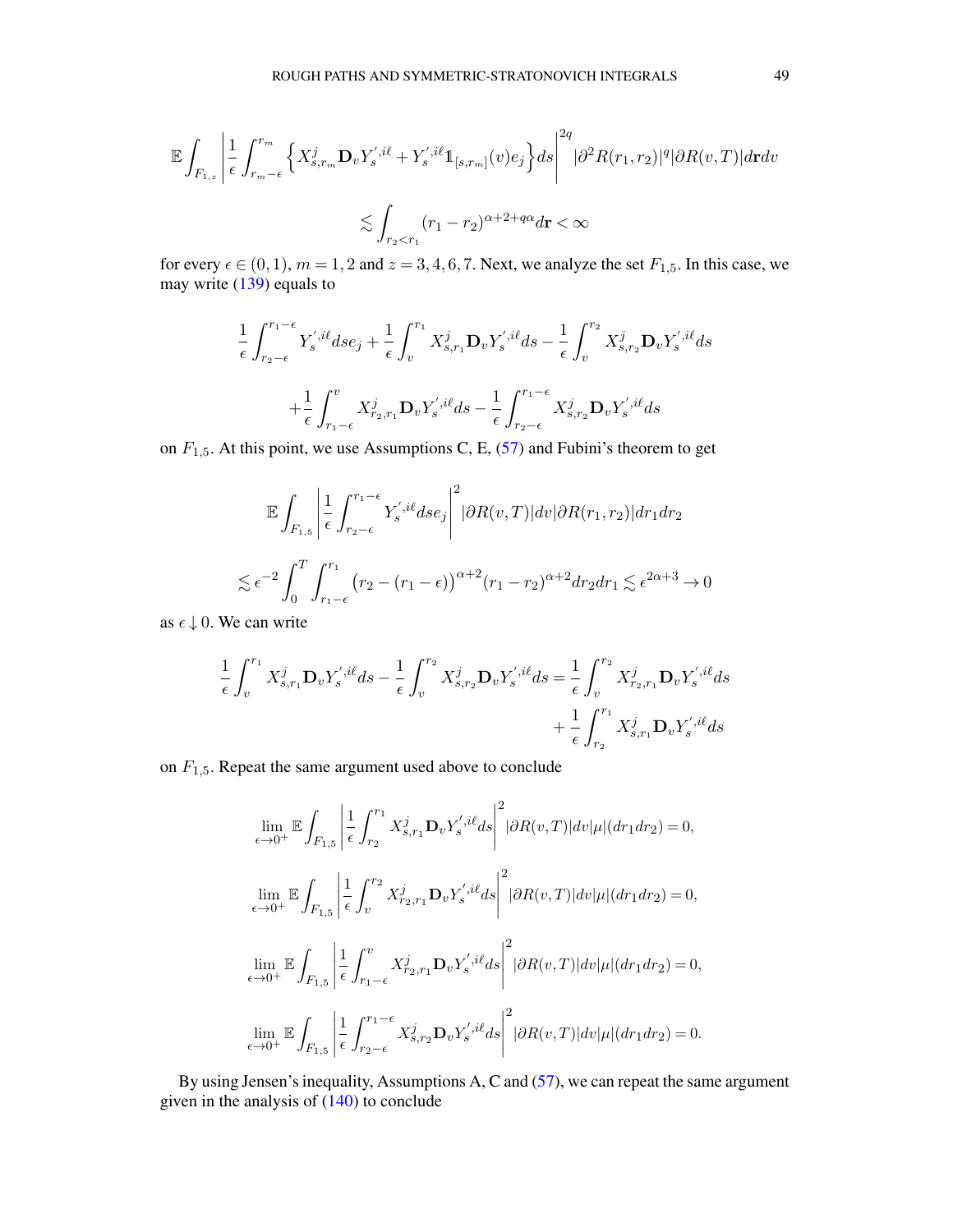$$
\lim_{\epsilon \to 0^+}\mathbb{E}\int_{F_{1,1}}\Big|\Delta_{\mathbf{r}}\Xi^{i\ell,j,\epsilon}(\mathbf{r},v,t)\Big|^2 |\partial R(v,T)|dv |\mu|(dr_1dr_2)=0
$$

and there exists  $p > 2$  such that

$$
\sup_{0<\epsilon<1}\mathbb{E}\int_{F_{1,2}}\Big|\Delta_{\mathbf{r}}\Xi^{i\ell,j,\epsilon}(\mathbf{r},v,t)\Big|^p|\partial R(v,T)|dv|\partial^2 R(r_1,r_2)|^{\frac{p}{2}}d\mathbf{r}<\infty.
$$

Vitali's theorem combined with Lemma [A.3](#page-46-1) allow us to conclude  $\mathbb{E}[L_3(t)] \to 0$  as  $\epsilon \to 0^+$ .

Analysis of  $L_4(\epsilon)$ . In the sequel, in view of assumption [\(25\)](#page-8-0), we may suppose that  $\phi = 0$ , i.e.,

$$
|\partial^2 R(r_1, r_2)| \lesssim |r_1 - r_2|^{\alpha}; (r_1, r_2) \in [0, T]^2 \setminus D.
$$

The main difficulty lies on the singularity of the kernel  $|r_1 - r_2|^{\alpha}$  on  $[0,T]^2 \setminus D$ . Indeed, by Assumption C, we recall there exists  $L > 1$  such that  $\phi$  is p-integrable on  $[0, T]^2 \setminus D$  for every  $p \in (1, L)$ . Then, we may restrict the analysis to the case  $\phi = 0$ .

Since  $\ell \neq j$ , by symmetry, Lemma [A.1](#page-38-3) and the definition of [\(138\)](#page-45-1), we only need to check convergence to zero in  $L^2(\mathbb{P} \times |\mu| \times |\mu|)$  of the  $\ell$ -th column (the only non-null column) of

<span id="page-49-0"></span>
$$
\frac{1}{\epsilon} \Big\{ \mathbf{D}_{v_1} \Big[ \big( u_{r_1-\epsilon,r_1}^{i\ell,j} \mathbb{1}_{[0,t]}(r_1) - u_{r_2-\epsilon,r_2}^{i\ell,j} \mathbb{1}_{[0,t]}(r_2) \big) e_\ell \Big] - \mathbf{D}_{v_2} \Big[ \big( u_{r_1-\epsilon,r_1}^{i\ell,j} \mathbb{1}_{[0,t]}(r_1) - u_{r_2-\epsilon,r_2}^{i\ell,j} \mathbb{1}_{[0,t]}(r_2) \big) e_\ell \Big] \Big\}.
$$

Without any loss of generality, we may assume  $0 \le r_2 < r_1 \le t$ ,  $v_2 < v_1 \le T$ . We also observe the case  $r_2 < t < r_1$  can be easily treated because, in this case, no singularity appears in  $|r_1 - r_2|^{\alpha}$ . We can write [\(141\)](#page-49-0) as

$$
\frac{1}{\epsilon} \int_{r_1-\epsilon}^{r_1} X_{s,r_1}^j \left( \mathbf{D}_{v_1} Y_s^{',i\ell} - \mathbf{D}_{v_2} Y_s^{',i\ell} \right) ds
$$
\n
$$
- \frac{1}{\epsilon} \int_{r_2-\epsilon}^{r_2} X_{s,r_2}^j \left( \mathbf{D}_{v_1} Y_s^{',i\ell} - \mathbf{D}_{v_2} Y_s^{',i\ell} \right) ds
$$
\n
$$
+ \frac{1}{\epsilon} \int_{r_1-\epsilon}^{r_1} Y_s^{',i\ell} \left( \mathbb{1}_{[s,r_1]}(v_1) - \mathbb{1}_{[s,r_1]}(v_2) \right) e_j ds
$$
\n
$$
- \frac{1}{\epsilon} \int_{r_2-\epsilon}^{r_2} Y_s^{',i\ell} \left( \mathbb{1}_{[s,r_2]}(v_1) - \mathbb{1}_{[s,r_2]}(v_2) \right) e_j ds
$$

$$
=:a_1(\mathbf{r},\mathbf{v},\epsilon)-a_2(\mathbf{r},\mathbf{v},\epsilon)+b_1(\mathbf{r},\mathbf{v},\epsilon)-b_2(\mathbf{r},\mathbf{v},\epsilon).
$$

To shorten notation, we denote  $a(\mathbf{r}, \mathbf{v}, \epsilon) = a_1(\mathbf{r}, \mathbf{v}, \epsilon) - a_2(\mathbf{r}, \mathbf{v}, \epsilon)$ ,  $b(\mathbf{r}, \mathbf{v}, \epsilon) = b_1(\mathbf{r}, \mathbf{v}, \epsilon) - a_2(\mathbf{r}, \mathbf{v}, \epsilon)$  $b_2(\mathbf{r},\mathbf{v},\epsilon)$ .

<span id="page-49-1"></span>LEMMA A.4. *We have*  $\lim_{\epsilon \downarrow 0} a_i(\mathbf{r}, \mathbf{v}, \epsilon) = \lim_{\epsilon \downarrow 0} b_i(\mathbf{r}, \mathbf{v}, \epsilon) = \mathbf{0}$  *a.s for Lebesgue almost all*  $(\mathbf{r}, \mathbf{v}) \in [0, T]^2 \setminus D \times [0, T]^2 \setminus D$ , for each  $i = 1, 2$ .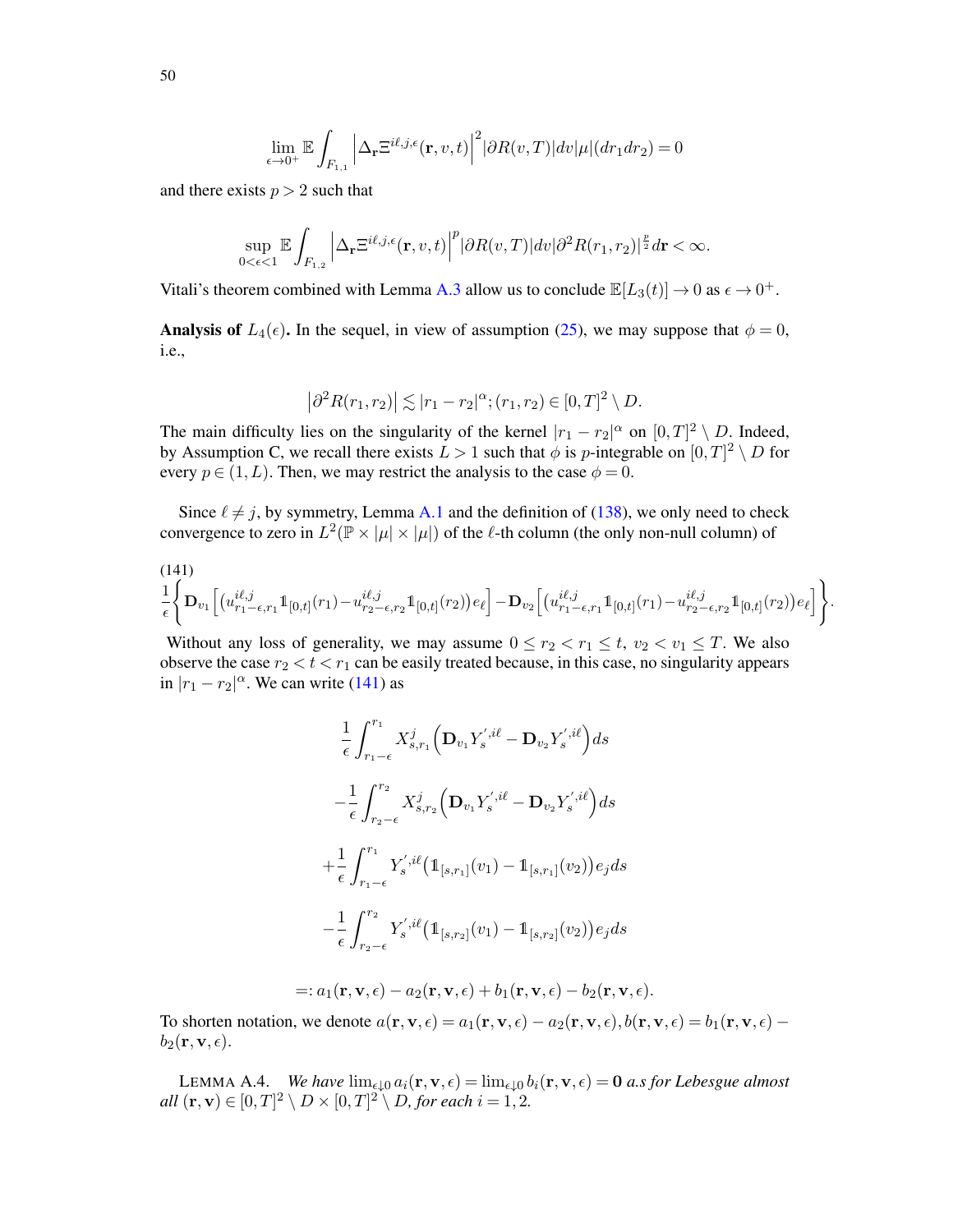PROOF. The same argument given in Lemmas [A.2](#page-43-2) and [A.3](#page-46-1) applies here.

In the sequel, we will check that

$$
|b(\mathbf{r}, \mathbf{v}, \epsilon)|^2 |\partial^2 R(\mathbf{r})| \partial^2 R(\mathbf{v})|
$$

is an uniformly integrable family (in  $0 < \epsilon < 1$ ) w.r.t the measure  $\mathbb{P} \times$  Leb and hence Vitali's theorem combined with Lemma [A.4](#page-49-1) will imply

$$
\lim_{\epsilon \to 0^+} \mathbb{E} \int_{v_1 > v_2, t \ge r_1 > r_2} |b(\mathbf{r}, \mathbf{v}, \epsilon)|^2 |\partial^2 R(r_1, r_2)| |\partial^2 R(v_1, v_2)| d\mathbf{r} d\mathbf{v} = 0.
$$

We observe  $b = 0$  on  $\{r_2 < r_1 < v_2 < v_1\}$  so that we only need to analyze b on  $r_1 > v_2$ . We split  $\{(\mathbf{r},\mathbf{v})\colon 0 \leq r_2 < r_1 \leq t, 0 \leq v_2 < v_1 \leq T, r_1 > v_2\}$  in terms of the partition

$$
G_1 = \{v_2 < v_1 < r_2 < r_1\}, \ G_2 = \{r_2 < v_2 < v_1 < r_1\}
$$

$$
G_3 = \{v_2 < r_2 < v_1 < r_1\}, \ G_4 = \{v_2 < r_2 < r_1 < v_1\}, \ G_5 = \{r_2 < v_2 < r_1 < v_1\}
$$

The most delicate cases are  $G_1$  and  $G_2$ . We split  $G_1$  in terms of the partition

$$
G_{11} = \{r_2 - \epsilon < r_1 - \epsilon < v_2 < v_1 < r_2 < r_1\}, G_{12} = \{v_2 < v_1 < r_2 - \epsilon < r_1 - \epsilon < r_2 < r_1\}
$$
\n
$$
G_{13} = \{v_2 < v_1 < r_2 - \epsilon < r_2 < r_1 - \epsilon < r_1\}, G_{14} = \{r_2 - \epsilon < v_2 < r_1 - \epsilon < v_1 < r_2 < r_1\}
$$
\n
$$
G_{15} = \{v_2 < r_2 - \epsilon < v_1 < r_1 - \epsilon < r_2 < r_1\}, G_{16} = \{v_2 < r_2 - \epsilon < v_1 < r_2 < r_1 - \epsilon < r_1\}
$$
\n
$$
G_{17} = \{r_2 - \epsilon < v_2 < v_1 < r_1 - \epsilon < r_2 < r_1\}, G_{18} = \{r_2 - \epsilon < v_2 < v_1 < r_2 < r_1 - \epsilon < r_1\}
$$

$$
G_{19} = \{v_2 < r_2 - \epsilon < r - 1 - \epsilon < v_1 < r_2 < r_1\}.
$$

We observe  $b = 0$  on  $\bigcup_{\ell=1}^{3} G_{1\ell}$ . Jensen's inequality and assumption [\(57\)](#page-21-4) yield

$$
\mathbb{E}\int_{\cup_{\ell=4}^6G_{1\ell}}|b(\mathbf{r},\mathbf{v},\epsilon)|^p|\partial^2R(\mathbf{r})|^{\frac{p}{2}}|\partial^2R(\mathbf{v})|^{\frac{p}{2}}d\mathbf{r}d\mathbf{v}\lesssim\int_{\cup_{\ell=4}^6G_{1\ell}}|\partial^2R(\mathbf{r})|^{\frac{p}{2}}|\partial^2R(\mathbf{v})|^{\frac{p}{2}}d\mathbf{r}d\mathbf{v}.
$$

Next, by using Assumption C and choosing  $2 < p < \frac{18}{4}$ , we have

$$
\int_{G_{14}} |\partial^2 R(\mathbf{r})|^{\frac{p}{2}} |\partial^2 R(\mathbf{v})|^{\frac{p}{2}} d\mathbf{r} d\mathbf{v} \lesssim \int_{r_2 < r_1} \int_{r_1 - \epsilon}^{r_2} \int_{r_2 - \epsilon}^{r_1 - \epsilon} (r_1 - r_2)^{\frac{\alpha p}{2}} (v_1 - v_2)^{\frac{\alpha p}{2}} dv_2 dv_1 d\mathbf{r}
$$
  

$$
\lesssim \int_{r_2 < r_1} (r_1 - r_2)^{\frac{\alpha p}{2} + 2} d\mathbf{r} < \infty
$$

for every  $\epsilon \in (0, 1)$ . Similar analysis can be made on  $G_{15}$  and  $G_{16}$ .

We can choose  $0 < \beta < 1$  such that  $0 < -(\alpha + 1) < \frac{1}{3} < \beta < \frac{2}{3} < \alpha + 2 < 1$ . Then,  $\epsilon^{-2}(r_1 - r_2)^2 \leq \epsilon^{-\beta}(r_1 - r_2)^{\beta}$  on  $G_{19}$ . Then,

$$
\mathbb{E}\int_{G_{19}}|b(\mathbf{r},\mathbf{v},\epsilon)|^2|\partial^2R(\mathbf{r})||\partial^2R(\mathbf{v})|d\mathbf{r}d\mathbf{v}\lesssim \frac{1}{\epsilon^2}\int_{G_{19}}(r_1-r_2)^2(r_1-r_2)^{\alpha}(v_1-v_2)^{\alpha}d\mathbf{r}d\mathbf{v}.
$$

 $\Box$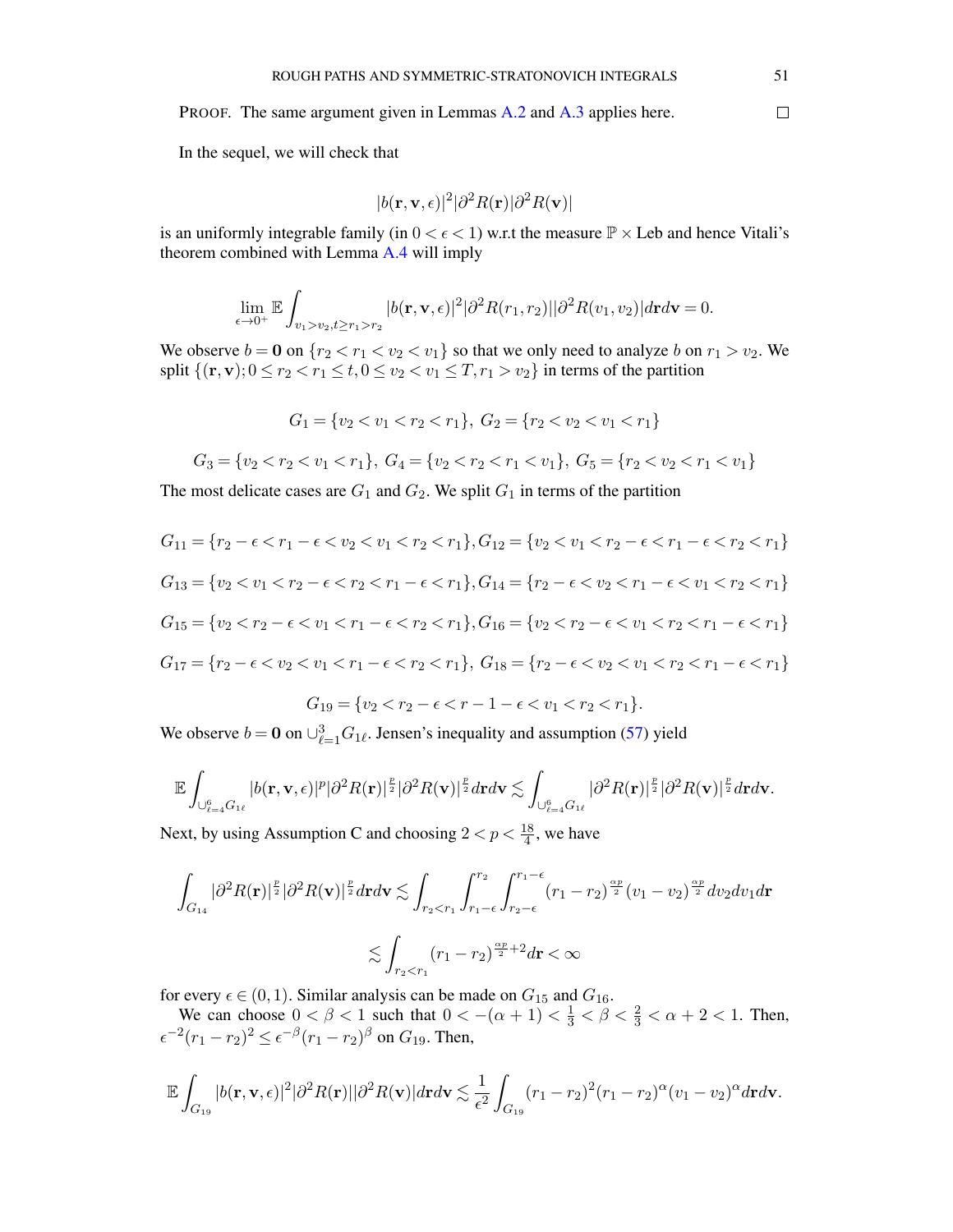52

$$
\lesssim \epsilon^{-\beta} \int_{r_2 < r_1} \int_0^{r_2 - \epsilon} \int_{r_1 - \epsilon}^{r_2} (v_1 - v_2)^\alpha (r_1 - r_2)^{\alpha + \beta} d\mathbf{r}
$$
\n
$$
\lesssim \epsilon^{\alpha + \beta - 2} \int_{r_2 < r_1} (r_1 - r_2)^{\alpha + \beta} d\mathbf{r} \to 0
$$

as  $\epsilon \downarrow 0$ . The analysis of the sets  $G_{17}$  and  $G_{18}$  is easy, so we omit the details. Next, we split the set  $G_2$  into

$$
G_{21} = \{r_2 - \epsilon < r_2 < v_2 < v_1 < r_1 - \epsilon < r_1\}, \ G_{22} = \{r_2 - \epsilon < r_2 < v_2 < r_1 - \epsilon < v_1 < r_1\}
$$
\n
$$
G_{23} = \{r_2 - \epsilon < r_2 < r_1 - \epsilon < v_2 < v_1 < r_1\}, \ G_{24} = \{r_2 - \epsilon < r_1 - \epsilon < r_2 < v_2 < v_1 < r_1\}
$$

We observe  $b = 0$  on  $G_{21}$  and, for each  $i = 2, 3, 4$ , one can easily check we can take  $2 < p <$  $\frac{-3}{\alpha}$  such that

$$
\mathbb{E}\int_{G_{2i}}|b(\mathbf{r},\mathbf{v},\epsilon)|^p|\partial^2 R(\mathbf{r})|^{\frac{p}{2}}|\partial^2 R(\mathbf{v})|^{\frac{p}{2}}d\mathbf{r}d\mathbf{v}\lesssim \int_{r_2
$$

for every  $\epsilon \in (0,1)$ . The analysis over  $G_4$  is similar to  $G_2$ . The analysis of  $G_3$  and  $G_5$  is straightforward. By symmetry, we conclude

$$
\lim_{\epsilon\to 0^+}\mathbb{E}\int_{[0,T]^2\setminus D}|b(\mathbf{r},\mathbf{v},\epsilon)|^2|\partial^2R(\mathbf{r})|\partial^2R(\mathbf{v})|d\mathbf{r}d\mathbf{v}=0.
$$

The analysis of the term  $a(\mathbf{r}, \mathbf{v}, \epsilon)$  is similar to b, so we may omit the details. Indeed, we need to combine assumptions C and [\(56\)](#page-21-3) to check uniform integrability of

$$
|a(\mathbf{r}, \mathbf{v}, \epsilon)|^2 |\partial^2 R(\mathbf{r})| |\partial^2 R(\mathbf{v})|
$$

just like we did for the term b. For the subset  $\{(\mathbf{r},\mathbf{v})\colon 0 \le r_2 < r_1 \le t, 0 \le v_2 < v_2 \le T, r_1 > 0\}$  $v_2$ , we make the analysis over the same partition  $\cup_{z=1}^5 G_z$ . For the subset  $\{(\mathbf{r}, \mathbf{v}); 0 \le r_2 < \mathbf{v} \}$  $r_1 \le t, 0 \le r_2 < r_1 < v_2 < v_1 \le T$ , we decompose just like  $G_1$  and use assumptions C and [\(56\)](#page-21-3). By using symmetry and Vitali's theorem, we conclude

$$
\lim_{\epsilon\to 0^+}\mathbb{E}\int_{[0,T]^2\setminus D}|a(\mathbf{r},\mathbf{v},\epsilon)|^2|\partial^2R(\mathbf{r})|\partial^2R(\mathbf{v})|d\mathbf{r}d\mathbf{v}=0.
$$

This concludes the proof of Theorem [5.1.](#page-21-0)

Funding. This research was supported by the Regional Program MATH-AmSud 2018 (grant 88887.197425/2018-00) and Fundação de Apoio a Pesquisa do Destrito Federal (FAPDF grant 00193-00000229/2021-21). A.O.acknowledges the support of CNPq Bolsa de Produtividade Pesquisa grant 303443/2018-9.

#### REFERENCES

- <span id="page-51-0"></span>[1] ALOS, E., LEÓN, J. A. and NUALART, D. (2001). Stochastic Stratonovich calculus fBm for fractional Brownian motion with Hurst parameter less than 1/2. *Taiwanese Journal of Mathematics* 5 609–632.
- <span id="page-51-1"></span>[2] ALÒS, E. and NUALART, D. (2003). Stochastic integration with respect to the fractional Brownian motion. *Stochastics and Stochastic Reports* 75 129–152.
- <span id="page-51-2"></span>[3] CASS, T., HAIRER, M., LITTERER, C. and TINDEL, S. (2015). Smoothness of the density for solutions to Gaussian rough differential equations. *Annals of Probability* 43 188–239.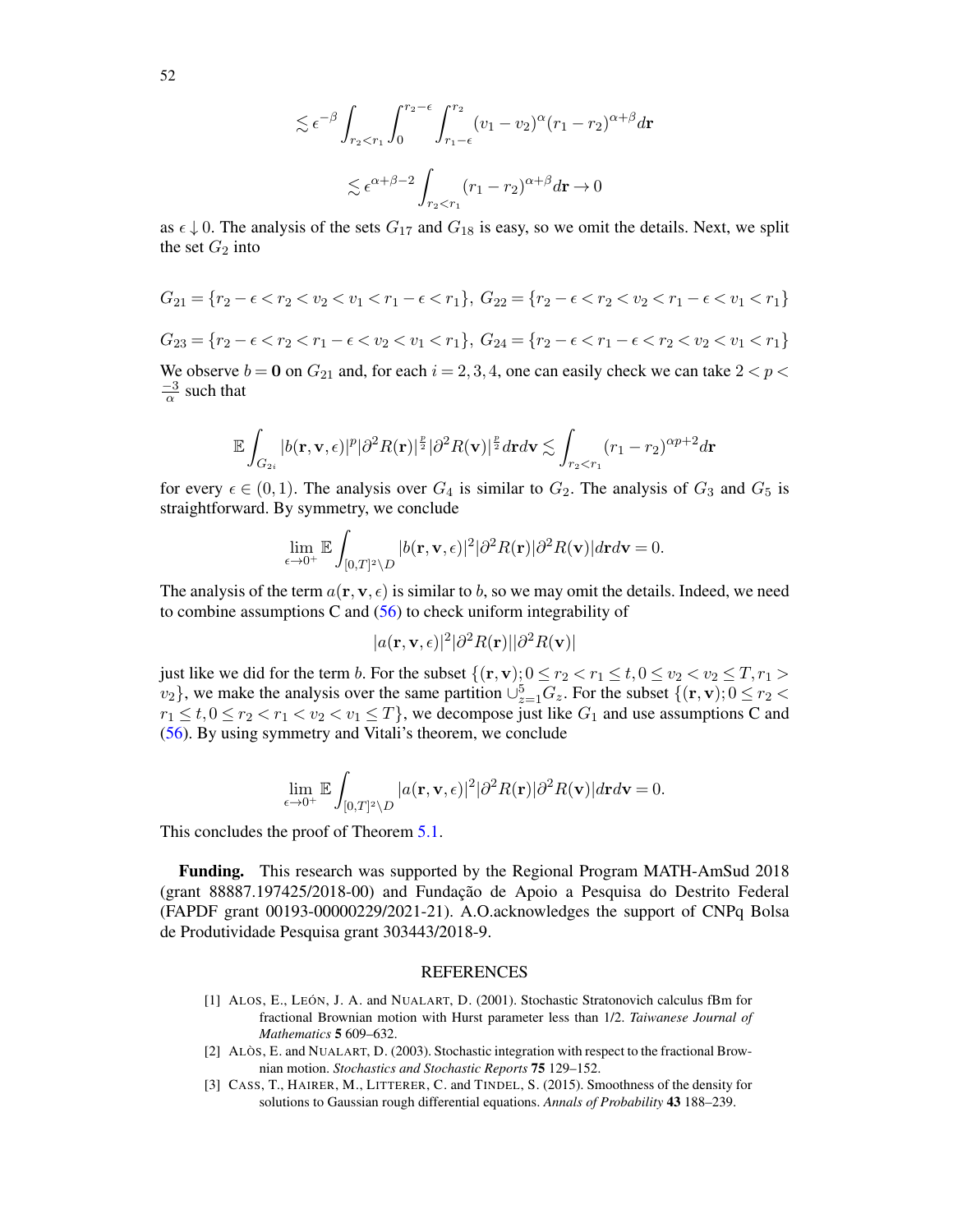- <span id="page-52-16"></span>[4] CASS, T. and LIM, N. (2019). A Stratonovich-Skorohod integral formula for Gaussian rough paths. *Annals of Probability* 47 1–60.
- <span id="page-52-17"></span>[5] CASS, T. and LIM, N. (2021). Skorohod and rough integration for stochastic differential equations driven by Volterra processes. In *Annales de l'Institut Henri Poincaré, Probabilités et Statistiques* 57 132–168. Institut Henri Poincaré.
- <span id="page-52-25"></span>[6] CASS, T., LITTERER, C. and LYONS, T. (2013). Integrability and tail estimates for Gaussian rough differential equations. *Annals of Probability* 41 3026–3050.
- <span id="page-52-4"></span>[7] CHERIDITO, P. and NUALART, D. (2005). Stochastic integral of divergence type with respect to fractional Brownian motion with Hurst parameter  $H \in (0, \frac{1}{2})$ . *Ann. Inst. Henri Poincaré, Probab. Stat.* 41 1049–1081.
- <span id="page-52-20"></span>[8] COUTIN, L. and QIAN, Z. (2002). Stochastic analysis, rough path analysis and fractional Brownian motions. *Probability theory and related fields* 122 108–140.
- <span id="page-52-14"></span>[9] COVIELLO, R., DI GIROLAMI, C. and RUSSO, F. (2011). On stochastic calculus related to financial assets without semimartingales. *Bull. Sci. Math.* 135 733–774.
- <span id="page-52-8"></span>[10] COVIELLO, R. and RUSSO, F. (2007). Nonsemimartingales: stochastic differential equations and weak Dirichlet processes. *Ann. Probab.* 35 255–308.
- <span id="page-52-9"></span>[11] ERRAMI, M. and RUSSO, F. (2003). n-covariation, generalized Dirichlet processes and calculus with respect to finite cubic variation processes. *Stochastic Process. Appl.* 104 259– 299.
- <span id="page-52-3"></span>[12] FEYEL, D. and DE LA PRADELLE, A. (2006). Curvilinear integrals along enriched paths. *Electronic Journal of Probability* 11 860–892.
- <span id="page-52-18"></span>[13] FRIZ, P. K. and HAIRER, M. (2014). *A course on rough paths*. *Universitext*. Springer, Cham With an introduction to regularity structures. <https://doi.org/10.1007/978-3-319-08332-2> [MR3289027](https://www.ams.org/mathscinet-getitem?mr=3289027)
- <span id="page-52-11"></span>[14] FRIZ, P. K. and VICTOIR, N. B. (2010). *Multidimensional stochastic processes as rough paths*. *Cambridge Studies in Advanced Mathematics* 120. Cambridge University Press, Cambridge. Theory and applications.
- <span id="page-52-10"></span>[15] GOMES, A. O., OHASHI, A., RUSSO, F. and TEIXEIRA, A. (2021). Rough paths and regularization. *Journal of Stochastic Analysis (JOSA).* 2 (4) 1–21. <https://doi.org/10.31390/josa.2.4.01>
- <span id="page-52-5"></span>[16] GRADINARU, M. and NOURDIN, I. (2003). Approximation at first and second order of morder integrals of the fractional Brownian motion and of certain semimartingales. *Electron. J. Probab.* 8 no. 18, 26 pp. (electronic).
- <span id="page-52-6"></span>[17] GRADINARU, M., NOURDIN, I., RUSSO, F. and VALLOIS, P. (2005). m-order integrals and generalized Itô's formula: the case of a fractional Brownian motion with any Hurst index. *Ann. Inst. H. Poincaré Probab. Statist.* 41 781–806.
- <span id="page-52-7"></span>[18] GRADINARU, M., RUSSO, F. and VALLOIS, P. (2003). Generalized covariations, local time and Stratonovich Itô's formula for fractional Brownian motion with Hurst index  $H \geq \frac{1}{4}$ . *Ann. Probab.* 31 1772–1820.
- <span id="page-52-1"></span>[19] GUBINELLI, M. (2004). Controlling rough paths. *Journal of Functional Analysis* 216 86–140.
- <span id="page-52-15"></span>[20] HU, Y., JOLIS, M. and TINDEL, S. (2013). On Stratonovich and Skorohod stochastic calculus for Gaussian processes. *The Annals of Probability* 41 1656–1693.
- <span id="page-52-22"></span>[21] KRUK, I. and RUSSO, F. (2010). Malliavin-Skorohod calculus and Paley-Wiener integral for covariance singular processes. *ArXiv preprint arxiv:1011.6478v1*.
- <span id="page-52-12"></span>[22] LIU, Y., SELK, Z. and TINDEL, S. (2020). Convergence of trapezoid rule to rough integrals. *ArXiv preprint arXiv:2005.06500*.
- <span id="page-52-0"></span>[23] LYONS, T. J. (1998). Differential equations driven by rough signals. *Rev. Mat. Iberoamericana* 14 215–310.
- <span id="page-52-24"></span>[24] NUALART, D. (2006). *The Malliavin calculus and related topics* 1995. Springer.
- <span id="page-52-19"></span>[25] NUALART, D. and PARDOUX, É. (1988). Stochastic calculus with anticipating integrands. *Probability Theory and Related Fields* 78 535–581.
- <span id="page-52-13"></span>[26] PERKOWSKI, N. and PRÖMEL, D. J. (2016). Pathwise stochastic integrals for model free finance. *Bernoulli* 22 2486–2520.
- <span id="page-52-23"></span>[27] PERLMAN, M. D. (1974). Jensen's inequality for a convex vector-valued function on an infinite-dimensional space. *Journal of Multivariate Analysis* 4 52–65.
- <span id="page-52-21"></span>[28] RUSSO, F. and TUDOR, C. (2006). Bifractional Brownian motion. *Stochastic Processes and their Applications* 116.
- <span id="page-52-2"></span>[29] RUSSO, F. and VALLOIS, P. (1993). Forward, backward and symmetric stochastic integration. *Probability theory and related fields* 97 403–421.